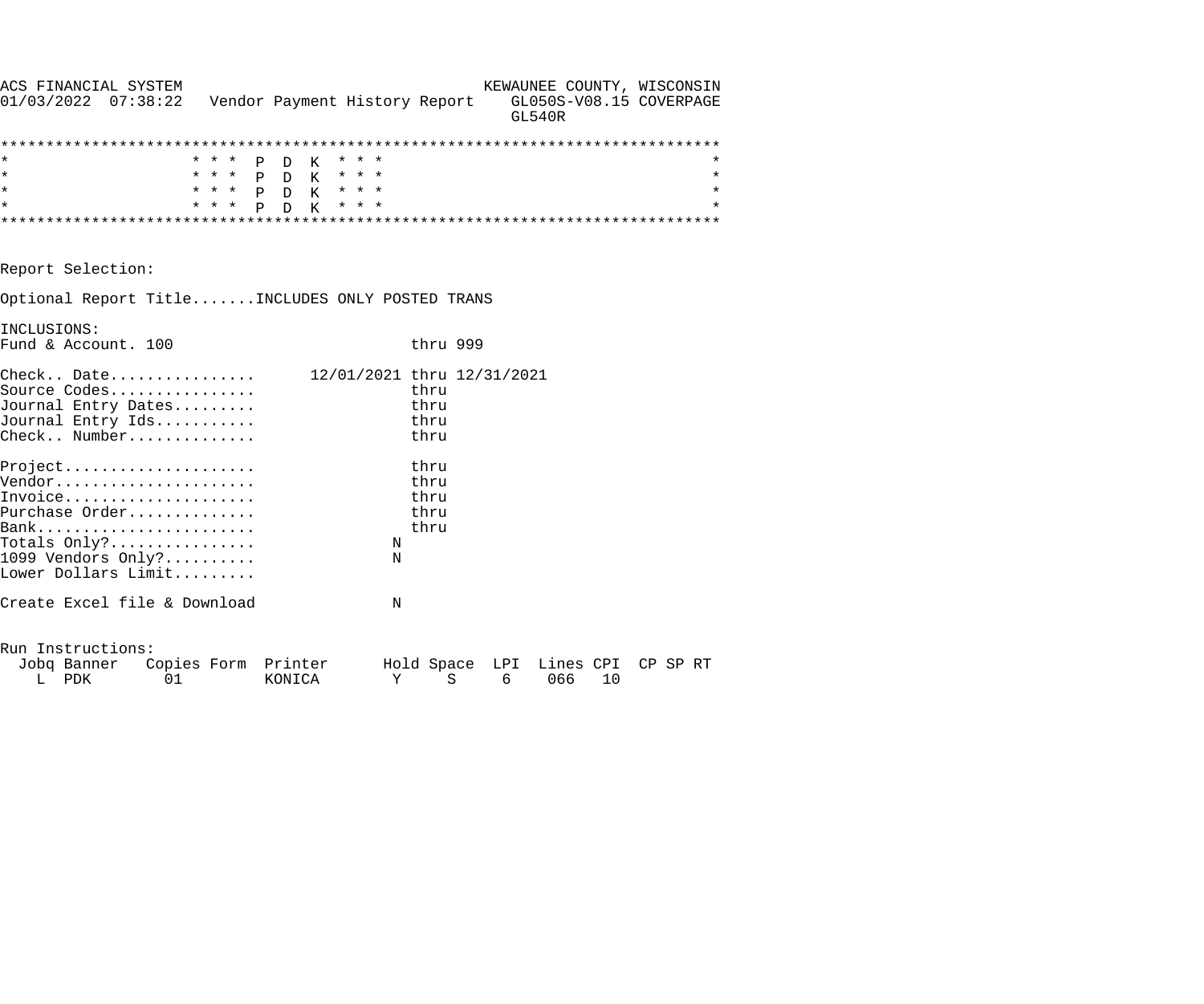|             | ACS FINANCIAL SYSTEM<br>$01/03/2022$ $07:38:22$ |                                                 |                |              | Vendor Payment History Report<br>INCLUDES ONLY POSTED TRANS |     |                |                            | KEWAUNEE COUNTY, WISCONSIN<br>GL540R-V08.15 PAGE<br>-1                   |  |
|-------------|-------------------------------------------------|-------------------------------------------------|----------------|--------------|-------------------------------------------------------------|-----|----------------|----------------------------|--------------------------------------------------------------------------|--|
|             | VENDOR NAME AND NUMBER                          |                                                 |                |              |                                                             |     |                |                            |                                                                          |  |
| CHECK# DATE |                                                 | DESCRIPTION                                     | AMOUNT         |              | CLAIM INVOICE                                               | PO# |                | F S 9 BX M ACCOUNT NAME    | ACCOUNT                                                                  |  |
|             |                                                 |                                                 |                |              |                                                             |     |                |                            |                                                                          |  |
| A T & T     |                                                 | 000003                                          |                |              |                                                             |     |                |                            |                                                                          |  |
|             |                                                 | 166503 12/10/21 E911 USER FEE                   | 551.34         |              | 414R9000161121                                              |     | $D -$          | TELEPHONE                  | 100.52102.000.225                                                        |  |
|             |                                                 | 166503 12/10/21 911 PHASE 1 & 2                 | 217.56         |              | 414Z4562941121                                              |     | $D -$          | TELEPHONE                  | 100.52102.000.225                                                        |  |
|             | 166503 12/10/21 FAX                             |                                                 | 89.39          |              | 92038803451121                                              |     | $D -$          | TELEPHONE                  | 100.54701.000.225                                                        |  |
|             | 166503 12/10/21 FAX                             |                                                 | 89.39          |              | 92038803451121                                              |     | $D -$          | OVERHEAD                   | 215.54410.076.158                                                        |  |
|             | 166503 12/10/21 FAX                             |                                                 | 89.39          |              | 92038803451121                                              |     | $D -$          | OVERHEAD                   | 215.54500.002.158                                                        |  |
|             |                                                 | 166503 12/10/21 ADMIN FIRE ALARM                | 77.68<br>99.47 |              | 92038803761121                                              |     | $D -$<br>$D -$ |                            | MAINTENANCE AGRE 100.51605.000.249<br>CONTRACTED SERVI 700.53232.000.296 |  |
|             |                                                 | 166503 12/10/21 FUEL SYSTEM                     |                |              | 92038807101121                                              |     |                |                            | MAINTENANCE AGRE 100.51605.000.249                                       |  |
|             |                                                 | 166503 12/10/21 ADMIN FIRE ALARM&ELEVATR 165.22 | 82.61          |              | 92038828961121<br>92038837581121                            |     | $D -$<br>$D -$ | TELEPHONE                  | 100.54100.000.225                                                        |  |
|             | 166503 12/10/21 FREEZER                         |                                                 | 1,462.05       | *CHECK TOTAL |                                                             |     |                |                            |                                                                          |  |
|             |                                                 |                                                 |                |              |                                                             |     |                |                            |                                                                          |  |
|             |                                                 | 166562 12/17/21 ALGOMA SHOP                     | 90.70          |              | 92048727511221                                              |     | $D -$          | TELEPHONE                  | 700.53270.000.225                                                        |  |
|             |                                                 | VENDOR TOTAL                                    | 1,552.75       |              |                                                             |     |                |                            |                                                                          |  |
| A T & T     |                                                 | 002092                                          |                |              |                                                             |     |                |                            |                                                                          |  |
|             | 166370 12/03/21 PHONE                           |                                                 | 36.81          |              | 3526106609                                                  |     | $D -$          | A/R-CITY OF KEWA 100.14414 |                                                                          |  |
|             | 166370 12/03/21 PHONE                           |                                                 | 16.73          |              | 3526106609                                                  |     | $D -$          | TELEPHONE                  | 100.51210.000.225                                                        |  |
|             | 166370 12/03/21 PHONE                           |                                                 | 26.77          |              | 3526106609                                                  |     | $D -$          | TELEPHONE                  | 100.51220.000.225                                                        |  |
|             | 166370 12/03/21 PHONE                           |                                                 | 13.38          |              | 3526106609                                                  |     | $D -$          | TELEPHONE                  | 100.51230.000.225                                                        |  |
|             | 166370 12/03/21 PHONE                           |                                                 | 20.08          |              | 3526106609                                                  |     | $D -$          | TELEPHONE                  | 100.51310.000.225                                                        |  |
|             | 166370 12/03/21 PHONE                           |                                                 | 4.46           |              | 3526106609                                                  |     | $D -$          | TELEPHONE                  | 100.51312.000.225                                                        |  |
|             | 166370 12/03/21 PHONE                           |                                                 | 2.23           |              | 3526106609                                                  |     | $D -$          | TELEPHONE                  | 100.51320.000.225                                                        |  |
|             | 166370 12/03/21 PHONE                           |                                                 | 16.73          |              | 3526106609                                                  |     | $D -$          | TELEPHONE                  | 100.51330.000.225                                                        |  |
|             | 166370 12/03/21 PHONE                           |                                                 | 13.38          |              | 3526106609                                                  |     | $D -$          | TELEPHONE                  | 100.51410.000.225                                                        |  |
|             | 166370 12/03/21 PHONE                           |                                                 | 13.38          |              | 3526106609                                                  |     | $D -$          | TELEPHONE                  | 100.51420.000.225                                                        |  |
|             | 166370 12/03/21 PHONE                           |                                                 | 6.69           |              | 3526106609                                                  |     | $D -$          | TELEPHONE                  | 100.51450.000.225                                                        |  |
|             | 166370 12/03/21 PHONE                           |                                                 | 3.35           |              | 3526106609                                                  |     | $D -$          | TELEPHONE                  | 100.51460.000.225                                                        |  |
|             | 166370 12/03/21 PHONE                           |                                                 | 10.04          |              | 3526106609                                                  |     | $D -$          | TELEPHONE                  | 100.51511.000.225                                                        |  |
|             | 166370 12/03/21 PHONE                           |                                                 | 6.69           |              | 3526106609                                                  |     | $D -$          | TELEPHONE                  | 100.51520.000.225                                                        |  |
|             | 166370 12/03/21 PHONE                           |                                                 | 6.69           |              | 3526106609                                                  |     | $D -$          | TELEPHONE                  | 100.51602.000.225                                                        |  |
|             | 166370 12/03/21 PHONE                           |                                                 | 13.38          |              | 3526106609                                                  |     | $D -$          | TELEPHONE                  | 100.51710.000.225                                                        |  |
|             | 166370 12/03/21 PHONE                           |                                                 | 50.19          |              | 3526106609                                                  |     | $D -$          | TELEPHONE                  | 100.52102.000.225                                                        |  |
|             | 166370 12/03/21 PHONE                           |                                                 | 16.73          |              | 3526106609                                                  |     | $D -$          | TELEPHONE                  | 100.54100.000.225                                                        |  |
|             | 166370 12/03/21 PHONE                           |                                                 | 6.69           |              | 3526106609                                                  |     | $D -$          | TELEPHONE                  | 100.54113.000.225                                                        |  |
|             | 166370 12/03/21 PHONE                           |                                                 | 10.04          |              | 3526106609                                                  |     | $D -$          | TELEPHONE                  | 100.54701.000.225                                                        |  |
|             | 166370 12/03/21 PHONE                           |                                                 | 10.04          |              | 3526106609                                                  |     | $D -$          | TELEPHONE                  | 100.55200.000.225                                                        |  |
|             | 166370 12/03/21 PHONE                           |                                                 | 30.11          |              | 3526106609                                                  |     | $D -$          | TELEPHONE                  | 100.55620.000.225                                                        |  |
|             | 166370 12/03/21 PHONE                           |                                                 | 117.13         |              | 3526106609                                                  |     | $D -$          | OVERHEAD                   | 215.54500.002.158                                                        |  |
|             | 166370 12/03/21 PHONE                           |                                                 | 13.38          |              | 3526106609                                                  |     | $D -$          | OVERHEAD                   | 215.54607.000.158                                                        |  |
|             | 166370 12/03/21 PHONE                           |                                                 | 10.04          |              | 3526106609                                                  |     | $D -$          | TELEPHONE                  | 245.51730.000.225                                                        |  |
|             | 166370 12/03/21 PHONE                           |                                                 | 23.42          |              | 3526106609                                                  |     | $D -$          | TELEPHONE                  | 700.53111.000.225                                                        |  |
|             | 166370 12/03/21 PHONE                           |                                                 | 10.04          |              | 3526106609                                                  |     | $D -$          | TELEPHONE                  | 700.53230.000.225                                                        |  |
|             | 166370 12/03/21 PHONE                           |                                                 | 33.75          |              | 5483875608                                                  |     | $D -$          | A/R-CITY OF KEWA 100.14414 |                                                                          |  |
|             | 166370 12/03/21 PHONE                           |                                                 | 15.34          |              | 5483875608                                                  |     | $D -$          | TELEPHONE                  | 100.51210.000.225                                                        |  |
|             | 166370 12/03/21 PHONE                           |                                                 | 24.55          |              | 5483875608                                                  |     | $D -$          | TELEPHONE                  | 100.51220.000.225                                                        |  |
|             | 166370 12/03/21 PHONE                           |                                                 | 12.27          |              | 5483875608                                                  |     | $D -$          | TELEPHONE                  | 100.51230.000.225                                                        |  |
|             | 166370 12/03/21 PHONE                           |                                                 | 18.41          |              | 5483875608                                                  |     | $D -$          | TELEPHONE                  | 100.51310.000.225                                                        |  |
|             | 166370 12/03/21 PHONE                           |                                                 | 4.09           |              | 5483875608                                                  |     | $D -$          | TELEPHONE                  | 100.51312.000.225                                                        |  |
|             | 166370 12/03/21 PHONE                           |                                                 | 2.05           |              | 5483875608                                                  |     | $D -$          | TELEPHONE                  | 100.51320.000.225                                                        |  |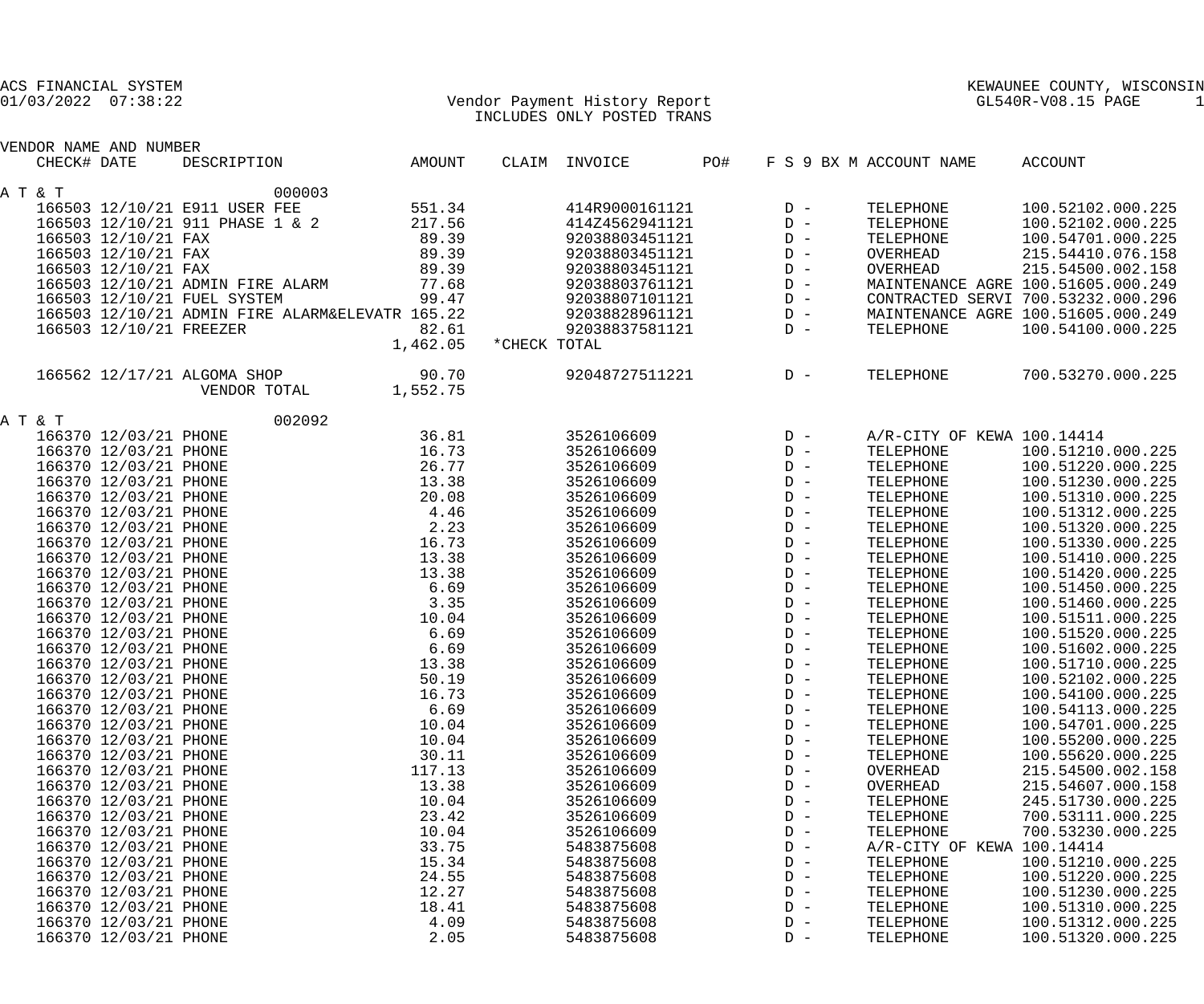## 01/03/2022 07:38:22 Vendor Payment History Report GL540R-V08.15 PAGE 2 INCLUDES ONLY POSTED TRANS

| VENDOR NAME AND NUMBER |             |        |               |     |       |                         |                            |
|------------------------|-------------|--------|---------------|-----|-------|-------------------------|----------------------------|
| CHECK# DATE            | DESCRIPTION | AMOUNT | CLAIM INVOICE | PO# |       | F S 9 BX M ACCOUNT NAME | ACCOUNT                    |
| A T & T                | 002092      |        |               |     |       |                         |                            |
| 166370 12/03/21 PHONE  |             | 15.34  | 5483875608    |     | $D -$ | TELEPHONE               | 100.51330.000.225          |
| 166370 12/03/21 PHONE  |             | 12.27  | 5483875608    |     | $D -$ | TELEPHONE               | 100.51410.000.225          |
| 166370 12/03/21 PHONE  |             | 12.27  | 5483875608    |     | $D -$ | TELEPHONE               | 100.51420.000.225          |
| 166370 12/03/21 PHONE  |             | 6.14   | 5483875608    |     | $D -$ | TELEPHONE               | 100.51450.000.225          |
| 166370 12/03/21 PHONE  |             | 3.07   | 5483875608    |     | $D -$ | TELEPHONE               | 100.51460.000.225          |
| 166370 12/03/21 PHONE  |             | 9.21   | 5483875608    |     | $D -$ | TELEPHONE               | 100.51511.000.225          |
| 166370 12/03/21 PHONE  |             | 6.14   | 5483875608    |     | $D -$ | TELEPHONE               | 100.51520.000.225          |
|                        |             | 6.14   | 5483875608    |     | $D -$ |                         | 100.51602.000.225          |
| 166370 12/03/21 PHONE  |             |        |               |     | $D -$ | TELEPHONE               |                            |
| 166370 12/03/21 PHONE  |             | 12.27  | 5483875608    |     |       | TELEPHONE               | 100.51710.000.225          |
| 166370 12/03/21 PHONE  |             | 46.03  | 5483875608    |     | $D -$ | TELEPHONE               | 100.52102.000.225          |
| 166370 12/03/21 PHONE  |             | 15.34  | 5483875608    |     | $D -$ | TELEPHONE               | 100.54100.000.225          |
| 166370 12/03/21 PHONE  |             | 6.14   | 5483875608    |     | $D -$ | TELEPHONE               | 100.54113.000.225          |
| 166370 12/03/21 PHONE  |             | 9.21   | 5483875608    |     | $D -$ | TELEPHONE               | 100.54701.000.225          |
| 166370 12/03/21 PHONE  |             | 9.21   | 5483875608    |     | $D -$ | TELEPHONE               | 100.55200.000.225          |
| 166370 12/03/21 PHONE  |             | 27.62  | 5483875608    |     | $D -$ | TELEPHONE               | 100.55620.000.225          |
| 166370 12/03/21 PHONE  |             | 107.40 | 5483875608    |     | $D -$ | OVERHEAD                | 215.54500.002.158          |
| 166370 12/03/21 PHONE  |             | 12.27  | 5483875608    |     | $D -$ | OVERHEAD                | 215.54607.000.158          |
| 166370 12/03/21 PHONE  |             | 9.21   | 5483875608    |     | $D -$ | TELEPHONE               | 245.51730.000.225          |
| 166370 12/03/21 PHONE  |             | 21.48  | 5483875608    |     | $D -$ | TELEPHONE               | 700.53111.000.225          |
| 166370 12/03/21 PHONE  |             | 9.21   | 5483875608    |     | $D -$ | TELEPHONE               | 700.53230.000.225          |
|                        |             | 975.03 | *CHECK TOTAL  |     |       |                         |                            |
| 166660 12/30/21 PHONE  |             | 28.51  | 1913446604    |     | $D -$ |                         | A/R-CITY OF KEWA 100.14414 |
| 166660 12/30/21 PHONE  |             | 12.96  | 1913446604    |     | $D -$ | TELEPHONE               | 100.51210.000.225          |
| 166660 12/30/21 PHONE  |             | 20.74  | 1913446604    |     | $D -$ | TELEPHONE               | 100.51220.000.225          |
| 166660 12/30/21 PHONE  |             | 10.37  | 1913446604    |     | $D -$ | TELEPHONE               | 100.51230.000.225          |
| 166660 12/30/21 PHONE  |             | 15.55  | 1913446604    |     | $D -$ | TELEPHONE               | 100.51310.000.225          |
| 166660 12/30/21 PHONE  |             | 3.46   | 1913446604    |     | $D -$ | TELEPHONE               | 100.51312.000.225          |
| 166660 12/30/21 PHONE  |             | 1.73   | 1913446604    |     | $D -$ | TELEPHONE               | 100.51320.000.225          |
| 166660 12/30/21 PHONE  |             | 12.96  | 1913446604    |     | $D -$ | TELEPHONE               | 100.51330.000.225          |
| 166660 12/30/21 PHONE  |             | 10.37  | 1913446604    |     | $D -$ | TELEPHONE               | 100.51410.000.225          |
| 166660 12/30/21 PHONE  |             | 10.37  | 1913446604    |     | $D -$ | TELEPHONE               | 100.51420.000.225          |
| 166660 12/30/21 PHONE  |             | 5.18   | 1913446604    |     | $D -$ | TELEPHONE               | 100.51450.000.225          |
| 166660 12/30/21 PHONE  |             | 2.59   | 1913446604    |     | $D -$ | TELEPHONE               | 100.51460.000.225          |
|                        |             | 7.78   | 1913446604    |     | $D -$ |                         | 100.51511.000.225          |
| 166660 12/30/21 PHONE  |             |        |               |     |       | TELEPHONE               |                            |
| 166660 12/30/21 PHONE  |             | 5.18   | 1913446604    |     | $D -$ | TELEPHONE               | 100.51520.000.225          |
| 166660 12/30/21 PHONE  |             | 5.18   | 1913446604    |     | $D -$ | TELEPHONE               | 100.51602.000.225          |
| 166660 12/30/21 PHONE  |             | 10.37  | 1913446604    |     | $D -$ | TELEPHONE               | 100.51710.000.225          |
| 166660 12/30/21 PHONE  |             | 38.88  | 1913446604    |     | $D -$ | TELEPHONE               | 100.52102.000.225          |
| 166660 12/30/21 PHONE  |             | 12.96  | 1913446604    |     | $D -$ | TELEPHONE               | 100.54100.000.225          |
| 166660 12/30/21 PHONE  |             | 5.18   | 1913446604    |     | $D -$ | TELEPHONE               | 100.54113.000.225          |
| 166660 12/30/21 PHONE  |             | 7.78   | 1913446604    |     | $D -$ | TELEPHONE               | 100.54701.000.225          |
| 166660 12/30/21 PHONE  |             | 7.78   | 1913446604    |     | $D -$ | TELEPHONE               | 100.55200.000.225          |
| 166660 12/30/21 PHONE  |             | 23.33  | 1913446604    |     | $D -$ | TELEPHONE               | 100.55620.000.225          |
| 166660 12/30/21 PHONE  |             | 90.69  | 1913446604    |     | $D -$ | OVERHEAD                | 215.54500.002.158          |
| 166660 12/30/21 PHONE  |             | 10.37  | 1913446604    |     | $D -$ | OVERHEAD                | 215.54607.000.158          |
| 166660 12/30/21 PHONE  |             | 7.78   | 1913446604    |     | $D -$ | TELEPHONE               | 245.51730.000.225          |
| 166660 12/30/21 PHONE  |             | 18.14  | 1913446604    |     | $D -$ | TELEPHONE               | 700.53111.000.225          |
| 166660 12/30/21 PHONE  |             | 7.78   | 1913446604    |     | $D -$ | TELEPHONE               | 700.53230.000.225          |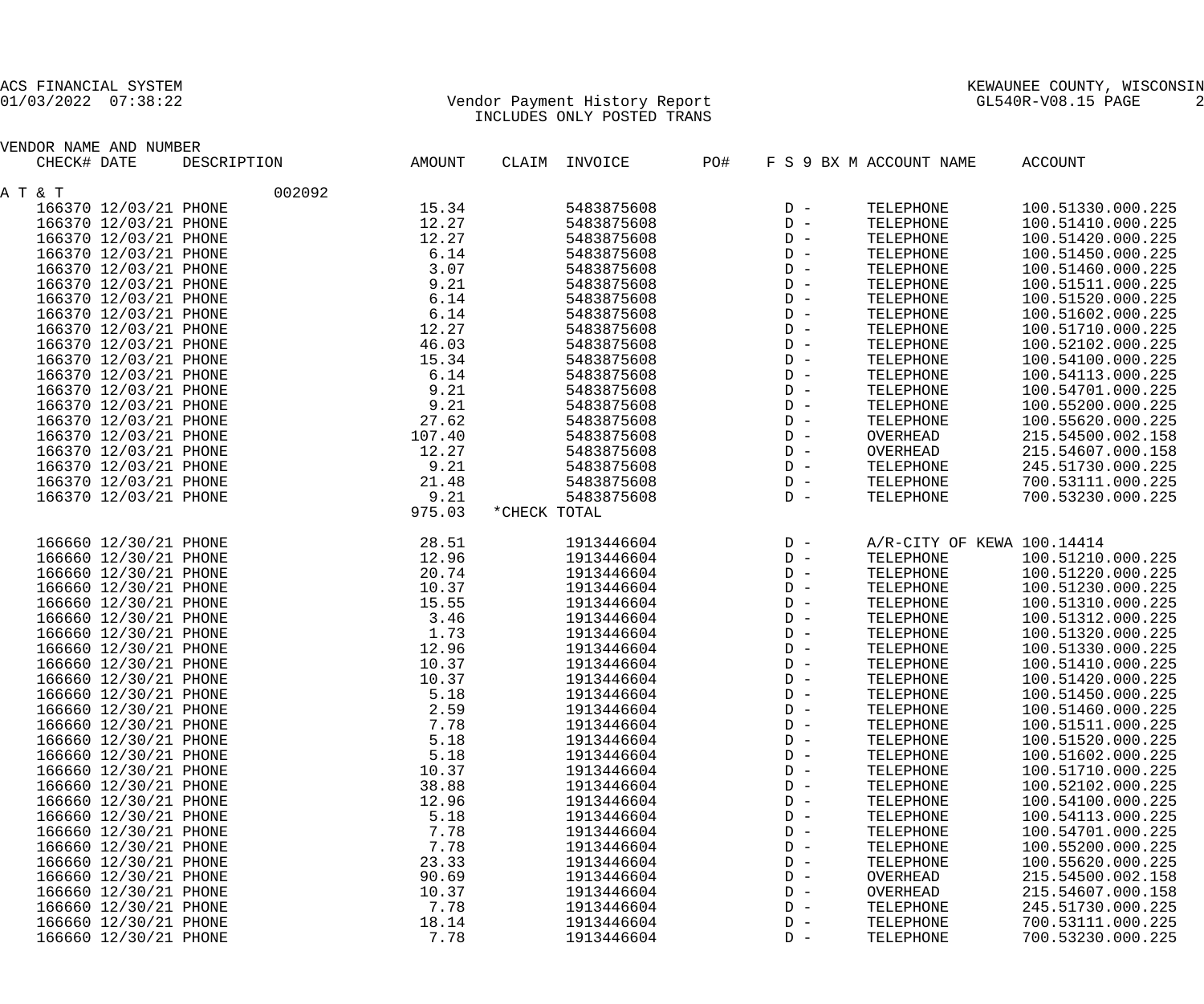## 01/03/2022 07:38:22 Vendor Payment History Report GL540R-V08.15 PAGE 3 INCLUDES ONLY POSTED TRANS

| CHECK# DATE<br>DESCRIPTION<br>CLAIM<br>INVOICE<br>PO#<br>F S 9 BX M ACCOUNT NAME<br><b>ACCOUNT</b><br>AMOUNT<br>002092<br>36.81<br>166660 12/30/21 PHONE<br>7715807606<br>A/R-CITY OF KEWA 100.14414<br>$D -$<br>166660 12/30/21 PHONE<br>16.73<br>7715807606<br>100.51210.000.225<br>TELEPHONE<br>$D -$<br>166660 12/30/21 PHONE<br>26.77<br>100.51220.000.225<br>7715807606<br>$D -$<br>TELEPHONE<br>166660 12/30/21 PHONE<br>13.38<br>7715807606<br>100.51230.000.225<br>TELEPHONE<br>$D -$<br>166660 12/30/21 PHONE<br>20.08<br>100.51310.000.225<br>7715807606<br>$D -$<br>TELEPHONE<br>4.46<br>166660 12/30/21 PHONE<br>100.51312.000.225<br>7715807606<br>$D -$<br>TELEPHONE<br>2.23<br>166660 12/30/21 PHONE<br>7715807606<br>100.51320.000.225<br>TELEPHONE<br>$D -$<br>166660 12/30/21 PHONE<br>16.73<br>100.51330.000.225<br>7715807606<br>$D -$<br>TELEPHONE<br>166660 12/30/21 PHONE<br>13.38<br>100.51410.000.225<br>7715807606<br>TELEPHONE<br>$D -$<br>166660 12/30/21 PHONE<br>13.38<br>7715807606<br>100.51420.000.225<br>$D -$<br>TELEPHONE<br>166660 12/30/21 PHONE<br>6.69<br>100.51450.000.225<br>7715807606<br>$D -$<br>TELEPHONE<br>166660 12/30/21 PHONE<br>3.35<br>100.51460.000.225<br>7715807606<br>TELEPHONE<br>$D -$<br>166660 12/30/21 PHONE<br>10.04<br>100.51511.000.225<br>7715807606<br>$D -$<br>TELEPHONE<br>166660 12/30/21 PHONE<br>6.69<br>100.51520.000.225<br>7715807606<br>$D -$<br>TELEPHONE<br>166660 12/30/21 PHONE<br>6.69<br>7715807606<br>100.51602.000.225<br>TELEPHONE<br>$D -$<br>166660 12/30/21 PHONE<br>13.38<br>100.51710.000.225<br>7715807606<br>$D -$<br>TELEPHONE<br>166660 12/30/21 PHONE<br>50.19<br>100.52102.000.225<br>7715807606<br>$D -$<br>TELEPHONE<br>166660 12/30/21 PHONE<br>16.73<br>7715807606<br>100.54100.000.225<br>TELEPHONE<br>$D -$<br>6.69<br>166660 12/30/21 PHONE<br>100.54113.000.225<br>7715807606<br>$D -$<br>TELEPHONE<br>166660 12/30/21 PHONE<br>10.04<br>100.54701.000.225<br>7715807606<br>$D -$<br>TELEPHONE<br>166660 12/30/21 PHONE<br>10.04<br>7715807606<br>100.55200.000.225<br>$D -$<br>TELEPHONE<br>166660 12/30/21 PHONE<br>30.11<br>100.55620.000.225<br>7715807606<br>$D -$<br>TELEPHONE<br>166660 12/30/21 PHONE<br>117.13<br>215.54500.002.158<br>7715807606<br>OVERHEAD<br>$D -$<br>166660 12/30/21 PHONE<br>13.38<br>215.54607.000.158<br>7715807606<br>$D -$<br>OVERHEAD<br>166660 12/30/21 PHONE<br>10.04<br>245.51730.000.225<br>7715807606<br>$D -$<br>TELEPHONE<br>166660 12/30/21 PHONE<br>23.42<br>700.53111.000.225<br>7715807606<br>TELEPHONE<br>$D -$<br>10.04<br>700.53230.000.225<br>166660 12/30/21 PHONE<br>7715807606<br>TELEPHONE<br>$D -$<br>902.57<br>*CHECK TOTAL<br>1,877.60<br>VENDOR TOTAL<br>009983<br>A T & T LONG DISTANCE<br>166563 12/17/21 LONG DISTANCE<br>11262021<br>100.52102.000.225<br>17.89<br>TELEPHONE<br>$D -$<br>166563 12/17/21 LONG DISTANCE<br>2.98<br>11262021<br>100.54701.000.225<br>TELEPHONE<br>$D -$<br>166563 12/17/21 LONG DISTANCE<br>34.05<br>11262021<br>215.54410.076.158<br>$D -$<br>OVERHEAD<br>11262021<br>13.45<br>OVERHEAD<br>215.54500.002.158<br>166563 12/17/21 LONG DISTANCE<br>$D -$<br>68.37<br>*CHECK TOTAL<br>68.37<br>VENDOR TOTAL<br>ADL MONITORING SOLUTIONS<br>001021<br>166564 12/17/21 NOVEMBER BILLING<br>1,424.10<br>15-15992<br>HOME MONITORING 100.52102.000.258<br>$D -$<br>000853<br>ADVANCED CORRECTIONAL<br>166630 12/22/21 OCT OVERAGE COST<br>722.07<br>112902<br>MEDICAL SERVICES 100.52102.000.211<br>$D -$<br>166630 12/22/21 OCT NURSING HOURS OVERAG 64.54<br>113171<br>MEDICAL SERVICES 100.52102.000.211<br>$D -$<br>786.61<br>*CHECK TOTAL<br>786.61<br>VENDOR TOTAL | VENDOR NAME AND NUMBER |  |  |  |
|--------------------------------------------------------------------------------------------------------------------------------------------------------------------------------------------------------------------------------------------------------------------------------------------------------------------------------------------------------------------------------------------------------------------------------------------------------------------------------------------------------------------------------------------------------------------------------------------------------------------------------------------------------------------------------------------------------------------------------------------------------------------------------------------------------------------------------------------------------------------------------------------------------------------------------------------------------------------------------------------------------------------------------------------------------------------------------------------------------------------------------------------------------------------------------------------------------------------------------------------------------------------------------------------------------------------------------------------------------------------------------------------------------------------------------------------------------------------------------------------------------------------------------------------------------------------------------------------------------------------------------------------------------------------------------------------------------------------------------------------------------------------------------------------------------------------------------------------------------------------------------------------------------------------------------------------------------------------------------------------------------------------------------------------------------------------------------------------------------------------------------------------------------------------------------------------------------------------------------------------------------------------------------------------------------------------------------------------------------------------------------------------------------------------------------------------------------------------------------------------------------------------------------------------------------------------------------------------------------------------------------------------------------------------------------------------------------------------------------------------------------------------------------------------------------------------------------------------------------------------------------------------------------------------------------------------------------------------------------------------------------------------------------------------------------------------------------------------------------------------------------------------------------------------------------------------------------------------------------------------------------------------------------------------------------------------------------------------------------------------------------------------------------------------------------------------------------------------------------------------------------------------------------------------------------------------------------------------------------------------------------------------------------------------------|------------------------|--|--|--|
|                                                                                                                                                                                                                                                                                                                                                                                                                                                                                                                                                                                                                                                                                                                                                                                                                                                                                                                                                                                                                                                                                                                                                                                                                                                                                                                                                                                                                                                                                                                                                                                                                                                                                                                                                                                                                                                                                                                                                                                                                                                                                                                                                                                                                                                                                                                                                                                                                                                                                                                                                                                                                                                                                                                                                                                                                                                                                                                                                                                                                                                                                                                                                                                                                                                                                                                                                                                                                                                                                                                                                                                                                                                                          |                        |  |  |  |
|                                                                                                                                                                                                                                                                                                                                                                                                                                                                                                                                                                                                                                                                                                                                                                                                                                                                                                                                                                                                                                                                                                                                                                                                                                                                                                                                                                                                                                                                                                                                                                                                                                                                                                                                                                                                                                                                                                                                                                                                                                                                                                                                                                                                                                                                                                                                                                                                                                                                                                                                                                                                                                                                                                                                                                                                                                                                                                                                                                                                                                                                                                                                                                                                                                                                                                                                                                                                                                                                                                                                                                                                                                                                          | A T & T                |  |  |  |
|                                                                                                                                                                                                                                                                                                                                                                                                                                                                                                                                                                                                                                                                                                                                                                                                                                                                                                                                                                                                                                                                                                                                                                                                                                                                                                                                                                                                                                                                                                                                                                                                                                                                                                                                                                                                                                                                                                                                                                                                                                                                                                                                                                                                                                                                                                                                                                                                                                                                                                                                                                                                                                                                                                                                                                                                                                                                                                                                                                                                                                                                                                                                                                                                                                                                                                                                                                                                                                                                                                                                                                                                                                                                          |                        |  |  |  |
|                                                                                                                                                                                                                                                                                                                                                                                                                                                                                                                                                                                                                                                                                                                                                                                                                                                                                                                                                                                                                                                                                                                                                                                                                                                                                                                                                                                                                                                                                                                                                                                                                                                                                                                                                                                                                                                                                                                                                                                                                                                                                                                                                                                                                                                                                                                                                                                                                                                                                                                                                                                                                                                                                                                                                                                                                                                                                                                                                                                                                                                                                                                                                                                                                                                                                                                                                                                                                                                                                                                                                                                                                                                                          |                        |  |  |  |
|                                                                                                                                                                                                                                                                                                                                                                                                                                                                                                                                                                                                                                                                                                                                                                                                                                                                                                                                                                                                                                                                                                                                                                                                                                                                                                                                                                                                                                                                                                                                                                                                                                                                                                                                                                                                                                                                                                                                                                                                                                                                                                                                                                                                                                                                                                                                                                                                                                                                                                                                                                                                                                                                                                                                                                                                                                                                                                                                                                                                                                                                                                                                                                                                                                                                                                                                                                                                                                                                                                                                                                                                                                                                          |                        |  |  |  |
|                                                                                                                                                                                                                                                                                                                                                                                                                                                                                                                                                                                                                                                                                                                                                                                                                                                                                                                                                                                                                                                                                                                                                                                                                                                                                                                                                                                                                                                                                                                                                                                                                                                                                                                                                                                                                                                                                                                                                                                                                                                                                                                                                                                                                                                                                                                                                                                                                                                                                                                                                                                                                                                                                                                                                                                                                                                                                                                                                                                                                                                                                                                                                                                                                                                                                                                                                                                                                                                                                                                                                                                                                                                                          |                        |  |  |  |
|                                                                                                                                                                                                                                                                                                                                                                                                                                                                                                                                                                                                                                                                                                                                                                                                                                                                                                                                                                                                                                                                                                                                                                                                                                                                                                                                                                                                                                                                                                                                                                                                                                                                                                                                                                                                                                                                                                                                                                                                                                                                                                                                                                                                                                                                                                                                                                                                                                                                                                                                                                                                                                                                                                                                                                                                                                                                                                                                                                                                                                                                                                                                                                                                                                                                                                                                                                                                                                                                                                                                                                                                                                                                          |                        |  |  |  |
|                                                                                                                                                                                                                                                                                                                                                                                                                                                                                                                                                                                                                                                                                                                                                                                                                                                                                                                                                                                                                                                                                                                                                                                                                                                                                                                                                                                                                                                                                                                                                                                                                                                                                                                                                                                                                                                                                                                                                                                                                                                                                                                                                                                                                                                                                                                                                                                                                                                                                                                                                                                                                                                                                                                                                                                                                                                                                                                                                                                                                                                                                                                                                                                                                                                                                                                                                                                                                                                                                                                                                                                                                                                                          |                        |  |  |  |
|                                                                                                                                                                                                                                                                                                                                                                                                                                                                                                                                                                                                                                                                                                                                                                                                                                                                                                                                                                                                                                                                                                                                                                                                                                                                                                                                                                                                                                                                                                                                                                                                                                                                                                                                                                                                                                                                                                                                                                                                                                                                                                                                                                                                                                                                                                                                                                                                                                                                                                                                                                                                                                                                                                                                                                                                                                                                                                                                                                                                                                                                                                                                                                                                                                                                                                                                                                                                                                                                                                                                                                                                                                                                          |                        |  |  |  |
|                                                                                                                                                                                                                                                                                                                                                                                                                                                                                                                                                                                                                                                                                                                                                                                                                                                                                                                                                                                                                                                                                                                                                                                                                                                                                                                                                                                                                                                                                                                                                                                                                                                                                                                                                                                                                                                                                                                                                                                                                                                                                                                                                                                                                                                                                                                                                                                                                                                                                                                                                                                                                                                                                                                                                                                                                                                                                                                                                                                                                                                                                                                                                                                                                                                                                                                                                                                                                                                                                                                                                                                                                                                                          |                        |  |  |  |
|                                                                                                                                                                                                                                                                                                                                                                                                                                                                                                                                                                                                                                                                                                                                                                                                                                                                                                                                                                                                                                                                                                                                                                                                                                                                                                                                                                                                                                                                                                                                                                                                                                                                                                                                                                                                                                                                                                                                                                                                                                                                                                                                                                                                                                                                                                                                                                                                                                                                                                                                                                                                                                                                                                                                                                                                                                                                                                                                                                                                                                                                                                                                                                                                                                                                                                                                                                                                                                                                                                                                                                                                                                                                          |                        |  |  |  |
|                                                                                                                                                                                                                                                                                                                                                                                                                                                                                                                                                                                                                                                                                                                                                                                                                                                                                                                                                                                                                                                                                                                                                                                                                                                                                                                                                                                                                                                                                                                                                                                                                                                                                                                                                                                                                                                                                                                                                                                                                                                                                                                                                                                                                                                                                                                                                                                                                                                                                                                                                                                                                                                                                                                                                                                                                                                                                                                                                                                                                                                                                                                                                                                                                                                                                                                                                                                                                                                                                                                                                                                                                                                                          |                        |  |  |  |
|                                                                                                                                                                                                                                                                                                                                                                                                                                                                                                                                                                                                                                                                                                                                                                                                                                                                                                                                                                                                                                                                                                                                                                                                                                                                                                                                                                                                                                                                                                                                                                                                                                                                                                                                                                                                                                                                                                                                                                                                                                                                                                                                                                                                                                                                                                                                                                                                                                                                                                                                                                                                                                                                                                                                                                                                                                                                                                                                                                                                                                                                                                                                                                                                                                                                                                                                                                                                                                                                                                                                                                                                                                                                          |                        |  |  |  |
|                                                                                                                                                                                                                                                                                                                                                                                                                                                                                                                                                                                                                                                                                                                                                                                                                                                                                                                                                                                                                                                                                                                                                                                                                                                                                                                                                                                                                                                                                                                                                                                                                                                                                                                                                                                                                                                                                                                                                                                                                                                                                                                                                                                                                                                                                                                                                                                                                                                                                                                                                                                                                                                                                                                                                                                                                                                                                                                                                                                                                                                                                                                                                                                                                                                                                                                                                                                                                                                                                                                                                                                                                                                                          |                        |  |  |  |
|                                                                                                                                                                                                                                                                                                                                                                                                                                                                                                                                                                                                                                                                                                                                                                                                                                                                                                                                                                                                                                                                                                                                                                                                                                                                                                                                                                                                                                                                                                                                                                                                                                                                                                                                                                                                                                                                                                                                                                                                                                                                                                                                                                                                                                                                                                                                                                                                                                                                                                                                                                                                                                                                                                                                                                                                                                                                                                                                                                                                                                                                                                                                                                                                                                                                                                                                                                                                                                                                                                                                                                                                                                                                          |                        |  |  |  |
|                                                                                                                                                                                                                                                                                                                                                                                                                                                                                                                                                                                                                                                                                                                                                                                                                                                                                                                                                                                                                                                                                                                                                                                                                                                                                                                                                                                                                                                                                                                                                                                                                                                                                                                                                                                                                                                                                                                                                                                                                                                                                                                                                                                                                                                                                                                                                                                                                                                                                                                                                                                                                                                                                                                                                                                                                                                                                                                                                                                                                                                                                                                                                                                                                                                                                                                                                                                                                                                                                                                                                                                                                                                                          |                        |  |  |  |
|                                                                                                                                                                                                                                                                                                                                                                                                                                                                                                                                                                                                                                                                                                                                                                                                                                                                                                                                                                                                                                                                                                                                                                                                                                                                                                                                                                                                                                                                                                                                                                                                                                                                                                                                                                                                                                                                                                                                                                                                                                                                                                                                                                                                                                                                                                                                                                                                                                                                                                                                                                                                                                                                                                                                                                                                                                                                                                                                                                                                                                                                                                                                                                                                                                                                                                                                                                                                                                                                                                                                                                                                                                                                          |                        |  |  |  |
|                                                                                                                                                                                                                                                                                                                                                                                                                                                                                                                                                                                                                                                                                                                                                                                                                                                                                                                                                                                                                                                                                                                                                                                                                                                                                                                                                                                                                                                                                                                                                                                                                                                                                                                                                                                                                                                                                                                                                                                                                                                                                                                                                                                                                                                                                                                                                                                                                                                                                                                                                                                                                                                                                                                                                                                                                                                                                                                                                                                                                                                                                                                                                                                                                                                                                                                                                                                                                                                                                                                                                                                                                                                                          |                        |  |  |  |
|                                                                                                                                                                                                                                                                                                                                                                                                                                                                                                                                                                                                                                                                                                                                                                                                                                                                                                                                                                                                                                                                                                                                                                                                                                                                                                                                                                                                                                                                                                                                                                                                                                                                                                                                                                                                                                                                                                                                                                                                                                                                                                                                                                                                                                                                                                                                                                                                                                                                                                                                                                                                                                                                                                                                                                                                                                                                                                                                                                                                                                                                                                                                                                                                                                                                                                                                                                                                                                                                                                                                                                                                                                                                          |                        |  |  |  |
|                                                                                                                                                                                                                                                                                                                                                                                                                                                                                                                                                                                                                                                                                                                                                                                                                                                                                                                                                                                                                                                                                                                                                                                                                                                                                                                                                                                                                                                                                                                                                                                                                                                                                                                                                                                                                                                                                                                                                                                                                                                                                                                                                                                                                                                                                                                                                                                                                                                                                                                                                                                                                                                                                                                                                                                                                                                                                                                                                                                                                                                                                                                                                                                                                                                                                                                                                                                                                                                                                                                                                                                                                                                                          |                        |  |  |  |
|                                                                                                                                                                                                                                                                                                                                                                                                                                                                                                                                                                                                                                                                                                                                                                                                                                                                                                                                                                                                                                                                                                                                                                                                                                                                                                                                                                                                                                                                                                                                                                                                                                                                                                                                                                                                                                                                                                                                                                                                                                                                                                                                                                                                                                                                                                                                                                                                                                                                                                                                                                                                                                                                                                                                                                                                                                                                                                                                                                                                                                                                                                                                                                                                                                                                                                                                                                                                                                                                                                                                                                                                                                                                          |                        |  |  |  |
|                                                                                                                                                                                                                                                                                                                                                                                                                                                                                                                                                                                                                                                                                                                                                                                                                                                                                                                                                                                                                                                                                                                                                                                                                                                                                                                                                                                                                                                                                                                                                                                                                                                                                                                                                                                                                                                                                                                                                                                                                                                                                                                                                                                                                                                                                                                                                                                                                                                                                                                                                                                                                                                                                                                                                                                                                                                                                                                                                                                                                                                                                                                                                                                                                                                                                                                                                                                                                                                                                                                                                                                                                                                                          |                        |  |  |  |
|                                                                                                                                                                                                                                                                                                                                                                                                                                                                                                                                                                                                                                                                                                                                                                                                                                                                                                                                                                                                                                                                                                                                                                                                                                                                                                                                                                                                                                                                                                                                                                                                                                                                                                                                                                                                                                                                                                                                                                                                                                                                                                                                                                                                                                                                                                                                                                                                                                                                                                                                                                                                                                                                                                                                                                                                                                                                                                                                                                                                                                                                                                                                                                                                                                                                                                                                                                                                                                                                                                                                                                                                                                                                          |                        |  |  |  |
|                                                                                                                                                                                                                                                                                                                                                                                                                                                                                                                                                                                                                                                                                                                                                                                                                                                                                                                                                                                                                                                                                                                                                                                                                                                                                                                                                                                                                                                                                                                                                                                                                                                                                                                                                                                                                                                                                                                                                                                                                                                                                                                                                                                                                                                                                                                                                                                                                                                                                                                                                                                                                                                                                                                                                                                                                                                                                                                                                                                                                                                                                                                                                                                                                                                                                                                                                                                                                                                                                                                                                                                                                                                                          |                        |  |  |  |
|                                                                                                                                                                                                                                                                                                                                                                                                                                                                                                                                                                                                                                                                                                                                                                                                                                                                                                                                                                                                                                                                                                                                                                                                                                                                                                                                                                                                                                                                                                                                                                                                                                                                                                                                                                                                                                                                                                                                                                                                                                                                                                                                                                                                                                                                                                                                                                                                                                                                                                                                                                                                                                                                                                                                                                                                                                                                                                                                                                                                                                                                                                                                                                                                                                                                                                                                                                                                                                                                                                                                                                                                                                                                          |                        |  |  |  |
|                                                                                                                                                                                                                                                                                                                                                                                                                                                                                                                                                                                                                                                                                                                                                                                                                                                                                                                                                                                                                                                                                                                                                                                                                                                                                                                                                                                                                                                                                                                                                                                                                                                                                                                                                                                                                                                                                                                                                                                                                                                                                                                                                                                                                                                                                                                                                                                                                                                                                                                                                                                                                                                                                                                                                                                                                                                                                                                                                                                                                                                                                                                                                                                                                                                                                                                                                                                                                                                                                                                                                                                                                                                                          |                        |  |  |  |
|                                                                                                                                                                                                                                                                                                                                                                                                                                                                                                                                                                                                                                                                                                                                                                                                                                                                                                                                                                                                                                                                                                                                                                                                                                                                                                                                                                                                                                                                                                                                                                                                                                                                                                                                                                                                                                                                                                                                                                                                                                                                                                                                                                                                                                                                                                                                                                                                                                                                                                                                                                                                                                                                                                                                                                                                                                                                                                                                                                                                                                                                                                                                                                                                                                                                                                                                                                                                                                                                                                                                                                                                                                                                          |                        |  |  |  |
|                                                                                                                                                                                                                                                                                                                                                                                                                                                                                                                                                                                                                                                                                                                                                                                                                                                                                                                                                                                                                                                                                                                                                                                                                                                                                                                                                                                                                                                                                                                                                                                                                                                                                                                                                                                                                                                                                                                                                                                                                                                                                                                                                                                                                                                                                                                                                                                                                                                                                                                                                                                                                                                                                                                                                                                                                                                                                                                                                                                                                                                                                                                                                                                                                                                                                                                                                                                                                                                                                                                                                                                                                                                                          |                        |  |  |  |
|                                                                                                                                                                                                                                                                                                                                                                                                                                                                                                                                                                                                                                                                                                                                                                                                                                                                                                                                                                                                                                                                                                                                                                                                                                                                                                                                                                                                                                                                                                                                                                                                                                                                                                                                                                                                                                                                                                                                                                                                                                                                                                                                                                                                                                                                                                                                                                                                                                                                                                                                                                                                                                                                                                                                                                                                                                                                                                                                                                                                                                                                                                                                                                                                                                                                                                                                                                                                                                                                                                                                                                                                                                                                          |                        |  |  |  |
|                                                                                                                                                                                                                                                                                                                                                                                                                                                                                                                                                                                                                                                                                                                                                                                                                                                                                                                                                                                                                                                                                                                                                                                                                                                                                                                                                                                                                                                                                                                                                                                                                                                                                                                                                                                                                                                                                                                                                                                                                                                                                                                                                                                                                                                                                                                                                                                                                                                                                                                                                                                                                                                                                                                                                                                                                                                                                                                                                                                                                                                                                                                                                                                                                                                                                                                                                                                                                                                                                                                                                                                                                                                                          |                        |  |  |  |
|                                                                                                                                                                                                                                                                                                                                                                                                                                                                                                                                                                                                                                                                                                                                                                                                                                                                                                                                                                                                                                                                                                                                                                                                                                                                                                                                                                                                                                                                                                                                                                                                                                                                                                                                                                                                                                                                                                                                                                                                                                                                                                                                                                                                                                                                                                                                                                                                                                                                                                                                                                                                                                                                                                                                                                                                                                                                                                                                                                                                                                                                                                                                                                                                                                                                                                                                                                                                                                                                                                                                                                                                                                                                          |                        |  |  |  |
|                                                                                                                                                                                                                                                                                                                                                                                                                                                                                                                                                                                                                                                                                                                                                                                                                                                                                                                                                                                                                                                                                                                                                                                                                                                                                                                                                                                                                                                                                                                                                                                                                                                                                                                                                                                                                                                                                                                                                                                                                                                                                                                                                                                                                                                                                                                                                                                                                                                                                                                                                                                                                                                                                                                                                                                                                                                                                                                                                                                                                                                                                                                                                                                                                                                                                                                                                                                                                                                                                                                                                                                                                                                                          |                        |  |  |  |
|                                                                                                                                                                                                                                                                                                                                                                                                                                                                                                                                                                                                                                                                                                                                                                                                                                                                                                                                                                                                                                                                                                                                                                                                                                                                                                                                                                                                                                                                                                                                                                                                                                                                                                                                                                                                                                                                                                                                                                                                                                                                                                                                                                                                                                                                                                                                                                                                                                                                                                                                                                                                                                                                                                                                                                                                                                                                                                                                                                                                                                                                                                                                                                                                                                                                                                                                                                                                                                                                                                                                                                                                                                                                          |                        |  |  |  |
|                                                                                                                                                                                                                                                                                                                                                                                                                                                                                                                                                                                                                                                                                                                                                                                                                                                                                                                                                                                                                                                                                                                                                                                                                                                                                                                                                                                                                                                                                                                                                                                                                                                                                                                                                                                                                                                                                                                                                                                                                                                                                                                                                                                                                                                                                                                                                                                                                                                                                                                                                                                                                                                                                                                                                                                                                                                                                                                                                                                                                                                                                                                                                                                                                                                                                                                                                                                                                                                                                                                                                                                                                                                                          |                        |  |  |  |
|                                                                                                                                                                                                                                                                                                                                                                                                                                                                                                                                                                                                                                                                                                                                                                                                                                                                                                                                                                                                                                                                                                                                                                                                                                                                                                                                                                                                                                                                                                                                                                                                                                                                                                                                                                                                                                                                                                                                                                                                                                                                                                                                                                                                                                                                                                                                                                                                                                                                                                                                                                                                                                                                                                                                                                                                                                                                                                                                                                                                                                                                                                                                                                                                                                                                                                                                                                                                                                                                                                                                                                                                                                                                          |                        |  |  |  |
|                                                                                                                                                                                                                                                                                                                                                                                                                                                                                                                                                                                                                                                                                                                                                                                                                                                                                                                                                                                                                                                                                                                                                                                                                                                                                                                                                                                                                                                                                                                                                                                                                                                                                                                                                                                                                                                                                                                                                                                                                                                                                                                                                                                                                                                                                                                                                                                                                                                                                                                                                                                                                                                                                                                                                                                                                                                                                                                                                                                                                                                                                                                                                                                                                                                                                                                                                                                                                                                                                                                                                                                                                                                                          |                        |  |  |  |
|                                                                                                                                                                                                                                                                                                                                                                                                                                                                                                                                                                                                                                                                                                                                                                                                                                                                                                                                                                                                                                                                                                                                                                                                                                                                                                                                                                                                                                                                                                                                                                                                                                                                                                                                                                                                                                                                                                                                                                                                                                                                                                                                                                                                                                                                                                                                                                                                                                                                                                                                                                                                                                                                                                                                                                                                                                                                                                                                                                                                                                                                                                                                                                                                                                                                                                                                                                                                                                                                                                                                                                                                                                                                          |                        |  |  |  |
|                                                                                                                                                                                                                                                                                                                                                                                                                                                                                                                                                                                                                                                                                                                                                                                                                                                                                                                                                                                                                                                                                                                                                                                                                                                                                                                                                                                                                                                                                                                                                                                                                                                                                                                                                                                                                                                                                                                                                                                                                                                                                                                                                                                                                                                                                                                                                                                                                                                                                                                                                                                                                                                                                                                                                                                                                                                                                                                                                                                                                                                                                                                                                                                                                                                                                                                                                                                                                                                                                                                                                                                                                                                                          |                        |  |  |  |
|                                                                                                                                                                                                                                                                                                                                                                                                                                                                                                                                                                                                                                                                                                                                                                                                                                                                                                                                                                                                                                                                                                                                                                                                                                                                                                                                                                                                                                                                                                                                                                                                                                                                                                                                                                                                                                                                                                                                                                                                                                                                                                                                                                                                                                                                                                                                                                                                                                                                                                                                                                                                                                                                                                                                                                                                                                                                                                                                                                                                                                                                                                                                                                                                                                                                                                                                                                                                                                                                                                                                                                                                                                                                          |                        |  |  |  |
|                                                                                                                                                                                                                                                                                                                                                                                                                                                                                                                                                                                                                                                                                                                                                                                                                                                                                                                                                                                                                                                                                                                                                                                                                                                                                                                                                                                                                                                                                                                                                                                                                                                                                                                                                                                                                                                                                                                                                                                                                                                                                                                                                                                                                                                                                                                                                                                                                                                                                                                                                                                                                                                                                                                                                                                                                                                                                                                                                                                                                                                                                                                                                                                                                                                                                                                                                                                                                                                                                                                                                                                                                                                                          |                        |  |  |  |
|                                                                                                                                                                                                                                                                                                                                                                                                                                                                                                                                                                                                                                                                                                                                                                                                                                                                                                                                                                                                                                                                                                                                                                                                                                                                                                                                                                                                                                                                                                                                                                                                                                                                                                                                                                                                                                                                                                                                                                                                                                                                                                                                                                                                                                                                                                                                                                                                                                                                                                                                                                                                                                                                                                                                                                                                                                                                                                                                                                                                                                                                                                                                                                                                                                                                                                                                                                                                                                                                                                                                                                                                                                                                          |                        |  |  |  |
|                                                                                                                                                                                                                                                                                                                                                                                                                                                                                                                                                                                                                                                                                                                                                                                                                                                                                                                                                                                                                                                                                                                                                                                                                                                                                                                                                                                                                                                                                                                                                                                                                                                                                                                                                                                                                                                                                                                                                                                                                                                                                                                                                                                                                                                                                                                                                                                                                                                                                                                                                                                                                                                                                                                                                                                                                                                                                                                                                                                                                                                                                                                                                                                                                                                                                                                                                                                                                                                                                                                                                                                                                                                                          |                        |  |  |  |
|                                                                                                                                                                                                                                                                                                                                                                                                                                                                                                                                                                                                                                                                                                                                                                                                                                                                                                                                                                                                                                                                                                                                                                                                                                                                                                                                                                                                                                                                                                                                                                                                                                                                                                                                                                                                                                                                                                                                                                                                                                                                                                                                                                                                                                                                                                                                                                                                                                                                                                                                                                                                                                                                                                                                                                                                                                                                                                                                                                                                                                                                                                                                                                                                                                                                                                                                                                                                                                                                                                                                                                                                                                                                          |                        |  |  |  |
|                                                                                                                                                                                                                                                                                                                                                                                                                                                                                                                                                                                                                                                                                                                                                                                                                                                                                                                                                                                                                                                                                                                                                                                                                                                                                                                                                                                                                                                                                                                                                                                                                                                                                                                                                                                                                                                                                                                                                                                                                                                                                                                                                                                                                                                                                                                                                                                                                                                                                                                                                                                                                                                                                                                                                                                                                                                                                                                                                                                                                                                                                                                                                                                                                                                                                                                                                                                                                                                                                                                                                                                                                                                                          |                        |  |  |  |
|                                                                                                                                                                                                                                                                                                                                                                                                                                                                                                                                                                                                                                                                                                                                                                                                                                                                                                                                                                                                                                                                                                                                                                                                                                                                                                                                                                                                                                                                                                                                                                                                                                                                                                                                                                                                                                                                                                                                                                                                                                                                                                                                                                                                                                                                                                                                                                                                                                                                                                                                                                                                                                                                                                                                                                                                                                                                                                                                                                                                                                                                                                                                                                                                                                                                                                                                                                                                                                                                                                                                                                                                                                                                          |                        |  |  |  |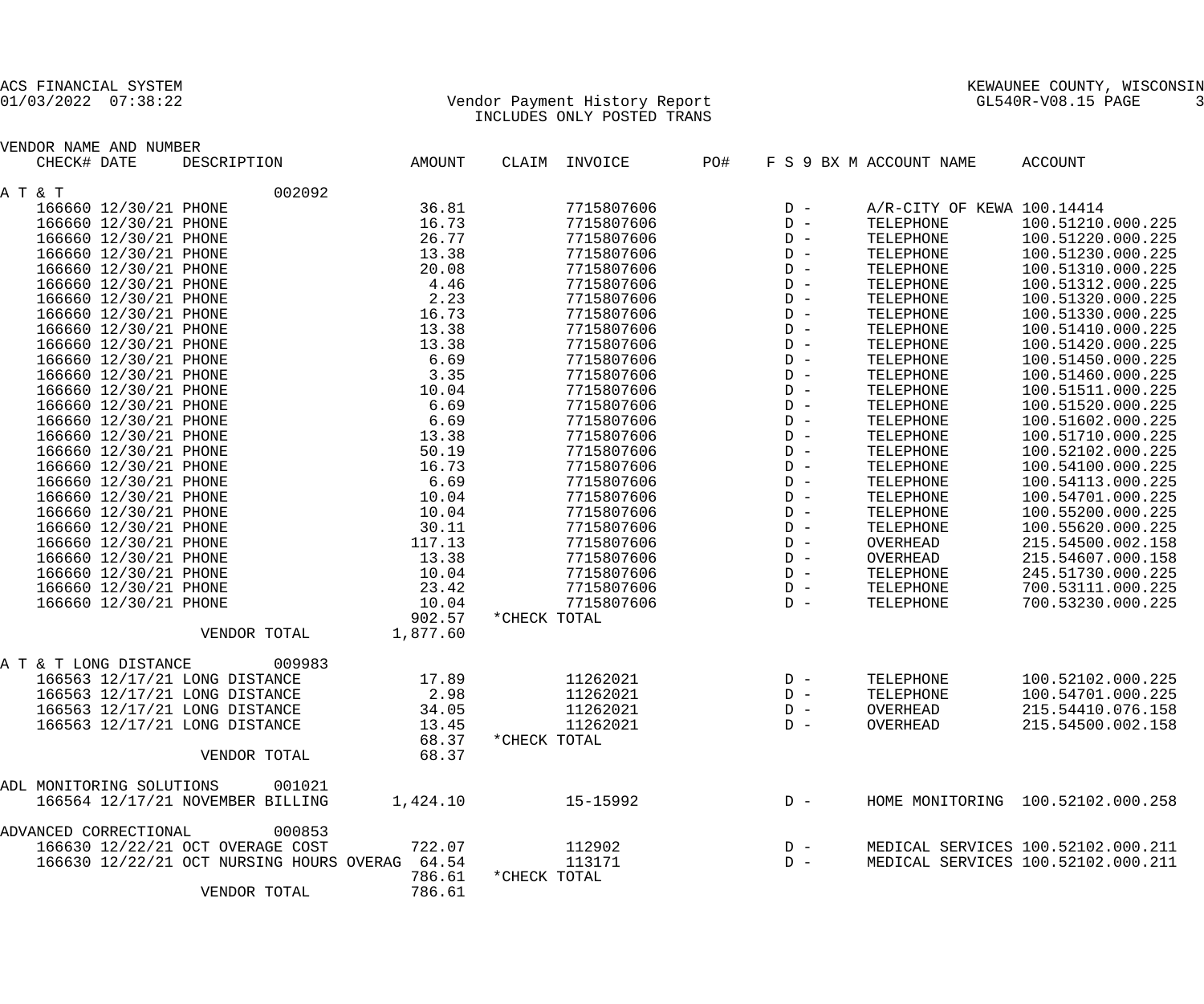| ACS FINANCIAL SYSTEM<br>$01/03/2022$ $07:38:22$                               |                     | Vendor Payment History Report<br>INCLUDES ONLY POSTED TRANS |                | GL540R-V08.15 PAGE              | KEWAUNEE COUNTY, WISCONSIN             |
|-------------------------------------------------------------------------------|---------------------|-------------------------------------------------------------|----------------|---------------------------------|----------------------------------------|
| VENDOR NAME AND NUMBER<br>DESCRIPTION AMOUNT CLAIM INVOICE PO#<br>CHECK# DATE |                     |                                                             |                | F S 9 BX M ACCOUNT NAME ACCOUNT |                                        |
| ADVOCATES FOR HEALTHY 009900                                                  |                     |                                                             |                |                                 |                                        |
| 166430 12/10/21 CST RESPITE                                                   | 756.00              | 354-8968                                                    |                |                                 | D - RESPITE CARE 215.54500.811.201     |
| 002137<br>AEGIS CORPORATION                                                   |                     |                                                             |                |                                 |                                        |
| 166631 12/22/21 2022 POS BOND SCHEDULE 691.00 INV6135 D -                     |                     |                                                             |                | PREPAID INSURANC 100.16220      |                                        |
| 166631 12/22/21 2022 STAFAGE TANK POLI 3,911.94                               |                     | INV6193<br>4,602.94 * CHECK TOTAL                           | $D -$          | PREPAID INSURANC 700.16220      |                                        |
| 166661 12/30/21 CRIME POLICY 2,690.00<br>VENDOR TOTAL 7,292.94                |                     |                                                             | $INV6247$ D –  | PREPAID INSURANC 100.16220      |                                        |
| AHNAPEE TOWN TREASURER 000006                                                 |                     |                                                             |                |                                 |                                        |
| 166565 12/17/21 S.PICHA SPECIALS                                              |                     |                                                             |                |                                 |                                        |
| 166565 12/17/21 S.PICHA SPECIALS                                              | 11.00<br>121.00     | *CHECK TOTAL                                                | $12172021$ D – | SPCL CHARGE-INT- 100.24461      |                                        |
| VENDOR TOTAL 121.00                                                           |                     |                                                             |                |                                 |                                        |
| AIRGAS USA LLC 010029                                                         |                     |                                                             |                |                                 |                                        |
| 166549 12/17/21 RENTAL CYLINDER                                               | 204.65              | 9984332741                                                  | $D -$          | REPAIR PARTS                    | 700.16121                              |
| ALERE TOXICOLOGY SERVICE 009740                                               |                     |                                                             |                |                                 |                                        |
| 166431 12/10/21 DRUG SCREEN                                                   | 12.73               | L300261                                                     | $D -$          | OVERHEAD                        | 215.54500.366.158                      |
| ALGOMA CITY CLERK-TREASU 000009                                               |                     |                                                             |                |                                 |                                        |
| 166566 12/17/21 J.BLOOR SPECIALS                                              | 18.55               | $12172021$ D -                                              |                | SPCL CHARGE-PRIN 100.24453      |                                        |
| 166566 12/17/21 J.BLOOR SPECIALS                                              | 6.31                | 12172021                                                    | $D -$          | SPCL CHARGE-INT- 100.24473      |                                        |
| VENDOR TOTAL                                                                  | 24.86               | 24.86 *CHECK TOTAL                                          |                |                                 |                                        |
| 000013<br>ALGOMA MOTORS INC.                                                  |                     |                                                             |                |                                 |                                        |
| 166662 12/30/21 SQUAD302 OIL CHANGE                                           | 61.02               | 246724                                                      |                |                                 | D - CAR/TRUCK MAINTE 100.52100.000.241 |
| 000016<br>ALGOMA PUBLIC LIBRARY                                               |                     |                                                             |                |                                 |                                        |
| 166371 12/03/21 QUARTERLY PMT                                                 | 25,097.75           | 4TH ALG 2021                                                | $D -$          |                                 | OUARTERLY PAYMEN 100.55110.000.601     |
| 166663 12/30/21 2021 BUDGET BALANCE<br>VENDOR TOTAL                           | 725.00<br>25,822.75 | 2021 PAYOUT                                                 | $D -$          |                                 | ADMINISTRATIVE E 100.55110.000.597     |
| 001066<br>ALGOMA SCHOOL DISTRICT                                              |                     |                                                             |                |                                 |                                        |
| 166432 12/10/21 6/20-11/10/2021 COSTS 19,694.15                               |                     | $10 - 2021$                                                 | $D -$          |                                 | YOUTH JUSTICE IN 215.54500.366.409     |
| 000018<br>ALGOMA SEW & VAC-LAKESHO                                            |                     |                                                             |                |                                 |                                        |
| 166504 12/10/21 VACUUM BRUSH&BEARINGS                                         | 561.05              | 10292021                                                    | $D -$          |                                 | HOUSEHOLD & JANI 100.51602.000.344     |
| 000020<br>ALGOMA UTILITIES                                                    |                     |                                                             |                |                                 |                                        |
| 166567 12/17/21 5088                                                          | 50.88               | 11302021-3778                                               | $D -$          | WATER & SEWER                   | 700.53270.000.221                      |
| 166567 12/17/21 ALGOMA SHOP                                                   | 112.45              | 11302021-3778                                               | $D -$          | ELECTRIC                        | 700.53270.000.222                      |
| 166567 12/17/21 ELECTRIC                                                      | 5.79                | 11302021-3805                                               | $D -$          | OFFICE SUPPLIES                 | 100.52601.000.312                      |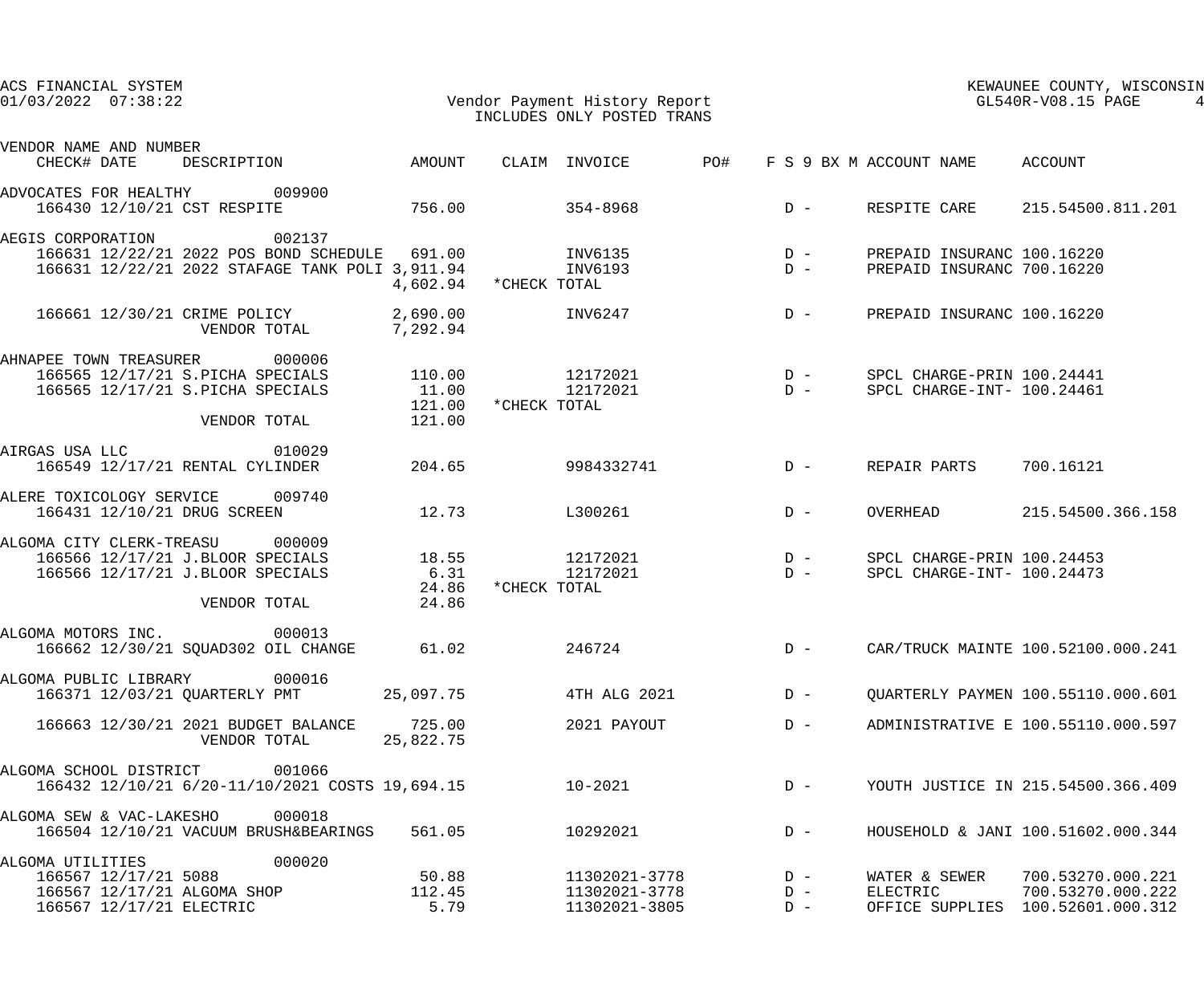| ACS FINANCIAL SYSTEM<br>$01/03/2022$ $07:38:22$ |                                                |                                                                                                                                                          |                                                                                                            |                                                      |              | Vendor Payment History Report<br>INCLUDES ONLY POSTED TRANS |       |                                           |                                                                            | KEWAUNEE COUNTY, WISCONSIN<br>GL540R-V08.15 PAGE                                 |
|-------------------------------------------------|------------------------------------------------|----------------------------------------------------------------------------------------------------------------------------------------------------------|------------------------------------------------------------------------------------------------------------|------------------------------------------------------|--------------|-------------------------------------------------------------|-------|-------------------------------------------|----------------------------------------------------------------------------|----------------------------------------------------------------------------------|
| VENDOR NAME AND NUMBER<br>CHECK# DATE           |                                                | DESCRIPTION                                                                                                                                              |                                                                                                            | AMOUNT                                               |              | CLAIM INVOICE                                               | PO#   |                                           | F S 9 BX M ACCOUNT NAME                                                    | ACCOUNT                                                                          |
| ALGOMA UTILITIES                                |                                                | 166567 12/17/21 ALGOMA TOWER                                                                                                                             | 000020                                                                                                     | 85.68<br>254.80                                      | *CHECK TOTAL | 11302021-6657                                               | $D -$ |                                           | ELECTRIC                                                                   | 100.52102.000.222                                                                |
|                                                 |                                                | VENDOR TOTAL                                                                                                                                             |                                                                                                            | 254.80                                               |              |                                                             |       |                                           |                                                                            |                                                                                  |
| AMERICAN FAMILY LIFE ASS                        | 166372 12/03/21 AFLAC                          |                                                                                                                                                          | 000022                                                                                                     | 1,160.75                                             |              | 152790                                                      |       | $D -$                                     | CANCER, INTENSIVE 800.21533                                                |                                                                                  |
|                                                 | 166568 12/17/21 AFLAC                          |                                                                                                                                                          |                                                                                                            | 1,147.07                                             |              | 390310                                                      |       | $D -$                                     | CANCER, INTENSIVE 800.21533                                                |                                                                                  |
|                                                 | 166632 12/22/21 AFLAC                          | VENDOR TOTAL                                                                                                                                             |                                                                                                            | 1,147.07<br>3,454.89                                 |              | 513450                                                      |       | $D -$                                     | CANCER, INTENSIVE 800.21533                                                |                                                                                  |
| ANNOYE/MELISSA                                  |                                                | 166433 12/10/21 NOVEMBER TRAVEL<br>166433 12/10/21 NOVEMBER TRAVEL<br>166433 12/10/21 NOVEMBER TRAVEL<br>166433 12/10/21 NOVEMBER TRAVEL<br>VENDOR TOTAL | 009005                                                                                                     | 99.68<br>93.50<br>11.20<br>15.12<br>219.50<br>219.50 | *CHECK TOTAL | 11302021<br>11302021<br>11302021<br>11302021                |       | $D -$<br>$D -$<br>$D -$<br>$D -$          | OVERHEAD<br>OVERHEAD<br>OVERHEAD<br>OVERHEAD                               | 215.54300.429.158<br>215.54500.811.158<br>215.54607.000.158<br>215.54624.000.158 |
| ARROW-TECH INC.                                 |                                                | VENDOR TOTAL                                                                                                                                             | 009529<br>166664 12/30/21 DOSIMETER CALIBRATION 2,217.00<br>166664 12/30/21 DOSIMETER CALIBRATION 2,200.00 | 4,417.00<br>4,417.00                                 | *CHECK TOTAL | 27143<br>27162                                              |       | $D -$<br>$D -$                            |                                                                            | MAINTENANCE AGRE 100.52602.000.249<br>MAINTENANCE AGRE 100.52602.000.249         |
| ATMOSPHERE COMMERCIAL                           |                                                | 166665 12/30/21 OFFICE CHAIR                                                                                                                             | 000881                                                                                                     | 421.45                                               |              | 21959                                                       |       | $D -$                                     |                                                                            | OFFICE SUPPLIES 100.51210.000.312                                                |
| AVENU HOLDINGS, LLC                             |                                                | 166666 12/30/21 DECEMBER BILLING                                                                                                                         | 001124                                                                                                     | 1,085.91                                             |              | INVB-031608                                                 |       | $D -$                                     |                                                                            | MAINTENANCE AGRE 100.51511.000.249                                               |
| AXON ENTERPRISE, INC. 000872                    |                                                | 166569 12/17/21 2021 TASER                                                                                                                               |                                                                                                            | 7,192.29                                             |              | INUS036147                                                  |       | $D -$                                     |                                                                            | EQUIPMENT RENTAL 100.52102.000.533                                               |
| AYRES ASSOCIATES INC                            |                                                | VENDOR TOTAL                                                                                                                                             | 000032<br>166492 12/10/21 LANDFILL GEN SERVICES 2,080.09<br>166492 12/10/21 CO E BRIDGE REDECK             | 3,525.08<br>5,605.17<br>5,605.17                     | *CHECK TOTAL | 195986<br>196017                                            |       | $D -$<br>$D -$                            |                                                                            | CONTRACTED SERVI 600.54923.000.296<br>ENGINEERING SERV 700.53310.042.215         |
| BALL AUTO & TRUCK PARTS 009907                  | 166356 12/03/21 PARTS<br>166356 12/03/21 PARTS | 166356 12/03/21 AIR FRESHNERS<br>166356 12/03/21 AIR FILTERS<br>166356 12/03/21 HYD HOSE                                                                 |                                                                                                            | 16.02<br>39.90<br>39.96<br>443.95<br>119.75          |              | 334743<br>334743<br>334745<br>334790<br>334791              |       | $D -$<br>$D -$<br>$D -$<br>$D -$<br>$D -$ | REPAIR PARTS<br>OIL, GREASE & AN 700.16128<br>REPAIR PARTS<br>REPAIR PARTS | 700.16121<br>HOUSEHOLD & JANI 700.53230.000.344<br>700.16121<br>700.16121        |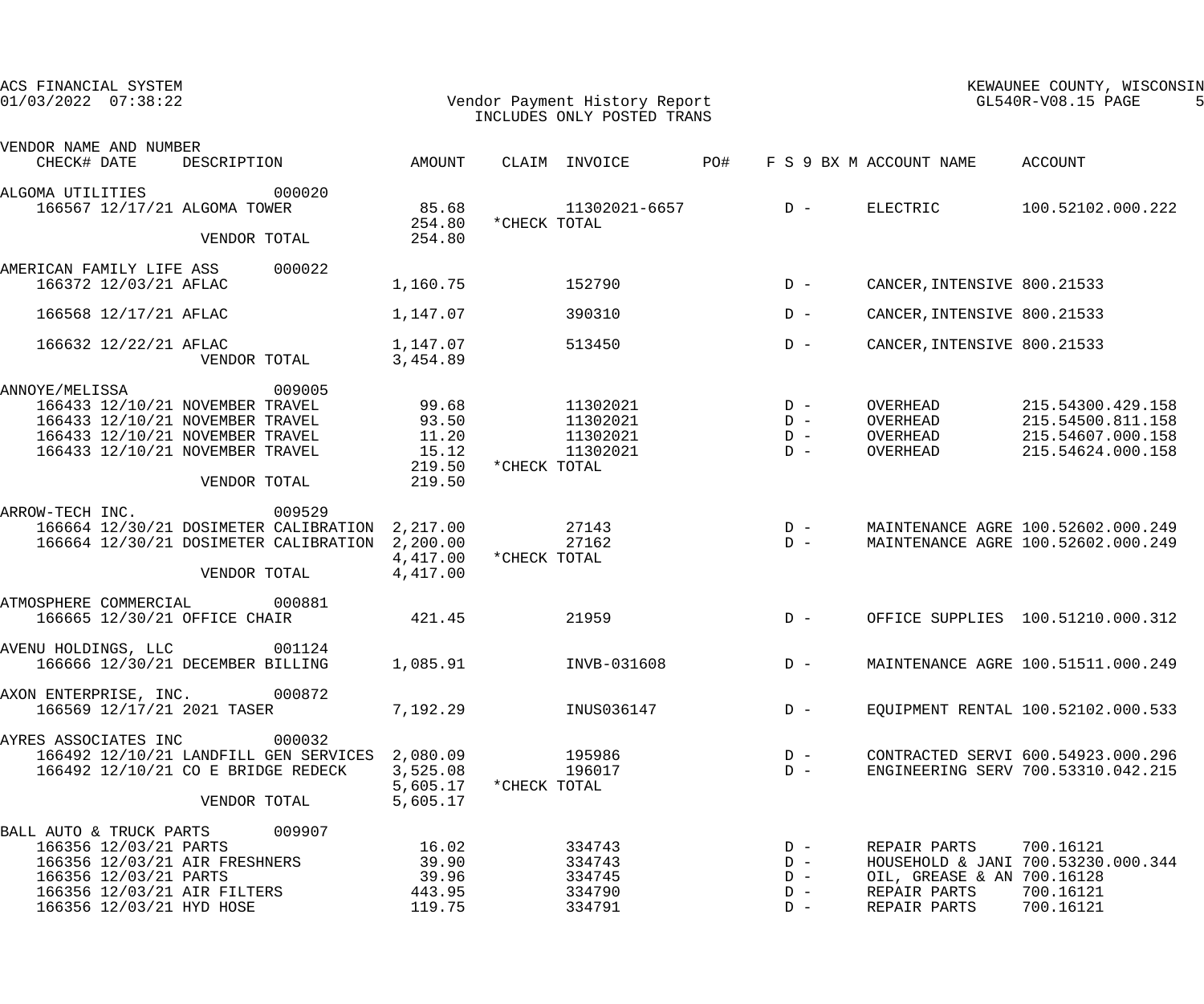| ACS FINANCIAL SYSTEM                                                                                                                                                                                                                                                                                                                                                                |                                                                                                                                                              |                                                          |                                                                                              | KEWAUNEE COUNTY, WISCONSIN                                                                                                                                                                                                       |
|-------------------------------------------------------------------------------------------------------------------------------------------------------------------------------------------------------------------------------------------------------------------------------------------------------------------------------------------------------------------------------------|--------------------------------------------------------------------------------------------------------------------------------------------------------------|----------------------------------------------------------|----------------------------------------------------------------------------------------------|----------------------------------------------------------------------------------------------------------------------------------------------------------------------------------------------------------------------------------|
| $01/03/2022$ $07:38:22$                                                                                                                                                                                                                                                                                                                                                             | Vendor Payment History Report<br>INCLUDES ONLY POSTED TRANS                                                                                                  |                                                          |                                                                                              | GL540R-V08.15 PAGE<br>6                                                                                                                                                                                                          |
| VENDOR NAME AND NUMBER<br>CHECK# DATE<br>DESCRIPTION<br>AMOUNT                                                                                                                                                                                                                                                                                                                      | CLAIM INVOICE                                                                                                                                                | PO#<br>F S 9 BX M ACCOUNT NAME                           |                                                                                              | ACCOUNT                                                                                                                                                                                                                          |
| 009907<br>BALL AUTO & TRUCK PARTS<br>27.28<br>166356 12/03/21 HYD HOSE<br>166356 12/03/21 AIR FILTERS<br>168.48<br>166356 12/03/21 WIRE CONNECTORS<br>16.56<br>166356 12/03/21 FILTERS<br>53.22<br>166356 12/03/21 WIRE CONNECTORS<br>20.30<br>62.35<br>166356 12/03/21 AIR FILTERS                                                                                                 | 334802<br>334819<br>334827<br>334846<br>334850<br>335597                                                                                                     | $D -$<br>$D -$<br>$D -$<br>$D -$<br>$D -$<br>$D -$       | REPAIR PARTS<br>REPAIR PARTS<br>REPAIR PARTS<br>REPAIR PARTS<br>REPAIR PARTS<br>REPAIR PARTS | 700.16121<br>700.16121<br>700.16121<br>700.16121<br>700.16121<br>700.16121                                                                                                                                                       |
| 166356 12/03/21 HYD FILTER<br>154.28<br>1,162.05<br>1,162.05<br>VENDOR TOTAL                                                                                                                                                                                                                                                                                                        | 336425<br>*CHECK TOTAL                                                                                                                                       | $D -$                                                    | REPAIR PARTS                                                                                 | 700.16121                                                                                                                                                                                                                        |
| BALZA/JANET<br>009495<br>166434 12/10/21 DRIVER ESCORT VOLUNTEER 24.64                                                                                                                                                                                                                                                                                                              | $1121$ jb                                                                                                                                                    | D N 01                                                   |                                                                                              | TRAVEL EXPENSES 215.54607.000.332                                                                                                                                                                                                |
| 010135<br>BANFIELD/KAETHE M.<br>166408 12/10/21 000804583511/01/2021 030 254.00<br>166408 12/10/21 000804583511/01/2021 030 254.00<br>508.00<br>VENDOR TOTAL<br>508.00                                                                                                                                                                                                              | 002205 IM 12/03/2021 D -<br>002205 IM 12/03/2021 D -<br>*CHECK TOTAL                                                                                         |                                                          |                                                                                              | KINSHIP ASSESSME 215.54500.378.601<br>KINSHIP ASSESSME 215.54500.378.601                                                                                                                                                         |
| BARRAGAN/AMANDA<br>000489<br>166409 12/10/21 000809725011/01/2021 030 254.00<br>166409 12/10/21 000809725011/01/2021 030 254.00<br>166409 12/10/21 000809725011/01/2021 030 254.00<br>166409 12/10/21 000809725011/01/2021 030 254.00<br>166409 12/10/21 000809725011/01/2021 030 254.00<br>166409 12/10/21 000809725011/01/2021 030 254.00<br>1,524.00<br>1,524.00<br>VENDOR TOTAL | 002205 IM 12/03/2021<br>002205 IM 12/03/2021<br>002205 IM 12/03/2021<br>002205 IM 12/03/2021<br>002205 IM 12/03/2021<br>002205 IM 12/03/2021<br>*CHECK TOTAL | D N 01<br>D N 01<br>D N 01<br>D N 01<br>D N 01<br>D N 01 |                                                                                              | KINSHIP ASSESSME 215.54500.378.601<br>KINSHIP ASSESSME 215.54500.378.601<br>KINSHIP ASSESSME 215.54500.378.601<br>KINSHIP ASSESSME 215.54500.378.601<br>KINSHIP ASSESSME 215.54500.378.601<br>KINSHIP ASSESSME 215.54500.378.601 |
| BARTA/ADAM<br>.03840<br>35.00<br>166633 12/22/21 PASSPORT FEE REFUND                                                                                                                                                                                                                                                                                                                | 12212021                                                                                                                                                     | $D -$                                                    | PASSPORT FEES                                                                                | 100.46111.000                                                                                                                                                                                                                    |
| 004101<br>BAY ELECTRONICS, INC<br>166373 12/03/21 DISPATCH CONSOLE REPAIR 570.00                                                                                                                                                                                                                                                                                                    | 4271                                                                                                                                                         | $D -$                                                    |                                                                                              | MACHY & EQUIP MA 100.52102.000.242                                                                                                                                                                                               |
| 166505 12/10/21 FIRE DISPATCH INTERFEREN 427.50<br>VENDOR TOTAL<br>997.50                                                                                                                                                                                                                                                                                                           | 4281                                                                                                                                                         | $D -$                                                    |                                                                                              | MACHY & EQUIP MA 100.52102.000.242                                                                                                                                                                                               |
| 003891<br>BAY LAKE ATV CLUB<br>166544 12/15/21 20/21ATV PARK WORK HOU 9,500.00                                                                                                                                                                                                                                                                                                      | 20/21                                                                                                                                                        | $D -$                                                    |                                                                                              | ATV TRAIL MAINTE 100.55447.000.601                                                                                                                                                                                               |
| 001222<br>BEAURAIN/DEBRA A<br>166435 12/10/21 DRIVER ESCORT VOLUNTEER 261.97                                                                                                                                                                                                                                                                                                        | 1121db                                                                                                                                                       | D N 01                                                   |                                                                                              | TRAVEL EXPENSES 215.54607.000.332                                                                                                                                                                                                |
| 000911<br>BELLIN/BERNADETTE<br>166436 12/10/21 DRIVER ESCORT VOLUNTEER 17.92                                                                                                                                                                                                                                                                                                        | 1021bb                                                                                                                                                       | D N 01                                                   |                                                                                              | TRAVEL EXPENSES 215.54607.000.332                                                                                                                                                                                                |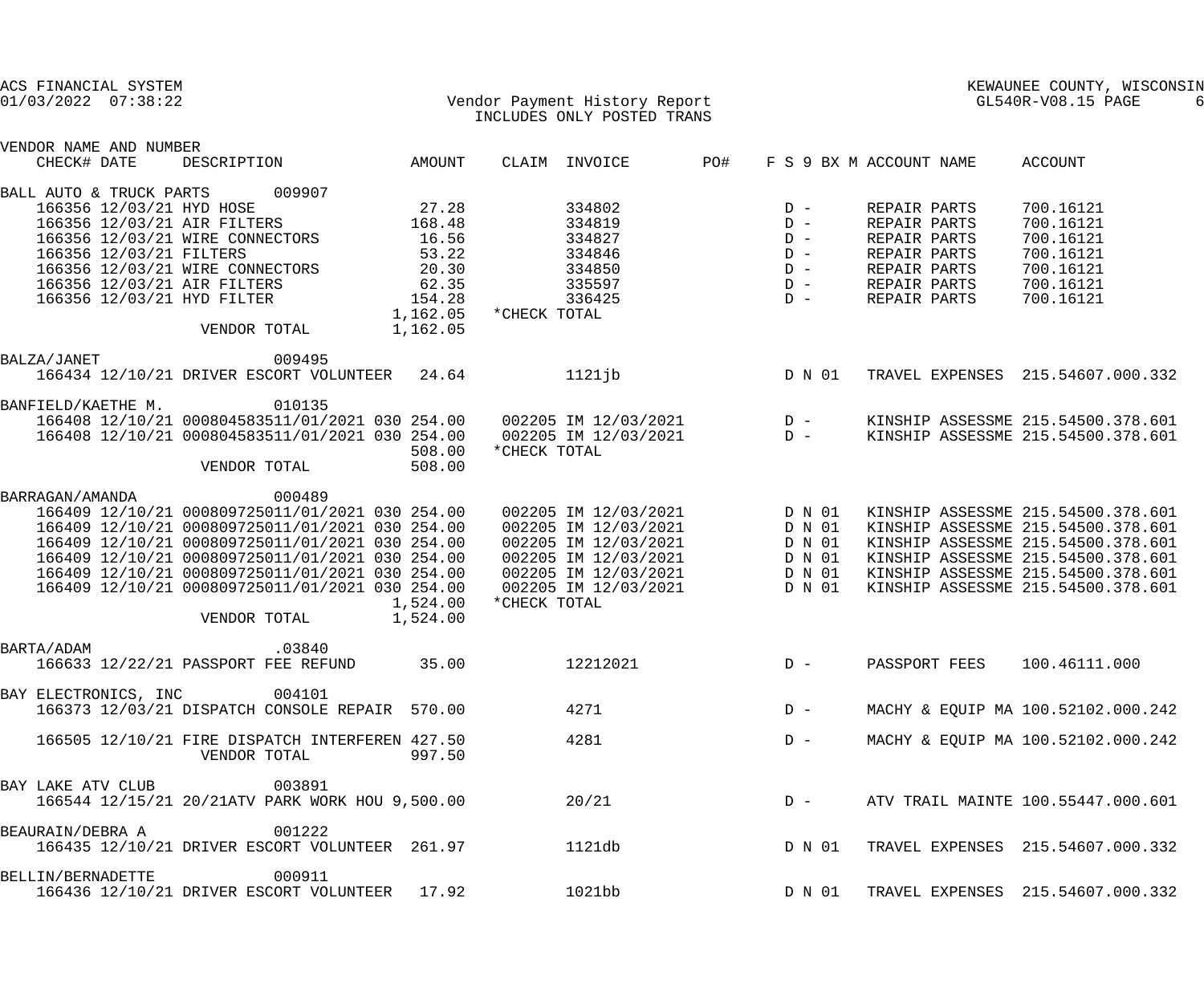| ACS FINANCIAL SYSTEM<br>$01/03/2022$ $07:38:22$ |                                                                                                              |              |                                                                                                                                                                 |                                                     |              | Vendor Payment History Report<br>INCLUDES ONLY POSTED TRANS          |     |                                  |                         | KEWAUNEE COUNTY, WISCONSIN<br>GL540R-V08.15 PAGE                                                               |
|-------------------------------------------------|--------------------------------------------------------------------------------------------------------------|--------------|-----------------------------------------------------------------------------------------------------------------------------------------------------------------|-----------------------------------------------------|--------------|----------------------------------------------------------------------|-----|----------------------------------|-------------------------|----------------------------------------------------------------------------------------------------------------|
| VENDOR NAME AND NUMBER<br>CHECK# DATE           |                                                                                                              | DESCRIPTION  |                                                                                                                                                                 | AMOUNT                                              |              | CLAIM INVOICE                                                        | PO# |                                  | F S 9 BX M ACCOUNT NAME | ACCOUNT                                                                                                        |
| BENNETT/KIM                                     |                                                                                                              | VENDOR TOTAL | 001223<br>166410 12/10/21 000809135611/01/2021 030 545.00<br>166410 12/10/21 000809135611/01/2021 030 336.00<br>166410 12/10/21 000809135611/01/2021 030 300.00 | 1,181.00<br>1,181.00                                | *CHECK TOTAL | 002205 IM 12/03/2021<br>002205 IM 12/03/2021<br>002205 IM 12/03/2021 |     | D N 01<br>D N 01<br>D N 01       |                         | OUT OF HOME CARE 215.54501.341.414<br>OUT OF HOME CARE 215.54501.341.414<br>OUT OF HOME CARE 215.54501.341.414 |
| BERLIN JOURNAL COMPANY                          | 166374 12/03/21 DECEMBER FOGHORN<br>166374 12/03/21 DECEMBER FOGHORN                                         | VENDOR TOTAL | 001089                                                                                                                                                          | 327.82<br>240.00<br>567.82<br>567.82                | *CHECK TOTAL | 25769<br>25769                                                       |     | $D -$<br>$D -$                   | POSTAGE<br>PRINTING     | 100.55620.000.311<br>100.55620.000.313                                                                         |
| BJURSTROM/AERICA                                | 166375 12/03/21 NOVEMBER TRAVEL                                                                              |              | 008984                                                                                                                                                          | 233.82                                              |              | 11302021                                                             |     | $D -$                            |                         | TRAVEL EXPENSES 100.55620.000.332                                                                              |
| BLAZKOVEC, BLAZKOVEC &                          | 166506 12/10/21 CH 54/55 21-GN-16                                                                            |              | 006364                                                                                                                                                          | 920.00                                              |              | 9613                                                                 |     | D N 01                           |                         | GUARDIAN AD LITE 100.51230.000.209                                                                             |
| BLUE WATER SERVICES LTD                         | 166357 12/03/21 DUMPSTER RENTAL                                                                              |              | 006670                                                                                                                                                          | 176.12                                              |              | 24603                                                                |     | $D -$                            |                         | CONTRACTED SERVI 700.53270.000.296                                                                             |
| BOB BARKER COMPANY INC                          |                                                                                                              |              | 000039<br>166667 12/30/21 TROUSERS/SHIRTS/ETC                                                                                                                   | 413.55                                              |              | INV1711021                                                           |     | $D -$                            |                         | CANTEEN EXPENDIT 255.52106.000.295                                                                             |
| BOB'S AUTO PARTS LLC                            | 166358 12/03/21 BEARING<br>166358 12/03/21 PARTS<br>166358 12/03/21 BRAKE LINE<br>166358 12/03/21 AIR FILTER | VENDOR TOTAL | 000056                                                                                                                                                          | 47.94<br>9.20<br>27.80<br>17.31<br>102.25<br>102.25 | *CHECK TOTAL | 5590-104822<br>5590-104953<br>5590-104956<br>5590-105052             |     | $D -$<br>$D -$<br>$D -$<br>$D -$ | PAINT<br>PAINT<br>PAINT | HVAC MAINTENANCE 100.51605.000.355<br>700.16112<br>700.16112<br>700.16112                                      |
| BOREN/LAW FIRM OF RICHAR                        | 166376 12/03/21 CH 54/55 10-GN-07                                                                            |              | 001421                                                                                                                                                          | 310.00                                              |              | 305-1/11122021                                                       |     | D N 01                           |                         | GUARDIAN AD LITE 100.51230.000.209                                                                             |
| BOSTON MUTUAL LIFE INSUR                        | 166507 12/10/21 INSURANCE                                                                                    |              | 000626                                                                                                                                                          | 1,932.98                                            |              | 12012021                                                             |     | $D -$                            | BOSTON MUTUAL           | 800.21544                                                                                                      |
| <b>BOUCHE/LAURIE</b>                            | 166437 12/10/21 PROGRAM EXPENSES                                                                             |              | 003753                                                                                                                                                          | 168.92                                              |              | 301610234-1121                                                       |     | $D -$                            | OVERHEAD                | 215.54607.000.158                                                                                              |
| BREITLOW/MARY ANN                               | 166377 12/03/21 MEETING STIPEND<br>166377 12/03/21 MEETING STIPEND                                           |              | 001096                                                                                                                                                          | 40.00<br>40.00<br>80.00                             | *CHECK TOTAL | 08032021<br>11162021                                                 |     | D N 01<br>D N 01                 | OVERHEAD<br>OVERHEAD    | 215.54607.000.158<br>215.54607.000.158                                                                         |
|                                                 |                                                                                                              | VENDOR TOTAL | 166438 12/10/21 DRIVER ESCORT VOLUNTEER                                                                                                                         | 318.64<br>398.64                                    |              | 1121mb                                                               |     | D N 01                           |                         | TRAVEL EXPENSES 215.54607.000.332                                                                              |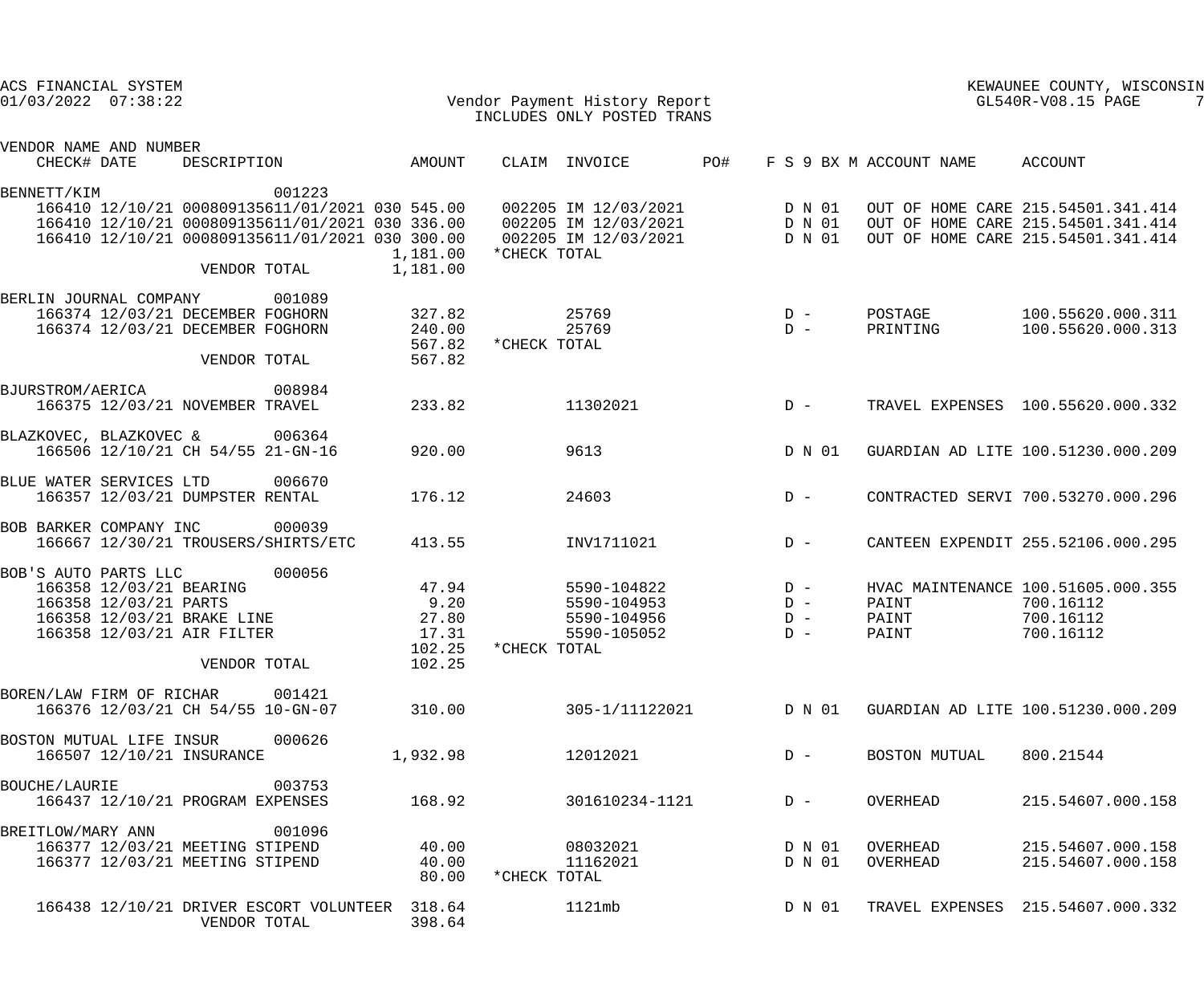| ACS FINANCIAL SYSTEM<br>$01/03/2022$ $07:38:22$                                                                                                                                                                                                                                                                       | Vendor Payment History Report<br>INCLUDES ONLY POSTED TRANS                                                    | KEWAUNEE COUNTY, WISCONSIN<br>GL540R-V08.15 PAGE                                                                                                                                                             |
|-----------------------------------------------------------------------------------------------------------------------------------------------------------------------------------------------------------------------------------------------------------------------------------------------------------------------|----------------------------------------------------------------------------------------------------------------|--------------------------------------------------------------------------------------------------------------------------------------------------------------------------------------------------------------|
| VENDOR NAME AND NUMBER<br>AMOUNT<br>CHECK# DATE<br>DESCRIPTION                                                                                                                                                                                                                                                        | CLAIM INVOICE<br>PO#                                                                                           | F S 9 BX M ACCOUNT NAME<br>ACCOUNT                                                                                                                                                                           |
| BROKEN SKULL GRAPHICS LL<br>001316<br>166570 12/17/21 WINTER PARK SIGNS<br>326.12                                                                                                                                                                                                                                     | 322<br>$D -$                                                                                                   | WINTER PARK RECR 100.55441.000.601                                                                                                                                                                           |
| BROWN COUNTY HSD<br>003389<br>166439 12/10/21 NOVEMBER BILLING<br>147.23<br>166439 12/10/21 11/5-11/30 SHELTER CAR 6,162.00<br>6, 309.23<br>6,309.23<br>VENDOR TOTAL                                                                                                                                                  | 12022021<br>$D -$<br>12022021<br>$D -$<br>*CHECK TOTAL                                                         | CONTRACTED SERVI 215.54410.841.296<br>GROUP HOMES<br>215.54500.366.720                                                                                                                                       |
| 006744<br>BROWN COUNTY JAIL<br>166571 12/17/21 NOVEMBER BOARD<br>150.00                                                                                                                                                                                                                                               | 12062021<br>$D -$                                                                                              | BOARD OF PRISONE 100.52102.020.293                                                                                                                                                                           |
| 008265<br>BSI SCALES, INC.<br>166550 12/17/21 HOT MIX SCALE SERVICE 1,853.00                                                                                                                                                                                                                                          | 183739<br>$D -$                                                                                                | INSPECTION FEE<br>700.53260.000.256                                                                                                                                                                          |
| 000729<br>BURKE TRUCK & EQUIPMENT<br>166493 12/10/21 BUSHING<br>119.01<br>166493 12/10/21 COIL<br>410.88<br>529.89                                                                                                                                                                                                    | 29004<br>$D -$<br>29042<br>$D -$<br>*CHECK TOTAL                                                               | 700.16121<br>REPAIR PARTS<br>REPAIR PARTS<br>700.16121                                                                                                                                                       |
| 166655 12/30/21 PLOW KIT/ADJUSTMENT ROD 524.26<br>VENDOR TOTAL<br>1,054.15                                                                                                                                                                                                                                            | 29176<br>$D -$                                                                                                 | REPAIR PARTS<br>700.16121                                                                                                                                                                                    |
| 009760<br><b>BURKE/DIANE</b><br>166411 12/10/21 000804348211/01/2021 030 254.00  002205 IM 12/03/2021  D -<br>166411 12/10/21 000804348211/01/2021 030 254.00<br>508.00<br>508.00<br>VENDOR TOTAL                                                                                                                     | $D -$<br>002205 IM 12/03/2021<br>*CHECK TOTAL                                                                  | KINSHIP ASSESSME 215.54500.378.601<br>KINSHIP ASSESSME 215.54500.378.601                                                                                                                                     |
| CARLTON TOWN TREASURER<br>000072<br>166656 12/30/21 BRIDGE AID REIMBURSEME 8,963.89                                                                                                                                                                                                                                   | DEC 2021<br>$D -$                                                                                              | COUNTY CHARGES<br>201.53310.101.902                                                                                                                                                                          |
| CARTER'S COLLISION & CUS 009296<br>166668 12/30/21 EMGT EQUINOX HAIL DAMA 4,281.12                                                                                                                                                                                                                                    | 1413<br>D N 01                                                                                                 | AUTO PHYSICAL DA 100.51931.000.601                                                                                                                                                                           |
| 000079<br>CASCO VILLAGE TREASURER<br>166572 12/17/21 GARCIA & CARLYLE SPECIAL 269.77 12172021<br>166572 12/17/21 GARCIA & CARLYLE SPECIAL 75.24<br>345.01<br>345.01<br>VENDOR TOTAL                                                                                                                                   | $D -$<br>12172021<br>$D -$<br>*CHECK TOTAL                                                                     | SPCL CHARGE-PRIN 100.24451<br>SPCL CHARGE-INT- 100.24471                                                                                                                                                     |
| 003691<br>CELLCOM<br>166573 12/17/21 DECEMBER CELLPHONES<br>1,559.01<br>4.01<br>166573 12/17/21 DECEMBER CELLPHONES<br>166573 12/17/21 DECEMBER CELLPHONES<br>62.00<br>166573 12/17/21 DECEMBER CELLPHONES<br>33.99<br>131.00<br>166573 12/17/21 DECEMBER CELLPHONES<br>166573 12/17/21 DECEMBER CELLPHONES<br>142.43 | 693562<br>$D -$<br>693563<br>$D -$<br>693563<br>$D -$<br>693563<br>$D -$<br>693563<br>$D -$<br>693565<br>$D -$ | 100.52102.000.225<br>TELEPHONE<br>600.54923.000.225<br>TELEPHONE<br>MATERIAL CHARGES 700.53191.000.490<br>TELEPHONE<br>700.53230.000.225<br>TELEPHONE<br>700.53310.044.225<br>258.52150.000.225<br>TELEPHONE |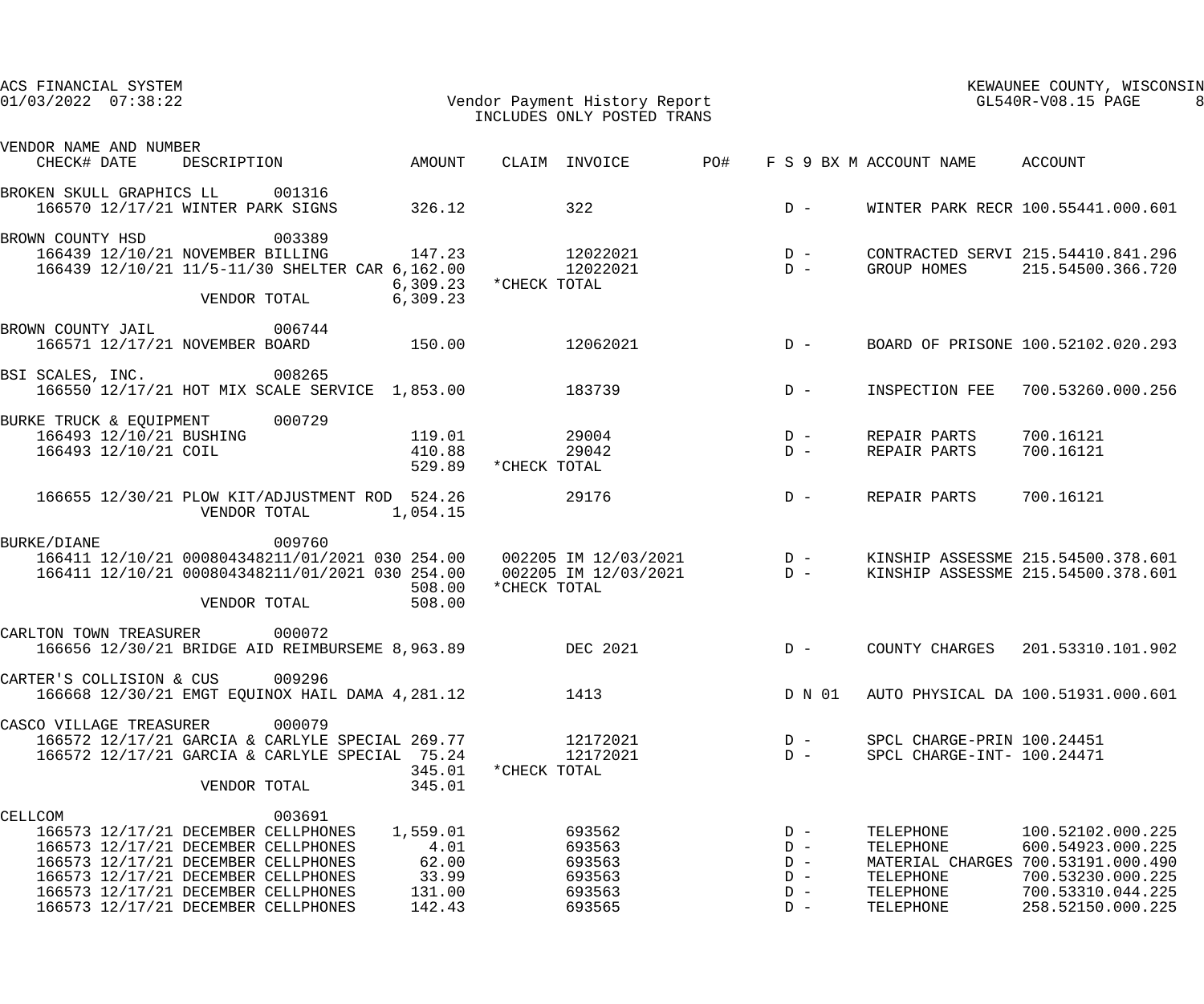## 01/03/2022 07:38:22 Vendor Payment History Report GL540R-V08.15 PAGE 9 INCLUDES ONLY POSTED TRANS

| VENDOR NAME AND NUMBER |              |                                       |          |              |               |     |       |                         |                                    |
|------------------------|--------------|---------------------------------------|----------|--------------|---------------|-----|-------|-------------------------|------------------------------------|
| CHECK# DATE            | DESCRIPTION  |                                       | AMOUNT   |              | CLAIM INVOICE | PO# |       | F S 9 BX M ACCOUNT NAME | <b>ACCOUNT</b>                     |
| CELLCOM                |              | 003691                                |          |              |               |     |       |                         |                                    |
|                        |              | 166573 12/17/21 DECEMBER CELLPHONES   | 54.56    |              | 693579        |     | $D -$ | TELEPHONE               | 100.51100.000.225                  |
|                        |              | 166573 12/17/21 DECEMBER CELLPHONES   | 32.13    |              | 693579        |     | $D -$ | TELEPHONE               | 100.51100.000.225                  |
|                        |              | 166573 12/17/21 DECEMBER CELLPHONES   | 4.87     |              | 693579        |     | $D -$ | TELEPHONE               | 100.51201.000.225                  |
|                        |              | 166573 12/17/21 DECEMBER CELLPHONES   | 32.13    |              | 693579        |     | $D -$ | TELEPHONE               | 100.51330.000.225                  |
|                        |              | 166573 12/17/21 DECEMBER CELLPHONES   | 47.57    |              | 693579        |     | $D -$ | TELEPHONE               | 100.51410.000.225                  |
|                        |              | 166573 12/17/21 DECEMBER CELLPHONES   | 86.69    |              | 693579        |     | $D -$ | TELEPHONE               | 100.51450.000.225                  |
|                        |              | 166573 12/17/21 DECEMBER CELLPHONES   | 32.13    |              | 693579        |     | $D -$ | TELEPHONE               | 100.51460.000.225                  |
|                        |              | 166573 12/17/21 DECEMBER CELLPHONES   | 32.80    |              | 693579        |     | $D -$ | TELEPHONE               | 100.51602.000.225                  |
|                        |              | 166573 12/17/21 DECEMBER CELLPHONES   | 29.77    |              | 693579        |     | $D -$ | TELEPHONE               | 100.52102.000.225                  |
|                        |              | 166573 12/17/21 DECEMBER CELLPHONES   | 4.10     |              | 693579        |     | $D -$ | TELEPHONE               | 100.52600.000.225                  |
|                        |              | 166573 12/17/21 DECEMBER CELLPHONES   | 4.10     |              | 693579        |     | $D -$ | TELEPHONE               | 100.52601.000.225                  |
|                        |              | 166573 12/17/21 DECEMBER CELLPHONES   | 24.60    |              | 693579        |     | $D -$ | TELEPHONE               | 100.52602.000.225                  |
|                        |              | 166573 12/17/21 DECEMBER CELLPHONES   | 32.80    |              | 693579        |     | $D -$ | TELEPHONE               | 100.54701.000.225                  |
|                        |              | 166573 12/17/21 DECEMBER CELLPHONES   | 106.06   |              | 693579        |     | $D -$ | TELEPHONE               | 100.55200.000.225                  |
|                        |              | 166573 12/17/21 DECEMBER CELLPHONES   | 36.14    |              | 693579        |     | $D -$ | TELEPHONE               | 240.56101.000.225                  |
|                        |              | 166573 12/17/21 DECEMBER CELLPHONES   | 29.54    |              | 693579        |     | $D -$ |                         | COASTL MGT-INVAS 240.56119.000.601 |
|                        |              | 166573 12/17/21 DECEMBER CELLPHONES   | 128.04   |              | 693580        |     | $D -$ | OVERHEAD                | 215.54300.429.158                  |
|                        |              | 166573 12/17/21 DECEMBER CELLPHONES   | 32.45    |              | 693580        |     | $D -$ | OVERHEAD                | 215.54300.550.158                  |
|                        |              | 166573 12/17/21 DECEMBER CELLPHONES   | 20.02    |              | 693580        |     | $D -$ | OVERHEAD                | 215.54300.567.158                  |
|                        |              | 166573 12/17/21 DECEMBER CELLPHONES   | 36.59    |              | 693580        |     | $D -$ | PSYCHOLOGIST            | 215.54352.516.261                  |
|                        |              | 166573 12/17/21 DECEMBER CELLPHONES   | 53.26    |              | 693580        |     | $D -$ | OVERHEAD                | 215.54352.561.158                  |
|                        |              | 166573 12/17/21 DECEMBER CELLPHONES   | 10.31    |              | 693580        |     | $D -$ | OVERHEAD                | 215.54354.561.158                  |
|                        |              | 166573 12/17/21 DECEMBER CELLPHONES   | 48.66    |              | 693580        |     | $D -$ | OVERHEAD                | 215.54355.561.158                  |
|                        |              | 166573 12/17/21 DECEMBER CELLPHONES   | 207.75   |              | 693580        |     | $D -$ | OVERHEAD                | 215.54359.000.158                  |
|                        |              | 166573 12/17/21 DECEMBER CELLPHONES   | 42.95    |              | 693580        |     | $D -$ | PSYCHOLOGIST            | 215.54359.000.261                  |
|                        |              | 166573 12/17/21 DECEMBER CELLPHONES   | 54.32    |              | 693580        |     | $D -$ | OVERHEAD                | 215.54362.561.158                  |
|                        |              | 166573 12/17/21 DECEMBER CELLPHONES   | 31.00    |              | 693580        |     | $D -$ | OVERHEAD                | 215.54500.002.158                  |
|                        |              | 166573 12/17/21 DECEMBER CELLPHONES   | 5.30     |              | 693580        |     | $D -$ |                         | FAMILIES FIRST P 215.54500.301.601 |
|                        |              | 166573 12/17/21 DECEMBER CELLPHONES   | 4.40     |              | 693580        |     | $D -$ |                         | FAMILIY PRESERVA 215.54500.303.601 |
|                        |              | 166573 12/17/21 DECEMBER CELLPHONES   | 12.39    |              | 693580        |     | $D -$ |                         | FAMILY REUNIFICA 215.54500.304.601 |
|                        |              | 166573 12/17/21 DECEMBER CELLPHONES   | 30.65    |              | 693580        |     | $D -$ | OVERHEAD                | 215.54500.366.158                  |
|                        |              | 166573 12/17/21 DECEMBER CELLPHONES   | 11.53    |              | 693580        |     | $D -$ | OVERHEAD                | 215.54500.811.158                  |
|                        |              | 166573 12/17/21 DECEMBER CELLPHONES   | 104.54   |              | 693580        |     | $D -$ | OVERHEAD                | 215.54501.341.158                  |
|                        |              | 166573 12/17/21 DECEMBER CELLPHONES   | 30.33    |              | 693580        |     | $D -$ | OVERHEAD                | 215.54607.000.158                  |
|                        |              | 166573 12/17/21 DECEMBER CELLPHONES   | 5.19     |              | 693580        |     | $D -$ | OVERHEAD                | 215.54608.000.158                  |
|                        |              | 166573 12/17/21 DECEMBER CELLPHONES   | 20.62    |              | 693580        |     | $D -$ | OVERHEAD                | 215.54614.000.158                  |
|                        |              | 166573 12/17/21 DECEMBER CELLPHONES   | 1.52     |              | 693580        |     | $D -$ | OVERHEAD                | 215.54616.000.158                  |
|                        |              | 166573 12/17/21 DECEMBER CELLPHONES   | 3.64     |              | 693580        |     | $D -$ | OVERHEAD                | 215.54620.000.158                  |
|                        |              | 166573 12/17/21 DECEMBER CELLPHONES   | 44.18    |              | 693580        |     | $D -$ | OVERHEAD                | 215.54624.000.158                  |
|                        |              | 166573 12/17/21 DECEMBER CELLPHONES   | 244.08   |              | 693580        |     | $D -$ | TELEPHONE               | 227.54129.802.225                  |
|                        |              |                                       | 3,706.15 | *CHECK TOTAL |               |     |       |                         |                                    |
|                        | VENDOR TOTAL |                                       | 3,706.15 |              |               |     |       |                         |                                    |
| CENTER FOR EDUCATION & |              | 007983                                |          |              |               |     |       |                         |                                    |
|                        |              | 166574 12/17/21 ONE YEAR SUBSCRIPTION | 159.00   |              | 11242021      |     | $D -$ | SUBSCRIPTIONS           | 100.52100.000.322                  |
|                        |              |                                       |          |              |               |     |       |                         |                                    |
| CENTURYLINK            |              | 000568                                |          |              |               |     |       |                         |                                    |
|                        |              | 166378 12/03/21 NOVEMBER PHONE BILL   | 104.47   |              | 250882488     |     | $D -$ | TELEPHONE               | 100.52102.000.225                  |
|                        |              | 166378 12/03/21 NOVEMBER PHONE BILL   | 210.99   |              | 250882488     |     | $D -$ | TELEPHONE               | 100.52600.000.225                  |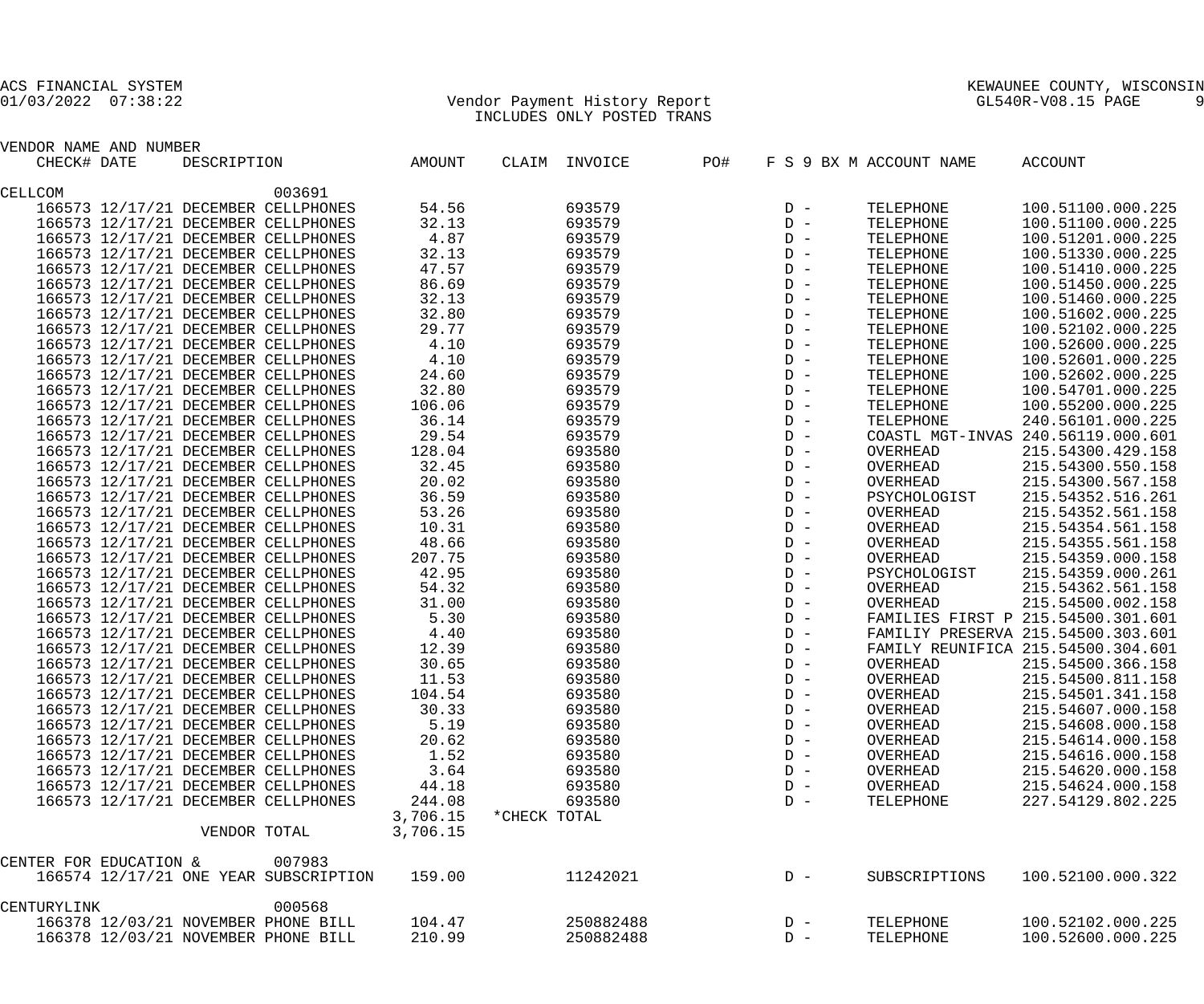| ACS FINANCIAL SYSTEM<br>$01/03/2022$ $07:38:22$      |          | Vendor Payment History Report<br>INCLUDES ONLY POSTED TRANS |     |        |                         | KEWAUNEE COUNTY, WISCONSIN<br>GL540R-V08.15 PAGE | 10 |
|------------------------------------------------------|----------|-------------------------------------------------------------|-----|--------|-------------------------|--------------------------------------------------|----|
|                                                      |          |                                                             |     |        |                         |                                                  |    |
| VENDOR NAME AND NUMBER<br>CHECK# DATE<br>DESCRIPTION | AMOUNT   | CLAIM INVOICE                                               | PO# |        | F S 9 BX M ACCOUNT NAME | ACCOUNT                                          |    |
|                                                      |          |                                                             |     |        |                         |                                                  |    |
| CENTURYLINK<br>000568                                |          |                                                             |     |        |                         |                                                  |    |
| 166378 12/03/21 NOVEMBER PHONE BILL                  | 100.00   | 250882488                                                   |     | $D -$  | TELEPHONE               | 100.52601.000.225                                |    |
| 166378 12/03/21 NOVEMBER PHONE BILL                  | 631.70   | 250882488                                                   |     | $D -$  | TELEPHONE               | 100.52602.000.225                                |    |
| 166378 12/03/21 NOVEMBER PHONE BILL                  | 167.65   | 250882488                                                   |     | $D -$  | TELEPHONE               | 240.56101.000.225                                |    |
|                                                      | 1,214.81 | *CHECK TOTAL                                                |     |        |                         |                                                  |    |
| 166669 12/30/21 DECEMBER PHONE                       | 104.47   | 254861979                                                   |     | $D -$  | TELEPHONE               | 100.52102.000.225                                |    |
| 166669 12/30/21 DECEMBER PHONE                       | 210.99   | 254861979                                                   |     | $D -$  | TELEPHONE               | 100.52600.000.225                                |    |
| 166669 12/30/21 DECEMBER PHONE                       | 100.00   | 254861979                                                   |     | $D -$  | TELEPHONE               | 100.52601.000.225                                |    |
| 166669 12/30/21 DECEMBER PHONE                       | 631.70   | 254861979                                                   |     | $D -$  | TELEPHONE               | 100.52602.000.225                                |    |
| 166669 12/30/21 DECEMBER PHONE                       | 167.65   | 254861979                                                   |     | $D -$  | TELEPHONE               | 240.56101.000.225                                |    |
|                                                      | 1,214.81 | *CHECK TOTAL                                                |     |        |                         |                                                  |    |
| VENDOR TOTAL                                         | 2,429.62 |                                                             |     |        |                         |                                                  |    |
|                                                      |          |                                                             |     |        |                         |                                                  |    |
| 009669<br>CENTURYLINK                                |          |                                                             |     |        |                         |                                                  |    |
| 166508 12/10/21 FG'S FIRE ALARM                      | 118.52   | 11242021-56691                                              |     | $D -$  |                         | BUILDING MAINTEN 100.55301.000.247               |    |
| 166634 12/22/21 STANGELVILLE SHOP                    | 64.99    | 12072021-13316                                              |     | $D -$  | TELEPHONE               | 700.53270.000.225                                |    |
| 166634 12/22/21 DECEMBER 911 PHONE                   | 120.42   | 12122021-10350                                              |     | $D -$  | TELEPHONE               | 100.52102.000.225                                |    |
| 166634 12/22/21 HILLSIDE SHOP                        | 58.95    | 12122021-10606                                              |     | $D -$  | TELEPHONE               | 700.53270.000.225                                |    |
| 166634 12/22/21 HOTMIX PLANT                         | 58.95    | 12122021-11131                                              |     | $D -$  | TELEPHONE               | 700.53260.000.225                                |    |
|                                                      | 303.31   | *CHECK TOTAL                                                |     |        |                         |                                                  |    |
| VENDOR TOTAL                                         | 421.83   |                                                             |     |        |                         |                                                  |    |
|                                                      |          |                                                             |     |        |                         |                                                  |    |
| CINTAS CORPORATION #443<br>000820                    |          |                                                             |     |        |                         |                                                  |    |
| 166359 12/03/21 SHOP UNIFORMS & SUPPLIES 137.51      |          | 4102367769                                                  |     | $D -$  |                         | HOUSEHOLD & JANI 700.53230.000.344               |    |
| 166359 12/03/21 SHOP UNIFORMS & SUPPLIES 137.51      |          | 4103093230                                                  |     | $D -$  |                         | HOUSEHOLD & JANI 700.53230.000.344               |    |
|                                                      | 275.02   | *CHECK TOTAL                                                |     |        |                         |                                                  |    |
| 166494 12/10/21 SHOP UNIFORMS & SUPPLIES 137.51      |          | 4103756609                                                  |     | $D -$  |                         | HOUSEHOLD & JANI 700.53230.000.344               |    |
|                                                      |          |                                                             |     |        |                         |                                                  |    |
| 166551 12/17/21 SHOP UNIFORMS SUPPLIES 137.51        |          | 4104418174                                                  |     | $D -$  |                         | HOUSEHOLD & JANI 700.53230.000.344               |    |
| 166657 12/30/21 SHOP UNIFORMS & SUPPLIES 137.51      |          | 4105116482                                                  |     | $D -$  |                         | HOUSEHOLD & JANI 700.53230.000.344               |    |
| VENDOR TOTAL                                         | 687.55   |                                                             |     |        |                         |                                                  |    |
|                                                      |          |                                                             |     |        |                         |                                                  |    |
| CINTAS CORPORATION NO 2<br>000497                    |          |                                                             |     |        |                         |                                                  |    |
| 166360 12/03/21 MAIN SHOP MEDICAL                    | 56.84    | 5086026688                                                  |     | $D -$  |                         | MEDICAL SERVICES 700.53210.000.211               |    |
| 000337                                               |          |                                                             |     |        |                         |                                                  |    |
| CM SERVICES WI, LLC                                  |          |                                                             |     |        |                         |                                                  |    |
| 166621 12/22/21 CHECK ANTENNA/RADIO                  | 40.00    | 18065                                                       |     | D N 01 | REPAIR PARTS            | 700.16121                                        |    |
| 166621 12/22/21 INSTALL RADIO                        | 297.10   | 18066                                                       |     | D N 01 | REPAIR PARTS            | 700.16121                                        |    |
|                                                      | 337.10   | *CHECK TOTAL                                                |     |        |                         |                                                  |    |
| VENDOR TOTAL                                         | 337.10   |                                                             |     |        |                         |                                                  |    |
| COMMON GROUND HEALTHCARE<br>000580                   |          |                                                             |     |        |                         |                                                  |    |
| 166575 12/17/21 K.KINSTETTER INSURANCE               | 38.94    | 1022949                                                     |     | $D -$  |                         | HEALTH INSURANCE 700.53210.000.154               |    |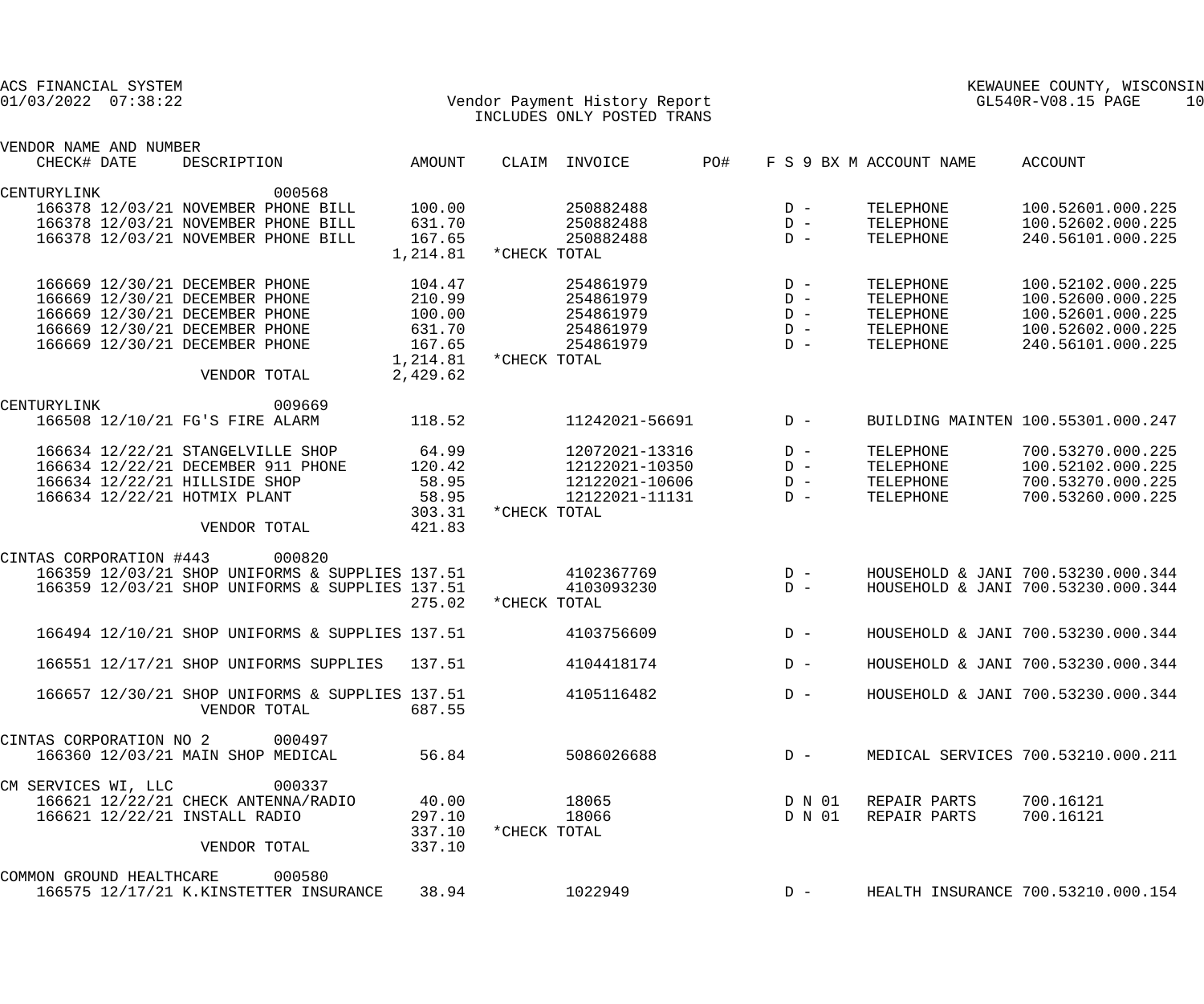| ACS FINANCIAL SYSTEM<br>$01/03/2022$ $07:38:22$                                    |                      | Vendor Payment History Report<br>INCLUDES ONLY POSTED TRANS |       |                |                         | KEWAUNEE COUNTY, WISCONSIN<br>GL540R-V08.15 PAGE<br>11                   |
|------------------------------------------------------------------------------------|----------------------|-------------------------------------------------------------|-------|----------------|-------------------------|--------------------------------------------------------------------------|
| VENDOR NAME AND NUMBER<br>DESCRIPTION AMOUNT<br>CHECK# DATE                        |                      | CLAIM INVOICE                                               | PO#   |                | F S 9 BX M ACCOUNT NAME | ACCOUNT                                                                  |
| 000580<br>COMMON GROUND HEALTHCARE                                                 |                      |                                                             |       |                |                         |                                                                          |
| 166635 12/22/21 M. PARAL INSURANCE<br>166635 12/22/21 M. PARAL INSURANCE           | 581.51<br>581.51CR   | 1012856<br>1012856                                          |       | $D -$<br>$M -$ |                         | HEALTH INSURANCE 100.55200.000.154<br>HEALTH INSURANCE 100.55200.000.154 |
|                                                                                    | 0.00                 | *CHECK TOTAL                                                |       |                |                         |                                                                          |
| VENDOR TOTAL                                                                       | 38.94                |                                                             |       |                |                         |                                                                          |
| CORNELIUS/DAVID<br>003138                                                          |                      |                                                             |       |                |                         |                                                                          |
| 166379 12/03/21 D.CORNELIUS INSURANCE                                              | 438.97               | DEC2021                                                     |       | $D -$          |                         | HEALTH INSURANCE 100.52100.000.154                                       |
| 166379 12/03/21 D.CORNELIUS INSURANCE                                              | 35.72                | DEC2021                                                     | $D -$ |                |                         | DENTAL INSURANCE 100.52100.000.155                                       |
| VENDOR TOTAL                                                                       | 474.69<br>474.69     | *CHECK TOTAL                                                |       |                |                         |                                                                          |
| 004571<br>COUNTRY KIDS, INC.                                                       |                      |                                                             |       |                |                         |                                                                          |
| 166440 12/10/21 BIRTH TO 3 MEETING                                                 | 70.00                | KC317                                                       | $D -$ |                |                         | INITIATIVE TO TH 215.54300.550.601                                       |
| 166440 12/10/21 B3 OCCUPATIONAL THERAPIS 210.00                                    |                      | KC317                                                       |       | $D -$          |                         | INITIATIVE TO TH 215.54300.550.601                                       |
| 166440 12/10/21 B3 OCCUPATIONAL THERAPIS                                           | 70.00                | KC317                                                       |       | $D -$          |                         | INITIATIVE TO TH 215.54300.550.601                                       |
| 166440 12/10/21 B3 OCCUPATIONAL THERAPIS                                           | 70.00                | KC317                                                       |       | $D -$          |                         | INITIATIVE TO TH 215.54300.550.601                                       |
| 166440 12/10/21 B3 PT-OT TRAVEL                                                    | 52.50                | KC317                                                       |       | $D -$          |                         | INITIATIVE TO TH 215.54300.550.601                                       |
| 166440 12/10/21 B3 OCCUPATIONAL THERAPIS                                           | 70.00                | KC317                                                       |       | $D -$          |                         | INITIATIVE TO TH 215.54300.550.601                                       |
| 166440 12/10/21 B3 PT-OT TRAVEL                                                    | 52.50                | KC317                                                       |       | $D -$          |                         | INITIATIVE TO TH 215.54300.550.601                                       |
| 166440 12/10/21 B3 OCCUPATIONAL THERAPIS                                           | 87.50                | KC317                                                       |       | $D -$          |                         | INITIATIVE TO TH 215.54300.550.601                                       |
| 166440 12/10/21 B3 PT-OT TRAVEL<br>166440 12/10/21 B3 OCCUPATIONAL THERAPIS 140.00 | 52.50                | KC317<br>KC317                                              |       | $D -$<br>$D -$ |                         | INITIATIVE TO TH 215.54300.550.601<br>INITIATIVE TO TH 215.54300.550.601 |
| 166440 12/10/21 B3 PT-OT TRAVEL                                                    | 105.00               | KC317                                                       |       | $D -$          |                         | INITIATIVE TO TH 215.54300.550.601                                       |
| 166440 12/10/21 B3 OCCUPATIONAL THERAPIS 70.00                                     |                      | KC317                                                       |       | $D -$          |                         | INITIATIVE TO TH 215.54300.550.601                                       |
| 166440 12/10/21 B3 PT-OT TRAVEL                                                    | 52.50                | KC317                                                       |       | $D -$          |                         | INITIATIVE TO TH 215.54300.550.601                                       |
| 166440 12/10/21 B3 PT-OT TRAVEL                                                    | 157.50               | KC317                                                       |       | $D -$          |                         | INITIATIVE TO TH 215.54300.550.601                                       |
| 166440 12/10/21 B3 OCCUPATIONAL THERAPIS 70.00                                     |                      | KC317                                                       |       | $D -$          |                         | INITIATIVE TO TH 215.54300.550.601                                       |
| 166440 12/10/21 B3 PT-OT TRAVEL                                                    | 52.50                | KC317                                                       |       | $D -$          |                         | INITIATIVE TO TH 215.54300.550.601                                       |
| 166440 12/10/21 B3 OCCUPATIONAL THERAPIS 70.00                                     |                      | KC317                                                       |       | $D -$          |                         | INITIATIVE TO TH 215.54300.550.601                                       |
| 166440 12/10/21 B3 PT-OT TRAVEL                                                    | 52.50                | KC317                                                       |       | $\mathbb{D}$ – |                         | INITIATIVE TO TH 215.54300.550.601                                       |
| 166440 12/10/21 B3 OCCUPATIONAL THERAPIS 140.00                                    |                      | KC317                                                       |       | $D -$          |                         | INITIATIVE TO TH 215.54300.550.601                                       |
| 166440 12/10/21 B3 PT-OT TRAVEL                                                    | 105.00               | KC317                                                       |       | $D -$          |                         | INITIATIVE TO TH 215.54300.550.601                                       |
| VENDOR TOTAL                                                                       | 1,750.00<br>1,750.00 | *CHECK TOTAL                                                |       |                |                         |                                                                          |
| 005954<br>COUNTRY VISIONS COOPERAT                                                 |                      |                                                             |       |                |                         |                                                                          |
| 166552 12/17/21 LP GAS                                                             | 848.54               | IS2912                                                      |       | $D -$          | GAS                     | 700.53230.000.224                                                        |
| 166552 12/17/21 LP GAS                                                             | 196.50               | IS2916                                                      |       | $D -$          | GAS                     | 700.53230.000.224                                                        |
| 166552 12/17/21 PARKS LP GAS                                                       | 241.16               | IS2917                                                      |       | $D -$          | GAS                     | 100.55441.000.224                                                        |
| 166552 12/17/21 LP GAS                                                             | 1,648.88             | IS3344                                                      |       | $D -$          | GAS                     | 700.53230.000.224                                                        |
| 166552 12/17/21 LP GAS                                                             | 924.00               | IS3935                                                      |       | $D -$          | GAS                     | 700.53230.000.224                                                        |
| 166552 12/17/21 LP GAS                                                             | 1,245.71             | IS4274                                                      |       | $D -$          | GAS                     | 700.53230.000.224                                                        |
| VENDOR TOTAL                                                                       | 5,104.79<br>5,104.79 | *CHECK TOTAL                                                |       |                |                         |                                                                          |
| 006389<br>CREATIVE FORMS & CONCEPT                                                 |                      |                                                             |       |                |                         |                                                                          |
| 166509 12/10/21 END OF YEAR FORMS                                                  | 719.77               | 119104                                                      |       | $D -$          |                         | OFFICE SUPPLIES 100.51511.000.312                                        |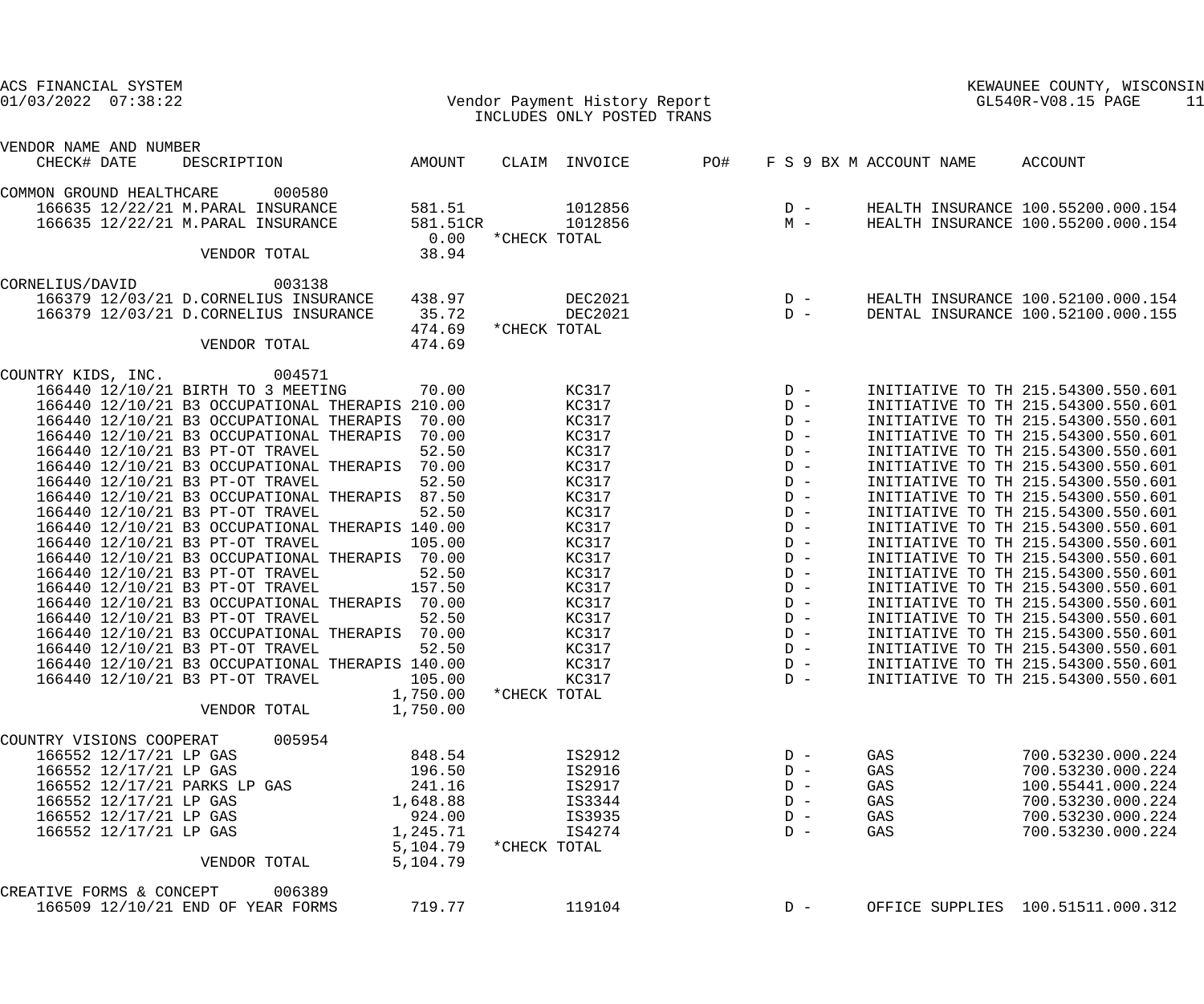| ACS FINANCIAL SYSTEM<br>Vendor Payment History Report<br>$01/03/2022$ $07:38:22$ |           |              |                            |     |        |                         | KEWAUNEE COUNTY, WISCONSIN<br>GL540R-V08.15 PAGE | 12 |
|----------------------------------------------------------------------------------|-----------|--------------|----------------------------|-----|--------|-------------------------|--------------------------------------------------|----|
|                                                                                  |           |              | INCLUDES ONLY POSTED TRANS |     |        |                         |                                                  |    |
| VENDOR NAME AND NUMBER                                                           |           |              |                            |     |        |                         |                                                  |    |
| DESCRIPTION<br>CHECK# DATE                                                       | AMOUNT    |              | CLAIM INVOICE              | PO# |        | F S 9 BX M ACCOUNT NAME | ACCOUNT                                          |    |
| 000167<br>CURA PERSONALIS LLC                                                    |           |              |                            |     |        |                         |                                                  |    |
| 166441 12/10/21 B3 PT-OT TRAVEL                                                  | 50.25     |              | November 2021              |     | D N 01 |                         | INITIATIVE TO TH 215.54300.550.601               |    |
| 166441 12/10/21 B3 PHYSICAL THERAPIST 50.25                                      |           |              | November 2021              |     | D N 01 |                         | INITIATIVE TO TH 215.54300.550.601               |    |
| 166441 12/10/21 B3 PT-OT TRAVEL                                                  | 33.50     |              | November 2021              |     | D N 01 |                         | INITIATIVE TO TH 215.54300.550.601               |    |
| 166441 12/10/21 B3 PHYSICAL THERAPIST                                            | 50.25     |              | November 2021              |     | D N 01 |                         | INITIATIVE TO TH 215.54300.550.601               |    |
| 166441 12/10/21 B3 PT-OT TRAVEL                                                  | 16.75     |              | November 2021              |     | D N 01 |                         | INITIATIVE TO TH 215.54300.550.601               |    |
| 166441 12/10/21 B3 PHYSICAL THERAPIST                                            | 67.00     |              | November 2021              |     | D N 01 |                         | INITIATIVE TO TH 215.54300.550.601               |    |
| 166441 12/10/21 B3 PT-OT TRAVEL                                                  | 33.50     |              | November 2021              |     | D N 01 |                         | INITIATIVE TO TH 215.54300.550.601               |    |
| 166441 12/10/21 B3 PHYSICAL THERAPIST                                            | 134.00    |              | November 2021              |     | D N 01 |                         | INITIATIVE TO TH 215.54300.550.601               |    |
| 166441 12/10/21 BIRTH TO 3 MEETING                                               | 33.50     |              | NOVEMBER 2021              |     | D N 01 |                         | INITIATIVE TO TH 215.54300.550.601               |    |
|                                                                                  | 469.00    | *CHECK TOTAL |                            |     |        |                         |                                                  |    |
| VENDOR TOTAL                                                                     | 469.00    |              |                            |     |        |                         |                                                  |    |
| CUSTOM WELDING, INC. 002990                                                      |           |              |                            |     |        |                         |                                                  |    |
| 166495 12/10/21 SHEET STEEL                                                      | 87.41     |              | 25532                      |     | $D -$  |                         | BLACKSMITH STEEL 700.16117                       |    |
|                                                                                  |           |              |                            |     |        |                         |                                                  |    |
| 008045<br>DEBAKER/NELLIE                                                         |           |              |                            |     |        |                         |                                                  |    |
| 166442 12/10/21 DRIVER ESCORT VOLUNTEER                                          | 56.00     |              | 1121nd                     |     | D N 01 |                         | TRAVEL EXPENSES 215.54607.000.332                |    |
| 008551<br>DELCHAMBRE/IMELDA                                                      |           |              |                            |     |        |                         |                                                  |    |
| 166443 12/10/21 B3 TRANSLATOR                                                    | 58.00     |              | November 2021 D N 01       |     |        |                         | INITIATIVE TO TH 215.54300.550.601               |    |
| 166443 12/10/21 TRANSLATOR MILES 32.48                                           |           |              | November 2021              |     | D N 01 |                         | INITIATIVE TO TH 215.54300.550.601               |    |
| 166443 12/10/21 B3 TRANSLATOR                                                    | 80.00     |              | November 2021              |     | D N 01 |                         | INITIATIVE TO TH 215.54300.550.601               |    |
|                                                                                  | 170.48    | *CHECK TOTAL |                            |     |        |                         |                                                  |    |
| VENDOR TOTAL                                                                     | 170.48    |              |                            |     |        |                         |                                                  |    |
| 009711<br>DEPARTMENT OF ADMINISTRA                                               |           |              |                            |     |        |                         |                                                  |    |
| 166510 12/10/21 NOVEMBER RLF PMT                                                 | 72,970.56 |              | NOV2021                    |     | $D -$  |                         | RLF-CLOSE FUNDS 301.56702.000.602                |    |
|                                                                                  |           |              |                            |     |        |                         |                                                  |    |
| 001014<br>DEY COUNSELING SERVICE L                                               |           |              |                            |     |        |                         |                                                  |    |
| 166444 12/10/21 CCS PSYCHOTHERAPY - AUTH 979.20                                  |           |              | 112523K                    |     |        |                         | D N 01 COMPREHENSIVE CO 215.54359.000.601        |    |
| DIRECTPATH, LLC 000969                                                           |           |              |                            |     |        |                         |                                                  |    |
| 166670 12/30/21 DECEMBER BILLING                                                 |           |              | 520.80 AT49343             |     | D N 01 |                         | ADMINISTRATION F 710.51541.000.601               |    |
| 000991<br>DOLSKI/TIMOTHY J                                                       |           |              |                            |     |        |                         |                                                  |    |
| 166445 12/10/21 DRIVER ESCORT VOLUNTEER 11.20                                    |           |              | 1021td D N 01              |     |        |                         | TRAVEL EXPENSES 215.54607.000.332                |    |
| 166445 12/10/21 DRIVER ESCORT VOLUNTEER                                          | 11.20     |              | 1121td D N 01              |     |        |                         | TRAVEL EXPENSES 215.54607.000.332                |    |
|                                                                                  | 22.40     | *CHECK TOTAL |                            |     |        |                         |                                                  |    |
| VENDOR TOTAL                                                                     | 22.40     |              |                            |     |        |                         |                                                  |    |
|                                                                                  |           |              |                            |     |        |                         |                                                  |    |
| 006687<br>DOOR COUNTY                                                            |           |              |                            |     |        |                         |                                                  |    |
| 166446 12/10/21 OCT CCS COORDINATOR                                              | 2,543.17  |              | 2021-70000031              |     | $D -$  |                         | COMPREHENSIVE CO 215.54359.000.601               |    |
| 166613 12/22/21 DRUG SCREEN                                                      | 162.45    |              | 07162021                   |     | $D -$  |                         | CHILD PROTECTIVE 215.54501.341.601               |    |
| 166613 12/22/21 DRUG SCREEN                                                      | 239.05    |              | 07292021                   |     | $D -$  |                         | CHILD PROTECTIVE 215.54501.341.601               |    |
| 166613 12/22/21 DRUG SCREEN                                                      | 331.35    |              | 08202021                   |     | $D -$  |                         | CHILD PROTECTIVE 215.54501.341.601               |    |
|                                                                                  | 732.85    | *CHECK TOTAL |                            |     |        |                         |                                                  |    |
| VENDOR TOTAL                                                                     | 3,276.02  |              |                            |     |        |                         |                                                  |    |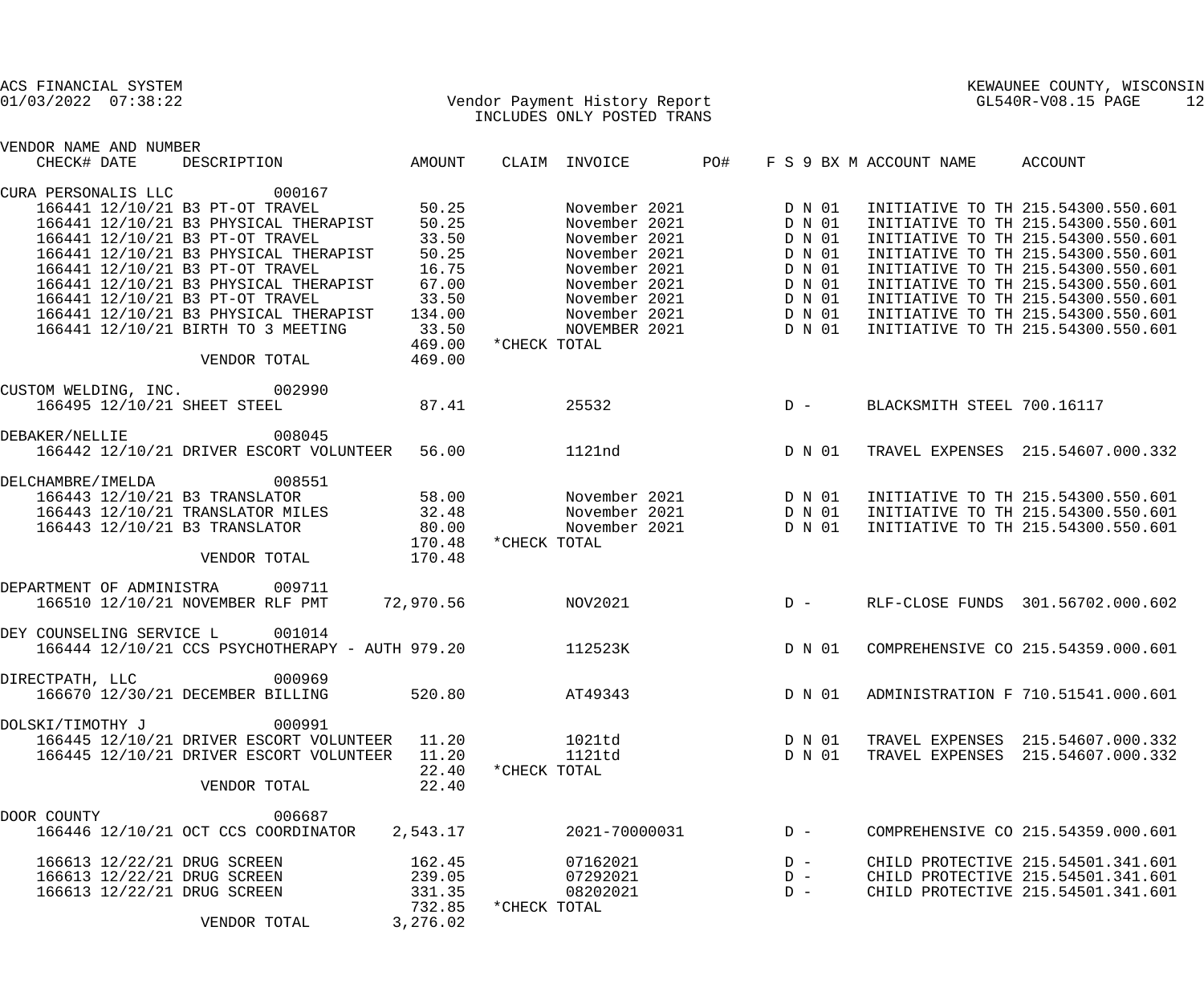|                                       | $01/03/2022$ $07:38:22$<br>Vendor Payment History Report<br>INCLUDES ONLY POSTED TRANS |                                                                                                                                                                                                  |                                                                                      |                                                                                                                                     |              |                                                      |     |                                                             | GL540R-V08.15 PAGE<br>13     |                                                                                                                                                                                                                                                                        |  |
|---------------------------------------|----------------------------------------------------------------------------------------|--------------------------------------------------------------------------------------------------------------------------------------------------------------------------------------------------|--------------------------------------------------------------------------------------|-------------------------------------------------------------------------------------------------------------------------------------|--------------|------------------------------------------------------|-----|-------------------------------------------------------------|------------------------------|------------------------------------------------------------------------------------------------------------------------------------------------------------------------------------------------------------------------------------------------------------------------|--|
| VENDOR NAME AND NUMBER<br>CHECK# DATE |                                                                                        | DESCRIPTION                                                                                                                                                                                      |                                                                                      | AMOUNT                                                                                                                              |              | CLAIM INVOICE                                        | PO# |                                                             | F S 9 BX M ACCOUNT NAME      | ACCOUNT                                                                                                                                                                                                                                                                |  |
|                                       |                                                                                        |                                                                                                                                                                                                  |                                                                                      |                                                                                                                                     |              |                                                      |     |                                                             |                              |                                                                                                                                                                                                                                                                        |  |
| DOOR COUNTY COOPERATIVE               |                                                                                        | 166380 12/03/21 FOIL TAPE                                                                                                                                                                        | 001147                                                                               | 18.99                                                                                                                               |              | 8403                                                 |     | $D -$                                                       |                              | BUILDING MAINTEN 100.51605.000.247                                                                                                                                                                                                                                     |  |
|                                       |                                                                                        | 166671 12/30/21 SOFTNER SALT<br>VENDOR TOTAL                                                                                                                                                     |                                                                                      | 69.90<br>88.89                                                                                                                      |              | 8609                                                 |     | $D -$                                                       |                              | HOUSEHOLD & JANI 100.51602.000.344                                                                                                                                                                                                                                     |  |
| DOOR COUNTY EYE ASSOC .03838          |                                                                                        | 166576 12/17/21 DP EYE CARE                                                                                                                                                                      |                                                                                      | 129.00                                                                                                                              |              | 11182021                                             |     | $D -$                                                       |                              | MEDICAL SERVICES 100.52102.000.211                                                                                                                                                                                                                                     |  |
| DOOR COUNTY SHERIFF'S DE              |                                                                                        |                                                                                                                                                                                                  | 001221<br>166381 12/03/21 SERVICE FEE 20-GN-02                                       | 65.00                                                                                                                               |              | 28412                                                |     | $D -$                                                       | PAPER SERVICE                | 100.51230.000.255                                                                                                                                                                                                                                                      |  |
| DOOR COUNTY TREASURER                 |                                                                                        | 166636 12/22/21 NOVEMBER BOARD                                                                                                                                                                   | 008580                                                                               | 3,380.00                                                                                                                            |              | 2021-28000097                                        |     | $D -$                                                       |                              | BOARD OF PRISONE 100.52102.010.293                                                                                                                                                                                                                                     |  |
| DOROBA/LINDSEY                        |                                                                                        |                                                                                                                                                                                                  | 001261<br>166577 12/17/21 11/1-12/6 SERVICES                                         | 868.68                                                                                                                              |              | 12062021                                             |     | D N 01                                                      |                              | CONTRACTED SERVI 100.54113.000.296                                                                                                                                                                                                                                     |  |
|                                       |                                                                                        | VENDOR TOTAL                                                                                                                                                                                     |                                                                                      | 166672 12/30/21 12/13-12/23 CONTACT TRAC 585.00<br>1,453.68                                                                         |              | 12232021                                             |     | D N 01                                                      |                              | CONTRACTED SERVI 227.54129.802.296                                                                                                                                                                                                                                     |  |
| DOWNING/KENNETH R.                    |                                                                                        | VENDOR TOTAL                                                                                                                                                                                     | 000814<br>166447 12/10/21 NOVEMBER CONSULTING<br>166447 12/10/21 NOVEMBER CONSULTING | 3,084.37<br>3,478.13<br>6,562.50<br>6,562.50                                                                                        | *CHECK TOTAL | 55<br>55                                             |     | D N 01<br>D N 01                                            | PSYCHOLOGIST<br>PSYCHOLOGIST | 215.54352.516.261<br>215.54359.000.261                                                                                                                                                                                                                                 |  |
| DVORAK/MARY CHRIS A                   |                                                                                        |                                                                                                                                                                                                  | 001268                                                                               | 166382 12/03/21 11/22-11/26 CONTACT TRAC 412.50                                                                                     |              | 11262021                                             |     | D N 01                                                      |                              | CONTRACTED SERVI 227.54129.802.296                                                                                                                                                                                                                                     |  |
|                                       |                                                                                        |                                                                                                                                                                                                  |                                                                                      | 166511 12/10/21 11/29-12/3 CONTACT TRACI 577.50                                                                                     |              | 12032021                                             |     | D N 01                                                      |                              | CONTRACTED SERVI 227.54129.802.296                                                                                                                                                                                                                                     |  |
|                                       |                                                                                        |                                                                                                                                                                                                  |                                                                                      | 166578 12/17/21 12/6-12/10 CONTACT TRACI 480.00                                                                                     |              | 12102021                                             |     | D N 01                                                      |                              | CONTRACTED SERVI 227.54129.802.296                                                                                                                                                                                                                                     |  |
|                                       |                                                                                        |                                                                                                                                                                                                  |                                                                                      | 166637 12/22/21 12/13-12/17 CONTACT TRAC 472.50                                                                                     |              | 12172021                                             |     | D N 01                                                      |                              | CONTRACTED SERVI 227.54129.802.296                                                                                                                                                                                                                                     |  |
|                                       |                                                                                        | VENDOR TOTAL                                                                                                                                                                                     |                                                                                      | 166673 12/30/21 12/20-12/23 CONTACT TRAC 180.00<br>2,122.50                                                                         |              | 12232021                                             |     | D N 01                                                      |                              | CONTRACTED SERVI 227.54129.802.296                                                                                                                                                                                                                                     |  |
| EAST SHORE INDUSTRIES                 | 166448 12/10/21 PREVOC                                                                 | 166448 12/10/21 CSP WORK RELATED<br>166448 12/10/21 CSP WORK RELATED<br>166448 12/10/21 CSP DAY SERVICES<br>166448 12/10/21 CSP WORK RELATED<br>166448 12/10/21 CSP WORK RELATED<br>VENDOR TOTAL | 000157                                                                               | 360.00<br>185.63<br>495.00<br>139.52<br>129.38<br>420.00<br>166448 12/10/21 CCS SLS-SOCIAL-LEISURE S 198.74<br>1,928.27<br>1,928.27 | *CHECK TOTAL | 5419<br>5419<br>5419<br>5419<br>5419<br>5419<br>5419 |     | $D -$<br>$D -$<br>$D -$<br>$D -$<br>$D -$<br>$D -$<br>$D -$ |                              | EAST SHORE INDUS 215.54353.561.169<br>EAST SHORE INDUS 215.54355.561.169<br>EAST SHORE INDUS 215.54355.561.169<br>EAST SHORE INDUS 215.54355.561.169<br>EAST SHORE INDUS 215.54355.561.169<br>EAST SHORE INDUS 215.54355.561.169<br>COMPREHENSIVE CO 215.54359.000.601 |  |
|                                       |                                                                                        |                                                                                                                                                                                                  |                                                                                      |                                                                                                                                     |              |                                                      |     |                                                             |                              |                                                                                                                                                                                                                                                                        |  |

ACS FINANCIAL SYSTEM KEWAUNEE COUNTY, WISCONSIN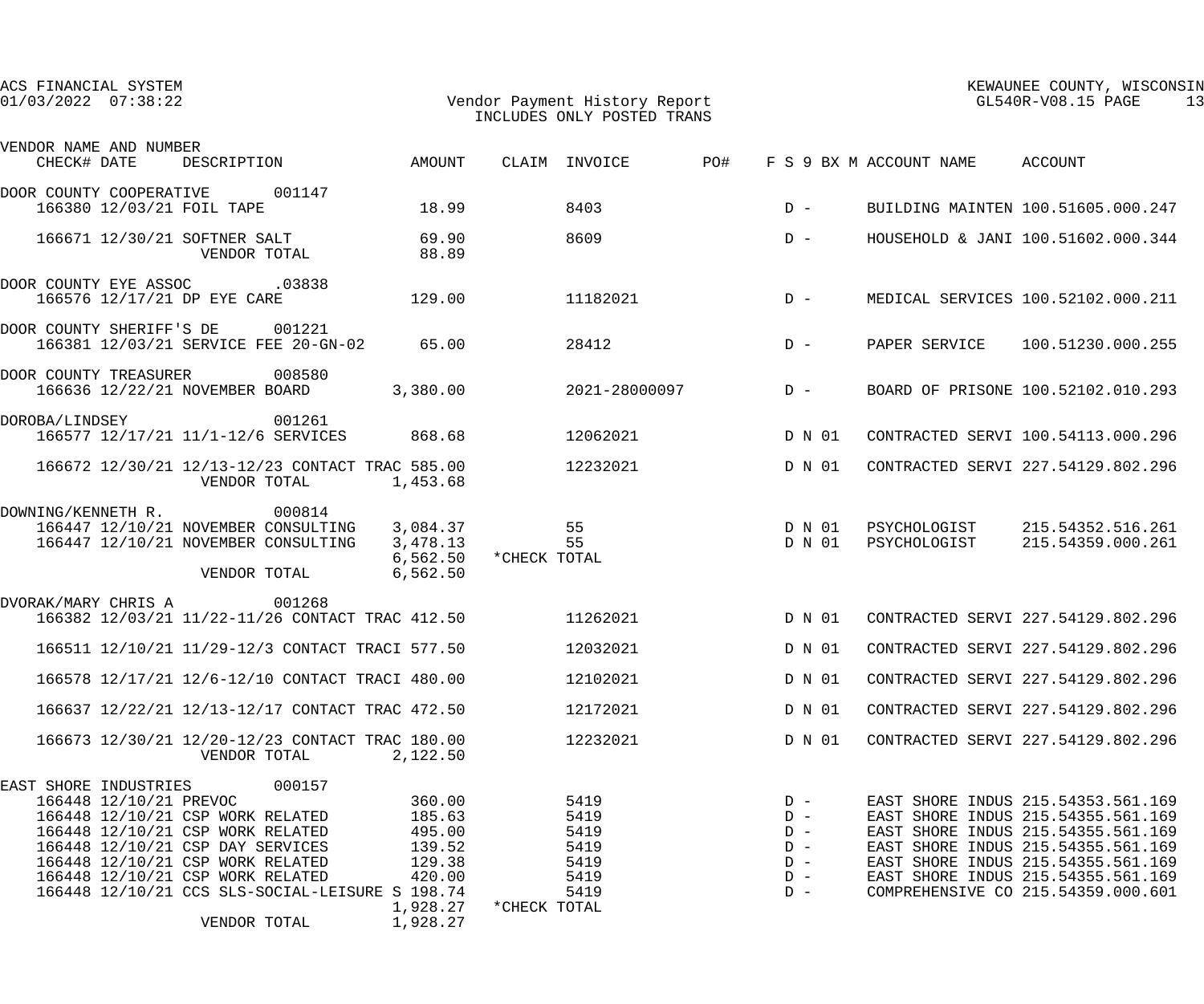| ACS FINANCIAL SYSTEM<br>$01/03/2022$ $07:38:22$                                                                                                                                                                  |                                                                         | Vendor Payment History Report<br>INCLUDES ONLY POSTED TRANS         | KEWAUNEE COUNTY, WISCONSIN<br>GL540R-V08.15 PAGE<br>14 |                                                                            |                                                                                  |
|------------------------------------------------------------------------------------------------------------------------------------------------------------------------------------------------------------------|-------------------------------------------------------------------------|---------------------------------------------------------------------|--------------------------------------------------------|----------------------------------------------------------------------------|----------------------------------------------------------------------------------|
| VENDOR NAME AND NUMBER<br>CHECK# DATE<br>DESCRIPTION                                                                                                                                                             | AMOUNT                                                                  | CLAIM INVOICE                                                       | PO#                                                    | F S 9 BX M ACCOUNT NAME                                                    | ACCOUNT                                                                          |
| 001062<br><b>ECOLAB ECOSURE</b><br>166512 12/10/21 FOOD SAFETY EVAL                                                                                                                                              | 168.73                                                                  | 819534                                                              | D N 01                                                 |                                                                            | RECRUITING & SCR 100.52100.000.161                                               |
| 001208<br>EIS/MICHAEL JOHANNES<br>166449 12/10/21 NOVEMBER TRAVEL<br>166449 12/10/21 NOVEMBER CONSULTING 11,400.00<br>166449 12/10/21 NOVEMBER CONSULTING<br>166449 12/10/21 NOVEMBER CONSULTING<br>VENDOR TOTAL | 1,735.09<br>1,381.82<br>2,418.18<br>16,935.09                           | 11/2021<br>11/2021<br>11/2021<br>11/2021<br>16,935.09 * CHECK TOTAL | D N 01<br>D N 01<br>D N 01<br>D N 01                   | PSYCHIATRIST<br>PSYCHIATRIST<br>PSYCHIATRIST<br>PSYCHIATRIST               | 215.54352.516.262<br>215.54352.561.262<br>215.54355.561.262<br>215.54359.000.262 |
| 001046<br>ELLISVILLE-LUXEMBURG CO-<br>166496 12/10/21 DIESEL FUEL<br>166496 12/10/21 DIESEL FUEL<br>166496 12/10/21 FUEL TAX<br>166496 12/10/21 GASOLINE<br>166496 12/10/21 FUEL TAX                             | 7,860.00<br>10,530.00<br>2,317.50<br>19,676.58<br>2,632.07<br>43,016.15 | 33228<br>33228<br>33228<br>33230<br>33230<br>*CHECK TOTAL           | $D -$<br>$D -$<br>$D -$<br>$D -$<br>$D -$              | DIESEL FUEL<br>DIESEL FUEL<br>STATE FUEL TAX<br>GASOLINE<br>STATE FUEL TAX | 700.16126<br>700.16126<br>700.16127<br>700.16125<br>700.16127                    |
| 166622 12/22/21 4500 GAL DIESEL FUEL 11,025.00<br>166622 12/22/21 3000 GAL DIESEL FUEL<br>166622 12/22/21 7500 GAL FUEL TAX<br>VENDOR TOTAL                                                                      | 8,160.00<br>2,317.50<br>21,502.50<br>64,518.65                          | 33953<br>33953<br>33953<br>*CHECK TOTAL                             | $D -$<br>$D -$<br>$D -$                                | DIESEL FUEL<br>DIESEL FUEL<br>STATE FUEL TAX                               | 700.16126<br>700.16126<br>700.16127                                              |
| EVERSON & RICHARDS, LLP<br>008406<br>166579 12/17/21 21-CF-36                                                                                                                                                    | 753.60                                                                  | 21CF36-120521                                                       | D N 01                                                 | LEGAL FEES                                                                 | 100.51220.000.212                                                                |
| 000104<br>FABICK CAT<br>166361 12/03/21 PARTS<br>166361 12/03/21 TUBE<br>166361 12/03/21 CLAMP                                                                                                                   | 18.69<br>110.62<br>61.10<br>190.41                                      | PIGB0109590<br>PIGB0109591<br>PIGB0109850<br>*CHECK TOTAL           | $D -$<br>$D -$<br>$D -$                                | REPAIR PARTS<br>REPAIR PARTS<br>REPAIR PARTS                               | 700.16121<br>700.16121<br>700.16121                                              |
| 166623 12/22/21 ELBOW W/ FREIGHT<br>166623 12/22/21 TUBES<br>VENDOR TOTAL                                                                                                                                        | 20.30<br>147.69<br>167.99<br>358.40                                     | 113479<br>113715<br>*CHECK TOTAL                                    | $D -$<br>$D -$                                         | REPAIR PARTS<br>REPAIR PARTS                                               | 700.16121<br>700.16121                                                           |
| FAMILY SERVICES OF NORTH<br>003185<br>166545 12/17/21 CRISIS CENTER<br>166545 12/17/21 CRISIS CENTER<br>VENDOR TOTAL                                                                                             | 2,083.00<br>2,083.00<br>4,166.00<br>4,166.00                            | 11302021<br>11302021<br>*CHECK TOTAL                                | $D -$<br>$D -$                                         |                                                                            | CONTRACTED SERVI 215.54352.561.296<br>CONTRACTED SERVI 215.54354.561.296         |
| FIRE-RESCUE SUPPLY LLC<br>001427<br>166580 12/17/21 SCBA CYLINDERS                                                                                                                                               | 1,691.00                                                                | 9390                                                                | D N 01                                                 | OUTLAY                                                                     | 250.52104.000.813                                                                |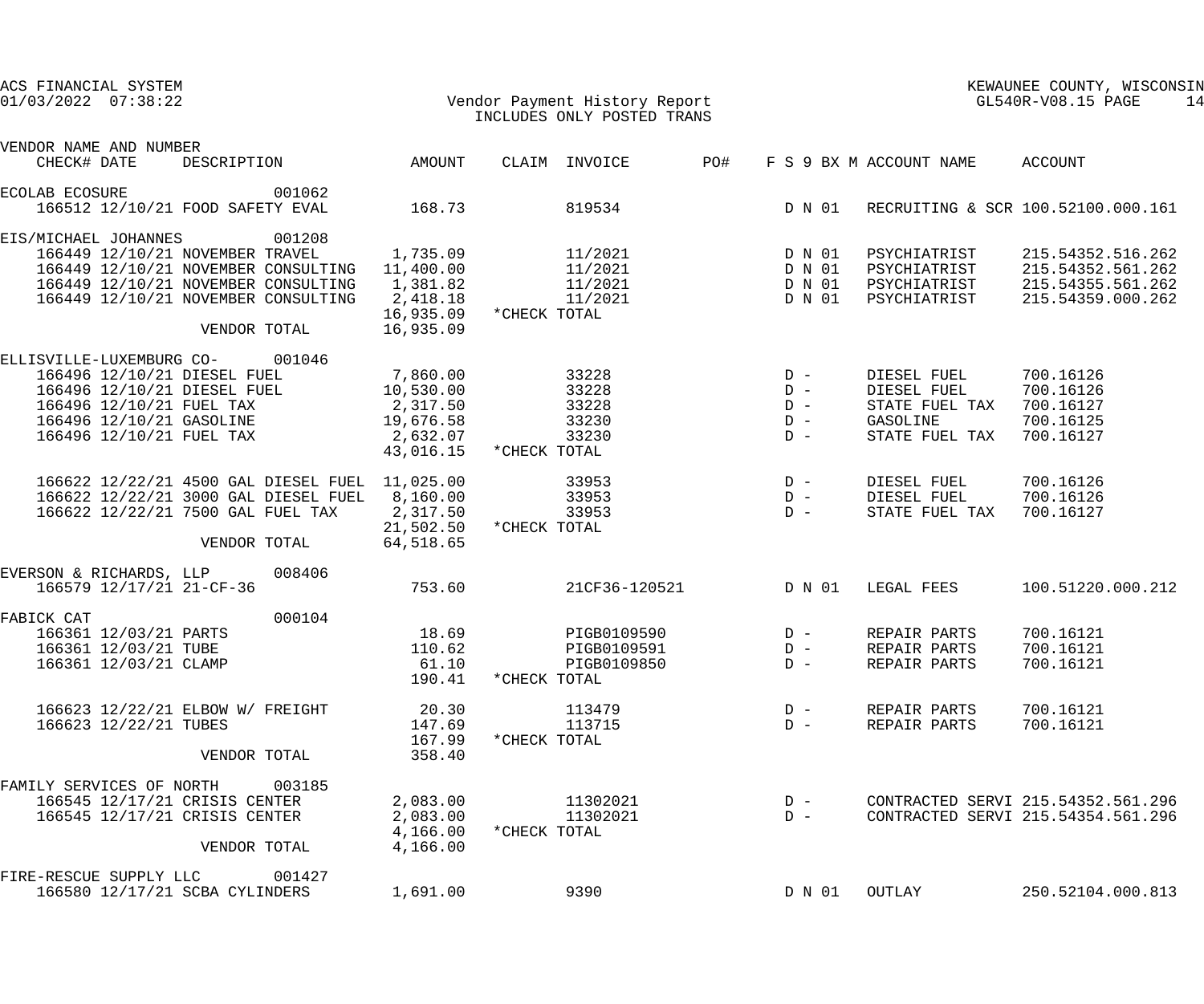| ACS FINANCIAL SYSTEM<br>$01/03/2022$ $07:38:22$                                                                                                                                                                                                                                                                                                                                                                                                                                                                                                                                                                                 |                                                          |              | Vendor Payment History Report<br>INCLUDES ONLY POSTED TRANS                                                                         |     | KEWAUNEE COUNTY, WISCONSIN<br>GL540R-V08.15 PAGE<br>15                                                     |                                 |                                                                                                                                                                                                                                                                                                                                                                                                                                |
|---------------------------------------------------------------------------------------------------------------------------------------------------------------------------------------------------------------------------------------------------------------------------------------------------------------------------------------------------------------------------------------------------------------------------------------------------------------------------------------------------------------------------------------------------------------------------------------------------------------------------------|----------------------------------------------------------|--------------|-------------------------------------------------------------------------------------------------------------------------------------|-----|------------------------------------------------------------------------------------------------------------|---------------------------------|--------------------------------------------------------------------------------------------------------------------------------------------------------------------------------------------------------------------------------------------------------------------------------------------------------------------------------------------------------------------------------------------------------------------------------|
| VENDOR NAME AND NUMBER<br>CHECK# DATE<br>DESCRIPTION                                                                                                                                                                                                                                                                                                                                                                                                                                                                                                                                                                            | AMOUNT                                                   |              | CLAIM INVOICE                                                                                                                       | PO# |                                                                                                            | F S 9 BX M ACCOUNT NAME ACCOUNT |                                                                                                                                                                                                                                                                                                                                                                                                                                |
| FOND DU LAC CO TREASURER 000866<br>166581 12/17/21 NOVEMBER BOARD                                                                                                                                                                                                                                                                                                                                                                                                                                                                                                                                                               | 600.00                                                   |              | 24737                                                                                                                               |     | $D -$                                                                                                      |                                 | BOARD OF PRISONE 100.52102.020.293                                                                                                                                                                                                                                                                                                                                                                                             |
| FOX COMMUNITIES CREDIT U 000134<br>166513 12/10/21 12/10 PAYROLL                                                                                                                                                                                                                                                                                                                                                                                                                                                                                                                                                                | 1,020.00                                                 |              | 12102021                                                                                                                            |     | $D -$                                                                                                      |                                 | CREDIT UNION DED 800.21561                                                                                                                                                                                                                                                                                                                                                                                                     |
| 166638 12/22/21 DEC 24 PAYROLL<br>VENDOR TOTAL                                                                                                                                                                                                                                                                                                                                                                                                                                                                                                                                                                                  | 1,020.00<br>2,040.00                                     |              | 12242021                                                                                                                            |     | $D -$                                                                                                      |                                 | CREDIT UNION DED 800.21561                                                                                                                                                                                                                                                                                                                                                                                                     |
| FOX SPECIALTY COMPANY LL 001958<br>166674 12/30/21 RAGS                                                                                                                                                                                                                                                                                                                                                                                                                                                                                                                                                                         | 304.92                                                   |              | 47812                                                                                                                               |     | $D -$                                                                                                      |                                 | HOUSEHOLD & JANI 700.53230.000.344                                                                                                                                                                                                                                                                                                                                                                                             |
| 001047<br>FOX/PAMELA LEE<br>166450 12/10/21 NOVEMBER CONSULTING                                                                                                                                                                                                                                                                                                                                                                                                                                                                                                                                                                 | 5,722.80                                                 |              | 41                                                                                                                                  |     | D N 01                                                                                                     |                                 | CONTRACTED SERVI 215.54359.000.296                                                                                                                                                                                                                                                                                                                                                                                             |
| 000985<br>GARCIA CLINICAL LABORATO<br>166514 12/10/21 OCTOBER LAB SERVICES                                                                                                                                                                                                                                                                                                                                                                                                                                                                                                                                                      | 8.00                                                     |              | 59356                                                                                                                               |     | $D -$                                                                                                      |                                 | MEDICAL SERVICES 100.52102.000.211                                                                                                                                                                                                                                                                                                                                                                                             |
| 166639 12/22/21 NOV LAB SERVICES<br>VENDOR TOTAL                                                                                                                                                                                                                                                                                                                                                                                                                                                                                                                                                                                | 16.50<br>24.50                                           |              | 59710                                                                                                                               |     | $D -$                                                                                                      |                                 | MEDICAL SERVICES 100.52102.000.211                                                                                                                                                                                                                                                                                                                                                                                             |
| GARRINGER/DIANA L 001425<br>166383 12/03/21 RESPITE                                                                                                                                                                                                                                                                                                                                                                                                                                                                                                                                                                             | 960.00                                                   |              | AF 10/2021                                                                                                                          |     | D N 01                                                                                                     | RESPITE CARE                    | 215.54501.341.201                                                                                                                                                                                                                                                                                                                                                                                                              |
| 166451 12/10/21 RESPITE<br>VENDOR TOTAL                                                                                                                                                                                                                                                                                                                                                                                                                                                                                                                                                                                         | 1,200.00<br>2,160.00                                     |              | 11/2021                                                                                                                             |     | D N 01                                                                                                     | RESPITE CARE                    | 215.54501.341.201                                                                                                                                                                                                                                                                                                                                                                                                              |
| GENERATIONS COMMUNITY SV 001356<br>166452 12/10/21 CCS SERVICE PLANNING - A 100.00<br>166452 12/10/21 CCS PSYCHOTHERAPY - AUTH 663.00<br>166452 12/10/21 CCS INDIVIDUAL SKILLS DE 540.00<br>166452 12/10/21 CCS INDIVIDUAL SKILLS DE 740.00<br>166452 12/10/21 CCS WELLNESS MANAGE & 2,700.00<br>166452 12/10/21 CCS INDIVIDUAL SKILLS DE 280.00<br>166452 12/10/21 CCS INDIVIDUAL AND-OR FA 918.00<br>166452 12/10/21 CCS PSYCHOTHERAPY - AUTH 826.20<br>166452 12/10/21 CCS INDIVIDUAL SKILLS DE 675.00<br>166452 12/10/21 CCS INDIVIDUAL SKILLS DE 251.60<br>166452 12/10/21 CCS PSYCHOTHERAPY - AUTH 479.40<br>VENDOR TOTAL | 8,173.20<br>8,173.20                                     | *CHECK TOTAL | CD103121<br>CD113021<br>CD113021<br>HG113021<br>KV113021B<br>LG113021<br>RK113021A<br>RK113021A<br>SS113021<br>XD113021<br>XD113021 |     | D N 01<br>D N 01<br>D N 01<br>D N 01<br>D N 01<br>D N 01<br>D N 01<br>D N 01<br>D N 01<br>D N 01<br>D N 01 |                                 | COMPREHENSIVE CO 215.54359.000.601<br>COMPREHENSIVE CO 215.54359.000.601<br>COMPREHENSIVE CO 215.54359.000.601<br>COMPREHENSIVE CO 215.54359.000.601<br>COMPREHENSIVE CO 215.54359.000.601<br>COMPREHENSIVE CO 215.54359.000.601<br>COMPREHENSIVE CO 215.54359.000.601<br>COMPREHENSIVE CO 215.54359.000.601<br>COMPREHENSIVE CO 215.54359.000.601<br>COMPREHENSIVE CO 215.54359.000.601<br>COMPREHENSIVE CO 215.54359.000.601 |
| 001317<br>GFL ENVIRONMENTAL<br>166515 12/10/21 DUMPSTERS<br>166515 12/10/21 DUMPSTERS<br>166515 12/10/21 DUMPSTERS<br>166515 12/10/21 DUMPSTERS<br>VENDOR TOTAL                                                                                                                                                                                                                                                                                                                                                                                                                                                                 | 126.88<br>253.75<br>126.88<br>275.62<br>783.13<br>783.13 | *CHECK TOTAL | U60000032860<br>U60000032860<br>U60000032860<br>U60000033688                                                                        |     | $D -$<br>$D -$<br>$D -$<br>$D -$                                                                           |                                 | REFUSE COLLECTIO 100.51602.000.297<br>REFUSE COLLECTIO 100.51605.000.297<br>REFUSE COLLECTIO 100.52102.000.297<br>REFUSE COLLECTIO 100.55301.000.297                                                                                                                                                                                                                                                                           |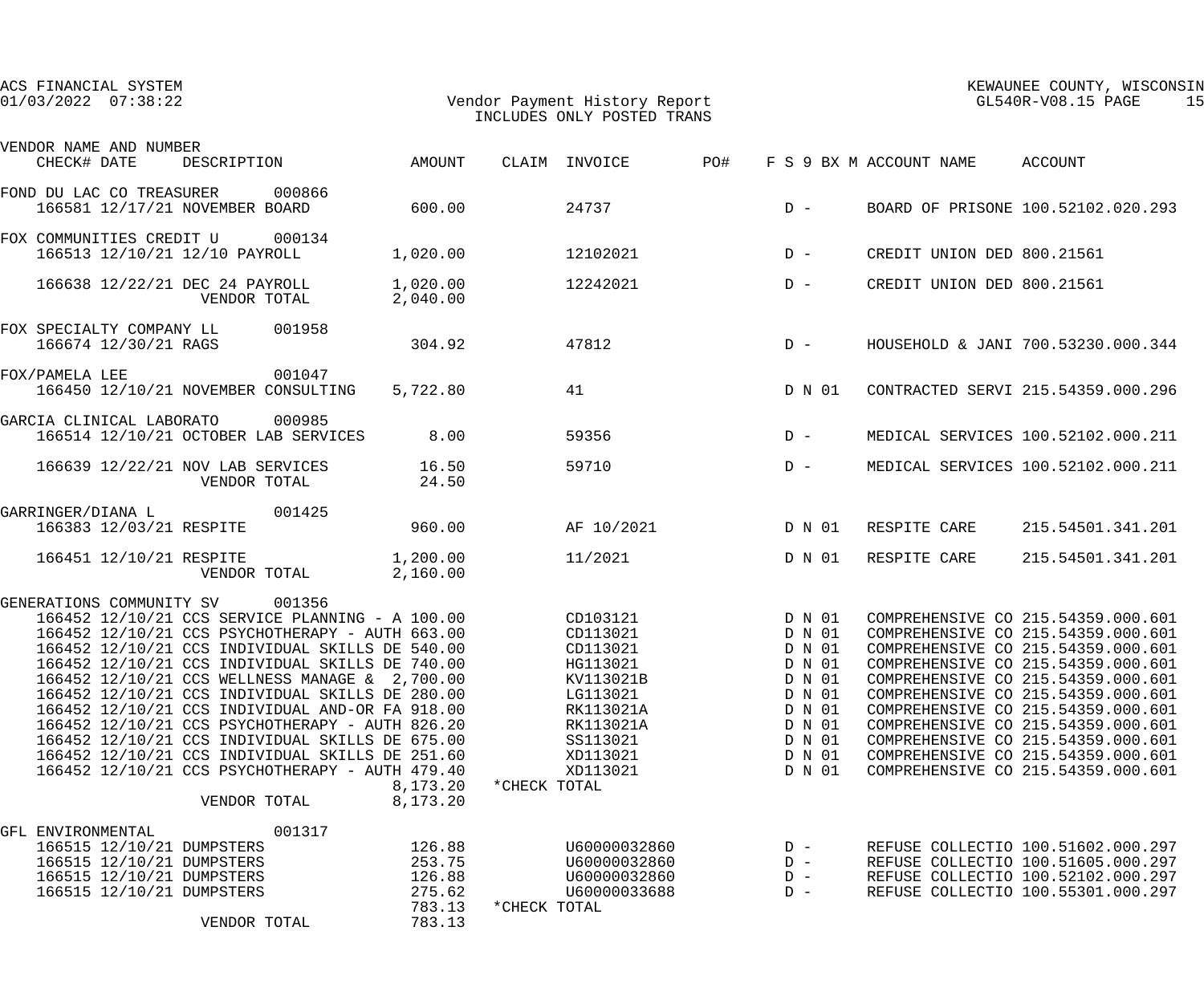| ACS FINANCIAL SYSTEM<br>$01/03/2022$ $07:38:22$ |             |                                                                                                                                                                                                                                                                                                                        |          |                                                             |              | Vendor Payment History Report<br>INCLUDES ONLY POSTED TRANS         |                                                             | KEWAUNEE COUNTY, WISCONSIN<br>GL540R-V08.15 PAGE<br>16   |                                                                                                                                                                                                                                                                        |  |
|-------------------------------------------------|-------------|------------------------------------------------------------------------------------------------------------------------------------------------------------------------------------------------------------------------------------------------------------------------------------------------------------------------|----------|-------------------------------------------------------------|--------------|---------------------------------------------------------------------|-------------------------------------------------------------|----------------------------------------------------------|------------------------------------------------------------------------------------------------------------------------------------------------------------------------------------------------------------------------------------------------------------------------|--|
| VENDOR NAME AND NUMBER                          | CHECK# DATE | DESCRIPTION AMOUNT                                                                                                                                                                                                                                                                                                     |          |                                                             |              |                                                                     |                                                             | CLAIM INVOICE PO# F S 9 BX M ACCOUNT NAME ACCOUNT        |                                                                                                                                                                                                                                                                        |  |
|                                                 |             | GOLDEN WEST IND SUPPLY 000624<br>166516 12/10/21 FLASHLIGHT/PENLIGHT (12) 177.11                                                                                                                                                                                                                                       |          |                                                             |              |                                                                     |                                                             |                                                          | 2111424 D - SMALL ITEMS OF E 100.52100.000.314                                                                                                                                                                                                                         |  |
| GRAINGER                                        |             | 000126<br>166517 12/10/21 SEAL KITS & GASKETS 1,003.30                                                                                                                                                                                                                                                                 |          |                                                             |              | 9040310725                                                          | $D -$                                                       |                                                          | BUILDING MAINTEN 100.51605.000.247                                                                                                                                                                                                                                     |  |
| GRIESE/MELANIE                                  |             | 001336<br>VENDOR TOTAL                                                                                                                                                                                                                                                                                                 |          | 1,228.00<br>1,228.00                                        | *CHECK TOTAL |                                                                     |                                                             |                                                          | 166412 12/10/21 000809705411/01/2021 030 545.00 002205 IM 12/03/2021 D N 01 OUT OF HOME CARE 215.54501.341.414<br>166412 12/10/21 000809705411/01/2021 030 280.00 002205 IM 12/03/2021 D N 01 OUT OF HOME CARE 215.54501.341.414<br>                                   |  |
| HAEGELE/SUSAN A                                 |             | 001414<br>166518 12/10/21 11/22-12/1 CONTACT TRACI 495.00                                                                                                                                                                                                                                                              |          |                                                             |              | 12012021 D N 01                                                     |                                                             |                                                          | CONTRACTED SERVI 227.54129.802.296                                                                                                                                                                                                                                     |  |
|                                                 |             | 166640 12/22/21 12/6-12/16 CONTACT TRACI 543.75<br>VENDOR TOTAL                                                                                                                                                                                                                                                        | 1,038.75 |                                                             |              | 12162021 D N 01                                                     |                                                             |                                                          | CONTRACTED SERVI 227.54129.802.296                                                                                                                                                                                                                                     |  |
| HAEN/STEVE                                      |             | 000514<br>166582 12/17/21 CLOTHING ALLOWANCE                                                                                                                                                                                                                                                                           |          | 33.14                                                       |              | 12092021                                                            | $D -$                                                       |                                                          | UNIFORM ALLOWANC 100.52100.000.346                                                                                                                                                                                                                                     |  |
|                                                 |             | HALRON LUBRICANTS, INC. 002339<br>166553 12/17/21 BULK OIL<br>166553 12/17/21 BULK OIL<br>VENDOR TOTAL                                                                                                                                                                                                                 |          | 3,005.60<br>3,005.60                                        | *CHECK TOTAL |                                                                     |                                                             | OIL, GREASE & AN 700.16128<br>OIL, GREASE & AN 700.16128 |                                                                                                                                                                                                                                                                        |  |
| HANSEN/LOUISE                                   |             | 001020<br>166384 12/03/21 21-JC-15 & 21-JC-16 18.75                                                                                                                                                                                                                                                                    |          |                                                             |              |                                                                     |                                                             |                                                          | 38 D N 01 LEGAL FEES 100.51320.000.212                                                                                                                                                                                                                                 |  |
|                                                 |             | 166675 12/30/21 21-CM-13<br>VENDOR TOTAL                                                                                                                                                                                                                                                                               |          | 22.50<br>41.25                                              |              | 45                                                                  | D N 01                                                      | TRANSCRIPTS                                              | 100.51310.000.251                                                                                                                                                                                                                                                      |  |
| HEARTLAND BUSINESS SYSTE                        |             | 000140<br>166519 12/10/21 COMPUTERS (4)                                                                                                                                                                                                                                                                                |          | 4,001.48                                                    |              | 479057-H                                                            | $D -$                                                       | OFFICE SUPPLIES                                          | 227.54129.803.312                                                                                                                                                                                                                                                      |  |
|                                                 |             | 166676 12/30/21 3 COMPUTERS<br>VENDOR TOTAL                                                                                                                                                                                                                                                                            |          | 4,415.58<br>8,417.06                                        |              | 477041-H                                                            | $D -$                                                       | OUTLAY                                                   | 100.52100.000.813                                                                                                                                                                                                                                                      |  |
| HELPING HANDS CAREGIVERS                        |             | 010094<br>166453 12/10/21 FINANCIAL MANAGEMENT SER<br>166453 12/10/21 FINANCIAL MANAGEMENT SER<br>166453 12/10/21 FINANCIAL MANAGEMENT SER<br>166453 12/10/21 FINANCIAL MANAGEMENT SER<br>166453 12/10/21 FINANCIAL MANAGEMENT SER<br>166453 12/10/21 REPRESENTATIVE PAYEE<br>166453 12/10/21 SUPPORTIVE HOME CARE-HOU |          | 43.00<br>43.00<br>43.00<br>43.00<br>43.00<br>43.00<br>93.50 |              | 114960<br>114960<br>114960<br>114960<br>114960<br>114960A<br>114961 | $D -$<br>$D -$<br>$D -$<br>$D -$<br>$D -$<br>$D -$<br>$D -$ |                                                          | CONTRACTED SERVI 215.54353.561.296<br>CONTRACTED SERVI 215.54353.561.296<br>CONTRACTED SERVI 215.54353.561.296<br>CONTRACTED SERVI 215.54353.561.296<br>CONTRACTED SERVI 215.54353.561.296<br>CONTRACTED SERVI 215.54359.000.296<br>CONTRACTED SERVI 215.54615.000.296 |  |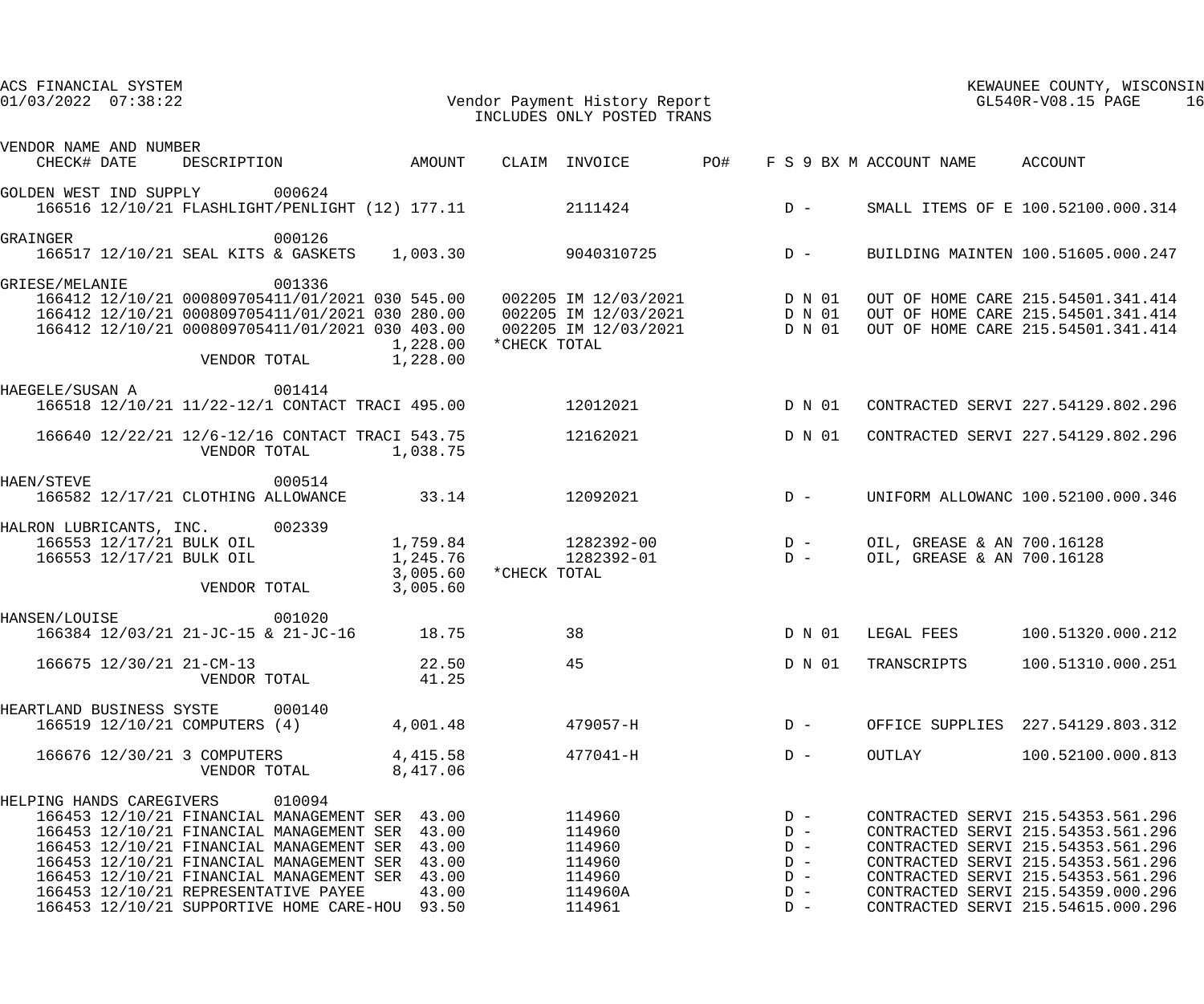VENDOR NAME AND NUMBER

## 01/03/2022 07:38:22 Vendor Payment History Report GL540R-V08.15 PAGE 17 INCLUDES ONLY POSTED TRANS

| CHECK# DATE              |                         | DESCRIPTION                                     | AMOUNT    |              | CLAIM INVOICE        | PO# |       |        | F S 9 BX M ACCOUNT NAME | ACCOUNT                               |
|--------------------------|-------------------------|-------------------------------------------------|-----------|--------------|----------------------|-----|-------|--------|-------------------------|---------------------------------------|
| HELPING HANDS CAREGIVERS |                         | 010094                                          |           |              |                      |     |       |        |                         |                                       |
|                          |                         | 166453 12/10/21 NOVEMBER BILLING                | 18.48     |              | 114962               |     | $D -$ |        | OVERHEAD                | 215.54300.429.158                     |
|                          |                         | 166453 12/10/21 NOVEMBER BILLING                | 209.30    |              | 114962               |     | $D -$ |        | OVERHEAD                | 215.54300.429.158                     |
|                          |                         | 166453 12/10/21 NOVEMBER BILLING                | 1,972.58  |              | 114962               |     | $D -$ |        |                         | CONTRACTED SERVI 215.54300.429.296    |
|                          |                         | 166453 12/10/21 NOVEMBER BILLING                | 5,032.30  |              | 114962               |     | $D -$ |        |                         | CONTRACTED SERVI 215.54300.429.296    |
|                          |                         | 166453 12/10/21 NOVEMBER BILLING                | 117.43    |              | 114962               |     | $D -$ |        |                         | CONTRACTED SERVI 215.54300.429.296    |
|                          |                         | 166453 12/10/21 NOVEMBER BILLING                | 142.23    |              | 114962               |     | $D -$ |        |                         | CHILDREN'S LONG 215.54300.429.601     |
|                          |                         | 166453 12/10/21 NOVEMBER BILLING                | 70.73     |              | 114962               |     | $D -$ |        |                         | CONTRACTED SERVI 215.54300.578.296    |
|                          |                         | 166453 12/10/21 NOVEMBER BILLING                | 290.64    |              | 114962               |     | $D -$ |        | OVERHEAD                | 215.54359.000.158                     |
|                          |                         | 166453 12/10/21 NOVEMBER BILLING                | 123.76    |              | 114962               |     | $D -$ |        | OVERHEAD                | 215.54359.000.158                     |
|                          |                         | 166453 12/10/21 NOVEMBER BILLING                | 4,932.23  |              | 114962               |     | $D -$ |        |                         | CONTRACTED SERVI 215.54359.000.296    |
|                          |                         | 166453 12/10/21 NOVEMBER BILLING                | 4,984.26  |              | 114962               |     | $D -$ |        |                         | CONTRACTED SERVI 215.54359.000.296    |
|                          |                         |                                                 |           |              |                      |     | $D -$ |        |                         |                                       |
|                          |                         | 166453 12/10/21 NOVEMBER BILLING                | 5,311.00  |              | 114962               |     |       |        |                         | CONTRACTED SERVI 215.54359.000.296    |
|                          |                         | 166453 12/10/21 NOVEMBER BILLING                | 17.92     |              | 114962               |     | $D -$ |        | OVERHEAD                | 215.54362.561.158                     |
|                          |                         | 166453 12/10/21 NOVEMBER BILLING                | 822.04    |              | 114962               |     | $D -$ |        |                         | CONTRACTED SERVI 215.54362.561.296    |
|                          |                         | 166453 12/10/21 NOVEMBER BILLING                | 762.68    |              | 114962               |     | $D -$ |        |                         | CONTRACTED SERVI 215.54362.561.296    |
|                          |                         | 166453 12/10/21 NOVEMBER BILLING                | 277.84    |              | 114962               |     | $D -$ |        |                         | CONTRACTED SERVI 215.54362.561.296    |
|                          |                         | 166453 12/10/21 NOVEMBER BILLING                | 180.75    |              | 114962               |     | $D -$ |        |                         | CONTRACTED SERVI 215.54500.002.296    |
|                          |                         | 166453 12/10/21 NOVEMBER BILLING                | 236.63    |              | 114962               |     | $D -$ |        | OVERHEAD                | 215.54500.811.158                     |
|                          |                         | 166453 12/10/21 NOVEMBER BILLING                | 7.86      |              | 114962               |     | $D -$ |        |                         | CONTRACTED SERVI 215.54500.811.296    |
|                          |                         | 166453 12/10/21 NOVEMBER BILLING                | 497.70    |              | 114962               |     | $D -$ |        |                         | CONTRACTED SERVI 215.54500.811.296    |
|                          |                         | 166453 12/10/21 NOVEMBER BILLING                | 353.65    |              | 114962               |     | $D -$ |        |                         | CONTRACTED SERVI 215.54608.000.296    |
|                          |                         | 166453 12/10/21 NOVEMBER BILLING                | 1,941.15  |              | 114962               |     | $D -$ |        |                         | CONTRACTED SERVI 215.54620.000.296    |
|                          |                         | 166453 12/10/21 BUS DRIVER WAGES                | 275.40    |              | 114963dw             |     | $D -$ |        |                         | CONTRACTED SERVI 215.54608.000.296    |
|                          |                         | 166453 12/10/21 BUS DRIVER WAGES                | 56.70     |              | 114963jr             |     | $D -$ |        |                         | CONTRACTED SERVI 215.54620.000.296    |
|                          |                         | 166453 12/10/21 OTHER WAGES                     | 1,352.55  |              | 1149631b             |     | $D -$ |        |                         | CONTRACTED SERVI 215.54607.000.296    |
|                          |                         | 166453 12/10/21 BUS DRIVER WAGES                | 48.60     |              | 114963tk             |     | $D -$ |        |                         | CONTRACTED SERVI 215.54608.000.296    |
|                          |                         |                                                 | 30,387.91 | *CHECK TOTAL |                      |     |       |        |                         |                                       |
|                          |                         | VENDOR TOTAL                                    | 30,387.91 |              |                      |     |       |        |                         |                                       |
| HENDRIES/CYNTHIA L       |                         | 001345                                          |           |              |                      |     |       |        |                         |                                       |
|                          | 166454 12/10/21 RESPITE |                                                 | 50.00     |              | AMG 11/21            |     |       | D N 01 | RESPITE CARE            | 215.54501.341.201                     |
|                          | 166454 12/10/21 RESPITE |                                                 | 50.00     |              | ARG 11/21            |     |       | D N 01 | RESPITE CARE            | 215.54501.341.201                     |
|                          | 166454 12/10/21 RESPITE |                                                 | 50.00     |              | AUG 11/21            |     |       | D N 01 | RESPITE CARE            | 215.54501.341.201                     |
|                          | 166454 12/10/21 RESPITE |                                                 | 50.00     |              | CAG 11/21            |     |       | D N 01 | RESPITE CARE            | 215.54501.341.201                     |
|                          |                         |                                                 |           |              |                      |     |       |        |                         |                                       |
|                          | 166454 12/10/21 RESPITE |                                                 | 50.00     |              | COG 11/21            |     |       |        |                         | D N 01 RESPITE CARE 215.54501.341.201 |
|                          | 166454 12/10/21 RESPITE |                                                 | 50.00     |              | TYG 11/21            |     |       | D N 01 | RESPITE CARE            | 215.54501.341.201                     |
|                          |                         |                                                 | 300.00    | *CHECK TOTAL |                      |     |       |        |                         |                                       |
|                          |                         | VENDOR TOTAL                                    | 300.00    |              |                      |     |       |        |                         |                                       |
| HOLDEN/ATTORNEY STEPHEN  |                         | 001855                                          |           |              |                      |     |       |        |                         |                                       |
|                          |                         | 166583 12/17/21 CH 54 21-GN-17                  | 350.00    |              | 21GN17-120221        |     |       | D N 01 |                         | GUARDIAN AD LITE 100.51230.000.209    |
| HORN/KATIE MARIE         |                         | 000849                                          |           |              |                      |     |       |        |                         |                                       |
|                          |                         | 166413 12/10/21 000809705511/01/2021 030 460.00 |           |              | 002205 IM 12/03/2021 |     |       | D N 01 |                         | OUT OF HOME CARE 215.54501.341.414    |
|                          |                         | 166413 12/10/21 000809705511/01/2021 030 312.00 |           |              | 002205 IM 12/03/2021 |     |       | D N 01 |                         | OUT OF HOME CARE 215.54501.341.414    |
|                          |                         | 166413 12/10/21 000809705511/01/2021 030 769.00 |           |              | 002205 IM 12/03/2021 |     |       | D N 01 |                         | OUT OF HOME CARE 215.54501.341.414    |
|                          |                         | 166413 12/10/21 000809705511/01/2021 030 460.00 |           |              | 002205 IM 12/03/2021 |     |       | D N 01 |                         | OUT OF HOME CARE 215.54501.341.414    |
|                          |                         | 166413 12/10/21 000809705511/01/2021 030 272.00 |           |              | 002205 IM 12/03/2021 |     |       | D N 01 |                         | OUT OF HOME CARE 215.54501.341.414    |
|                          |                         | 166413 12/10/21 000809705511/01/2021 030 596.00 |           |              | 002205 IM 12/03/2021 |     |       | D N 01 |                         | OUT OF HOME CARE 215.54501.341.414    |
|                          |                         |                                                 |           |              |                      |     |       |        |                         |                                       |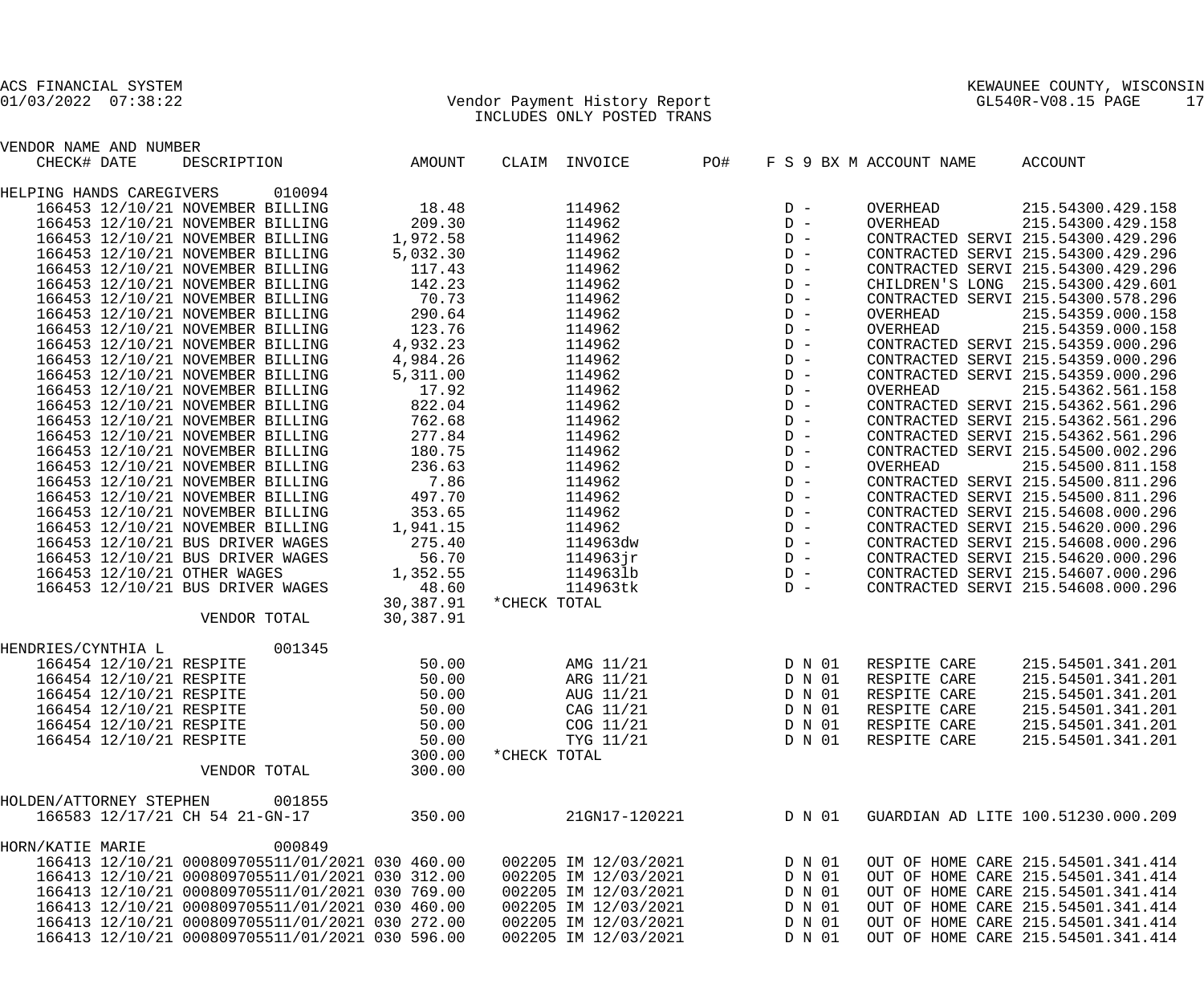| ACS FINANCIAL SYSTEM<br>$01/03/2022$ $07:38:22$ |                        | Vendor Payment History Report                                                                                                                                                                                                                                                                                                                                                                                              |                                                                                               |              | INCLUDES ONLY POSTED TRANS                                                                   | KEWAUNEE COUNTY, WISCONSIN<br>GL540R-V08.15 PAGE<br>18 |                                                                      |                                |                                                                                                                                                                                                                                                                                                              |
|-------------------------------------------------|------------------------|----------------------------------------------------------------------------------------------------------------------------------------------------------------------------------------------------------------------------------------------------------------------------------------------------------------------------------------------------------------------------------------------------------------------------|-----------------------------------------------------------------------------------------------|--------------|----------------------------------------------------------------------------------------------|--------------------------------------------------------|----------------------------------------------------------------------|--------------------------------|--------------------------------------------------------------------------------------------------------------------------------------------------------------------------------------------------------------------------------------------------------------------------------------------------------------|
| VENDOR NAME AND NUMBER<br>CHECK# DATE           |                        | DESCRIPTION                                                                                                                                                                                                                                                                                                                                                                                                                | AMOUNT                                                                                        |              | CLAIM INVOICE                                                                                | PO#                                                    |                                                                      | F S 9 BX M ACCOUNT NAME        | ACCOUNT                                                                                                                                                                                                                                                                                                      |
| HORN/KATIE MARIE                                |                        | 000849                                                                                                                                                                                                                                                                                                                                                                                                                     | 2,869.00                                                                                      | *CHECK TOTAL |                                                                                              |                                                        |                                                                      |                                |                                                                                                                                                                                                                                                                                                              |
|                                                 |                        | 166455 12/10/21 REISSUE OCT CHECK<br>VENDOR TOTAL                                                                                                                                                                                                                                                                                                                                                                          | 2,869.00<br>5,738.00                                                                          |              |                                                                                              |                                                        |                                                                      |                                | 11-3-21-REISSU D N 01 OUT OF HOME CARE 215.54501.341.414                                                                                                                                                                                                                                                     |
| HUDSON/BONNIE                                   |                        | 009939<br>166456 12/10/21 DRIVER ESCORT VOLUNTEER 174.72                                                                                                                                                                                                                                                                                                                                                                   |                                                                                               |              | 1121bh                                                                                       |                                                        | D N 01                                                               |                                | TRAVEL EXPENSES 215.54607.000.332                                                                                                                                                                                                                                                                            |
| HUMANA INSURANCE COMPANY                        | 166677 12/30/21 VISION | 001577<br>166677 12/30/21 ADMIN FEE<br>166677 12/30/21 STOP LOSS PREMIUM<br>166677 12/30/21 ADMIN FEE<br>VENDOR TOTAL                                                                                                                                                                                                                                                                                                      | 5,162.76<br>85,229.83<br>715.35<br>1,025.12<br>92,133.06 * CHECK TOTAL<br>92,133.06           |              | $410469281$ D -<br>$410469281$ D -<br>410469281<br>410469281                                 | $D -$<br>$D -$                                         |                                                                      | VISION INSURANCE 800.21545     | ADMINISTRATION F 710.51541.000.601<br>STOP LOSS PREMIU 710.51937.000.601<br>ADMINISTRATION F 720.51541.000.601                                                                                                                                                                                               |
| HUMANA, INC.                                    |                        | 002980<br>166678 12/30/21 PRIOR YEAR STOP LOSS 5,343.00<br>166678 12/30/21 FINANCIAL RECOVERY<br>166678 12/30/21 PHARMACY<br>166678 12/30/21 PHARMACY SETTLEMENT<br>166678 12/30/21 CODE EDIT SAVINGS<br>166678 12/30/21 SHARED SAVINGS<br>VENDOR TOTAL                                                                                                                                                                    | 16,612.99CR<br>39,823.59<br>1.88CR<br>39.90<br>231.40<br>28,823.02 * CHECK TOTAL<br>28,823.02 |              | 652241<br>652241<br>652241<br>652241<br>652241<br>652241                                     | $D -$                                                  | $D -$<br>$D -$<br>$D -$<br>$D -$<br>$D -$                            | REIMBURSEMNT FRO 710.48411.000 | HEALTH INSURANCE 710.51935.000.601<br>HEALTH INSURANCE 710.51935.000.601<br>HEALTH INSURANCE 710.51935.000.601<br>HEALTH INSURANCE 710.51935.000.601<br>HEALTH INSURANCE 710.51935.000.601                                                                                                                   |
| <b>HWM</b>                                      |                        | 001226<br>166520 12/10/21 HAZARDOUS WASTE PICKUP 238.35                                                                                                                                                                                                                                                                                                                                                                    |                                                                                               |              | 79331                                                                                        | $D -$                                                  |                                                                      |                                | MEDICAL SUPPLIES 100.54106.000.342                                                                                                                                                                                                                                                                           |
| IC SOLUTIONS                                    |                        | 010014<br>166584 12/17/21 NOVEMBER BILLING                                                                                                                                                                                                                                                                                                                                                                                 | 696.48                                                                                        |              | 79330                                                                                        |                                                        | $D -$                                                                |                                | CANTEEN EXPENDIT 255.52106.000.295                                                                                                                                                                                                                                                                           |
| ID NETWORKS                                     |                        | 008934<br>166521 12/10/21 2022 ANNUAL MAINT                                                                                                                                                                                                                                                                                                                                                                                | 1,995.00                                                                                      |              | 278494                                                                                       |                                                        | $D -$                                                                | SUBSEQUENT YEAR 100.16200      |                                                                                                                                                                                                                                                                                                              |
| IMMANUEL SCRIP                                  |                        | .03839<br>166585 12/17/21 GIFT CARDS FOR GIFTING 500.00                                                                                                                                                                                                                                                                                                                                                                    |                                                                                               |              | 12172021                                                                                     |                                                        | $D -$                                                                | RESTR-HSD EMERG 215.26570      |                                                                                                                                                                                                                                                                                                              |
| INNOVATIVE SERVICES, INC                        |                        | 009599<br>166457 12/10/21 CCS INDIVIDUAL SKILLS 1,305.60<br>166457 12/10/21 CCS PSYCHOTHERAPY - AUTH 836.40<br>166457 12/10/21 CCS INDIVIDUAL SKILLS DE 897.60<br>166457 12/10/21 CCS INDIVIDUAL SKILLS DE 238.00<br>166457 12/10/21 CCS INDIVIDUAL SKILLS 1,251.20<br>166457 12/10/21 CCS INDIVIDUAL SKILLS 1,540.20<br>166457 12/10/21 CCS PSYCHOTHERAPY - AUTH 601.80<br>166457 12/10/21 CCS INDIVIDUAL SKILLS 1,917.60 |                                                                                               |              | AH103121<br>AR103121<br>AR103121<br>AW103121<br>BP103121<br>BW103121<br>BW103121<br>CJ103121 |                                                        | $D -$<br>$D -$<br>$D -$<br>$D -$<br>$D -$<br>$D -$<br>$D -$<br>$D -$ |                                | COMPREHENSIVE CO 215.54359.000.601<br>COMPREHENSIVE CO 215.54359.000.601<br>COMPREHENSIVE CO 215.54359.000.601<br>COMPREHENSIVE CO 215.54359.000.601<br>COMPREHENSIVE CO 215.54359.000.601<br>COMPREHENSIVE CO 215.54359.000.601<br>COMPREHENSIVE CO 215.54359.000.601<br>COMPREHENSIVE CO 215.54359.000.601 |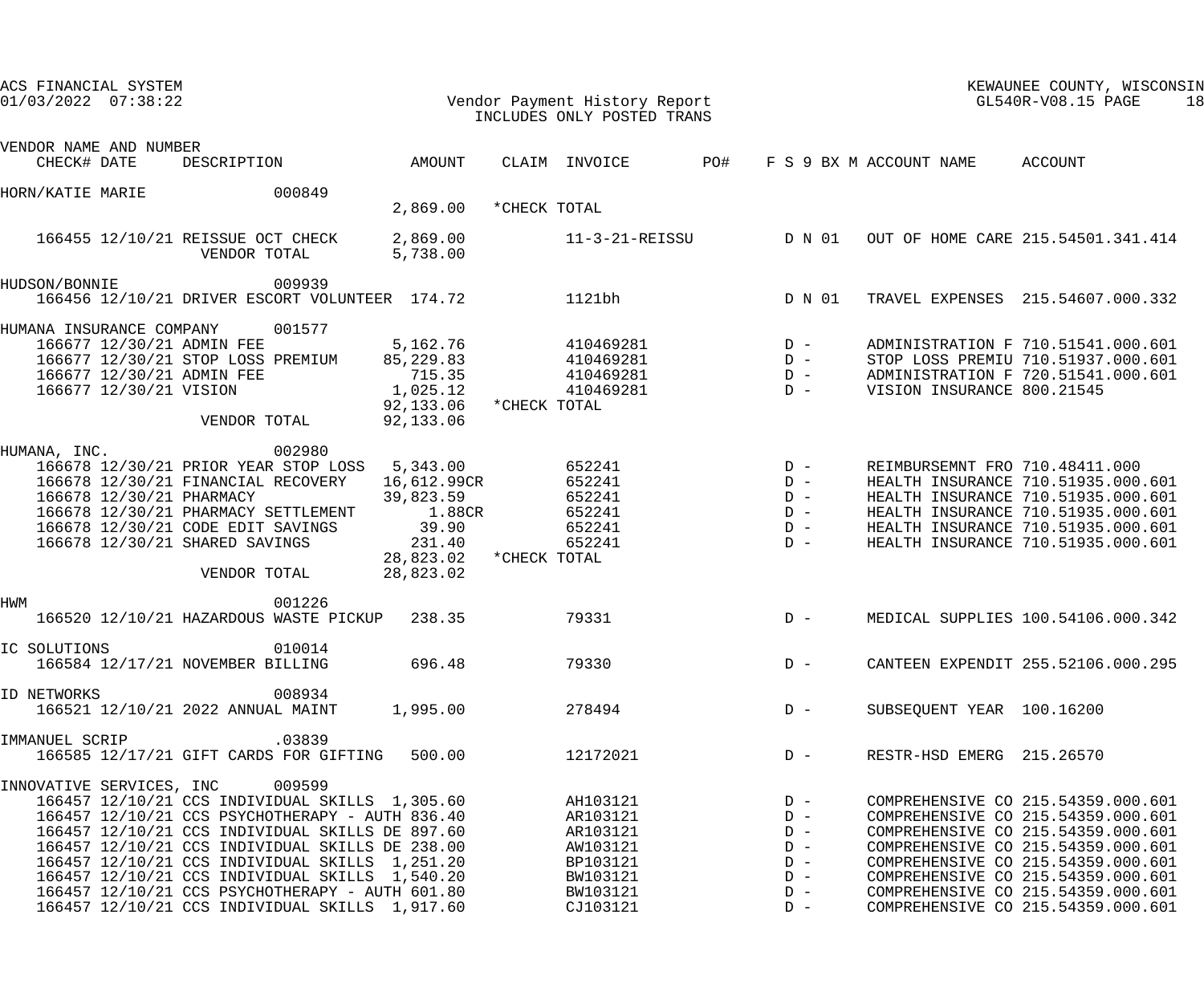ACS FINANCIAL SYSTEM<br>01/03/2022 07:38:22

01/03/2022 07:38:22 Vendor Payment History Report GL540R-V08.15 PAGE 19 INCLUDES ONLY POSTED TRANS

| KEWAUNEE COUNTY,       | WISCONSIN |  |
|------------------------|-----------|--|
| ATFADD, TTOO, TF, DZOD | 1 O       |  |

| VENDOR NAME AND NUMBER   |                                                 |           |              |               |     |       |                         |                                    |
|--------------------------|-------------------------------------------------|-----------|--------------|---------------|-----|-------|-------------------------|------------------------------------|
| CHECK# DATE              | DESCRIPTION                                     | AMOUNT    |              | CLAIM INVOICE | PO# |       | F S 9 BX M ACCOUNT NAME | ACCOUNT                            |
|                          |                                                 |           |              |               |     |       |                         |                                    |
| INNOVATIVE SERVICES, INC | 009599                                          |           |              |               |     |       |                         |                                    |
|                          | 166457 12/10/21 CCS WELLNESS MANAGE & RE 292.40 |           |              | EL103121      |     | $D -$ |                         | COMPREHENSIVE CO 215.54359.000.601 |
|                          | 166457 12/10/21 CCS INDIVIDUAL SKILLS 1,428.00  |           |              | GB103121      |     | $D -$ |                         | COMPREHENSIVE CO 215.54359.000.601 |
|                          | 166457 12/10/21 CCS INDIVIDUAL SKILLS 1,305.60  |           |              | GN103121      |     | $D -$ |                         | COMPREHENSIVE CO 215.54359.000.601 |
|                          | 166457 12/10/21 CCS INDIVIDUAL SKILLS DE 489.60 |           |              | GW103121      |     | $D -$ |                         | COMPREHENSIVE CO 215.54359.000.601 |
|                          | 166457 12/10/21 CCS PSYCHOTHERAPY - AUTH 244.80 |           |              | GW103121      |     | $D -$ |                         | COMPREHENSIVE CO 215.54359.000.601 |
|                          | 166457 12/10/21 CCS INDIVIDUAL SKILLS 2,284.80  |           |              | IN103121      |     | $D -$ |                         | COMPREHENSIVE CO 215.54359.000.601 |
|                          | 166457 12/10/21 CCS WELLNESS MANAGE & 2,121.60  |           |              | KV103121A     |     | $D -$ |                         | COMPREHENSIVE CO 215.54359.000.601 |
|                          | 166457 12/10/21 CCS INDIVIDUAL SKILLS DE 639.20 |           |              | LA103121A     |     | $D -$ |                         | COMPREHENSIVE CO 215.54359.000.601 |
|                          | 166457 12/10/21 CCS INDIVIDUAL SKILLS DE 570.00 |           |              | MB103121      |     | $D -$ |                         | COMPREHENSIVE CO 215.54359.000.601 |
|                          | 166457 12/10/21 CCS INDIVIDUAL SKILLS 1,380.40  |           |              | MB103121      |     | $D -$ |                         | COMPREHENSIVE CO 215.54359.000.601 |
|                          | 166457 12/10/21 CCS INDIVIDUAL SKILLS 1,285.20  |           |              | MB103121      |     | $D -$ |                         | COMPREHENSIVE CO 215.54359.000.601 |
|                          | 166457 12/10/21 CCS INDIVIDUAL AND-OR FA 360.40 |           |              | MD103121      |     | $D -$ |                         | COMPREHENSIVE CO 215.54359.000.601 |
|                          | 166457 12/10/21 CCS INDIVIDUAL SKILLS DE 856.80 |           |              | MD103121      |     | $D -$ |                         | COMPREHENSIVE CO 215.54359.000.601 |
|                          | 166457 12/10/21 CCS INDIVIDUAL SKILLS DE 217.60 |           |              | MM103121      |     | $D -$ |                         | COMPREHENSIVE CO 215.54359.000.601 |
|                          | 166457 12/10/21 CCS WELLNESS MANAGE & RE 920.00 |           |              | NB103121      |     | $D -$ |                         | COMPREHENSIVE CO 215.54359.000.601 |
|                          | 166457 12/10/21 CCS WELLNESS MANAGE & 1,795.20  |           |              | NB103121      |     | $D -$ |                         | COMPREHENSIVE CO 215.54359.000.601 |
|                          | 166457 12/10/21 CCS WELLNESS MANAGE & 1,856.40  |           |              | NB103121      |     | $D -$ |                         | COMPREHENSIVE CO 215.54359.000.601 |
|                          | 166457 12/10/21 CCS INDIVIDUAL SKILLS DE 564.40 |           |              | RD103121      |     | $D -$ |                         | COMPREHENSIVE CO 215.54359.000.601 |
|                          | 166457 12/10/21 CCS INDIVIDUAL SKILLS DE 306.00 |           |              | RL103121      |     | $D -$ |                         | COMPREHENSIVE CO 215.54359.000.601 |
|                          | 166457 12/10/21 CCS PSYCHOTHERAPY - AUTH 346.80 |           |              | TRW103121     |     | $D -$ |                         | COMPREHENSIVE CO 215.54359.000.601 |
|                          | 166457 12/10/21 CCS INDIVIDUAL SKILLS DE 897.60 |           |              | TW103121      |     | $D -$ |                         | COMPREHENSIVE CO 215.54359.000.601 |
|                          |                                                 | 28,751.20 | *CHECK TOTAL |               |     |       |                         |                                    |
|                          | 166546 12/17/21 CCS INDIVIDUAL SKILLS DE 979.20 |           |              | AH113021      |     | $D -$ |                         | COMPREHENSIVE CO 215.54359.000.601 |
|                          | 166546 12/17/21 CCS INDIVIDUAL SKILLS DE 598.40 |           |              | AR113021      |     | $D -$ |                         | COMPREHENSIVE CO 215.54359.000.601 |
|                          | 166546 12/17/21 CCS PSYCHOTHERAPY - AUTH 612.00 |           |              | AR113021      |     | $D -$ |                         | COMPREHENSIVE CO 215.54359.000.601 |
|                          | 166546 12/17/21 CCS INDIVIDUAL SKILLS 1,088.00  |           |              | BP113021      |     | $D -$ |                         | COMPREHENSIVE CO 215.54359.000.601 |
|                          | 166546 12/17/21 CCS INDIVIDUAL SKILLS DE 918.00 |           |              | BW113021      |     | $D -$ |                         | COMPREHENSIVE CO 215.54359.000.601 |
|                          | 166546 12/17/21 CCS PSYCHOTHERAPY - AUTH 826.20 |           |              | BW113021      |     | $D -$ |                         | COMPREHENSIVE CO 215.54359.000.601 |
|                          | 166546 12/17/21 CCS INDIVIDUAL SKILLS 1,438.20  |           |              | CJ113021      |     | $D -$ |                         | COMPREHENSIVE CO 215.54359.000.601 |
|                          | 166546 12/17/21 CCS WELLNESS MANAGE & RE 292.40 |           |              | EL113021      |     | $D -$ |                         | COMPREHENSIVE CO 215.54359.000.601 |
|                          | 166546 12/17/21 CCS INDIVIDUAL SKILLS 1,530.00  |           |              | GB113021      |     | $D -$ |                         | COMPREHENSIVE CO 215.54359.000.601 |
|                          | 166546 12/17/21 CCS INDIVIDUAL SKILLS DE 979.20 |           |              | GN113021      |     | $D -$ |                         | COMPREHENSIVE CO 215.54359.000.601 |
|                          | 166546 12/17/21 CCS PSYCHOTHERAPY - AUTH 224.40 |           |              | GW12092021    |     | $D -$ |                         | COMPREHENSIVE CO 215.54359.000.601 |
|                          | 166546 12/17/21 CCS INDIVIDUAL SKILLS 2,618.00  |           |              | IN113021      |     | $D -$ |                         | COMPREHENSIVE CO 215.54359.000.601 |
|                          | 166546 12/17/21 CCS WELLNESS MANAGE & 1,081.20  |           |              | KV113021A     |     | $D -$ |                         | COMPREHENSIVE CO 215.54359.000.601 |
|                          | 166546 12/17/21 CCS INDIVIDUAL SKILLS DE 870.40 |           |              | LA113021      |     | $D -$ |                         | COMPREHENSIVE CO 215.54359.000.601 |
|                          | 166546 12/17/21 CCS INDIVIDUAL SKILLS 1,285.20  |           |              | MB113021      |     | $D -$ |                         | COMPREHENSIVE CO 215.54359.000.601 |
|                          | 166546 12/17/21 CCS INDIVIDUAL SKILLS 2,278.00  |           |              | MB113021      |     | $D -$ |                         | COMPREHENSIVE CO 215.54359.000.601 |
|                          | 166546 12/17/21 CCS INDIVIDUAL SKILLS 2,110.00  |           |              | MB113021      |     | $D -$ |                         | COMPREHENSIVE CO 215.54359.000.601 |
|                          | 166546 12/17/21 CCS INDIVIDUAL SKILLS 1,285.20  |           |              | MD113021      |     | $D -$ |                         | COMPREHENSIVE CO 215.54359.000.601 |
|                          | 166546 12/17/21 CCS INDIVIDUAL SKILLS DE 605.20 |           |              | MM113021      |     | $D -$ |                         | COMPREHENSIVE CO 215.54359.000.601 |
|                          | 166546 12/17/21 CCS INDIVIDUAL SKILLS 1,645.60  |           |              | NB113021      |     | $D -$ |                         | COMPREHENSIVE CO 215.54359.000.601 |
|                          | 166546 12/17/21 CCS WELLNESS MANAGE & 1,785.00  |           |              | NB113021      |     | $D -$ |                         | COMPREHENSIVE CO 215.54359.000.601 |
|                          | 166546 12/17/21 CCS WELLNESS MANAGE & 1,100.00  |           |              | NB113021      |     | $D -$ |                         | COMPREHENSIVE CO 215.54359.000.601 |
|                          | 166546 12/17/21 CCS INDIVIDUAL SKILLS DE 380.80 |           |              | RD113021      |     | $D -$ |                         | COMPREHENSIVE CO 215.54359.000.601 |
|                          | 166546 12/17/21 CCS INDIVIDUAL SKILLS DE 612.00 |           |              | RL113021      |     | $D -$ |                         | COMPREHENSIVE CO 215.54359.000.601 |
|                          |                                                 |           |              |               |     |       |                         |                                    |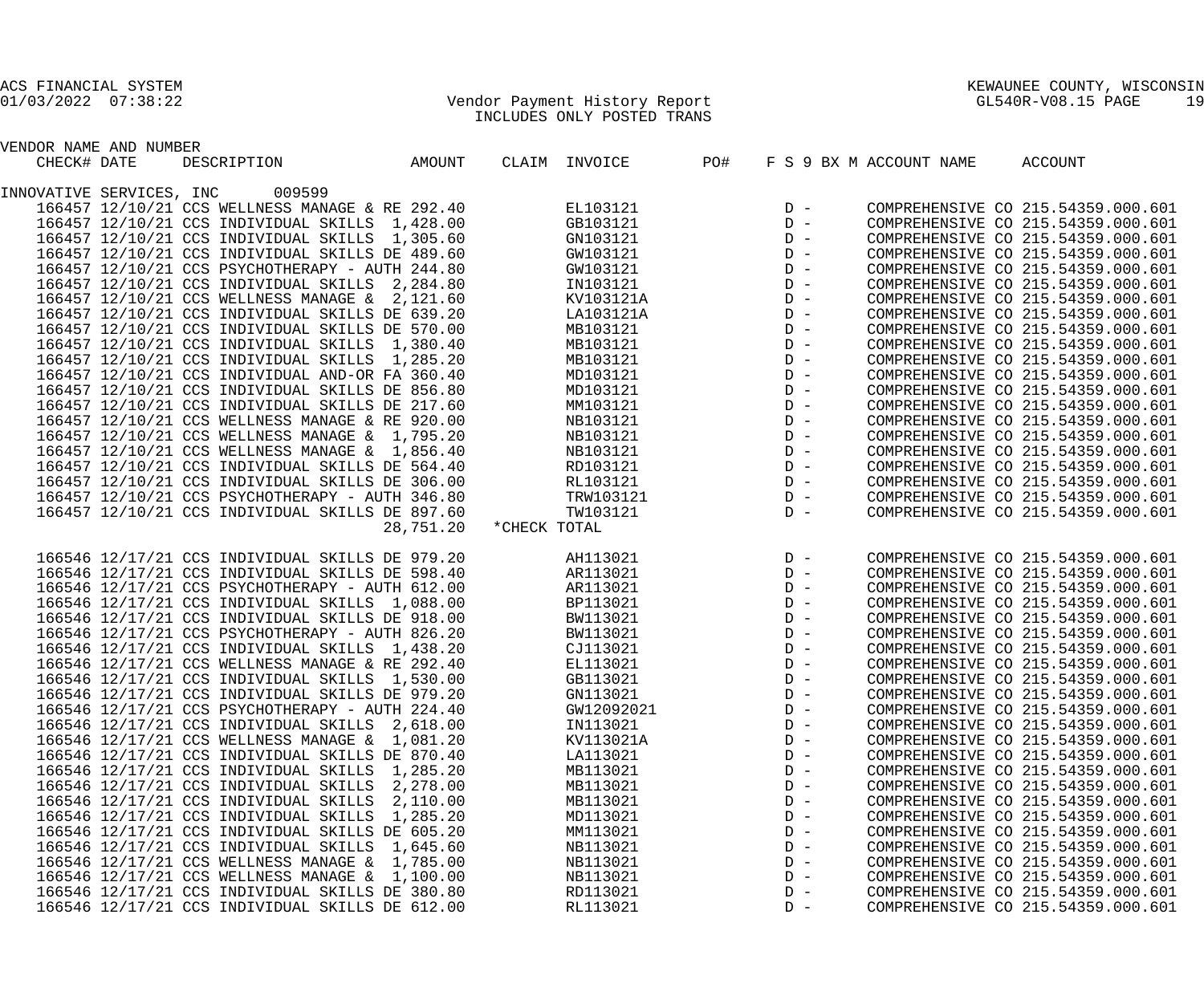| ACS FINANCIAL SYSTEM<br>$01/03/2022$ $07:38:22$ |                                                 |           |              | Vendor Payment History Report |     | KEWAUNEE COUNTY, WISCONSIN<br>GL540R-V08.15 PAGE<br>20 |                         |                                    |  |
|-------------------------------------------------|-------------------------------------------------|-----------|--------------|-------------------------------|-----|--------------------------------------------------------|-------------------------|------------------------------------|--|
|                                                 |                                                 |           |              | INCLUDES ONLY POSTED TRANS    |     |                                                        |                         |                                    |  |
| VENDOR NAME AND NUMBER                          |                                                 |           |              |                               |     |                                                        |                         |                                    |  |
| CHECK# DATE                                     | DESCRIPTION                                     | AMOUNT    |              | CLAIM INVOICE                 | PO# |                                                        | F S 9 BX M ACCOUNT NAME | ACCOUNT                            |  |
| INNOVATIVE SERVICES, INC                        | 009599                                          |           |              |                               |     |                                                        |                         |                                    |  |
|                                                 | 166546 12/17/21 CCS INDIVIDUAL SKILLS DE 316.20 |           |              | TRW113021                     |     | $D -$                                                  |                         | COMPREHENSIVE CO 215.54359.000.601 |  |
|                                                 | 166546 12/17/21 CCS PSYCHOTHERAPY - AUTH 346.80 |           |              | TRW113021                     |     | $D -$                                                  |                         | COMPREHENSIVE CO 215.54359.000.601 |  |
|                                                 | 166546 12/17/21 CCS INDIVIDUAL SKILLS DE 598.40 |           |              | TW113021                      |     | $D -$                                                  |                         | COMPREHENSIVE CO 215.54359.000.601 |  |
|                                                 |                                                 | 28,404.00 | *CHECK TOTAL |                               |     |                                                        |                         |                                    |  |
|                                                 | VENDOR TOTAL                                    | 57,155.20 |              |                               |     |                                                        |                         |                                    |  |
| INTERSTATE PUMP & TANK L                        | 001071                                          |           |              |                               |     |                                                        |                         |                                    |  |
|                                                 | 166554 12/17/21 FUEL SYSTEM PARTS               | 1,753.40  |              | 13555                         |     | $\begin{array}{cc} D & - \\ D & - \end{array}$         |                         | FUEL EQUIPMENT R 700.53232.000.356 |  |
|                                                 | 166554 12/17/21 FUEL SYSTEM PARTS               | 653.40    |              | 13556                         |     |                                                        |                         | FUEL EQUIPMENT R 700.53232.000.356 |  |
|                                                 |                                                 | 2,406.80  | *CHECK TOTAL |                               |     |                                                        |                         |                                    |  |
|                                                 | VENDOR TOTAL                                    | 2,406.80  |              |                               |     |                                                        |                         |                                    |  |
| JAMES IMAGING SYSTEMS                           | 001369                                          |           |              |                               |     |                                                        |                         |                                    |  |
|                                                 | 166522 12/10/21 NOVEMBER COPIES                 | 260.37    |              | 1133353                       |     | $D -$                                                  |                         | EQUIPMENT RENTAL 100.51100.000.533 |  |
|                                                 | 166522 12/10/21 NOVEMBER COPIES                 | 133.74    |              | 1133354                       |     | $D -$                                                  |                         | EQUIPMENT RENTAL 100.51410.000.533 |  |
|                                                 | 166522 12/10/21 NOVEMBER COPIES                 | 169.93    |              | 1133355                       |     | $D -$                                                  | OVERHEAD                | 215.54500.002.158                  |  |
|                                                 | 166522 12/10/21 NOVEMBER COPIES                 | 108.21    |              | 1133356                       |     | $D -$                                                  |                         | EQUIPMENT RENTAL 100.55620.000.533 |  |
|                                                 | 166522 12/10/21 NOVEMBER COPIES                 | 72.93     |              | 1133357                       |     | $D -$                                                  | OVERHEAD                | 215.54500.002.158                  |  |
|                                                 | 166522 12/10/21 NOVEMBER COPIES                 | 19.00     |              | 1133358                       |     | $D -$                                                  | OVERHEAD                | 215.54500.002.158                  |  |
|                                                 | 166522 12/10/21 NOVEMBER COPIES                 | 2.31      |              | 1133359                       |     | $D -$                                                  |                         | EQUIPMENT RENTAL 100.54701.000.533 |  |
|                                                 | 166522 12/10/21 NOVEMBER COPIES                 | 137.45    |              | 1133360                       |     | $D -$                                                  |                         | EQUIPMENT RENTAL 100.54100.000.533 |  |
|                                                 | 166522 12/10/21 NOVEMBER COPIES                 | 6.17      |              | 1133361                       |     | $D -$                                                  |                         | EQUIPMENT RENTAL 100.51710.000.533 |  |
|                                                 | 166522 12/10/21 NOVEMBER COPIES                 | 32.13     |              | 1133362                       |     | $D -$                                                  | OVERHEAD                | 215.54500.002.158                  |  |
|                                                 | 166522 12/10/21 NOVEMBER COPIES                 | 6.21      |              | 1133363                       |     | $D -$                                                  |                         | EQUIPMENT RENTAL 100.52102.000.533 |  |
|                                                 | 166522 12/10/21 NOVEMBER COPIES                 | 7.03      |              | 1133364                       |     | $D -$                                                  |                         | EQUIPMENT RENTAL 100.52102.000.533 |  |
|                                                 | 166522 12/10/21 NOVEMBER COPIES                 | 86.86     |              | 1133365                       |     | $D -$                                                  |                         | EQUIPMENT RENTAL 700.53111.000.533 |  |
|                                                 | 166522 12/10/21 NOVEMBER COPIES                 | 44.62     |              | 1133366                       |     | $D -$                                                  |                         | EQUIPMENT RENTAL 100.51330.000.533 |  |
|                                                 | 166522 12/10/21 NOVEMBER COPIES                 | 2.93      |              | 1133367                       |     | $D -$                                                  |                         | EQUIPMENT RENTAL 100.51210.000.533 |  |
|                                                 | 166522 12/10/21 NOVEMBER COPIES                 | 13.56     |              | 1133368                       |     | $D -$                                                  |                         | EQUIPMENT RENTAL 100.51220.000.533 |  |
|                                                 | 166522 12/10/21 NOVEMBER COPIES                 | 11.92     |              | 1133369                       |     | $D -$                                                  |                         | EQUIPMENT RENTAL 240.56101.000.533 |  |
|                                                 | 166522 12/10/21 NOVEMBER COPIES                 | 1.42      |              | 1133370                       |     | $D -$                                                  |                         | EQUIPMENT RENTAL 100.51230.000.533 |  |
|                                                 | 166522 12/10/21 NOVEMBER COPIES                 | 7.55      |              | 1133371                       |     | $D -$                                                  |                         | EQUIPMENT RENTAL 100.52600.000.533 |  |
|                                                 | 166522 12/10/21 NOVEMBER COPIES                 | 7.55      |              | 1133371                       |     | $D -$                                                  |                         | EQUIPMENT RENTAL 100.52601.000.533 |  |
|                                                 | 166522 12/10/21 NOVEMBER COPIES                 | 7.56      |              | 1133371                       |     | $D -$                                                  |                         | EQUIPMENT RENTAL 100.52602.000.533 |  |
|                                                 | 166522 12/10/21 NOVEMBER COPIES                 | 17.08     |              | 1133371                       |     | $D -$                                                  |                         | EQUIPMENT RENTAL 240.56101.000.533 |  |
|                                                 |                                                 | 1,156.53  | *CHECK TOTAL |                               |     |                                                        |                         |                                    |  |
|                                                 | VENDOR TOTAL                                    | 1,156.53  |              |                               |     |                                                        |                         |                                    |  |
| JERABEK/SHARON LEA                              | 001101                                          |           |              |                               |     |                                                        |                         |                                    |  |
|                                                 | 166458 12/10/21 DRIVER ESCORT VOLUNTEER 431.20  |           |              | 1021sj                        |     | D N 01                                                 |                         | TRAVEL EXPENSES 215.54607.000.332  |  |
| JONET/JERRY                                     | 003072                                          |           |              |                               |     |                                                        |                         |                                    |  |
|                                                 | 166523 12/10/21 10/23-10/31 MILEAGE             | 26.88     |              | 10312021                      |     | $D -$                                                  |                         | TRAVEL EXPENSES 100.55300.000.332  |  |
|                                                 | 166523 12/10/21 11/6-11/15 MILEAGE              | 33.60     |              | 11152021                      |     | $D -$                                                  |                         | TRAVEL EXPENSES 100.55300.000.332  |  |
|                                                 | 166523 12/10/21 11/19-12/2 MILEAGE              | 53.20     |              | 12022021                      |     | $D -$                                                  | TRAVEL EXPENSES         | 100.55300.000.332                  |  |
|                                                 |                                                 | 113.68    | *CHECK TOTAL |                               |     |                                                        |                         |                                    |  |
|                                                 | VENDOR TOTAL                                    | 113.68    |              |                               |     |                                                        |                         |                                    |  |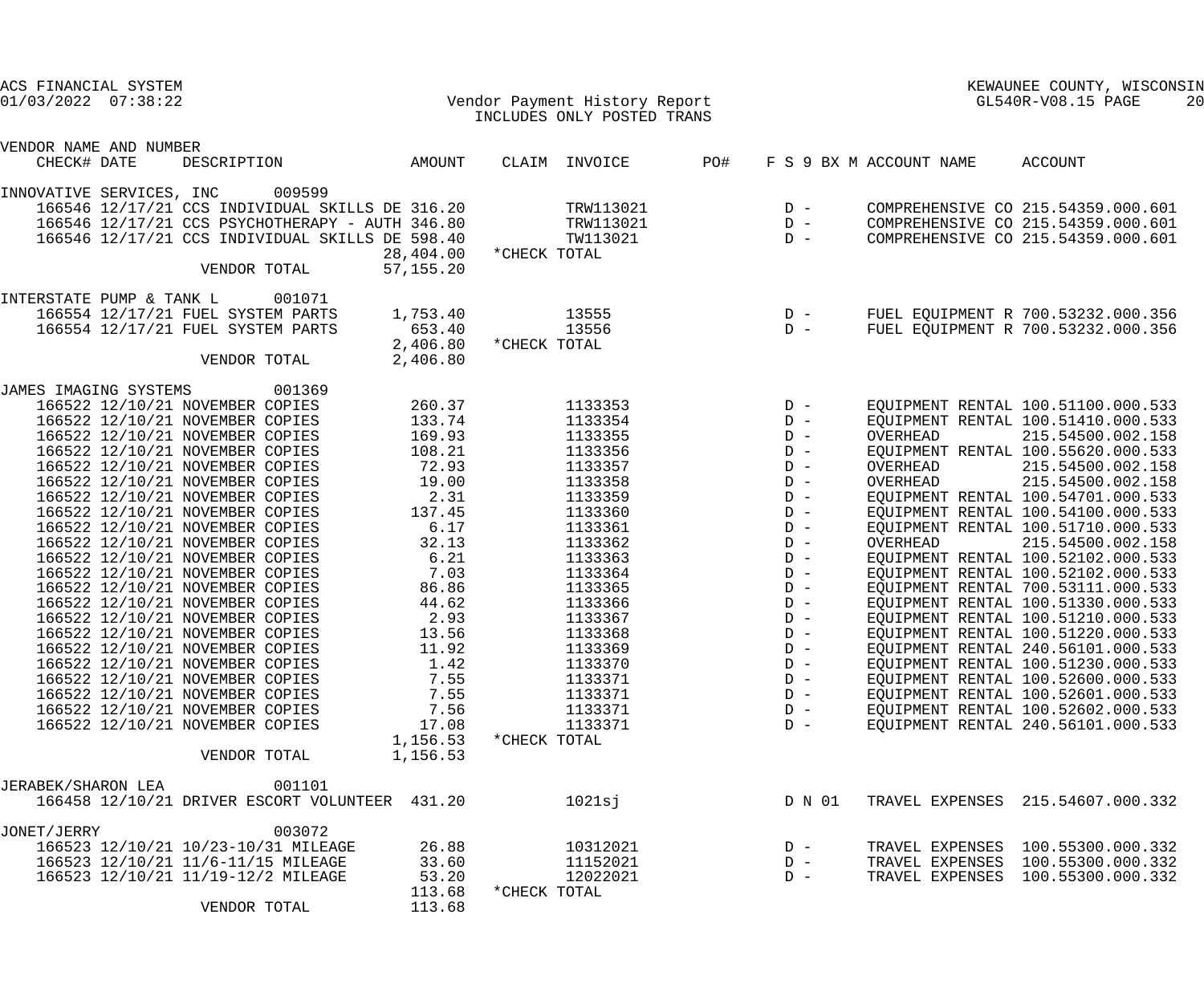| ACS FINANCIAL SYSTEM<br>$01/03/2022$ $07:38:22$                |                                                                                                                                                                                                         |                            | Vendor Payment History Report<br>INCLUDES ONLY POSTED TRANS |                                 |       |                                         |                                 | KEWAUNEE COUNTY, WISCONSIN<br>GL540R-V08.15 PAGE<br>21  |  |  |
|----------------------------------------------------------------|---------------------------------------------------------------------------------------------------------------------------------------------------------------------------------------------------------|----------------------------|-------------------------------------------------------------|---------------------------------|-------|-----------------------------------------|---------------------------------|---------------------------------------------------------|--|--|
| VENDOR NAME AND NUMBER                                         |                                                                                                                                                                                                         |                            |                                                             |                                 |       |                                         |                                 |                                                         |  |  |
| CHECK# DATE                                                    | DESCRIPTION AMOUNT                                                                                                                                                                                      |                            |                                                             | CLAIM INVOICE PO#               |       |                                         | F S 9 BX M ACCOUNT NAME ACCOUNT |                                                         |  |  |
| JORNS CHEVROLET OF KEWAU 000149                                | 166385 12/03/21 SQUAD321 LIFTER REPAIR 2,350.76                                                                                                                                                         |                            |                                                             | 40748                           |       |                                         |                                 | D - CAR/TRUCK MAINTE 100.52100.000.241                  |  |  |
| 166624 12/22/21 FUSES                                          | VENDOR TOTAL 2,372.64                                                                                                                                                                                   | 21.88                      |                                                             | 5610                            | $D -$ |                                         | REPAIR PARTS                    | 700.16121                                               |  |  |
| JV TRANSLATOR, LLC 000960                                      | 166386 12/03/21 INTERPRET 21-FA-38 203.04 K-211110 C D N 01                                                                                                                                             |                            |                                                             |                                 |       |                                         | INTERPRETERS                    | 100.51220.000.149                                       |  |  |
| 166386 12/03/21 INTERPRET                                      | 166386 12/03/21 INTERPRET 20-CT-74                                                                                                                                                                      | 228.04<br>203.04<br>634.12 | *CHECK TOTAL                                                | $K-211112$ D N 01<br>$K-211118$ |       | D N 01                                  | INTERPRETERS<br>INTERPRETERS    | 100.51220.000.149<br>100.51220.000.149                  |  |  |
|                                                                | 166641 12/22/21 INTERPRETER 278.04<br>VENDOR TOTAL                                                                                                                                                      | 912.16                     |                                                             | K-211209                        |       | D N 01                                  | INTERPRETERS                    | 100.51220.000.149                                       |  |  |
| JX TRUCK CENTER - GREEN 009768                                 |                                                                                                                                                                                                         |                            |                                                             |                                 |       |                                         |                                 |                                                         |  |  |
|                                                                |                                                                                                                                                                                                         |                            |                                                             |                                 |       |                                         | REPAIR PARTS                    | 700.16121                                               |  |  |
|                                                                |                                                                                                                                                                                                         |                            |                                                             |                                 |       |                                         | REPAIR PARTS                    | 700.16121                                               |  |  |
|                                                                | 166625 12/22/21 YOKE, HARDWARE 323.43 14190217 D -<br>166625 12/22/21 DRYER 656.66 14190273 D -<br>166625 12/22/21 YOKE & SEAL 325.23 14190537 D -<br>166625 12/22/21 YOKE RETURN 262.24CR 14190984 D - |                            |                                                             |                                 |       | $\begin{array}{c}\nD \\ D\n\end{array}$ | REPAIR PARTS<br>REPAIR PARTS    | 700.16121<br>700.16121                                  |  |  |
|                                                                | VENDOR TOTAL 1,043.08                                                                                                                                                                                   | 1,043.08 *CHECK TOTAL      |                                                             |                                 |       |                                         |                                 |                                                         |  |  |
| KARNITZ/CARLA A.                                               | 000411<br>166414 12/10/21 000805895211/01/2021 030 232.00  002205 IM 12/03/2021  D-                                                                                                                     |                            |                                                             |                                 |       |                                         |                                 | SUBSIDIZED GUARD 215.54501.341.724                      |  |  |
| KARNOPP/KAREN A.                                               | 001659<br>166459 12/10/21 DRIVER ESCORT VOLUNTEER 213.92                                                                                                                                                |                            |                                                             | 1121kk                          |       | D N 01                                  |                                 | TRAVEL EXPENSES 215.54607.000.332                       |  |  |
| KARNOPP/KERI                                                   | 001382                                                                                                                                                                                                  |                            |                                                             |                                 |       |                                         |                                 |                                                         |  |  |
| 166460 12/10/21 CHILD CARE                                     |                                                                                                                                                                                                         | 600.00                     |                                                             | AC 11/2021                      |       |                                         |                                 | D N 01 RESPITE CARE 215.54501.341.201                   |  |  |
| 166460 12/10/21 RESPITE                                        |                                                                                                                                                                                                         | 450.00<br>1,050.00         | *CHECK TOTAL                                                | AC 11/2021                      |       | D N 01                                  | RESPITE CARE                    | 215.54501.341.201                                       |  |  |
|                                                                | VENDOR TOTAL                                                                                                                                                                                            | 1,050.00                   |                                                             |                                 |       |                                         |                                 |                                                         |  |  |
| KASSBOHRER ALL TERRAIN                                         | 001810                                                                                                                                                                                                  |                            |                                                             |                                 |       |                                         |                                 |                                                         |  |  |
| 166586 12/17/21 GROOMER MAINT                                  |                                                                                                                                                                                                         | 253.95                     |                                                             | 90428712                        |       | $D -$                                   |                                 | MACHY & EQUIP MA 100.55441.000.242                      |  |  |
| 166586 12/17/21 GROOMER MAINT<br>166586 12/17/21 GROOMER MAINT |                                                                                                                                                                                                         | 998.12                     |                                                             | 90428713                        |       | $D -$                                   |                                 | MACHY & EQUIP MA 100.55441.000.242                      |  |  |
|                                                                |                                                                                                                                                                                                         | 965.51<br>2,217.58         | *CHECK TOTAL                                                | 90428714                        |       | $D -$                                   |                                 | MACHY & EQUIP MA 100.55441.000.242                      |  |  |
| 166679 12/30/21 GROOMER REPAIR                                 | VENDOR TOTAL                                                                                                                                                                                            | 901.57<br>3, 119. 15       |                                                             | 90431275                        |       | $D -$                                   |                                 | MACHY & EQUIP MA 100.55441.000.242                      |  |  |
| KEWAUNEE CITY                                                  | 000164                                                                                                                                                                                                  |                            |                                                             |                                 |       |                                         |                                 |                                                         |  |  |
| 166555 12/17/21 LEACHATE<br>166555 12/17/21 WASH BAY           |                                                                                                                                                                                                         | 447.60<br>149.20           |                                                             | 5938<br>5938                    |       | $D -$<br>$D -$                          | WATER & SEWER                   | LEACHATE SERVICE 600.54923.000.288<br>700.53230.000.221 |  |  |
|                                                                | VENDOR TOTAL                                                                                                                                                                                            | 596.80<br>596.80           | *CHECK TOTAL                                                |                                 |       |                                         |                                 |                                                         |  |  |
|                                                                |                                                                                                                                                                                                         |                            |                                                             |                                 |       |                                         |                                 |                                                         |  |  |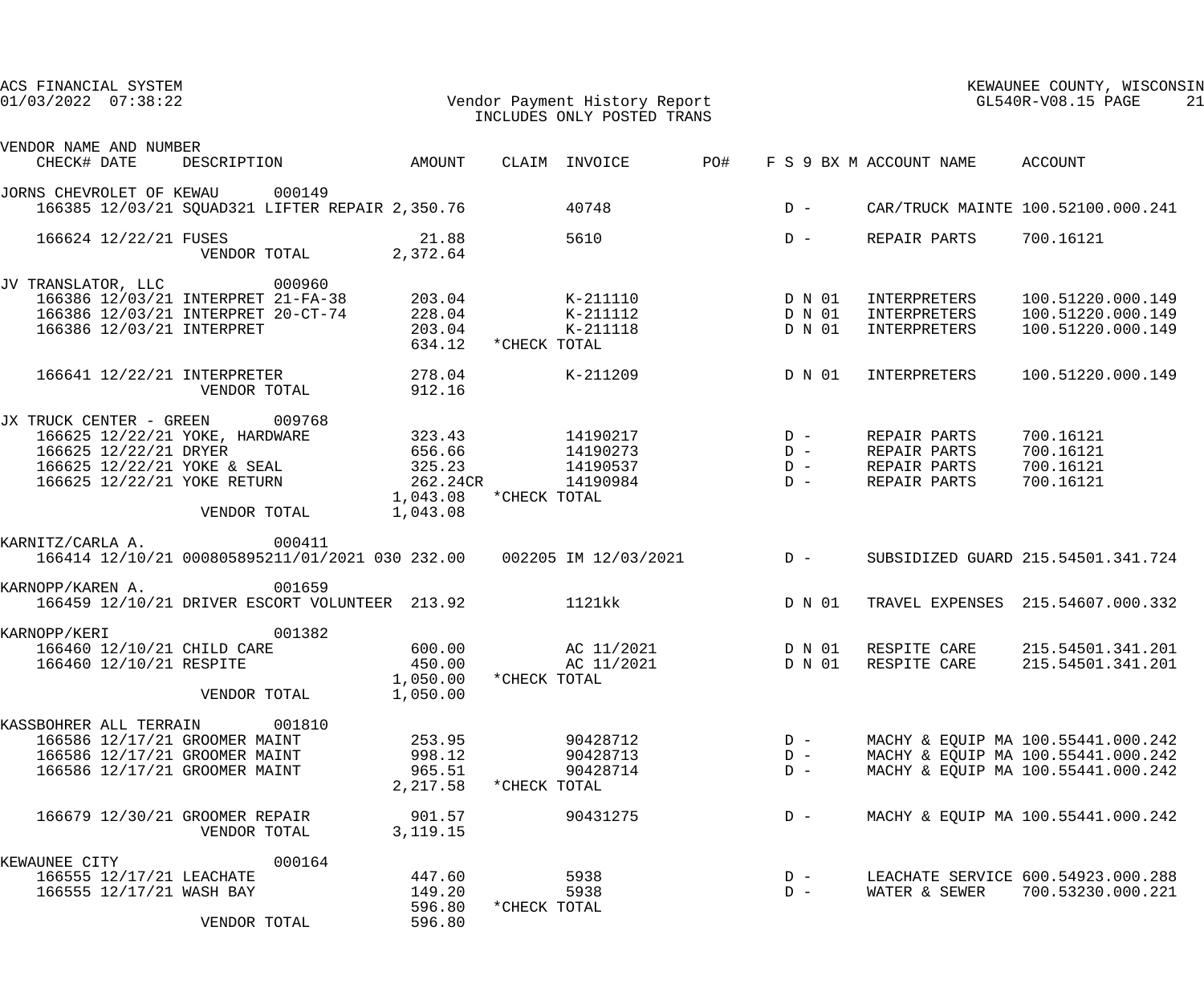| ACS FINANCIAL SYSTEM<br>$01/03/2022$ $07:38:22$ |                                                     |                                |              | Vendor Payment History Report<br>INCLUDES ONLY POSTED TRANS |       | KEWAUNEE COUNTY, WISCONSIN<br>GL540R-V08.15 PAGE<br>22 |                                 |                                           |  |
|-------------------------------------------------|-----------------------------------------------------|--------------------------------|--------------|-------------------------------------------------------------|-------|--------------------------------------------------------|---------------------------------|-------------------------------------------|--|
| VENDOR NAME AND NUMBER                          |                                                     |                                |              |                                                             |       |                                                        |                                 |                                           |  |
| CHECK# DATE                                     | DESCRIPTION AMOUNT                                  |                                |              | CLAIM INVOICE<br>PO#                                        |       |                                                        | F S 9 BX M ACCOUNT NAME ACCOUNT |                                           |  |
| KEWAUNEE HEALTH & FITNES                        | 009554                                              |                                |              |                                                             |       |                                                        |                                 |                                           |  |
|                                                 | 166461 12/10/21 CST MISCELLANEOUS SERVIC 45.00      |                                |              | 101121                                                      |       | $D -$                                                  |                                 | CHILDRENS COMM O 215.54300.578.601        |  |
| KEWAUNEE PUBLIC LIBRARY 000153                  |                                                     |                                |              |                                                             |       |                                                        |                                 |                                           |  |
| 166387 12/03/21 QUARTERLY PMT                   |                                                     | 25,097.75                      |              | 4TH KEW 2021                                                |       | $D -$                                                  |                                 | <b>OUARTERLY PAYMEN 100.55110.000.601</b> |  |
|                                                 | 166680 12/30/21 2021 BUDGET BALANCE<br>VENDOR TOTAL | 725.00<br>25,822.75            |              | 2021 PAYOUT                                                 |       | $D -$                                                  |                                 | ADMINISTRATIVE E 100.55110.000.597        |  |
| KEWAUNEE WATER & SEWER U 000172                 |                                                     |                                |              |                                                             |       |                                                        |                                 |                                           |  |
| 166681 12/30/21 NOV/DEC WATER                   |                                                     | 2,946.14                       |              | 12282021-1271                                               | $D -$ |                                                        | WATER & SEWER                   | 100.52102.000.221                         |  |
|                                                 | 166681 12/30/21 NOV/DEC WATER                       | 449.48                         |              | 12282021-1272                                               |       | $D -$                                                  | WATER & SEWER                   | 100.51605.000.221                         |  |
|                                                 | 166681 12/30/21 NOV/DEC WATER                       | 70.72                          |              | 12282021-1288                                               |       | $D -$                                                  | WATER & SEWER                   | 100.52116.000.221                         |  |
| 166681 12/30/21 NOV/DEC WATER                   |                                                     | 135.05                         |              | 12282021-1294                                               |       | $D -$                                                  | WATER & SEWER                   | 100.51605.000.221                         |  |
| 166681 12/30/21 NOV/DEC WATER                   | VENDOR TOTAL                                        | 216.09<br>3,817.48<br>3,817.48 | *CHECK TOTAL | 12282021-1305                                               |       | $D -$                                                  | WATER & SEWER                   | 100.52116.000.221                         |  |
| KINNARD/CINDY                                   | 004157                                              |                                |              |                                                             |       |                                                        |                                 |                                           |  |
| 166587 12/17/21 CELLPHONE                       |                                                     | 50.25                          |              | 11222021                                                    |       | $D -$                                                  | TELEPHONE                       | 227.54129.802.225                         |  |
| KONKOL/CORINNE                                  | 007451                                              |                                |              |                                                             |       |                                                        |                                 |                                           |  |
| 166547 12/17/21 JULY TRAVEL                     |                                                     | 19.04                          |              | 07312021                                                    |       | $D -$                                                  | OVERHEAD                        | 215.54501.341.158                         |  |
|                                                 | 166547 12/17/21 AUGUST TRAVEL                       | 7.84                           |              | 08312021                                                    |       | $D -$                                                  | OVERHEAD                        | 215.54500.811.158                         |  |
| 166547 12/17/21 AUGUST TRAVEL                   |                                                     | 18.48                          |              | 08312021                                                    |       | $D -$                                                  | OVERHEAD                        | 215.54501.341.158                         |  |
|                                                 | 166547 12/17/21 SEPTEMBER TRAVEL                    | 20.16                          |              | 09302021                                                    |       | $D -$                                                  | OVERHEAD                        | 215.54501.341.158                         |  |
| 166547 12/17/21 OCTOBER TRAVEL                  |                                                     | 37.52                          |              | 10312021                                                    |       | $D -$                                                  | OVERHEAD                        | 215.54501.341.158                         |  |
| 166547 12/17/21 NOVEMBER TRAVEL                 |                                                     | 17.92                          |              | 11302021                                                    |       | $D -$                                                  | OVERHEAD                        | 215.54500.811.158                         |  |
|                                                 |                                                     |                                |              | 11302021                                                    |       |                                                        |                                 |                                           |  |
| 166547 12/17/21 NOVEMBER TRAVEL                 |                                                     | 56.00                          |              |                                                             |       | $D -$                                                  | OVERHEAD                        | 215.54501.341.158                         |  |
|                                                 | VENDOR TOTAL                                        | 176.96<br>176.96               | *CHECK TOTAL |                                                             |       |                                                        |                                 |                                           |  |
|                                                 |                                                     |                                |              |                                                             |       |                                                        |                                 |                                           |  |
| KONOP/TOM W                                     | 002166                                              |                                |              |                                                             |       |                                                        |                                 |                                           |  |
|                                                 | 166462 12/10/21 DRIVER ESCORT VOLUNTEER 227.92      |                                |              | 1121tk                                                      |       | D N 01                                                 |                                 | TRAVEL EXPENSES 215.54607.000.332         |  |
| KRIETE GROUP                                    | 007581                                              |                                |              |                                                             |       |                                                        |                                 |                                           |  |
| 166497 12/10/21 PARTS                           |                                                     | 218.88                         |              | X105020079:01                                               |       | $D -$                                                  | REPAIR PARTS                    | 700.16121                                 |  |
| 166497 12/10/21 ADJUSTING SCREW                 |                                                     | 8.79                           |              | X105020079:02                                               |       | $D -$                                                  | REPAIR PARTS                    | 700.16121                                 |  |
| 166497 12/10/21 STEERING GEAR                   |                                                     | 1,615.14                       |              | X105020082:01                                               |       | $D -$                                                  | REPAIR PARTS                    | 700.16121                                 |  |
| 166497 12/10/21 GLASS                           |                                                     | 283.99                         |              | X105020370:01                                               |       | $D -$                                                  | REPAIR PARTS                    | 700.16121                                 |  |
| 166497 12/10/21 PEDAL                           |                                                     | 465.65                         |              | X105020426:01                                               |       | $D -$                                                  | REPAIR PARTS                    | 700.16121                                 |  |
|                                                 | VENDOR TOTAL                                        | 2,592.45<br>2,592.45           | *CHECK TOTAL |                                                             |       |                                                        |                                 |                                           |  |
| KUMPFER/JACOB                                   | 001105                                              |                                |              |                                                             |       |                                                        |                                 |                                           |  |
|                                                 | 166463 12/10/21 SEPTEMBER TRAVEL                    | 84.00                          |              | 09302021                                                    |       | $D -$                                                  | OVERHEAD                        | 215.54359.000.158                         |  |
| 166463 12/10/21 OCTOBER TRAVEL                  |                                                     | 90.72                          |              | 10312021                                                    |       | $D -$                                                  | OVERHEAD                        | 215.54359.000.158                         |  |
| 166463 12/10/21 NOVEMBER TRAVEL                 |                                                     | 109.20                         |              | 11302021                                                    |       | $D -$                                                  | OVERHEAD                        | 215.54359.000.158                         |  |
| 166463 12/10/21 NOVEMBER TRAVEL                 |                                                     | 31.92                          |              | 11302021                                                    |       | $D -$                                                  | OVERHEAD                        | 215.54362.561.158                         |  |
|                                                 |                                                     | 315.84                         | *CHECK TOTAL |                                                             |       |                                                        |                                 |                                           |  |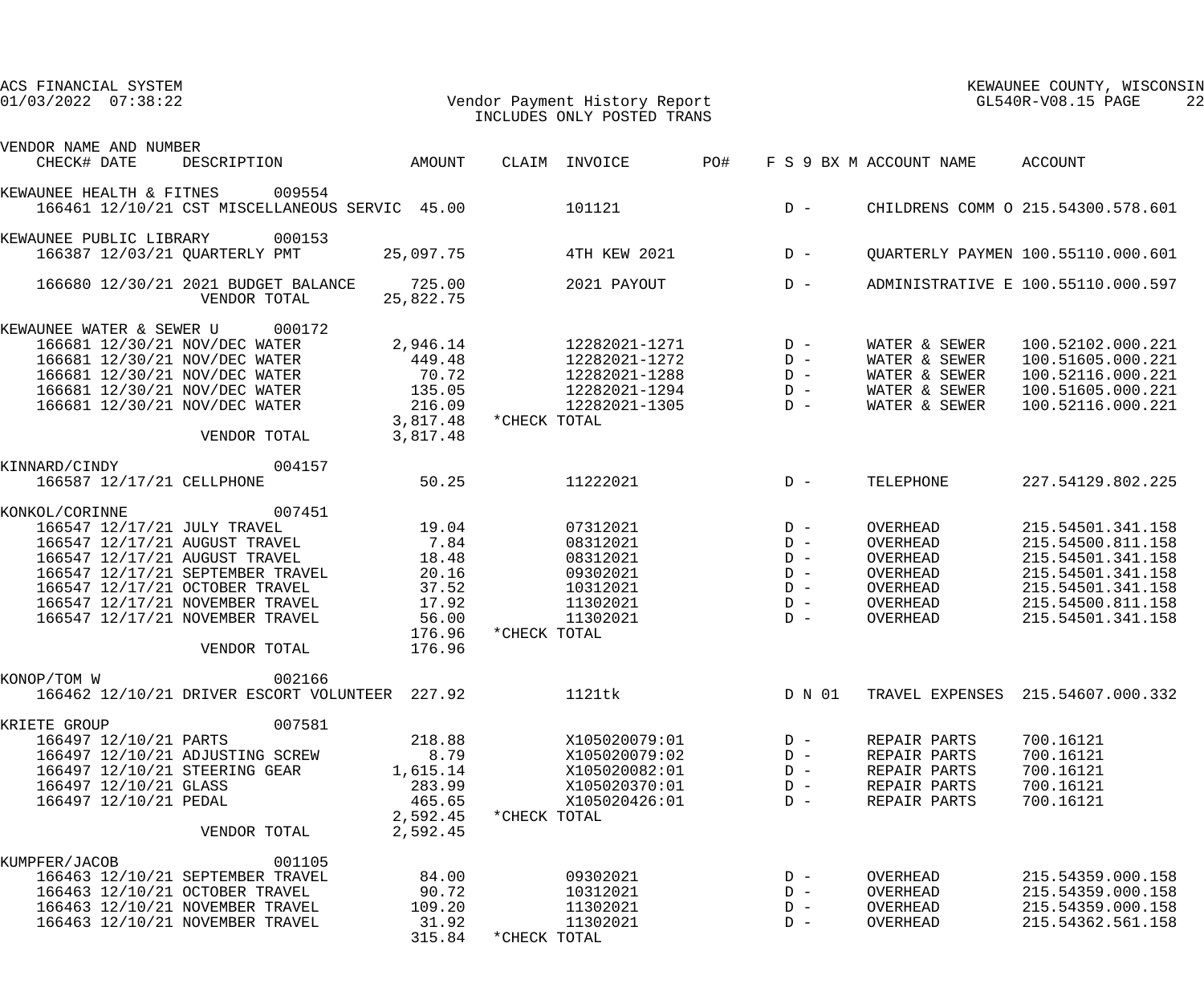| ACS FINANCIAL SYSTEM<br>$01/03/2022$ $07:38:22$                                                                                               |                                  | Vendor Payment History Report<br>INCLUDES ONLY POSTED TRANS |                                         |                                                          | KEWAUNEE COUNTY, WISCONSIN<br>GL540R-V08.15 PAGE<br>23                   |
|-----------------------------------------------------------------------------------------------------------------------------------------------|----------------------------------|-------------------------------------------------------------|-----------------------------------------|----------------------------------------------------------|--------------------------------------------------------------------------|
| VENDOR NAME AND NUMBER<br>DESCRIPTION AMOUNT<br>CHECK# DATE                                                                                   |                                  | CLAIM INVOICE                                               | PO# F S 9 BX M ACCOUNT NAME ACCOUNT     |                                                          |                                                                          |
| 001105<br>KUMPFER/JACOB<br>VENDOR TOTAL                                                                                                       | 315.84                           |                                                             |                                         |                                                          |                                                                          |
| 003878<br>KUNDINGER FLUID POWER IN<br>166626 12/22/21 COUPLER<br>166626 12/22/21 HOSE PROTECTOR<br>VENDOR TOTAL<br>262.78                     | 154.68<br>108.10<br>262.78       | $50672931$ D –<br>50673654<br>*CHECK TOTAL                  | $D -$                                   | REPAIR PARTS<br>REPAIR PARTS                             | 700.16121<br>700.16121                                                   |
| LANGUAGE LINE SERVICES, 007051<br>166464 12/10/21 NOVENBER INTERPRETATION 131.23                                                              |                                  | 10400813                                                    | $D -$                                   | OVERHEAD                                                 | 215.54410.076.158                                                        |
| LAWSON PRODUCTS, INC. 000445<br>166627 12/22/21 YELLOW AEROSOL PAINT                                                                          | 40.45                            | 9309110716                                                  | $D -$                                   | PAINT                                                    | 700.16112                                                                |
| 000281<br>LAZANSKY/JOANNE<br>166465 12/10/21 DRIVER ESCORT VOLUNTEER 193.76                                                                   |                                  | 1121j1                                                      | D N 01                                  |                                                          | TRAVEL EXPENSES 215.54607.000.332                                        |
| 003392<br>LEMENS WATERCARE INC.<br>166362 12/03/21 WATER<br>166362 12/03/21 WATER                                                             | 20.25<br>27.00<br>47.25          | *CHECK TOTAL                                                | $3851$ D – $D -$<br>3911 D –            |                                                          | CONTRACTED SERVI 700.53270.000.296<br>CONTRACTED SERVI 700.53270.000.296 |
| 166628 12/22/21 5 GAL WATER 40.50<br>VENDOR TOTAL                                                                                             | 87.75                            | 4014                                                        | $D -$                                   |                                                          | CONTRACTED SERVI 700.53270.000.296                                       |
| 000189<br>LINCOLN TOWN TREASURER<br>166588 12/17/21 BRAUN & RUBENS SPECIALS 459.65<br>166588 12/17/21 BRAUN & RUBENS SPECIALS<br>VENDOR TOTAL | 59.29<br>518.94<br>518.94        | 12172021<br>12172021<br>*CHECK TOTAL                        | $\begin{array}{c}\nD \\ D\n\end{array}$ | SPCL CHARGE-PRIN 100.24445<br>SPCL CHARGE-INT- 100.24465 |                                                                          |
| 001381<br>LIPPOLD/BRANDY<br>166548 12/17/21 NOVEMBER TRAVEL<br>166548 12/17/21 NOVEMBER TRAVEL<br>VENDOR TOTAL                                | 17.36<br>15.12<br>32.48<br>32.48 | 11302021<br>11302021<br>*CHECK TOTAL                        | $D -$<br>$D -$                          | OVERHEAD                                                 | FAMILIES FIRST P 215.54500.301.601<br>215.54501.341.158                  |
| 001397<br>LIVING NOW COUNSELING LL<br>166466 12/10/21 CCS PSYCHOTHERAPY - AU 2,264.40                                                         |                                  | FK113021                                                    | $D -$                                   |                                                          | COMPREHENSIVE CO 215.54359.000.601                                       |
| 001212<br>LOCUMTENENS.COM LLC<br>166388 12/03/21 OCTOBER CONSULTING<br>166388 12/03/21 OCTOBER CONSULTING                                     | 1,686.18<br>1,686.19<br>3,372.37 | AS562509<br>AS562509<br>*CHECK TOTAL                        | $D -$<br>$D -$                          | PSYCHIATRIST<br>PSYCHIATRIST                             | 215.54352.561.262<br>215.54359.000.262                                   |
| 166467 12/10/21 11/1-11/3 CONSULTING<br>166467 12/10/21 11/1-11/3 CONSULTING                                                                  | 1,494.04<br>1,494.05             | AS571212<br>AS571212                                        | $D -$<br>$D -$                          | PSYCHIATRIST<br>PSYCHIATRIST                             | 215.54352.561.262<br>215.54359.000.262                                   |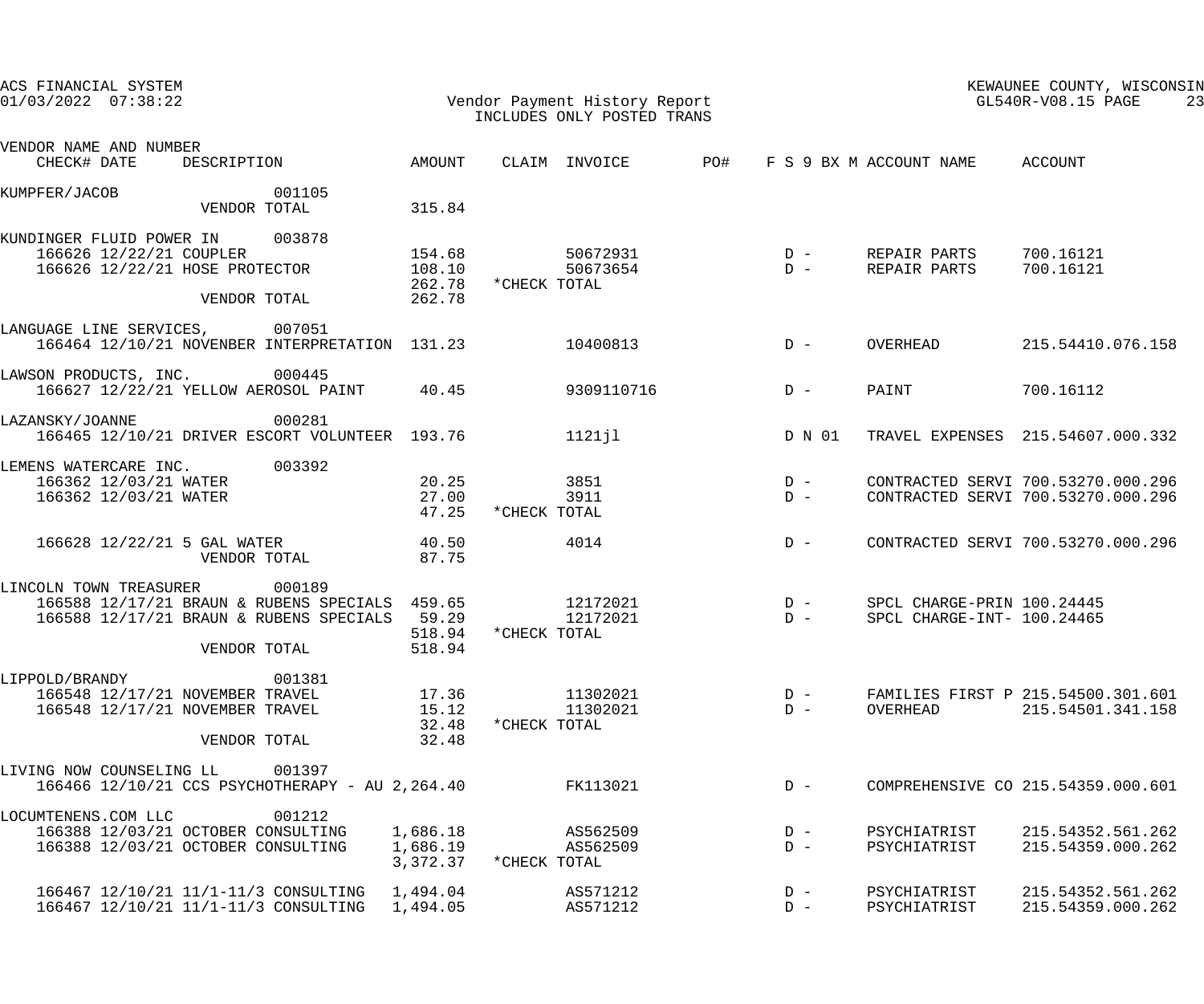| ACS FINANCIAL SYSTEM<br>Vendor Payment History Report<br>$01/03/2022$ $07:38:22$                                                                                                                                                                                                                                                                                                                                                                                                                                      |                                                                                                                                           | INCLUDES ONLY POSTED TRANS                                                                                                                                                                                                                 |                                                                                                                                |                                                            | KEWAUNEE COUNTY, WISCONSIN<br>GL540R-V08.15 PAGE<br>24                                                                                                                                                                                                                                                                                                                                                                                                                                                     |
|-----------------------------------------------------------------------------------------------------------------------------------------------------------------------------------------------------------------------------------------------------------------------------------------------------------------------------------------------------------------------------------------------------------------------------------------------------------------------------------------------------------------------|-------------------------------------------------------------------------------------------------------------------------------------------|--------------------------------------------------------------------------------------------------------------------------------------------------------------------------------------------------------------------------------------------|--------------------------------------------------------------------------------------------------------------------------------|------------------------------------------------------------|------------------------------------------------------------------------------------------------------------------------------------------------------------------------------------------------------------------------------------------------------------------------------------------------------------------------------------------------------------------------------------------------------------------------------------------------------------------------------------------------------------|
| VENDOR NAME AND NUMBER<br>DESCRIPTION AMOUNT<br>CHECK# DATE                                                                                                                                                                                                                                                                                                                                                                                                                                                           |                                                                                                                                           | CLAIM INVOICE PO#                                                                                                                                                                                                                          |                                                                                                                                | F S 9 BX M ACCOUNT NAME ACCOUNT                            |                                                                                                                                                                                                                                                                                                                                                                                                                                                                                                            |
| 001212<br>LOCUMTENENS.COM LLC<br>166467 12/10/21 11/29 -12/1 CONSULTING 1,878.33 AS580548<br>166467 12/10/21 11/29 -12/1 CONSULTING 1,878.33 AS580548<br>VENDOR TOTAL                                                                                                                                                                                                                                                                                                                                                 | 6,744.75 *CHECK TOTAL<br>10,117.12                                                                                                        |                                                                                                                                                                                                                                            | $D -$<br>$D -$                                                                                                                 | PSYCHIATRIST                                               | PSYCHIATRIST 215.54352.561.262<br>215.54359.000.262                                                                                                                                                                                                                                                                                                                                                                                                                                                        |
| LOFFLER COMPANIES, INC. 006241<br>166525 12/10/21 11/15-12/15 PAYMENT 917.40                                                                                                                                                                                                                                                                                                                                                                                                                                          |                                                                                                                                           | 458500444                                                                                                                                                                                                                                  | $D -$                                                                                                                          |                                                            | EQUIPMENT RENTAL 100.52102.000.533                                                                                                                                                                                                                                                                                                                                                                                                                                                                         |
| 001830<br>LUXEMBURG FIRE DEPT.<br>166589 12/17/21 TRAINING                                                                                                                                                                                                                                                                                                                                                                                                                                                            | 352.00                                                                                                                                    | 784                                                                                                                                                                                                                                        | $D -$                                                                                                                          | TRAINING                                                   | 100.52602.000.336                                                                                                                                                                                                                                                                                                                                                                                                                                                                                          |
| 000395<br>LUXEMBURG IMPLEMENT CO I<br>166498 12/10/21 FILTERS<br>166498 12/10/21 OIL<br>166498 12/10/21 PARTS<br>49.39                                                                                                                                                                                                                                                                                                                                                                                                | 60.95<br>6.95<br>117.29 *CHECK TOTAL                                                                                                      | 156065<br>156065<br>156244                                                                                                                                                                                                                 | $D -$<br>$D -$<br>$D -$                                                                                                        | REPAIR PARTS<br>OIL, GREASE & AN 700.16128<br>REPAIR PARTS | 700.16121<br>700.16121                                                                                                                                                                                                                                                                                                                                                                                                                                                                                     |
| 166682 12/30/21 2022 KAWASAKI MULE PR 17,724.00<br>VENDOR TOTAL<br>17,841.29                                                                                                                                                                                                                                                                                                                                                                                                                                          |                                                                                                                                           | 156423                                                                                                                                                                                                                                     | $D -$                                                                                                                          | OUTLAY                                                     | 229.55466.000.813                                                                                                                                                                                                                                                                                                                                                                                                                                                                                          |
| LUXEMBURG MOTOR COMPANY<br>006310<br>186.89<br>166683 12/30/21 SKIDSTEER REPAIR                                                                                                                                                                                                                                                                                                                                                                                                                                       |                                                                                                                                           | W9272                                                                                                                                                                                                                                      | $D -$                                                                                                                          |                                                            | MACHY & EQUIP MA 100.55300.000.242                                                                                                                                                                                                                                                                                                                                                                                                                                                                         |
| LUXEMBURG PUBLIC UTILITY 000193<br>166526 12/10/21 WATER<br>109.20<br>166526 12/10/21 WATER<br>VENDOR TOTAL                                                                                                                                                                                                                                                                                                                                                                                                           | 90.08<br>199.28<br>199.28                                                                                                                 | $11152021 - 0598$ D -<br>11152021-1003<br>*CHECK TOTAL                                                                                                                                                                                     | $D -$                                                                                                                          | WATER & SEWER                                              | WATER & SEWER 100.55300.000.221<br>100.55301.000.221                                                                                                                                                                                                                                                                                                                                                                                                                                                       |
| MANCOSKE/DEBRA R.<br>006432<br>166389 12/03/21 CH 767 08-PA-14PJ<br>166389 12/03/21 CH 767 14-FA-102<br>166389 12/03/21 CH 767 17-FA-75<br>166389 12/03/21 CH 767 17-FA-78<br>166389 12/03/21 CH 767 20-FA-36<br>166389 12/03/21 CH 767 20-FA-41<br>166389 12/03/21 CH 767 20-FA-52<br>166389 12/03/21 CH 767 20-FA-53<br>166389 12/03/21 CH 767 20-PA-02PJ<br>166389 12/03/21 CH 767 21-FA-02<br>166389 12/03/21 CH 767 21-FA-03<br>166389 12/03/21 CH 767 21-PA-04PJ<br>166389 12/03/21 CH 48 21-TP-01<br>10,157.50 | 200.00<br>1,300.00<br>100.00<br>130.00<br>560.00<br>1,140.00<br>10.00<br>370.00<br>1,350.00<br>1,530.00<br>1,800.00<br>380.00<br>1,287.50 | 08PA14-111721<br>14FA102-110321<br>17FA75-110521<br>17FA78-110521<br>20FA36-110321<br>20FA41-110421<br>20FA52-111921<br>20FA53-111721<br>20PA02-110421<br>21FA02-110821<br>21FA03-111821<br>21PA04-111021<br>21TP01-111821<br>*CHECK TOTAL | D N 01<br>D N 01<br>D N 01<br>D N 01<br>D N 01<br>D N 01<br>D N 01<br>D N 01<br>D N 01<br>D N 01<br>D N 01<br>D N 01<br>D N 01 |                                                            | GUARDIAN AD LITE 100.51220.000.209<br>GUARDIAN AD LITE 100.51220.000.209<br>GUARDIAN AD LITE 100.51220.000.209<br>GUARDIAN AD LITE 100.51220.000.209<br>GUARDIAN AD LITE 100.51220.000.209<br>GUARDIAN AD LITE 100.51220.000.209<br>GUARDIAN AD LITE 100.51220.000.209<br>GUARDIAN AD LITE 100.51220.000.209<br>GUARDIAN AD LITE 100.51220.000.209<br>GUARDIAN AD LITE 100.51220.000.209<br>GUARDIAN AD LITE 100.51220.000.209<br>GUARDIAN AD LITE 100.51220.000.209<br>GUARDIAN AD LITE 100.51230.000.209 |
| 166590 12/17/21 CH 767 08-PA-14PJ<br>166590 12/17/21 CH 767 14-FA-102                                                                                                                                                                                                                                                                                                                                                                                                                                                 | 110.00<br>40.00                                                                                                                           | 08PA14-120821<br>14FA102-120921                                                                                                                                                                                                            | D N 01<br>D N 01                                                                                                               |                                                            | GUARDIAN AD LITE 100.51220.000.209<br>GUARDIAN AD LITE 100.51220.000.209                                                                                                                                                                                                                                                                                                                                                                                                                                   |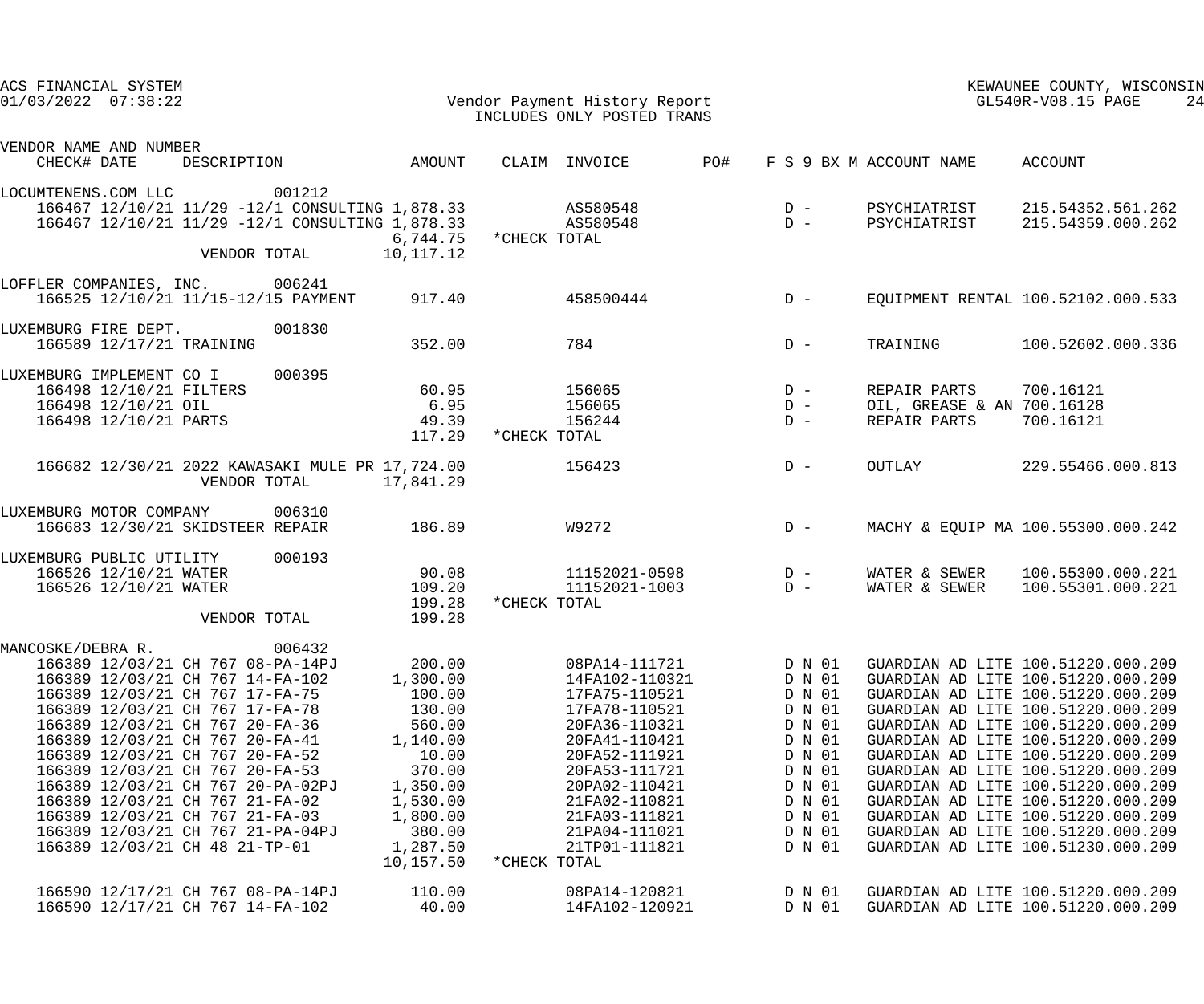| VENDOR NAME AND NUMBER         |                                                 |           |              |                                        |            |        |                                 |                                        |
|--------------------------------|-------------------------------------------------|-----------|--------------|----------------------------------------|------------|--------|---------------------------------|----------------------------------------|
| CHECK# DATE                    | DESCRIPTION AMOUNT                              |           |              | CLAIM INVOICE PO#                      |            |        | F S 9 BX M ACCOUNT NAME ACCOUNT |                                        |
| MANCOSKE/DEBRA R. 006432       |                                                 |           |              |                                        |            |        |                                 |                                        |
|                                | 166590 12/17/21 CH 767 15-FA-39                 | 240.00    |              | 15FA39-120921                          |            | D N 01 |                                 | GUARDIAN AD LITE 100.51220.000.209     |
|                                | 166590 12/17/21 CH 767 17-FA-75                 | 600.00    |              | 17FA75-120821                          |            | D N 01 |                                 | GUARDIAN AD LITE 100.51220.000.209     |
|                                | 166590 12/17/21 CH 767 17-FA-78                 | 320.00    |              | 17FA78-120821                          |            | D N 01 |                                 | GUARDIAN AD LITE 100.51220.000.209     |
|                                | 166590 12/17/21 CH 767 18-FA-49                 | 1,320.00  |              | 18FA49-111921                          |            | D N 01 |                                 | GUARDIAN AD LITE 100.51220.000.209     |
|                                | 166590 12/17/21 CH 767 20-FA-33                 | 200.00    |              | 20FA33-112421                          |            | D N 01 |                                 | GUARDIAN AD LITE 100.51220.000.209     |
|                                |                                                 |           |              |                                        |            |        |                                 |                                        |
|                                | 166590 12/17/21 CH 767 20-FA-33                 | 120.00    |              | 20FA33-120821                          |            | D N 01 |                                 | GUARDIAN AD LITE 100.51220.000.209     |
|                                | 166590 12/17/21 CH 767 20-FA-36                 | 50.00     |              | 20FA36-120921                          |            | D N 01 |                                 | GUARDIAN AD LITE 100.51220.000.209     |
|                                | 166590 12/17/21 CH 767 20-FA-37                 | 510.00    |              | 20FA37-120121                          |            | D N 01 |                                 | GUARDIAN AD LITE 100.51220.000.209     |
|                                | 166590 12/17/21 CH 767 20-FA-41                 | 410.00    |              | 20FA41-120721                          |            | D N 01 |                                 | GUARDIAN AD LITE 100.51220.000.209     |
|                                | 166590 12/17/21 CH 767 20-FA-52                 | 230.00    |              | 20FA52-120721                          |            | D N 01 |                                 | GUARDIAN AD LITE 100.51220.000.209     |
|                                | 166590 12/17/21 CH 767 20-FA-60                 | 1,490.00  |              | 20FA60-111921                          |            | D N 01 |                                 | GUARDIAN AD LITE 100.51220.000.209     |
|                                | 166590 12/17/21 CH 767 20-FA-60                 | 180.00    |              | 20FA60-120821                          |            | D N 01 |                                 | GUARDIAN AD LITE 100.51220.000.209     |
|                                | 166590 12/17/21 CH 767 20-PA-20PJ               | 50.00     |              | 20PA20-120821                          |            | D N 01 |                                 | GUARDIAN AD LITE 100.51220.000.209     |
|                                | 166590 12/17/21 CH 767 21-FA-02                 | 110.00    |              | 21FA02-120221                          |            | D N 01 |                                 | GUARDIAN AD LITE 100.51220.000.209     |
|                                | 166590 12/17/21 CH 767 21-FA-26                 | 310.00    |              | 21FA26-112221                          |            | D N 01 |                                 | GUARDIAN AD LITE 100.51220.000.209     |
| 166590 12/17/21 CH 48 21-JG-05 |                                                 | 1,220.00  |              | $217420$ $112221$<br>$217605 - 120121$ |            | D N 01 |                                 | GUARDIAN AD LITE 100.51230.000.209     |
|                                |                                                 | 7,510.00  | *CHECK TOTAL |                                        |            |        |                                 |                                        |
|                                | VENDOR TOTAL                                    | 17,667.50 |              |                                        |            |        |                                 |                                        |
|                                |                                                 |           |              |                                        |            |        |                                 |                                        |
| MANHATTAN LIFE                 | 001056                                          |           |              |                                        |            |        |                                 |                                        |
|                                | 166527 12/10/21 INSURANCE                       | 88.84     |              | 81647                                  | $D -$      |        | LIFE INSURANCE 800.21541        |                                        |
|                                |                                                 |           |              |                                        |            |        |                                 |                                        |
| MARTIN/ALYSHA                  | 001121                                          |           |              |                                        |            |        |                                 |                                        |
|                                | 166390 12/03/21 NOVEMBER TRAVEL                 | 168.00    |              | 11302021                               | $D -$      |        |                                 | TRAVEL EXPENSES 100.54106.000.332      |
|                                |                                                 |           |              |                                        |            |        |                                 |                                        |
| MATTICE/ROBERT                 | 000204                                          | 661.56    |              |                                        |            |        |                                 | D - HEALTH INSURANCE 215.54500.002.154 |
|                                | 166642 12/22/21 4TH QTR INSURANCE               |           |              | 4THOTR2021                             |            |        |                                 |                                        |
| MATUSZAK LLC/JORDAN            | 001400                                          |           |              |                                        |            |        |                                 |                                        |
|                                | 166468 12/10/21 CCS PSYCHOTHERAPY - AU 1,040.40 |           |              | DS113021 2001                          |            | D N 01 |                                 | COMPREHENSIVE CO 215.54359.000.601     |
|                                | 166468 12/10/21 CCS PSYCHOTHERAPY - AU 1,040.40 |           |              | JB113021                               | $D \tN$ 01 |        |                                 | COMPREHENSIVE CO 215.54359.000.601     |
|                                |                                                 | 2,080.80  | *CHECK TOTAL |                                        |            |        |                                 |                                        |
|                                |                                                 |           |              |                                        |            |        |                                 |                                        |
|                                | VENDOR TOTAL                                    | 2,080.80  |              |                                        |            |        |                                 |                                        |
| MCCLURE/DIANNA L.              | 001254                                          |           |              |                                        |            |        |                                 |                                        |
|                                | 166415 12/10/21 000809725511/01/2021 030 522.00 |           |              | 002205 IM 12/03/2021                   |            | D N 01 |                                 | OUT OF HOME CARE 215.54501.341.414     |
|                                | 166415 12/10/21 000809725511/01/2021 030 184.00 |           |              | 002205 IM 12/03/2021                   |            | D N 01 |                                 | OUT OF HOME CARE 215.54501.341.414     |
|                                | 166415 12/10/21 000809725511/01/2021 030 400.00 |           |              | 002205 IM 12/03/2021                   |            | D N 01 |                                 | OUT OF HOME CARE 215.54501.341.414     |
|                                | 166415 12/10/21 000809725511/01/2021 030 430.67 |           |              | 002205 IM 12/03/2021                   |            | D N 01 |                                 | OUT OF HOME CARE 215.54501.341.414     |
|                                | 166415 12/10/21 000809725511/01/2021 030 134.40 |           |              | 002205 IM 12/03/2021                   |            | D N 01 |                                 | OUT OF HOME CARE 215.54501.341.414     |
|                                |                                                 |           |              |                                        |            |        |                                 |                                        |
|                                | 166415 12/10/21 000809725511/01/2021 030 320.00 |           |              | 002205 IM 12/03/2021                   |            | D N 01 |                                 | OUT OF HOME CARE 215.54501.341.414     |
|                                | 166415 12/10/21 000809725511/01/2021 030 420.00 |           |              | 002205 IM 12/03/2021                   |            | D N 01 |                                 | OUT OF HOME CARE 215.54501.341.414     |
|                                | 166415 12/10/21 000809725511/01/2021 030 160.00 |           |              | 002205 IM 12/03/2021                   |            | D N 01 |                                 | OUT OF HOME CARE 215.54501.341.414     |
|                                | 166415 12/10/21 000809725511/01/2021 030 400.00 |           |              | 002205 IM 12/03/2021                   |            | D N 01 |                                 | OUT OF HOME CARE 215.54501.341.414     |
|                                | 166415 12/10/21 000809725511/01/2021 030 460.00 |           |              | 002205 IM 12/03/2021                   |            | D N 01 |                                 | OUT OF HOME CARE 215.54501.341.414     |
|                                | 166415 12/10/21 000809725511/01/2021 030 208.00 |           |              | 002205 IM 12/03/2021                   |            | D N 01 |                                 | OUT OF HOME CARE 215.54501.341.414     |
|                                | 166415 12/10/21 000809725511/01/2021 030 605.00 |           |              | 002205 IM 12/03/2021                   |            | D N 01 |                                 | OUT OF HOME CARE 215.54501.341.414     |
|                                |                                                 | 4,244.07  | *CHECK TOTAL |                                        |            |        |                                 |                                        |
|                                |                                                 |           |              |                                        |            |        |                                 |                                        |

VENDOR TOTAL 4,244.07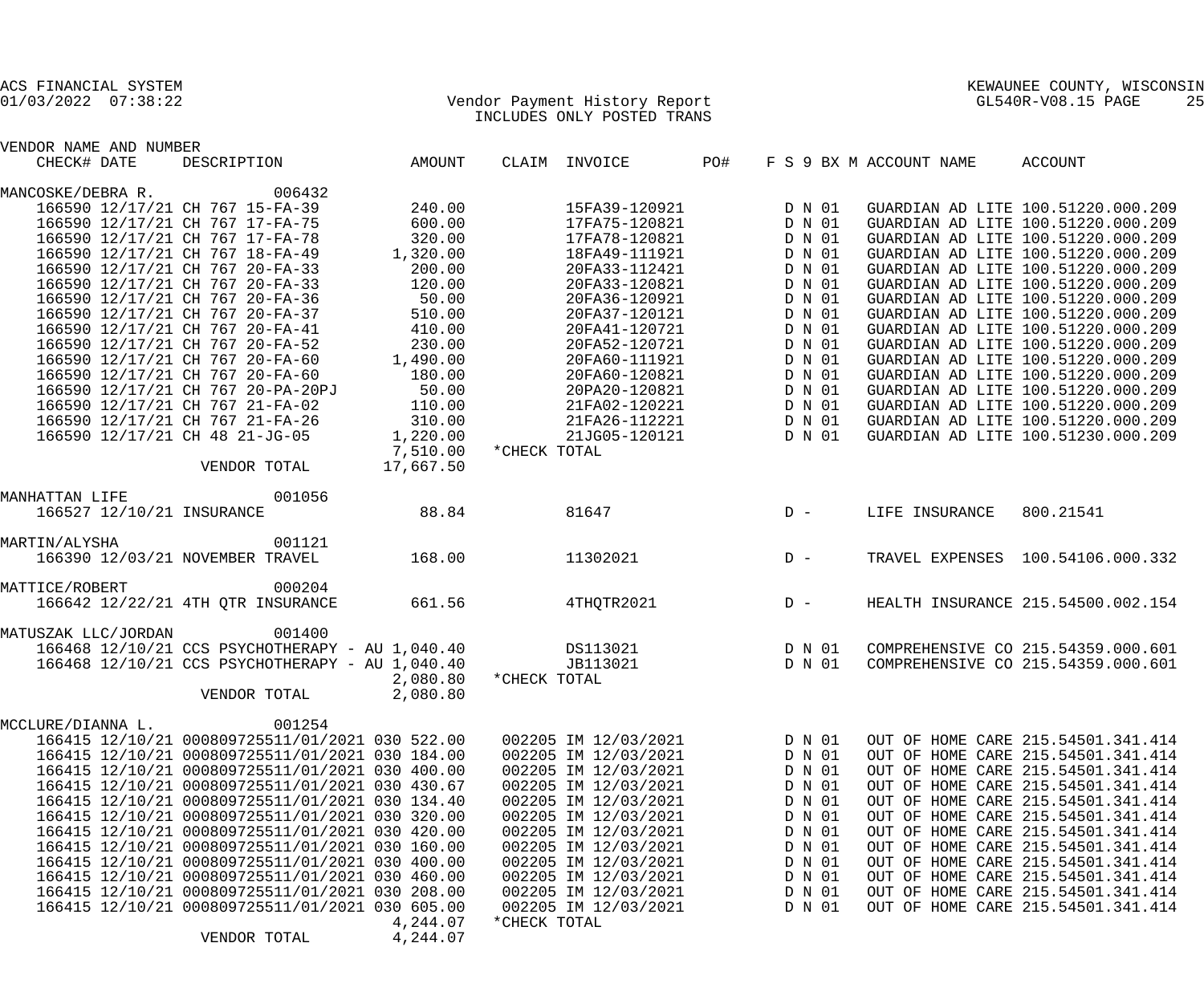| ACS FINANCIAL SYSTEM<br>$01/03/2022$ $07:38:22$                                                                                                                                     |                                                                                 |                                                                           | Vendor Payment History Report<br>INCLUDES ONLY POSTED TRANS                        |                                           |                                                                                                                                               | KEWAUNEE COUNTY, WISCONSIN<br>GL540R-V08.15 PAGE<br>26                                                       |
|-------------------------------------------------------------------------------------------------------------------------------------------------------------------------------------|---------------------------------------------------------------------------------|---------------------------------------------------------------------------|------------------------------------------------------------------------------------|-------------------------------------------|-----------------------------------------------------------------------------------------------------------------------------------------------|--------------------------------------------------------------------------------------------------------------|
| VENDOR NAME AND NUMBER<br>CHECK# DATE                                                                                                                                               | DESCRIPTION                                                                     | AMOUNT                                                                    | CLAIM INVOICE                                                                      | PO#                                       | F S 9 BX M ACCOUNT NAME                                                                                                                       | ACCOUNT                                                                                                      |
| MCCLURE/ELIZABETH<br>166469 12/10/21 RESPITE<br>166469 12/10/21 RESPITE<br>166469 12/10/21 RESPITE<br>166469 12/10/21 RESPITE                                                       | 001184<br>VENDOR TOTAL                                                          | 350.00<br>350.00<br>350.00<br>350.00<br>1,400.00<br>1,400.00              | AMG 11/21<br>AUG 11/21<br>CAG 11/21<br>TYG 11/21<br>*CHECK TOTAL                   | D N 01<br>D N 01<br>D N 01<br>D N 01      | RESPITE CARE<br>RESPITE CARE<br>RESPITE CARE<br>RESPITE CARE                                                                                  | 215.54501.341.201<br>215.54501.341.201<br>215.54501.341.201<br>215.54501.341.201                             |
| MESSMANN LAW OFFICE<br>166391 12/03/21 DECEMBER MONTHLY PMT<br>166391 12/03/21 DECEMBER MONTHLY PMT<br>166391 12/03/21 DECEMBER MONTHLY PMT                                         | 000770<br>VENDOR TOTAL                                                          | 1,615.50<br>497.83<br>83.33<br>2,196.66<br>2,196.66                       | 12/2021<br>12/2021<br>12/2021<br>*CHECK TOTAL                                      | D N 01<br>D N 01<br>D N 01                |                                                                                                                                               | CONTRACTED SERVI 100.51202.000.296<br>LUMP SUM OFFICE 100.51202.000.310<br>OFFICE SUPPLIES 100.51202.000.312 |
| MILLER/KEVIN WAYNE<br>166524 12/10/21 CH 51 21-ME-34<br>166524 12/10/21 CH 51 21-ME-34                                                                                              | 009202<br>VENDOR TOTAL                                                          | 575.00<br>200.00<br>775.00<br>775.00                                      | 3880<br>3881<br>*CHECK TOTAL                                                       | $D -$<br>$D -$                            |                                                                                                                                               | MEDICAL SERVICES 100.51230.000.211<br>MEDICAL SERVICES 100.51230.000.211                                     |
| MILLER/MEGAN                                                                                                                                                                        | 001409<br>166392 12/03/21 11/19-11/24 CONTACT TRAC 465.00                       |                                                                           | 11242021                                                                           | D N 01                                    |                                                                                                                                               | CONTRACTED SERVI 227.54129.802.296                                                                           |
|                                                                                                                                                                                     | 166528 12/10/21 11/29-12/2 CONTACT TRACI 465.00                                 |                                                                           | 12022021                                                                           | D N 01                                    |                                                                                                                                               | CONTRACTED SERVI 227.54129.802.296                                                                           |
|                                                                                                                                                                                     | 166591 12/17/21 12/3-12/9 CONTACT TRACIN 502.50                                 |                                                                           | 12092021                                                                           | D N 01                                    |                                                                                                                                               | CONTRACTED SERVI 227.54129.802.296                                                                           |
|                                                                                                                                                                                     | 166643 12/22/21 12/10-12/17 CONTACT TRAC 540.00<br>VENDOR TOTAL                 | 1,972.50                                                                  | 12172021                                                                           | D N 01                                    |                                                                                                                                               | CONTRACTED SERVI 227.54129.802.296                                                                           |
| MITCHLER/SCOTT                                                                                                                                                                      | 000656<br>166416 12/10/21 000806356811/01/2021 0 1,381.00  002205 IM 12/03/2021 |                                                                           |                                                                                    | $D -$                                     |                                                                                                                                               | SUBSIDIZED GUARD 215.54501.341.724                                                                           |
| MONTPELIER TOWN TREASURE<br>166592 12/17/21 M. KOKAN SPECIALS<br>166592 12/17/21 M. KOKAN SPECIALS                                                                                  | 000213<br>VENDOR TOTAL                                                          | 156.00<br>34.32<br>190.32<br>190.32                                       | 12172021<br>12172021<br>*CHECK TOTAL                                               | $D -$<br>$D -$                            | SPCL CHARGE-INT- 100.24467                                                                                                                    | SPCL CHARGE-PRIN 100.24447                                                                                   |
| MORTON SALT, INC. 003243<br>166658 12/30/21 WINTER SALT<br>166658 12/30/21 WINTER SALT<br>166658 12/30/21 WINTER SALT<br>166658 12/30/21 WINTER SALT<br>166658 12/30/21 WINTER SALT | 6,732.94<br>VENDOR TOTAL                                                        | 10,699.89<br>10,047.74<br>10,157.34<br>5,080.24<br>42,718.15<br>42,718.15 | 5402460406<br>5402460408<br>5402460409<br>5402460410<br>5402461562<br>*CHECK TOTAL | $D -$<br>$D -$<br>$D -$<br>$D -$<br>$D -$ | SODIUM CHLORIDE 700.16114<br>SODIUM CHLORIDE 700.16114<br>SODIUM CHLORIDE 700.16114<br>SODIUM CHLORIDE 700.16114<br>SODIUM CHLORIDE 700.16114 |                                                                                                              |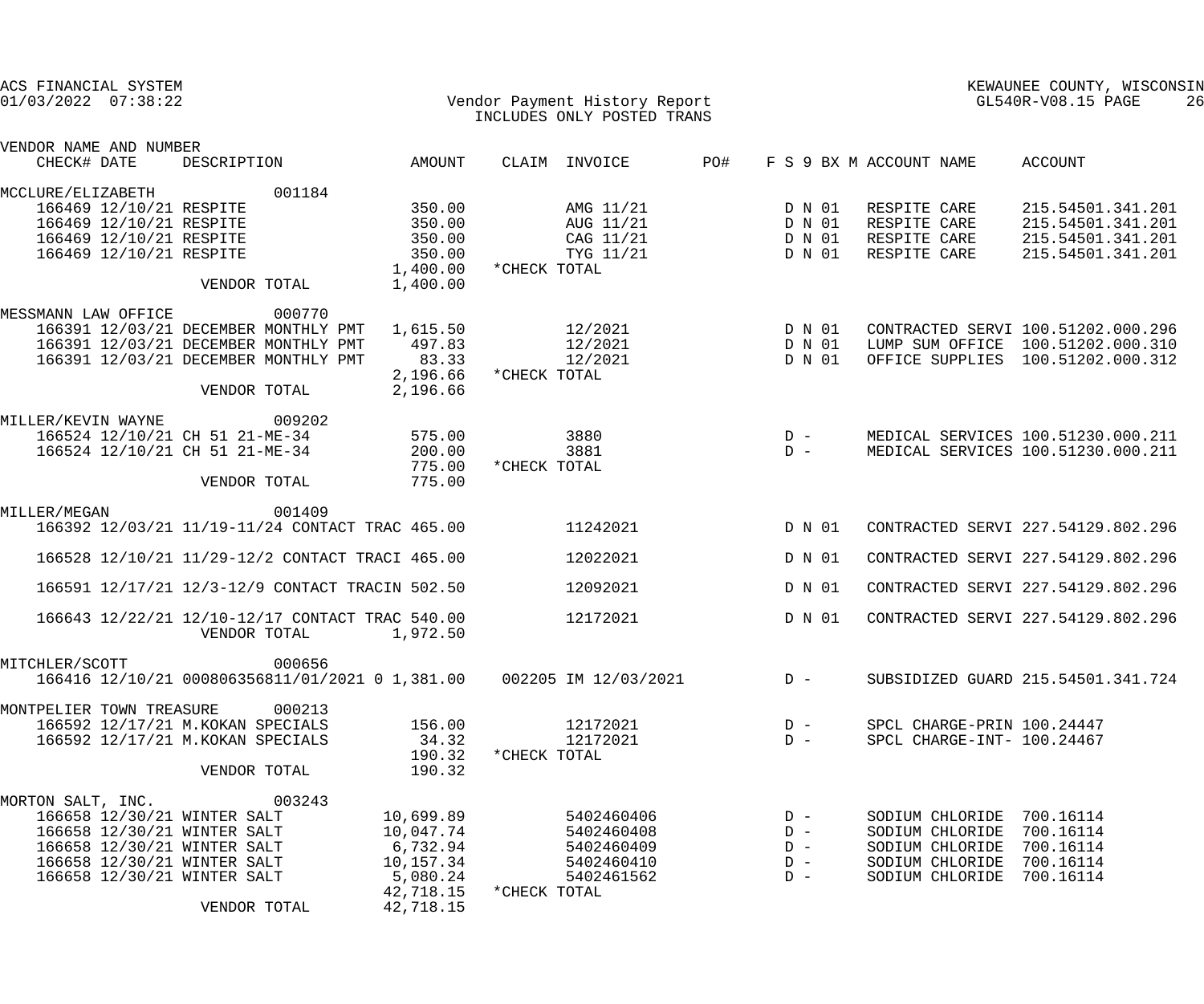| ACS FINANCIAL SYSTEM<br>$01/03/2022$ $07:38:22$                                                                                                                                                                                                               |                                                      | Vendor Payment History Report<br>INCLUDES ONLY POSTED TRANS  |                                  |                                     | KEWAUNEE COUNTY, WISCONSIN<br>GL540R-V08.15 PAGE<br>27                                                         |
|---------------------------------------------------------------------------------------------------------------------------------------------------------------------------------------------------------------------------------------------------------------|------------------------------------------------------|--------------------------------------------------------------|----------------------------------|-------------------------------------|----------------------------------------------------------------------------------------------------------------|
| VENDOR NAME AND NUMBER                                                                                                                                                                                                                                        |                                                      |                                                              |                                  |                                     |                                                                                                                |
| CHECK# DATE<br>DESCRIPTION                                                                                                                                                                                                                                    | AMOUNT                                               | CLAIM INVOICE<br>PO#                                         |                                  | F S 9 BX M ACCOUNT NAME             | ACCOUNT                                                                                                        |
| 000446<br>MURPHY/TERRY<br>166499 12/10/21 GREASE PACKETS                                                                                                                                                                                                      | 13.43                                                | 145362                                                       |                                  | D N 01                              | OIL, GREASE & AN 700.16128                                                                                     |
| NATIONWIDE RETIREMENT SO 007035<br>166529 12/10/21 12/10 PAYROLL                                                                                                                                                                                              | 9,313.00                                             | 12102021                                                     | $D -$                            |                                     | DEFERRED COMPENS 800.21570                                                                                     |
| 166644 12/22/21 DEC 24 PAYROLL<br>VENDOR TOTAL                                                                                                                                                                                                                | 9,213.00<br>18,526.00                                | 12242021                                                     | $D -$                            |                                     | DEFERRED COMPENS 800.21570                                                                                     |
| NELLIS/LORI<br>005591<br>166470 12/10/21 NOVEMBER TRAVEL<br>166470 12/10/21 NOVEMBER TRAVEL<br>166470 12/10/21 NOVEMBER TRAVEL<br>VENDOR TOTAL                                                                                                                | 73.27<br>144.89<br>222.19<br>440.35<br>440.35        | 11302021<br>11302021<br>11302021<br>*CHECK TOTAL             | $D -$<br>$D -$<br>$D -$          | OVERHEAD<br>OVERHEAD                | FAMILIY PRESERVA 215.54500.303.601<br>215.54500.366.158<br>215.54501.341.158                                   |
| NEVEAU/TIFFANY<br>009902<br>166417 12/10/21 000806801811/01/2021 030 545.00  002205 IM 12/03/2021  D N 01<br>166417 12/10/21 000806801811/01/2021 030 728.00  002205 IM 12/03/2021  D N 01<br>166417 12/10/21 000806801811/01/2021 030 156.00<br>VENDOR TOTAL | 1,429.00<br>1,429.00                                 | 002205 IM 12/03/2021 D N 01<br>*CHECK TOTAL                  |                                  |                                     | OUT OF HOME CARE 215.54501.341.414<br>OUT OF HOME CARE 215.54501.341.414<br>OUT OF HOME CARE 215.54501.341.414 |
| 000755<br>NEW LIGHTING SOLUTIONS,<br>166684 12/30/21 LIGHTING PROJECT<br>166684 12/30/21 LIGHTING PROJECT<br>VENDOR TOTAL                                                                                                                                     | 280.00<br>752.00<br>1,032.00<br>1,032.00             | 2902<br>2906<br>*CHECK TOTAL                                 | D N 01                           | OUTLAY<br>OUTLAY<br>D N 01          | 100.51605.000.813<br>100.51605.000.813                                                                         |
| NICOLET FEDERATED LIBRAR<br>008470<br>166645 12/22/21 NOVEMBER DELIVERY                                                                                                                                                                                       | 326.69                                               | 2607                                                         | $D -$                            |                                     | NICOLET FED LIB 100.55110.000.599                                                                              |
| NOLLENBERG/TRACY 004193<br>166646 12/22/21 4TH QTR INTERNET<br>166646 12/22/21 4TH QTR MILEAGE<br>166646 12/22/21 4TH QTR INTERNET<br>166646 12/22/21 4TH QTR INTERNET<br>VENDOR TOTAL                                                                        | 26.00<br>67.76<br>26.00<br>26.00<br>145.76<br>145.76 | 12202021<br>12202021<br>12202021<br>12202021<br>*CHECK TOTAL | $D -$<br>$D -$<br>$D -$<br>$D -$ | TELEPHONE<br>TELEPHONE<br>TELEPHONE | 100.52600.000.225<br>TRAVEL EXPENSES 100.52600.000.332<br>100.52601.000.225<br>100.52602.000.225               |
| 010148<br>NORTON/SUSAN<br>166471 12/10/21 NOVEMBER TRAVEL<br>166471 12/10/21 NOVEMBER TRAVEL                                                                                                                                                                  | 45.36<br>95.57<br>140.93                             | 11302021<br>11302021<br>*CHECK TOTAL                         | $D -$<br>$D -$                   | OVERHEAD<br>OVERHEAD                | 215.54352.561.158<br>215.54359.000.158                                                                         |
| 166614 12/22/21 DECEMBER TRAVEL<br>166614 12/22/21 DECEMBER TRAVEL<br>166614 12/22/21 DECEMBER TRAVEL<br>VENDOR TOTAL                                                                                                                                         | 13.44<br>50.96<br>62.16<br>126.56<br>267.49          | 12312021<br>12312021<br>12312021<br>*CHECK TOTAL             | $D -$<br>$D -$<br>$D -$          | OVERHEAD<br>OVERHEAD<br>OVERHEAD    | 215.54353.561.158<br>215.54359.000.158<br>215.54500.811.158                                                    |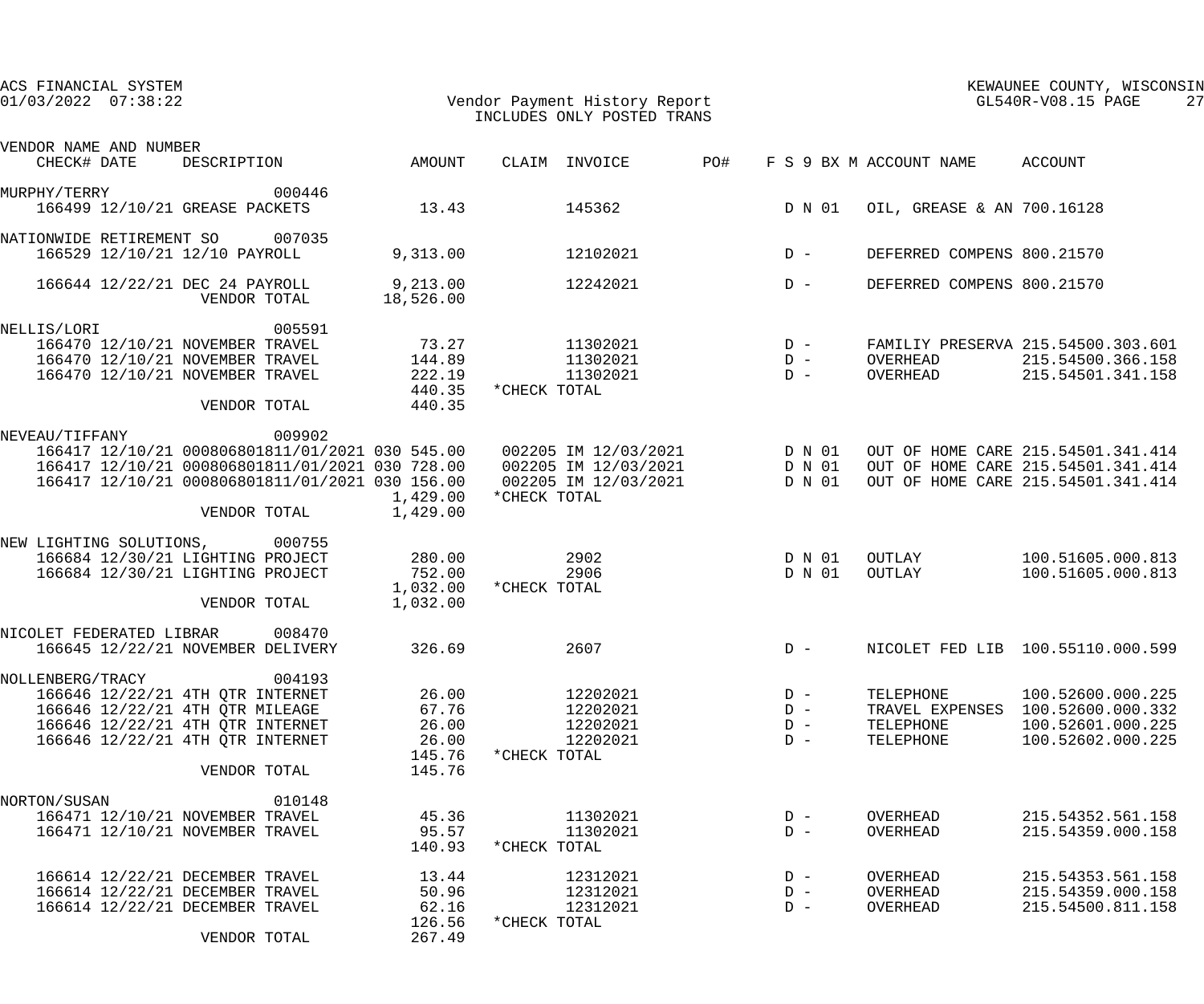| Vendor Payment History Report<br>TNGLLURE ONLY POSTED TRANS<br>ACS FINANCIAL SYSTEM<br>$01/03/2022$ $07:38:22$ |                | INCLUDES ONLY POSTED TRANS   |                                                 | KEWAUNEE COUNTY, WIS<br>GL540R-V08.15 PAGE | KEWAUNEE COUNTY, WISCONSIN<br>28                                       |
|----------------------------------------------------------------------------------------------------------------|----------------|------------------------------|-------------------------------------------------|--------------------------------------------|------------------------------------------------------------------------|
| VENDOR NAME AND NUMBER                                                                                         |                |                              |                                                 |                                            |                                                                        |
| AMOUNT<br>CHECK# DATE<br>DESCRIPTION                                                                           |                | PO#<br>CLAIM INVOICE         |                                                 | F S 9 BX M ACCOUNT NAME                    | ACCOUNT                                                                |
| 000538<br>NUHLICEK/CHARLES A.                                                                                  |                |                              |                                                 |                                            |                                                                        |
| 166593 12/17/21 SQUAD309 OIL CHANGE                                                                            | 79.10          | 128966                       |                                                 |                                            | CAR/TRUCK MAINTE 100.52100.000.241                                     |
| 166593 12/17/21 SQUAD304 OIL CHANGE                                                                            | 76.15          | 128972                       | D N 01<br>D N 01                                |                                            | CAR/TRUCK MAINTE 100.52100.000.241                                     |
|                                                                                                                | 155.25         | *CHECK TOTAL                 |                                                 |                                            |                                                                        |
| 166685 12/30/21 SQUAD327 TIRES/BRAKES                                                                          | 299.80         | 11396                        | D N 01                                          |                                            | CAR/TRUCK MAINTE 100.52100.000.241                                     |
| 166685 12/30/21 SQUAD327 PARTS<br>31.90                                                                        |                | 129026                       | D N 01                                          |                                            | CAR/TRUCK MAINTE 100.52100.000.241                                     |
| 166685 12/30/21 SQUAD304 MOUNT TIRES                                                                           | 139.80         | 129039                       | D N 01                                          |                                            | CAR/TRUCK MAINTE 100.52100.000.241                                     |
|                                                                                                                | 471.50         | *CHECK TOTAL                 |                                                 |                                            |                                                                        |
| VENDOR TOTAL                                                                                                   | 626.75         |                              |                                                 |                                            |                                                                        |
| 007015<br>OFFICE DEPOT                                                                                         |                |                              |                                                 |                                            |                                                                        |
| 166393 12/03/21 SHARPIES/POSTITS/NOTEPAD 34.32                                                                 |                | 205357471001                 | $\begin{array}{c}\nD & - \\ D & -\n\end{array}$ |                                            | OFFICE SUPPLIES 100.51460.000.312                                      |
| 166393 12/03/21 2022 CALENDAR                                                                                  | 17.99          | 205370074001                 |                                                 |                                            | OFFICE SUPPLIES 100.51460.000.312                                      |
| 48.29<br>166393 12/03/21 DESKTOP TUB FILE                                                                      |                | 206217250001                 |                                                 |                                            | OFFICE SUPPLIES 100.54106.000.312                                      |
| 166393 12/03/21 PHONE CORDS (2)<br>11.78                                                                       |                | 206218163001                 |                                                 |                                            | OFFICE SUPPLIES 100.54113.000.312                                      |
| 8.99<br>166393 12/03/21 PHONE CORD                                                                             |                | 206218165001                 |                                                 |                                            | OFFICE SUPPLIES 100.54113.000.312                                      |
| 166393 12/03/21 ENVELOPES/TAPE/BINDERS 193.10<br>166393 12/03/21 ENVELOPES/TAPE/BINDERS 193.09                 |                | 207434602001<br>207434602001 |                                                 |                                            | OFFICE SUPPLIES 100.51420.000.312<br>OFFICE SUPPLIES 100.51511.000.312 |
| 166393 12/03/21 REPORT COVERS                                                                                  | 3.49           | 207434602002                 |                                                 |                                            | OFFICE SUPPLIES 100.51420.000.312                                      |
| 166393 12/03/21 PLANNR/WIPES/BINDERS/ETC 65.61                                                                 |                | 208158438001                 |                                                 |                                            | OFFICE SUPPLIES 100.51330.000.312                                      |
| 166393 12/03/21 FILE SORTERS<br>32.56                                                                          |                | 208189513001                 |                                                 |                                            | OFFICE SUPPLIES 100.51330.000.312                                      |
| 4.01<br>166393 12/03/21 DVDS                                                                                   |                | 208435370001                 |                                                 |                                            | OFFICE SUPPLIES 100.51310.000.312                                      |
| 166393 12/03/21 DVDS<br>12.73                                                                                  |                | 208435370001                 |                                                 |                                            | OFFICE SUPPLIES 100.51312.000.312                                      |
| 166393 12/03/21 DVDS                                                                                           | 59.10          | 208504319001                 |                                                 |                                            | OFFICE SUPPLIES 100.51310.000.312                                      |
| 166393 12/03/21 DVDS/ENVELOPES 8.31                                                                            |                | 208504322001                 |                                                 |                                            | OFFICE SUPPLIES 100.51320.000.312                                      |
| 6.44<br>166393 12/03/21 REPORT COVERS                                                                          |                | 208587625001                 |                                                 |                                            | OFFICE SUPPLIES 100.51511.000.312                                      |
| 6.98<br>166393 12/03/21 REPORT COVERS                                                                          |                | 208587634001                 |                                                 | OFFICE SUPPLIES                            | 100.51511.000.312                                                      |
| 166393 12/03/21 REPORT COVERS<br>4.39                                                                          |                | 208587638001                 |                                                 |                                            | OFFICE SUPPLIES 100.51511.000.312                                      |
| 166393 12/03/21 NOTEPADS/ENVELOPES                                                                             | 7.94           | 208623087001                 |                                                 | OVERHEAD                                   | 215.54500.002.158                                                      |
| 166393 12/03/21 PLANNER                                                                                        | 23.19          | 208623087001                 | $D -$                                           | OVERHEAD                                   | 215.54501.341.158                                                      |
| 166393 12/03/21 PLANNER                                                                                        | 23.19          | 208623087001                 | $D -$                                           | OVERHEAD                                   | 215.54624.000.158                                                      |
| 166393 12/03/21 ENVELOPES/FOLDER/ETC                                                                           | 29.48          | 209462722001                 | $D -$                                           | OFFICE SUPPLIES                            | 100.55620.000.312                                                      |
| 166393 12/03/21 TONER                                                                                          | 82.10          | 210040337001                 | $D -$                                           | OFFICE SUPPLIES                            | 100.54113.000.312                                                      |
| 166393 12/03/21 CALCULATOR/LETTER OPENER                                                                       | 15.04          | 210040337001                 | $D -$                                           | OFFICE SUPPLIES                            | 220.54104.000.312                                                      |
| 166393 12/03/21 PENS/PENCILS                                                                                   | 10.99<br>11.78 | 210040337001<br>210071974001 | $D -$<br>$D -$                                  | OFFICE SUPPLIES<br>OVERHEAD                | 223.54114.000.312<br>215.54500.002.158                                 |
| 166393 12/03/21 STAMP PADS<br>166393 12/03/21 3 HOLE PUNCH                                                     | 21.69          | 210071974001                 | $D -$                                           | OVERHEAD                                   | 215.54501.341.158                                                      |
| 166393 12/03/21 KEYBOARD                                                                                       | 20.89          | 210077419001                 | $D -$                                           | OVERHEAD                                   | 215.54500.002.158                                                      |
| 166393 12/03/21 PLANNER                                                                                        | 22.39          | 210077420001                 | $D -$                                           | OVERHEAD                                   | 215.54501.341.158                                                      |
| 166393 12/03/21 PENS                                                                                           | 6.54           | 210111507001                 | $D -$                                           | OFFICE SUPPLIES                            | 220.54104.000.312                                                      |
| 166393 12/03/21 FAX MACHINE                                                                                    | 199.99         | 210111508001                 | $D -$                                           | OFFICE SUPPLIES                            | 100.54113.000.312                                                      |
| 166393 12/03/21 WALL CLOCK                                                                                     | 24.99          | 210117343001                 | $D -$                                           | OFFICE SUPPLIES                            | 100.54113.000.312                                                      |
| 166393 12/03/21 PENCIL SHARPENER                                                                               | 25.79          | 210117755001                 | $D -$                                           | OFFICE SUPPLIES                            | 227.54129.802.312                                                      |
| 166393 12/03/21 POCKET FILES/TAPE/NAPKIN                                                                       | 25.87          | 210205221001                 | $D -$                                           | OFFICE SUPPLIES                            | 100.51420.000.312                                                      |
| 166393 12/03/21 POCKET FILES/TAPE/NAPKIN                                                                       | 25.87          | 210205221001                 | $D -$                                           | OFFICE SUPPLIES                            | 100.51511.000.312                                                      |
| 166393 12/03/21 ENVELOPES/TAPE/POST ITS                                                                        | 50.06          | 210899309001                 | $D -$                                           | OFFICE SUPPLIES                            | 100.51220.000.312                                                      |
| 166393 12/03/21 PAPER/B.CLIPS/TAPE/ETC                                                                         | 54.98          | 212135794001                 | $D -$                                           | OFFICE SUPPLIES                            | 100.55200.000.312                                                      |
|                                                                                                                | 1,393.95       | *CHECK TOTAL                 |                                                 |                                            |                                                                        |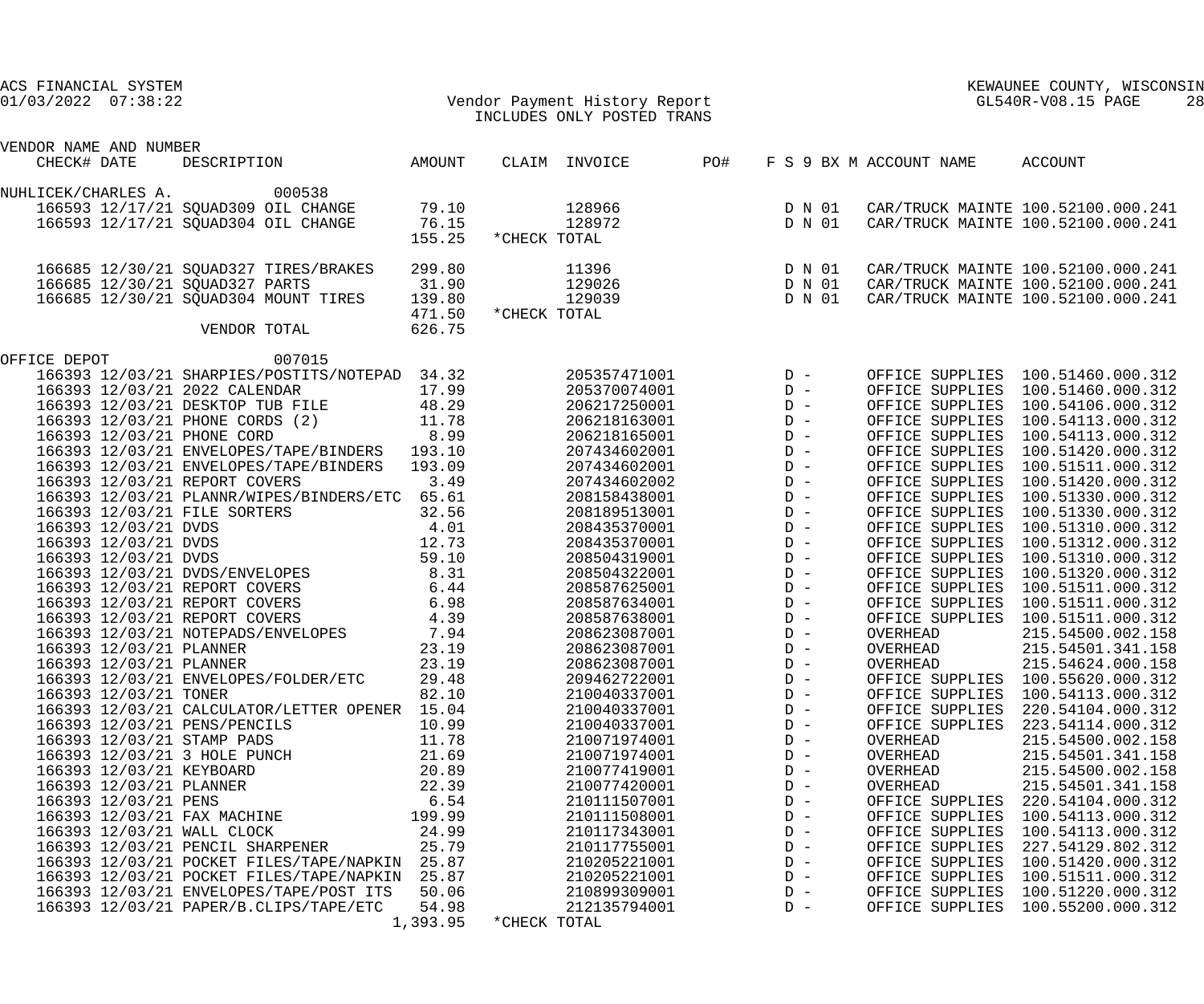## 01/03/2022 07:38:22 Vendor Payment History Report GL540R-V08.15 PAGE 29 INCLUDES ONLY POSTED TRANS

| VENDOR NAME AND NUMBER  |                                                                                                                                  |          |              |               |     |       |        |                         |                                                   |
|-------------------------|----------------------------------------------------------------------------------------------------------------------------------|----------|--------------|---------------|-----|-------|--------|-------------------------|---------------------------------------------------|
| CHECK# DATE             | DESCRIPTION<br>DESCRIPTION AMOUNT                                                                                                |          |              | CLAIM INVOICE | PO# |       |        | F S 9 BX M ACCOUNT NAME | ACCOUNT                                           |
| OFFICE DEPOT            | 007015                                                                                                                           |          |              |               |     |       |        |                         |                                                   |
|                         | 166686 12/30/21 ENVELOPES                                                                                                        | 27.01    |              | 209462722002  |     |       |        |                         | OFFICE SUPPLIES 100.55620.000.312                 |
|                         | 166686 12/30/21 POCKET FOLDERS & ERASERS 64.78                                                                                   |          |              | 211829381001  |     |       |        |                         | OFFICE SUPPLIES 700.53111.000.312                 |
|                         | 2.76<br>166686 12/30/21 BINDER CLIPS                                                                                             |          |              | 211830835001  |     |       |        |                         | OFFICE SUPPLIES 700.53111.000.312                 |
|                         | 166686 12/30/21 COLORED COPY PAPER 5.91                                                                                          |          |              | 212135794002  |     |       |        | OFFICE SUPPLIES         | 100.55200.000.312                                 |
|                         | 166686 12/30/21 PENS/WITEOUT/WIPES/ETC 181.67                                                                                    |          |              | 212415688001  |     |       |        |                         | OFFICE SUPPLIES 100.51410.000.312                 |
|                         | 166686 12/30/21 ENVELOPES/CALENDARS                                                                                              | 105.89   |              | 212538696001  |     |       |        |                         | OFFICE SUPPLIES 100.51710.000.312                 |
|                         | 166686 12/30/21 PENS/LABELS/TISSUES 42.66                                                                                        |          |              | 212700177001  |     |       |        | OFFICE SUPPLIES         | 240.56101.000.312                                 |
|                         | 166686 12/30/21 HIGHLIGHTERS<br>19.18                                                                                            |          |              | 212722580001  |     |       |        |                         | OFFICE SUPPLIES 240.56101.000.312                 |
|                         |                                                                                                                                  |          |              | 212750893001  |     |       |        |                         | OFFICE SUPPLIES 100.51410.000.312                 |
|                         | 166686 12/30/21 HAND SANITIZER 6.76<br>166686 12/30/21 OFFICE CHAIR 359.99                                                       |          |              | 212882188001  |     |       |        |                         | OFFICE SUPPLIES 100.51511.000.312                 |
|                         | 166686 12/30/21 STAMPS/TAPE 40.14                                                                                                |          |              | 213432580001  |     |       |        | OVERHEAD                | 215.54500.002.158                                 |
| 166686 12/30/21 PLANNER |                                                                                                                                  | 22.39    |              | 213432580001  |     |       |        | OVERHEAD                | 215.54501.341.158                                 |
|                         | 166686 12/30/21 TONER/CALENDAR/PAPER                                                                                             | 661.19   |              | 213475005001  |     |       |        |                         | OFFICE SUPPLIES 245.51730.000.312                 |
| 166686 12/30/21 PAPER   | 52.95                                                                                                                            |          |              | 213475005002  |     |       |        |                         | OFFICE SUPPLIES 245.51730.000.312                 |
|                         | 166686 12/30/21 TONER/RECEIPTS/CORR TAPE 235.07                                                                                  |          |              | 213772217001  |     |       |        |                         | OFFICE SUPPLIES 100.51520.000.312                 |
|                         | 166686 12/30/21 TAB DIVIDERS                                                                                                     | 11.43    |              | 213795357001  |     |       |        | OVERHEAD                | 215.54300.429.158                                 |
|                         | 166686 12/30/21 STENO PADS/TISSUES/ENVEL 66.54                                                                                   |          |              | 213795357001  |     |       |        | OVERHEAD                | 215.54500.002.158                                 |
|                         |                                                                                                                                  |          |              | 213815500001  |     |       |        |                         |                                                   |
|                         | 166686 12/30/21 PENCIL LEAD 6.98<br>166686 12/30/21 PENS 6.54<br>166686 12/30/21 USB 54.87<br>166686 12/30/21 COLORED PAPER 7.80 |          |              |               |     |       |        | OVERHEAD                | 215.54500.002.158                                 |
|                         |                                                                                                                                  |          |              | 213815501001  |     |       |        | OVERHEAD                | 215.54500.002.158                                 |
|                         |                                                                                                                                  |          |              | 215406086001  |     |       |        |                         | OFFICE SUPPLIES 100.52102.000.312                 |
|                         |                                                                                                                                  |          |              | 215406580001  |     |       |        | TELEPHONE               | 100.52102.000.225                                 |
|                         | 166686 12/30/21 TAPE REFUND 16.94CR                                                                                              |          |              | 215407792001  |     |       |        | OVERHEAD                | 215.54500.002.158                                 |
| 166686 12/30/21 TONER   |                                                                                                                                  | 199.99   |              | 215536208001  |     |       |        | TELEPHONE               | 100.52102.000.225                                 |
|                         | 166686 12/30/21 INK/STAPLES/NOTEPADS 183.68                                                                                      |          |              | 215709600001  |     |       |        |                         | OFFICE SUPPLIES 100.52102.000.312                 |
|                         |                                                                                                                                  |          |              | 217012804001  |     |       |        | OVERHEAD                | 215.54500.002.158                                 |
|                         | 166686 12/30/21 TAPE/STAMPS 84.56<br>166686 12/30/21 STAMPS 58.00<br>166686 12/30/21 KCHS STAMP 21.99                            |          |              | 217012804001  |     |       |        | OVERHEAD                | 215.54607.000.158                                 |
|                         |                                                                                                                                  |          |              | 217030658001  |     |       |        | OVERHEAD                | 215.54500.002.158                                 |
|                         | 166686 12/30/21 MECH PENCILS 31.74                                                                                               |          |              | 217189922001  |     |       |        |                         | OFFICE SUPPLIES 700.53111.000.312                 |
| 166686 12/30/21 PLANNER |                                                                                                                                  | 19.99    |              | 217232012001  |     |       |        | OFFICE SUPPLIES         | 700.53111.000.312                                 |
|                         | 166686 12/30/21 LAM SHEETS/PENS/GLUE STK 52.24                                                                                   |          |              | 217319721001  |     |       |        | OFFICE SUPPLIES         | 240.56101.000.312                                 |
|                         | 166686 12/30/21 POST ITS/HIGHLIGHTERS 34.78                                                                                      |          |              | 218168530001  |     |       |        | OFFICE SUPPLIES         | 700.53111.000.312                                 |
|                         | 166686 12/30/21 DESK SIGN                                                                                                        | 18.99    |              | 218207387001  |     |       |        | OFFICE SUPPLIES         | 700.53111.000.312                                 |
|                         | 166686 12/30/21 DESK CALENDARS 14.37CR                                                                                           |          |              | 218263886001  |     |       | $D -$  | OFFICE SUPPLIES         | 100.51710.000.312                                 |
|                         | 166686 12/30/21 DESK CALENDARS                                                                                                   | 14.37    |              |               |     |       |        |                         | 218265962001 D- OFFICE SUPPLIES 100.51710.000.312 |
|                         | 166686 12/30/21 FOLDERS/ENVELOPES/ETC                                                                                            | 82.83    |              | 218657761001  |     | $D -$ |        |                         | OFFICE SUPPLIES 100.51312.000.312                 |
|                         | 166686 12/30/21 FOLDERS/ENVELOPES/ETC                                                                                            | 21.09    |              | 218657761001  |     | $D -$ |        |                         | OFFICE SUPPLIES 100.51320.000.312                 |
|                         |                                                                                                                                  | 2,775.45 | *CHECK TOTAL |               |     |       |        |                         |                                                   |
|                         | VENDOR TOTAL                                                                                                                     | 4,169.40 |              |               |     |       |        |                         |                                                   |
| OFTEDAHL/JUDITH A.      | 006745                                                                                                                           |          |              |               |     |       |        |                         |                                                   |
|                         | 166594 12/17/21 BLOOD DRAW 21-08093                                                                                              | 50.00    |              | 11252021      |     |       | D N 01 |                         | MEDICAL SERVICES 100.52100.000.211                |
|                         | 166594 12/17/21 BLOOD DRAW 21-08327                                                                                              | 50.00    |              | 12042021      |     |       | D N 01 |                         | MEDICAL SERVICES 100.52100.000.211                |
|                         | 166594 12/17/21 BLOOD DRAW 21-08490                                                                                              | 50.00    |              | 12102021      |     |       | D N 01 |                         | MEDICAL SERVICES 100.52100.000.211                |
|                         |                                                                                                                                  | 150.00   | *CHECK TOTAL |               |     |       |        |                         |                                                   |
|                         | 166687 12/30/21 BLOOD DRAW 21-08711                                                                                              | 50.00    |              | 12182021      |     |       | D N 01 |                         | MEDICAL SERVICES 100.52100.000.211                |
|                         | VENDOR TOTAL                                                                                                                     | 200.00   |              |               |     |       |        |                         |                                                   |
|                         |                                                                                                                                  |          |              |               |     |       |        |                         |                                                   |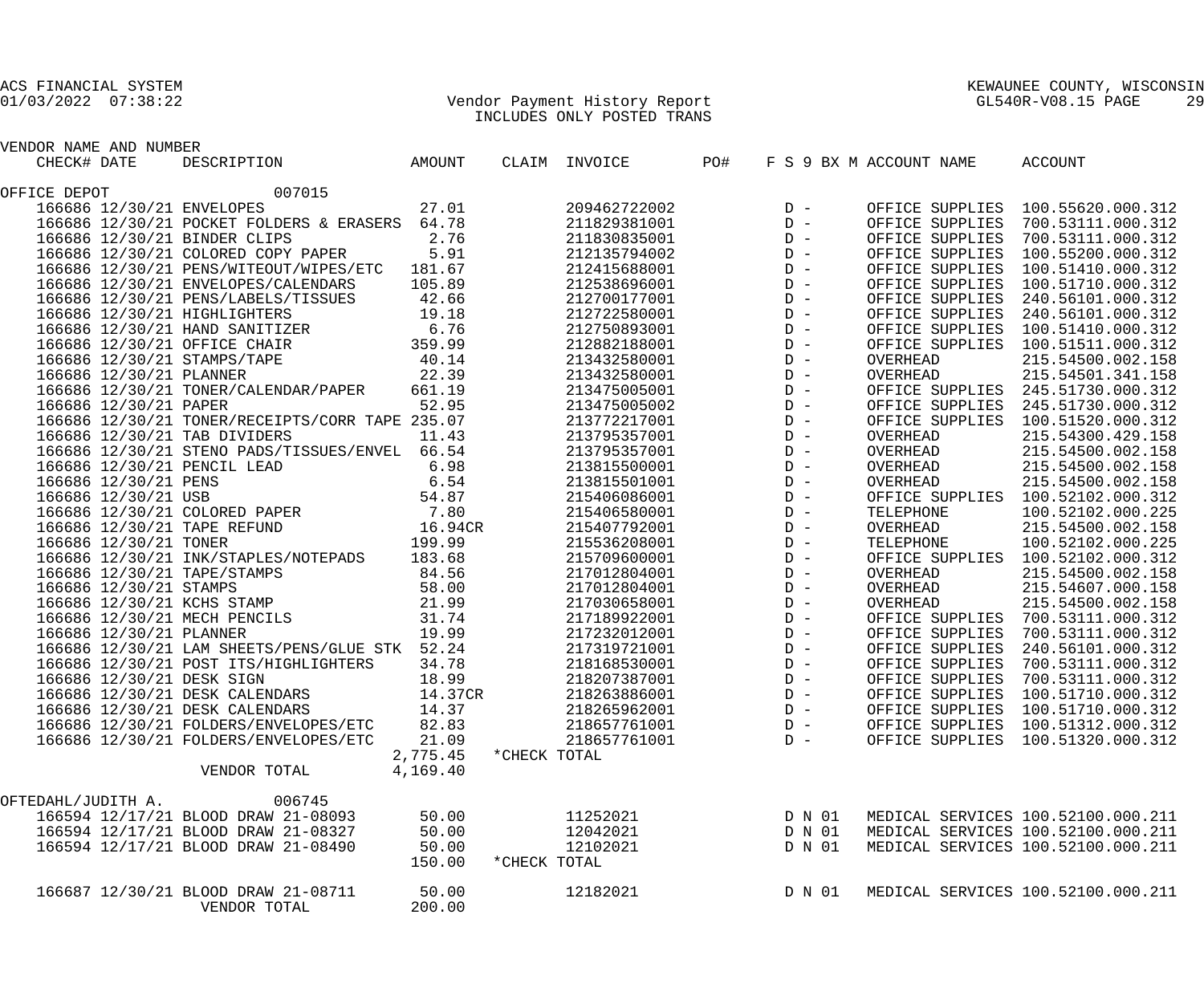| ACS FINANCIAL SYSTEM<br>$01/03/2022$ $07:38:22$ |                                                                  |                                                 |                         |              | Vendor Payment History Report<br>INCLUDES ONLY POSTED TRANS |     |                  |                                | KEWAUNEE COUNTY, WISCONSIN<br>GL540R-V08.15 PAGE | 30 |
|-------------------------------------------------|------------------------------------------------------------------|-------------------------------------------------|-------------------------|--------------|-------------------------------------------------------------|-----|------------------|--------------------------------|--------------------------------------------------|----|
|                                                 |                                                                  |                                                 |                         |              |                                                             |     |                  |                                |                                                  |    |
| VENDOR NAME AND NUMBER                          |                                                                  |                                                 |                         |              |                                                             |     |                  |                                |                                                  |    |
|                                                 |                                                                  | CHECK# DATE DESCRIPTION AMOUNT                  |                         |              | CLAIM INVOICE                                               | PO# |                  | F S 9 BX M ACCOUNT NAME        | ACCOUNT                                          |    |
| OLSON TRAILER & BODY LLC 000230                 |                                                                  | 166363 12/03/21 OUTFITTING NEW SIGN T 15,864.00 |                         |              | 76550                                                       |     | $D -$            | REPAIR PARTS                   | 700.16121                                        |    |
| ONE LAW GROUP, S.C. 001241                      |                                                                  |                                                 |                         |              |                                                             |     |                  |                                |                                                  |    |
|                                                 | 166394 12/03/21 20-CT-73                                         |                                                 |                         |              | $1,308.60$ $17500-07M-01$ D -                               |     |                  | LEGAL FEES                     | 100.51220.000.212                                |    |
|                                                 | 166394 12/03/21 21-CT-41                                         |                                                 |                         |              | 495.51 17500-11M-01                                         |     | $\overline{D}$ – |                                | LEGAL FEES 100.51220.000.212                     |    |
|                                                 |                                                                  |                                                 | $1,804.11$ *CHECK TOTAL |              |                                                             |     |                  |                                |                                                  |    |
|                                                 |                                                                  | VENDOR TOTAL                                    | 1,804.11                |              |                                                             |     |                  |                                |                                                  |    |
| PACKER FASTENER & SUPPLY 006990                 |                                                                  |                                                 |                         |              |                                                             |     |                  |                                |                                                  |    |
|                                                 | 166364 12/03/21 MISC HARDWARE                                    |                                                 | 248.64                  |              | 649379                                                      |     | $D -$            | REPAIR PARTS                   | 700.16121                                        |    |
| PAPLHAM/DICK                                    |                                                                  | 004279                                          |                         |              |                                                             |     |                  |                                |                                                  |    |
|                                                 |                                                                  | 166395 12/03/21 SQUAD305 OIL CHANGE             | 45.00                   |              | 38696                                                       |     | D N 01           |                                | CAR/TRUCK MAINTE 100.52100.000.241               |    |
| PARAL/TINA                                      |                                                                  | 003226                                          |                         |              |                                                             |     |                  |                                |                                                  |    |
|                                                 |                                                                  | 166472 12/10/21 NOVEMBER TRAVEL                 | 48.72                   |              | 11302021                                                    |     | $D -$            |                                | OVERHEAD 215.54300.429.158                       |    |
|                                                 | 166472 12/10/21 NOVEMBER TRAVEL                                  |                                                 | 23.52                   |              | 11302021                                                    |     | $D -$            | OVERHEAD                       | 215.54359.000.158                                |    |
|                                                 |                                                                  |                                                 | 72.24                   | *CHECK TOTAL |                                                             |     |                  |                                |                                                  |    |
|                                                 | VENDOR TOTAL                                                     |                                                 | 72.24                   |              |                                                             |     |                  |                                |                                                  |    |
| PARIS/JUDY                                      | 000616                                                           |                                                 |                         |              |                                                             |     |                  |                                |                                                  |    |
|                                                 |                                                                  | 166473 12/10/21 DRIVER ESCORT VOLUNTEER 180.32  |                         |              | $1121$ jp                                                   |     | D N 01           |                                | TRAVEL EXPENSES 215.54607.000.332                |    |
| PARKOS OIL COMPANY, INC. 000236                 |                                                                  |                                                 |                         |              |                                                             |     |                  |                                |                                                  |    |
|                                                 |                                                                  | 166530 12/10/21 SQUAD306 TIRES MOUNTED 96.79    |                         |              | 20243                                                       |     | $D -$            |                                | CAR/TRUCK MAINTE 100.52100.000.241               |    |
| PATEL M.D./SANGITA 002048                       |                                                                  |                                                 |                         |              |                                                             |     |                  |                                |                                                  |    |
|                                                 |                                                                  | 166533 12/10/21 CH 51 21-ME-34                  | 925.00                  |              | $21 - 199$                                                  |     | D N 01           |                                | MEDICAL SERVICES 100.51230.000.211               |    |
| PELISHEK SANITATION 003044                      |                                                                  |                                                 |                         |              |                                                             |     |                  |                                |                                                  |    |
|                                                 | 166556 12/17/21 SEPTIC PUMPING                                   |                                                 | 170.00                  |              | 05248                                                       |     | D N 01           |                                | SUNDRY REPAIRS & 700.53250.000.248               |    |
|                                                 | 166556 12/17/21 SEPTIC PUMPING                                   |                                                 | 432.00                  |              | 05296                                                       |     | D N 01           |                                | SUNDRY REPAIRS & 700.53260.000.248               |    |
|                                                 | 166556 12/17/21 SEPTIC PUMPING                                   |                                                 | 162.00                  |              | 05353                                                       |     | D N 01           |                                | SUNDRY REPAIRS & 700.53260.000.248               |    |
|                                                 | 166556 12/17/21 SEPTIC PUMPING                                   |                                                 | 85.00                   |              | 47680                                                       |     | D N 01           | WATER & SEWER                  | 700.53230.000.221                                |    |
|                                                 | 166556 12/17/21 SEPTIC PUMPING                                   |                                                 | 100.00                  |              | 47686                                                       |     | D N 01           | WATER & SEWER                  | 700.53270.000.221                                |    |
|                                                 | 166556 12/17/21 SEPTIC PUMPING                                   |                                                 | 100.00                  |              | 47984                                                       |     | D N 01           | WATER & SEWER                  | 700.53270.000.221                                |    |
|                                                 | 166556 12/17/21 SEPTIC PUMPING                                   |                                                 | 95.00                   |              | 48126                                                       |     | D N 01           | WATER & SEWER                  | 700.53270.000.221                                |    |
|                                                 | 166556 12/17/21 SEPTIC PUMPING                                   |                                                 | 100.00                  |              | 48309                                                       |     | D N 01           | MATERIAL CHARGES               | 700.53321.008.490                                |    |
|                                                 | 166556 12/17/21 SEPTIC PUMPING                                   |                                                 | 100.00                  |              | 48347                                                       |     | D N 01           | WATER & SEWER                  | 700.53270.000.221                                |    |
|                                                 | 166556 12/17/21 SEPTIC PUMPING                                   |                                                 | 100.00                  |              | 48762                                                       |     | D N 01           | WATER & SEWER                  | 700.53270.000.221                                |    |
|                                                 | 166556 12/17/21 SEPTIC PUMPING                                   |                                                 | 100.00                  |              | 48956                                                       |     | D N 01           | MATERIAL CHARGES               | 700.53321.008.490                                |    |
|                                                 | 166556 12/17/21 SEPTIC PUMPING                                   |                                                 | 100.00                  |              | 49147                                                       |     | D N 01           | WATER & SEWER                  | 700.53270.000.221                                |    |
|                                                 | 166556 12/17/21 SEPTIC PUMPING                                   |                                                 | 100.00                  |              | 49153                                                       |     | D N 01           | WATER & SEWER                  | 700.53270.000.221                                |    |
|                                                 | 166556 12/17/21 SEPTIC PUMPING                                   |                                                 | 85.00                   |              | 49541                                                       |     | D N 01           | WATER & SEWER                  | 700.53230.000.221                                |    |
|                                                 | 166556 12/17/21 SEPTIC PUMPING                                   |                                                 | 100.00                  |              | 49715                                                       |     | D N 01           | WATER & SEWER                  | 700.53270.000.221                                |    |
|                                                 | 166556 12/17/21 SEPTIC PUMPING<br>166556 12/17/21 SEPTIC PUMPING |                                                 | 110.00<br>110.00        |              | 49906<br>50005                                              |     | D N 01<br>D N 01 | WATER & SEWER<br>WATER & SEWER | 700.53270.000.221<br>700.53270.000.221           |    |
|                                                 |                                                                  |                                                 |                         |              |                                                             |     |                  |                                |                                                  |    |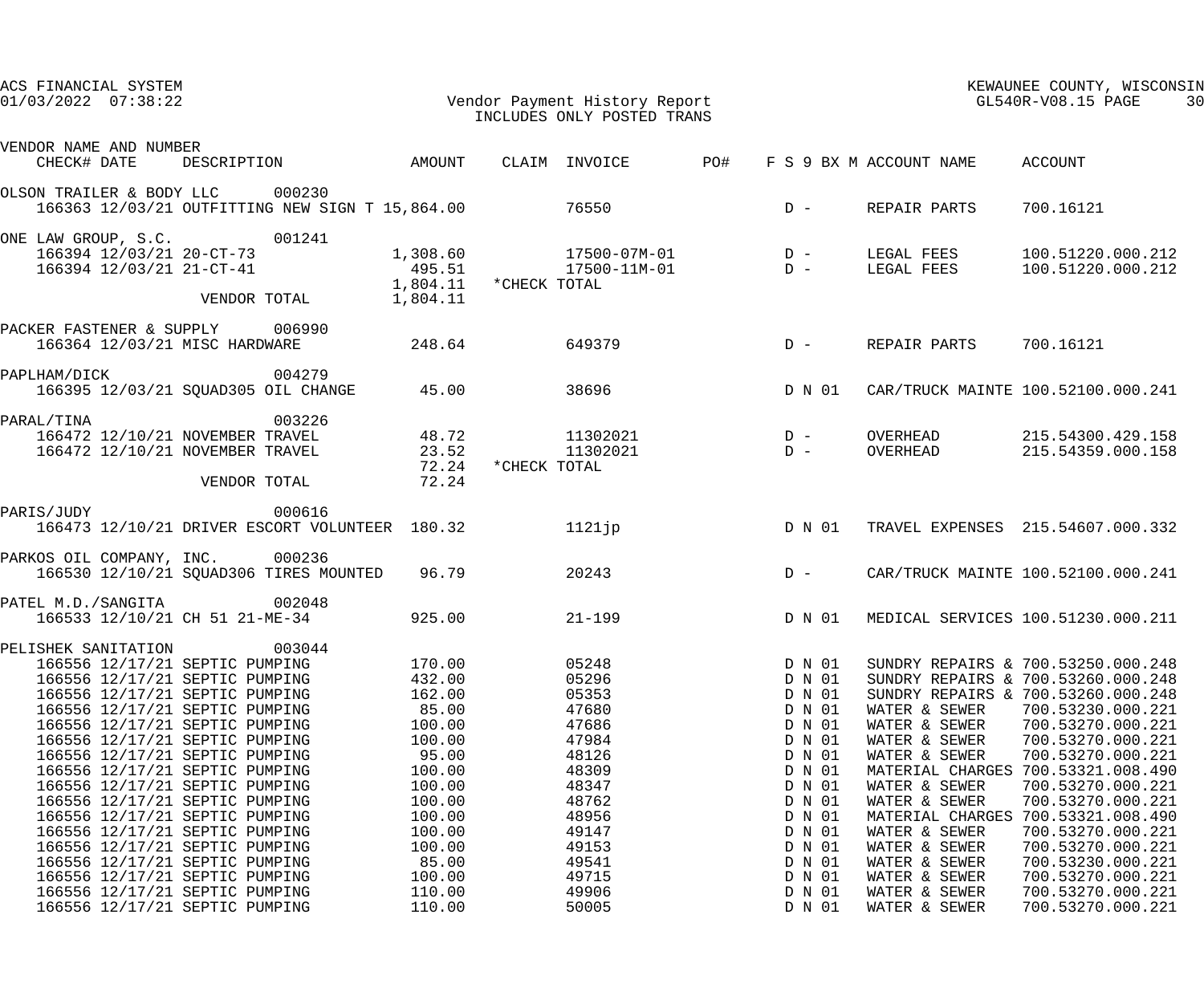| GL540R-V08.15 PAGE<br>$1/03/2022$ 07:38:22<br>Vendor Payment History Report | ACS FINANCIAL SYSTEM |                            | KEWAUNEE COUNTY, WISCONSIN |    |
|-----------------------------------------------------------------------------|----------------------|----------------------------|----------------------------|----|
|                                                                             |                      | INCLUDES ONLY POSTED TRANS |                            | 31 |

VENDOR NAME AND NUMBER

| CHECK# DATE              |                         | DESCRIPTION                                     | AMOUNT   |              | CLAIM INVOICE        | PO#   |       |        | F S 9 BX M ACCOUNT NAME | ACCOUNT                            |
|--------------------------|-------------------------|-------------------------------------------------|----------|--------------|----------------------|-------|-------|--------|-------------------------|------------------------------------|
| PELISHEK SANITATION      |                         | 003044                                          |          |              |                      |       |       |        |                         |                                    |
|                          |                         | 166556 12/17/21 SEPTIC PUMPING                  | 85.00    |              | 50165                |       |       | D N 01 | WATER & SEWER           | 700.53230.000.221                  |
|                          |                         |                                                 | 2,234.00 | *CHECK TOTAL |                      |       |       |        |                         |                                    |
|                          | 166595 12/17/21 PUMPING |                                                 | 100.00   |              | 47830                |       |       | D N 01 |                         | RYAN PARK EXPENS 229.55466.000.601 |
|                          | 166595 12/17/21 PUMPING |                                                 | 100.00   |              | 47943                |       |       | D N 01 | WATER & SEWER           | 100.55200.000.221                  |
|                          | 166595 12/17/21 PUMPING |                                                 | 75.00    |              | 48144                |       |       | D N 01 | WATER & SEWER           | 100.55441.000.221                  |
|                          | 166595 12/17/21 PUMPING |                                                 | 100.00   |              | 48145                |       |       | D N 01 | WATER & SEWER           | 100.55200.000.221                  |
|                          | 166595 12/17/21 PUMPING |                                                 | 100.00   |              | 48335                |       |       | D N 01 |                         | RYAN PARK EXPENS 229.55466.000.601 |
|                          | 166595 12/17/21 PUMPING |                                                 | 100.00   |              | 48380                |       |       | D N 01 | WATER & SEWER           | 100.55200.000.221                  |
|                          | 166595 12/17/21 PUMPING |                                                 | 100.00   |              | 48576                |       |       | D N 01 | WATER & SEWER           | 100.55200.000.221                  |
|                          | 166595 12/17/21 PUMPING |                                                 | 100.00   |              | 48736                |       |       | D N 01 |                         | RYAN PARK EXPENS 229.55466.000.601 |
|                          | 166595 12/17/21 PUMPING |                                                 | 100.00   |              | 48743                |       |       | D N 01 |                         | RIVERVIEW MAINT 231.55465.000.601  |
|                          | 166595 12/17/21 PUMPING |                                                 | 100.00   |              | 48787                |       |       | D N 01 | WATER & SEWER           | 100.55200.000.221                  |
|                          | 166595 12/17/21 PUMPING |                                                 | 85.00    |              | 48788                |       |       | D N 01 | WATER & SEWER           | 100.55441.000.221                  |
|                          | 166595 12/17/21 PUMPING |                                                 | 85.00    |              | 48796                |       |       | D N 01 | DANA FARM               | 100.54921.000.601                  |
|                          | 166595 12/17/21 PUMPING |                                                 | 85.00    |              | 49036                |       |       | D N 01 | WATER & SEWER           | 100.55200.000.221                  |
|                          | 166595 12/17/21 PUMPING |                                                 | 80.00    |              | 49267                |       |       | D N 01 | WATER & SEWER           | 100.55200.000.221                  |
|                          | 166595 12/17/21 PUMPING |                                                 | 85.00    |              | 49732                |       |       | D N 01 | WATER & SEWER           | 100.55200.000.221                  |
|                          | 166595 12/17/21 PUMPING |                                                 | 60.00    |              | 5270                 |       |       | D N 01 | WATER & SEWER           | 100.55200.000.221                  |
|                          | 166595 12/17/21 PUMPING |                                                 | 288.00   |              | 5297                 |       |       | D N 01 | WATER & SEWER           | 100.55200.000.221                  |
|                          | 166595 12/17/21 PUMPING |                                                 | 198.00   |              | 5297                 |       |       | D N 01 | WATER & SEWER           | 100.55441.000.221                  |
|                          | 166595 12/17/21 PUMPING |                                                 | 648.00   |              | 5297                 |       |       | D N 01 |                         | BOAT LAUNCH EXPE 230.55467.000.601 |
|                          | 166595 12/17/21 PUMPING |                                                 | 90.00    |              | 5354                 |       |       | D N 01 | WATER & SEWER           | 100.55200.000.221                  |
|                          | 166595 12/17/21 PUMPING |                                                 | 90.00    |              | 5354                 |       |       | D N 01 | WATER & SEWER           | 100.55441.000.221                  |
|                          | 166595 12/17/21 PUMPING |                                                 | 234.00   |              | 5354                 |       |       | D N 01 |                         | BOAT LAUNCH EXPE 230.55467.000.601 |
|                          |                         |                                                 | 3,003.00 | *CHECK TOTAL |                      |       |       |        |                         |                                    |
|                          |                         | VENDOR TOTAL                                    | 5,237.00 |              |                      |       |       |        |                         |                                    |
| PERRY/SUSAN F.           |                         | 010124                                          |          |              |                      |       |       |        |                         |                                    |
|                          |                         | 166418 12/10/21 000804304511/01/2021 030 789.50 |          |              | 002205 IM 12/03/2021 | $D -$ |       |        |                         | SUBSIDIZED GUARD 215.54501.341.724 |
| PHOENIX BEHAVIORAL HEALT |                         | 007724                                          |          |              |                      |       |       |        |                         |                                    |
|                          |                         | 166474 12/10/21 CCS PSYCHOTHERAPY - AUTH 826.20 |          |              | LSP 2021 DEC         |       |       | D N 01 |                         | COMPREHENSIVE CO 215.54359.000.601 |
|                          |                         | 166474 12/10/21 CCS PSYCHOTHERAPY - AUTH 958.80 |          |              | LSP 2021 NOV         |       |       | D N 01 |                         | COMPREHENSIVE CO 215.54359.000.601 |
|                          |                         | 166474 12/10/21 CCS PSYCHOTHERAPY - AUTH 367.20 |          |              | RN 2021 DEC          |       |       | D N 01 |                         | COMPREHENSIVE CO 215.54359.000.601 |
|                          |                         |                                                 | 2,152.20 | *CHECK TOTAL |                      |       |       |        |                         |                                    |
|                          |                         | VENDOR TOTAL                                    | 2,152.20 |              |                      |       |       |        |                         |                                    |
| PIGGLY WIGGLY            |                         | 000243                                          |          |              |                      |       |       |        |                         |                                    |
|                          | 166531 12/10/21 RAMEN   |                                                 | 182.40   |              | 01109694082432       |       | $D -$ |        | FOOD SERVICES           | 100.52102.000.294                  |
|                          | 166531 12/10/21 MILK    |                                                 | 10.36    |              | 02100076082712       |       | $D -$ |        | FOOD SERVICES           | 100.52102.000.294                  |
|                          | 166531 12/10/21 SODA    |                                                 | 13.78    |              | 02101206084656       |       | $D -$ |        |                         | SCHOOL EXPENSES 700.53310.044.339  |
|                          |                         | 166531 12/10/21 INSTANT OATMEAL                 | 17.34    |              | 02105735121740       |       | $D -$ |        | FOOD SERVICES           | 100.52102.000.294                  |
|                          |                         | 166531 12/10/21 DETERGENT & BLEACH              | 75.57    |              | 02202756095649       |       | $D -$ |        |                         | LAUNDRY SUPPLIES 100.52102.000.345 |
|                          |                         |                                                 | 299.45   | *CHECK TOTAL |                      |       |       |        |                         |                                    |
|                          |                         | VENDOR TOTAL                                    | 299.45   |              |                      |       |       |        |                         |                                    |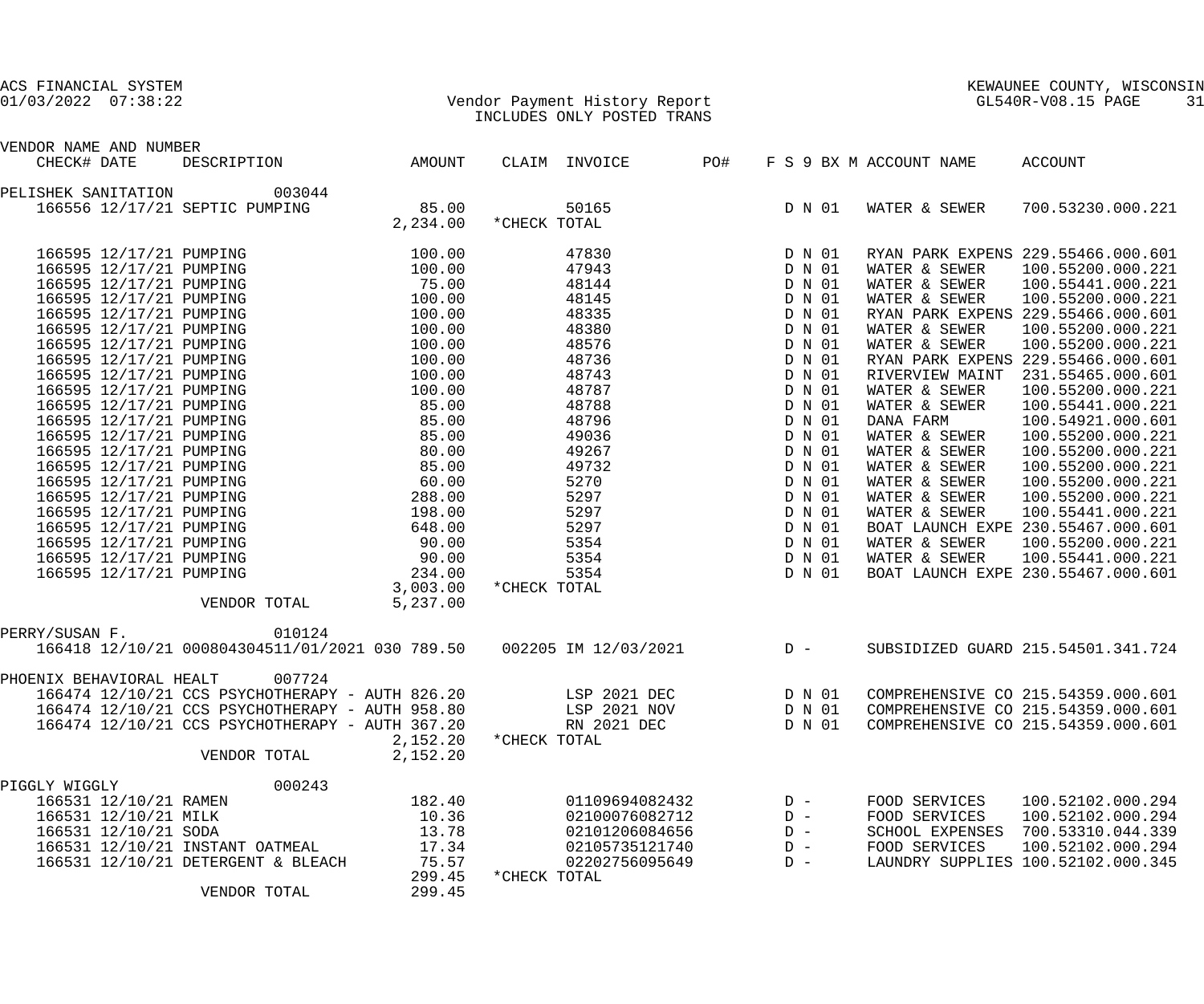| ACS FINANCIAL SYSTEM<br>$01/03/2022$ $07:38:22$ |                                                                                                                                  |                                                                                                                                                               |                                                               |              | Vendor Payment History Report<br>INCLUDES ONLY POSTED TRANS                                                         |                                                                 |                                                                                        |                                            | KEWAUNEE COUNTY, WISCONSIN<br>GL540R-V08.15 PAGE<br>32                                                                                                                                                                                                                 |
|-------------------------------------------------|----------------------------------------------------------------------------------------------------------------------------------|---------------------------------------------------------------------------------------------------------------------------------------------------------------|---------------------------------------------------------------|--------------|---------------------------------------------------------------------------------------------------------------------|-----------------------------------------------------------------|----------------------------------------------------------------------------------------|--------------------------------------------|------------------------------------------------------------------------------------------------------------------------------------------------------------------------------------------------------------------------------------------------------------------------|
| VENDOR NAME AND NUMBER<br>CHECK# DATE           |                                                                                                                                  | DESCRIPTION AMOUNT                                                                                                                                            |                                                               |              | CLAIM INVOICE                                                                                                       | PO#                                                             |                                                                                        | F S 9 BX M ACCOUNT NAME                    | ACCOUNT                                                                                                                                                                                                                                                                |
| PINE RIVER GROUP THE REAL PROPERTY              | 166557 12/17/21 POSTS                                                                                                            | 010049                                                                                                                                                        | 6,088.39                                                      |              | 784000144001                                                                                                        |                                                                 | $D -$                                                                                  | LUMBER & POSTS                             | 700.16120                                                                                                                                                                                                                                                              |
| PINKERT LAW FIRM, LLP 009143                    |                                                                                                                                  | 166647 12/22/21 CH 48 21-JC-09                                                                                                                                | 340.00                                                        |              |                                                                                                                     |                                                                 |                                                                                        | $21 - JC - 09$ / 6 $D \ N \ 01$ LEGAL FEES | 100.51230.000.212                                                                                                                                                                                                                                                      |
| PONCE/LIZBETH                                   | 000653                                                                                                                           | 166475 12/10/21 11/22/21 INTERPRETING 66.00                                                                                                                   |                                                               |              | 11302021                                                                                                            |                                                                 | D N 01                                                                                 | OVERHEAD                                   | 215.54501.341.158                                                                                                                                                                                                                                                      |
| POST/RITA A                                     |                                                                                                                                  | 001036                                                                                                                                                        |                                                               |              |                                                                                                                     |                                                                 |                                                                                        |                                            | 166419 12/10/21 000808434711/01/2021 030 254.00 002205 IM 12/03/2021 D N 01 KINSHIP ASSESSME 215.54500.378.601                                                                                                                                                         |
| PRIBYL LAW SC                                   | 001284<br>166396 12/03/21 CH 48 21-JC-09                                                                                         | 166396 12/03/21 CH 767 20-FA-62                                                                                                                               | 110.00<br>80.00<br>190.00                                     | *CHECK TOTAL | 12059<br>12114                                                                                                      | $\begin{array}{c} \mathbf{D} & - \\ \mathbf{D} & - \end{array}$ |                                                                                        |                                            | GUARDIAN AD LITE 100.51220.000.209<br>LEGAL FEES 100.51230.000.212                                                                                                                                                                                                     |
|                                                 |                                                                                                                                  | 166596 12/17/21 21-CT-38<br>166596 12/17/21 21-C1-36<br>166596 12/17/21 CH 767 20-FA-62 470.00<br>166596 12/17/21 CH 48 21-JC-11,12,13 210.00<br>VENDOR TOTAL | 314.30<br>994.30<br>1,184.30                                  | *CHECK TOTAL | 12087<br>12091<br>12096                                                                                             |                                                                 | $\begin{array}{ccc} & \text{D} & - \\ & \text{D} & - \\ & \text{D} & - \\ \end{array}$ |                                            | LEGAL FEES 100.51220.000.212<br>GUARDIAN AD LITE 100.51220.000.209<br>GUARDIAN AD LITE 100.51230.000.209                                                                                                                                                               |
| RADER JR./ROBERT L.                             | 000089                                                                                                                           |                                                                                                                                                               |                                                               |              | 166420 12/10/21 000804986611/01/2021 030 431.00 002205 IM 12/03/2021 D -                                            |                                                                 |                                                                                        |                                            | SUBSIDIZED GUARD 215.54501.341.724                                                                                                                                                                                                                                     |
| RECKELBERG/BARBARA 009544                       |                                                                                                                                  | 166476 12/10/21 DRIVER ESCORT VOLUNTEER 70.56                                                                                                                 |                                                               |              | 1121br                                                                                                              |                                                                 | D N 01                                                                                 |                                            | TRAVEL EXPENSES 215.54607.000.332                                                                                                                                                                                                                                      |
| RECKELBERG/SANDRA                               |                                                                                                                                  | 010158<br>166421 12/10/21 000804387311/01/2021 030 254.00                                                                                                     |                                                               |              | 002205 IM 12/03/2021                                                                                                |                                                                 | D N 01                                                                                 |                                            | KINSHIP ASSESSME 215.54500.378.601                                                                                                                                                                                                                                     |
| REED/PENNY L                                    |                                                                                                                                  | 001386                                                                                                                                                        |                                                               |              | 166422 12/10/21 000809939611/01/2021 030 254.00  002205 IM 12/03/2021  D N 01                                       |                                                                 |                                                                                        |                                            | KINSHIP ASSESSME 215.54500.378.601                                                                                                                                                                                                                                     |
| REGISTRATION FEE TRUST                          |                                                                                                                                  | 001463<br>166597 12/17/21 SOUAD322 REG RENEWAL                                                                                                                | 85.00                                                         |              | 929ZBP-121721                                                                                                       | $D -$                                                           |                                                                                        |                                            | CAR/TRUCK MAINTE 100.52100.000.241                                                                                                                                                                                                                                     |
| REHAB RESOURCES                                 | 166477 12/10/21 B3 SLP TRAVEL<br>166477 12/10/21 B3 SLP TRAVEL<br>166477 12/10/21 B3 SLP TRAVEL<br>166477 12/10/21 B3 SLP TRAVEL | 000738<br>166477 12/10/21 B3 SPEECH THERAPIST<br>166477 12/10/21 B3 SPEECH THERAPIST<br>166477 12/10/21 B3 SPEECH THERAPIST                                   | 80.00<br>160.00<br>40.00<br>80.00<br>80.00<br>160.00<br>40.00 |              | November 2021<br>November 2021<br>November 2021<br>November 2021<br>November 2021<br>November 2021<br>November 2021 |                                                                 | $D -$<br>$D -$<br>$D -$<br>$D -$<br>$D -$<br>$D -$<br>$D -$                            |                                            | INITIATIVE TO TH 215.54300.550.601<br>INITIATIVE TO TH 215.54300.550.601<br>INITIATIVE TO TH 215.54300.550.601<br>INITIATIVE TO TH 215.54300.550.601<br>INITIATIVE TO TH 215.54300.550.601<br>INITIATIVE TO TH 215.54300.550.601<br>INITIATIVE TO TH 215.54300.550.601 |
|                                                 | 166477 12/10/21 B3 SLP TRAVEL                                                                                                    | 166477 12/10/21 B3 SPEECH THERAPIST<br>166477 12/10/21 B3 SPEECH THERAPIST<br>166477 12/10/21 B3 SPEECH THERAPIST                                             | 80.00<br>80.00<br>160.00<br>160.00                            |              | November 2021<br>November 2021<br>November 2021<br>November 2021                                                    |                                                                 | $D -$<br>$D -$<br>$D -$<br>$D -$                                                       |                                            | INITIATIVE TO TH 215.54300.550.601<br>INITIATIVE TO TH 215.54300.550.601<br>INITIATIVE TO TH 215.54300.550.601<br>INITIATIVE TO TH 215.54300.550.601                                                                                                                   |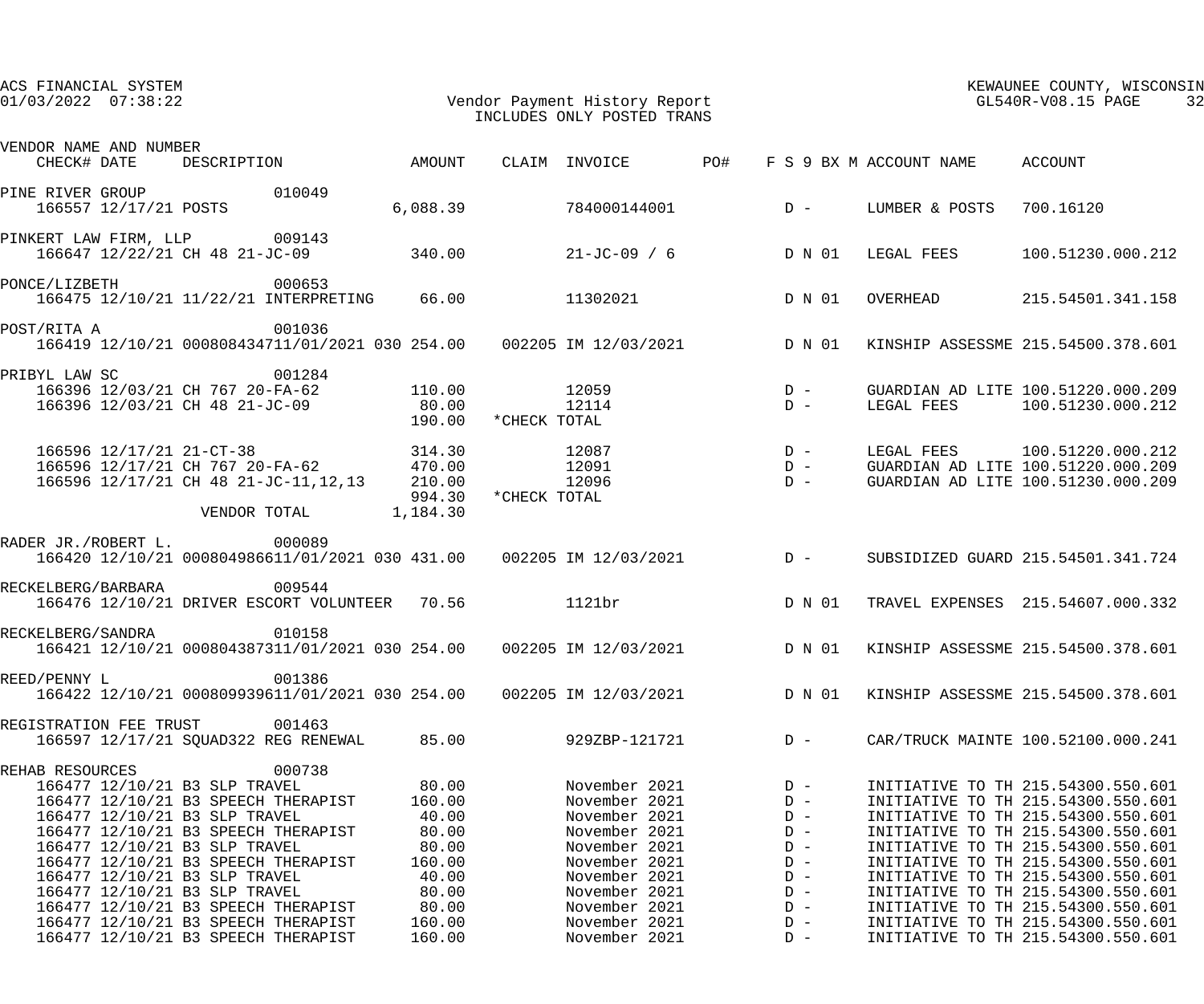## 01/03/2022 07:38:22 Vendor Payment History Report GL540R-V08.15 PAGE 33 INCLUDES ONLY POSTED TRANS

| VENDOR NAME AND NUMBER                    |          |               |       |                         |                                    |
|-------------------------------------------|----------|---------------|-------|-------------------------|------------------------------------|
| CHECK# DATE<br>DESCRIPTION                | AMOUNT   | CLAIM INVOICE | PO#   | F S 9 BX M ACCOUNT NAME | ACCOUNT                            |
| 000738<br>REHAB RESOURCES                 |          |               |       |                         |                                    |
| 166477 12/10/21 B3 SLP TRAVEL             | 40.00    | November 2021 | $D -$ |                         | INITIATIVE TO TH 215.54300.550.601 |
| 166477 12/10/21 B3 SPEECH THERAPIST       | 80.00    | November 2021 | $D -$ |                         | INITIATIVE TO TH 215.54300.550.601 |
| 166477 12/10/21 B3 SLP TRAVEL             | 40.00    | November 2021 | $D -$ |                         | INITIATIVE TO TH 215.54300.550.601 |
| 166477 12/10/21 B3 SPEECH THERAPIST       | 80.00    | November 2021 | $D -$ |                         | INITIATIVE TO TH 215.54300.550.601 |
| 166477 12/10/21 B3 SPEECH THERAPIST       | 160.00   | November 2021 | $D -$ |                         | INITIATIVE TO TH 215.54300.550.601 |
| 166477 12/10/21 B3 SLP TRAVEL             | 80.00    | November 2021 | $D -$ |                         | INITIATIVE TO TH 215.54300.550.601 |
| 166477 12/10/21 B3 SPEECH THERAPIST       | 80.00    | November 2021 | $D -$ |                         | INITIATIVE TO TH 215.54300.550.601 |
| 166477 12/10/21 B3 SLP TRAVEL             | 40.00    | November 2021 | $D -$ |                         | INITIATIVE TO TH 215.54300.550.601 |
| 166477 12/10/21 B3 SPEECH THERAPIST       | 160.00   | November 2021 | $D -$ |                         | INITIATIVE TO TH 215.54300.550.601 |
| 166477 12/10/21 B3 SLP TRAVEL             | 80.00    | November 2021 | $D -$ |                         | INITIATIVE TO TH 215.54300.550.601 |
| 166477 12/10/21 B3 SPEECH THERAPIST       | 160.00   | November 2021 | $D -$ |                         | INITIATIVE TO TH 215.54300.550.601 |
| 166477 12/10/21 B3 SLP TRAVEL             | 80.00    | November 2021 | $D -$ |                         | INITIATIVE TO TH 215.54300.550.601 |
| 166477 12/10/21 B3 SPEECH THERAPIST       | 160.00   | November 2021 | $D -$ |                         | INITIATIVE TO TH 215.54300.550.601 |
| 166477 12/10/21 B3 SLP TRAVEL             | 80.00    | November 2021 | $D -$ |                         | INITIATIVE TO TH 215.54300.550.601 |
| 166477 12/10/21 B3 SPEECH THERAPIST       | 160.00   | November 2021 | $D -$ |                         | INITIATIVE TO TH 215.54300.550.601 |
| 166477 12/10/21 B3 SPEECH THERAPIST       | 240.00   | November 2021 | $D -$ |                         | INITIATIVE TO TH 215.54300.550.601 |
| 166477 12/10/21 B3 SLP TRAVEL             | 120.00   | November 2021 | $D -$ |                         | INITIATIVE TO TH 215.54300.550.601 |
| 166477 12/10/21 B3 SPEECH THERAPIST       | 80.00    | November 2021 | $D -$ |                         | INITIATIVE TO TH 215.54300.550.601 |
| 166477 12/10/21 B3 SLP TRAVEL             | 40.00    | November 2021 | $D -$ |                         | INITIATIVE TO TH 215.54300.550.601 |
| 166477 12/10/21 TEAM MEETING              | 60.00    | NOVEMBER 2021 | $D -$ |                         | INITIATIVE TO TH 215.54300.550.601 |
|                                           | 3,140.00 | *CHECK TOTAL  |       |                         |                                    |
| VENDOR TOTAL                              | 3,140.00 |               |       |                         |                                    |
| REINHART FOODSERVICE, LL<br>006507        |          |               |       |                         |                                    |
| 166397 12/03/21 FOOD                      | 839.41   | 557622        | $D -$ | FOOD SERVICES           | 100.52102.000.294                  |
| 166397 12/03/21 FOOD                      | 815.12   | 563400        | $D -$ | FOOD SERVICES           | 100.52102.000.294                  |
| 166397 12/03/21 FOOD                      | 512.90   | 570145        | $D -$ | FOOD SERVICES           | 100.52102.000.294                  |
|                                           | 2,167.43 | *CHECK TOTAL  |       |                         |                                    |
| 166688 12/30/21 FOOD                      | 577.56   | 574300        | $D -$ | FOOD SERVICES           | 100.52102.000.294                  |
| 166688 12/30/21 FOOD                      | 779.80   | 580610        | $D -$ | FOOD SERVICES           | 100.52102.000.294                  |
| 166688 12/30/21 FOOD                      | 571.14   | 586370        | $D -$ | FOOD SERVICES           | 100.52102.000.294                  |
| 166688 12/30/21 FOOD                      | 726.13   | 591996        | $D -$ | FOOD SERVICES           | 100.52102.000.294                  |
| 166688 12/30/21 FOOD                      | 424.88   | 596587        | $D -$ | FOOD SERVICES           | 100.52102.000.294                  |
|                                           | 3,079.51 | *CHECK TOTAL  |       |                         |                                    |
| VENDOR TOTAL                              | 5,246.94 |               |       |                         |                                    |
| 008905<br>REINKE EQUIPMENT, INC.          |          |               |       |                         |                                    |
| 166558 12/17/21 PARTS                     | 182.00   | 97626         | $D -$ | REPAIR PARTS            | 700.16121                          |
|                                           | 79.00    | 97533         | $D -$ | REPAIR PARTS            | 700.16121                          |
| 166629 12/22/21 COUPLINGS<br>VENDOR TOTAL | 261.00   |               |       |                         |                                    |
|                                           |          |               |       |                         |                                    |
| RIO CREEK FEED MILL, INC<br>001126        |          |               |       |                         |                                    |
| 166559 12/17/21 PEDESTAL PUMP             | 739.00   | TJ024494      | $D -$ | REPAIR PARTS            | 700.16121                          |
| RIVERVIEW TRANSFER INC<br>001032          |          |               |       |                         |                                    |
| 166365 12/03/21 TRASH DISPOSAL            | 277.13   | 2742          | $D -$ |                         | CONTRACTED SERVI 700.53310.044.296 |
| 166365 12/03/21 TRASH DISPOSAL            | 30.50    | 2742          | $D -$ |                         | MATERIAL CHARGES 700.53321.006.490 |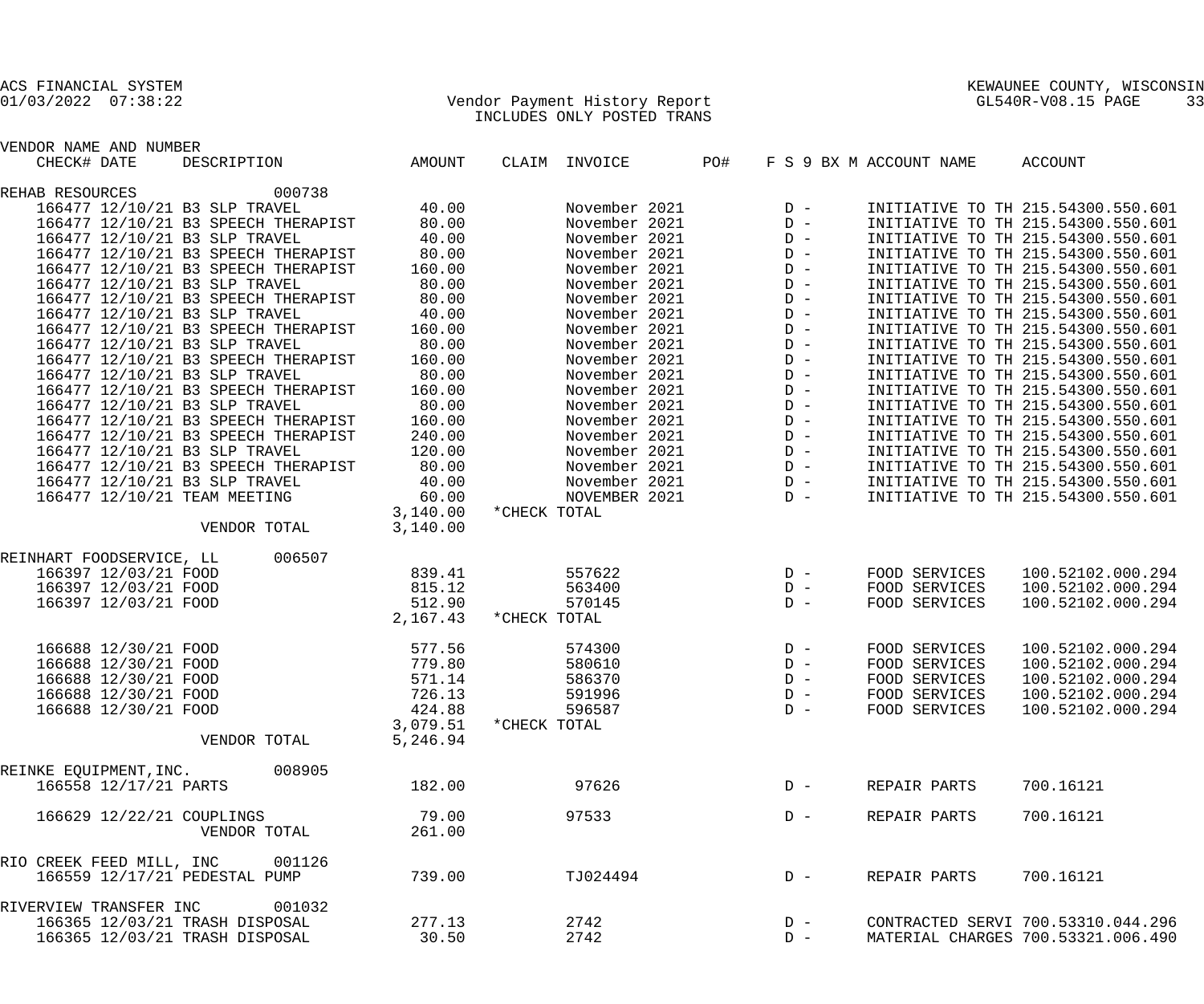| ACS FINANCIAL SYSTEM<br>$01/03/2022$ $07:38:22$                 |                                                                                                          |                                                                 | Vendor Payment History Report<br>INCLUDES ONLY DOSTED TRANS<br>INCLUDES ONLY POSTED TRANS |     |                                                                   |                                  | KEWAUNEE COUNTY, WISCONSIN<br>GL540R-V08.15 PAGE<br>34                                                         |
|-----------------------------------------------------------------|----------------------------------------------------------------------------------------------------------|-----------------------------------------------------------------|-------------------------------------------------------------------------------------------|-----|-------------------------------------------------------------------|----------------------------------|----------------------------------------------------------------------------------------------------------------|
| VENDOR NAME AND NUMBER<br>CHECK# DATE                           | DESCRIPTION AMOUNT                                                                                       |                                                                 | CLAIM INVOICE                                                                             | PO# |                                                                   | F S 9 BX M ACCOUNT NAME ACCOUNT  |                                                                                                                |
| RIVERVIEW TRANSFER INC 001032<br>166365 12/03/21 TRASH DISPOSAL |                                                                                                          | 98.67<br>406.30                                                 | 2742<br>*CHECK TOTAL                                                                      |     | $D -$                                                             |                                  | MATERIAL CHARGES 700.53321.008.490                                                                             |
| 166532 12/10/21 GARBAGE                                         | 166532 12/10/21 LIGHTBULB COLLECTION                                                                     | 450.00<br>122.65<br>572.65                                      | 11172021<br>2744<br>*CHECK TOTAL                                                          |     | $\begin{array}{c}\nD & - \\ D & -\n\end{array}$                   |                                  | PHARMACEUTICALS 100.52500.000.342<br>REFUSE COLLECTIO 100.55200.000.297                                        |
|                                                                 | VENDOR TOTAL                                                                                             | 978.95                                                          |                                                                                           |     |                                                                   |                                  |                                                                                                                |
| ROBINSON/JEAN A.                                                | 000593<br>166478 12/10/21 DRIVER ESCORT VOLUNTEER 177.91 1121jr                                          |                                                                 |                                                                                           |     | D N 01                                                            |                                  | TRAVEL EXPENSES 215.54607.000.332                                                                              |
| RUECKL/JACQUELINE L                                             | 000801<br>166423 12/10/21 000807947711/01/2021 030 254.00 002205 IM 12/03/2021 D N 01                    |                                                                 |                                                                                           |     |                                                                   |                                  | KINSHIP ASSESSME 215.54500.378.601                                                                             |
| SAFETY & PROFESSIONAL SE                                        | 007166<br>166398 12/03/21 NOVEMBER PERMITS                                                               | 600.00                                                          | NOV2021                                                                                   |     | $D -$                                                             | SANITATION FEES 100.24225        |                                                                                                                |
|                                                                 | 166689 12/30/21 DECEMBER PERMITS<br>VENDOR TOTAL                                                         | 100.00<br>700.00                                                | <b>DEC2021</b>                                                                            |     | $D -$                                                             | SANITATION FEES 100.24225        |                                                                                                                |
| SALENTINE REPAIRS                                               | 000092<br>166598 12/17/21 IMPALA OIL CHANGE                                                              | 48.35                                                           | 23365                                                                                     |     |                                                                   |                                  | CAR/TRUCK MAINTE 130.51932.000.241                                                                             |
| 166598 12/17/21 G6 ROTORS                                       | 166598 12/17/21 #8748 OIL CHANGE<br>166598 12/17/21 #2492 OIL CHANGE                                     | 505.79<br>44.15                                                 | 23453<br>23476<br>23517                                                                   |     | $\begin{array}{ccc} D & - \\ D & - \\ D & - \\ D & - \end{array}$ |                                  | CAR/TRUCK MAINTE 100.52100.000.241<br>CAR/TRUCK MAINTE 215.54500.004.241<br>CAR/TRUCK MAINTE 215.54500.004.241 |
|                                                                 | 166598 12/17/21 #8748 BRAKES/ROTORS<br>166598 12/17/21 SQUAD315 AC COMPRESSOR 874.70                     | $\begin{array}{cc} & 48.60 \\ 5 & 410.51 \end{array}$<br>410.51 | 23669<br>23753                                                                            |     | $D -$<br>$D -$                                                    |                                  | CAR/TRUCK MAINTE 215.54500.004.241<br>CAR/TRUCK MAINTE 100.52100.000.241                                       |
| 166598 12/17/21 TRUCK BATTERY<br>166598 12/17/21 OIL CHANGE     | 166598 12/17/21 SQUAD313 OIL/ROTATE/BATT 210.11                                                          | 99.35<br>32.95                                                  | 23755<br>24089<br>24209                                                                   |     | $D -$<br>$D -$<br>$D -$                                           |                                  | CAR/TRUCK MAINTE 100.51602.000.241<br>CAR/TRUCK MAINTE 100.51450.000.241<br>CAR/TRUCK MAINTE 100.52100.000.241 |
|                                                                 |                                                                                                          | 2,274.51                                                        | *CHECK TOTAL                                                                              |     |                                                                   |                                  |                                                                                                                |
|                                                                 | 166615 12/22/21 PROGRAM EXPENSES<br>166615 12/22/21 PROGRAM EXPENSES<br>166615 12/22/21 PROGRAM EXPENSES | 518.71<br>163.18<br>177.00                                      | 24146<br>24181<br>24358                                                                   |     | $D -$<br>$D -$<br>$D -$                                           | OVERHEAD<br>OVERHEAD<br>OVERHEAD | 215.54607.000.158<br>215.54607.000.158<br>215.54607.000.158                                                    |
|                                                                 | VENDOR TOTAL                                                                                             | 858.89<br>3,133.40                                              | *CHECK TOTAL                                                                              |     |                                                                   |                                  |                                                                                                                |
| SAWDO/TRISTA                                                    | 010160<br>166424 12/10/21 000803761211/01/2021 030 254.00                                                |                                                                 | 002205 IM 12/03/2021                                                                      |     | $D -$                                                             |                                  | KINSHIP ASSESSME 215.54500.378.601                                                                             |
| SCHLEIS/THERESA                                                 | 000583                                                                                                   |                                                                 |                                                                                           |     |                                                                   |                                  |                                                                                                                |
|                                                                 | 166399 12/03/21 T.SCHLEIS INSURANCE                                                                      | 816.00                                                          | <b>DEC2021</b>                                                                            |     | $D -$                                                             |                                  | HEALTH INSURANCE 215.54410.076.154                                                                             |
| SCHWAAB, INC.<br>166648 12/22/21 STAMPER & INK                  | 000548<br>166648 12/22/21 2 COLOR INK PAD                                                                | 105.49<br>42.75                                                 | D015876<br>6633765                                                                        |     | $D -$<br>$D -$                                                    |                                  | OFFICE SUPPLIES 100.51440.000.312<br>OFFICE SUPPLIES 100.51310.000.312                                         |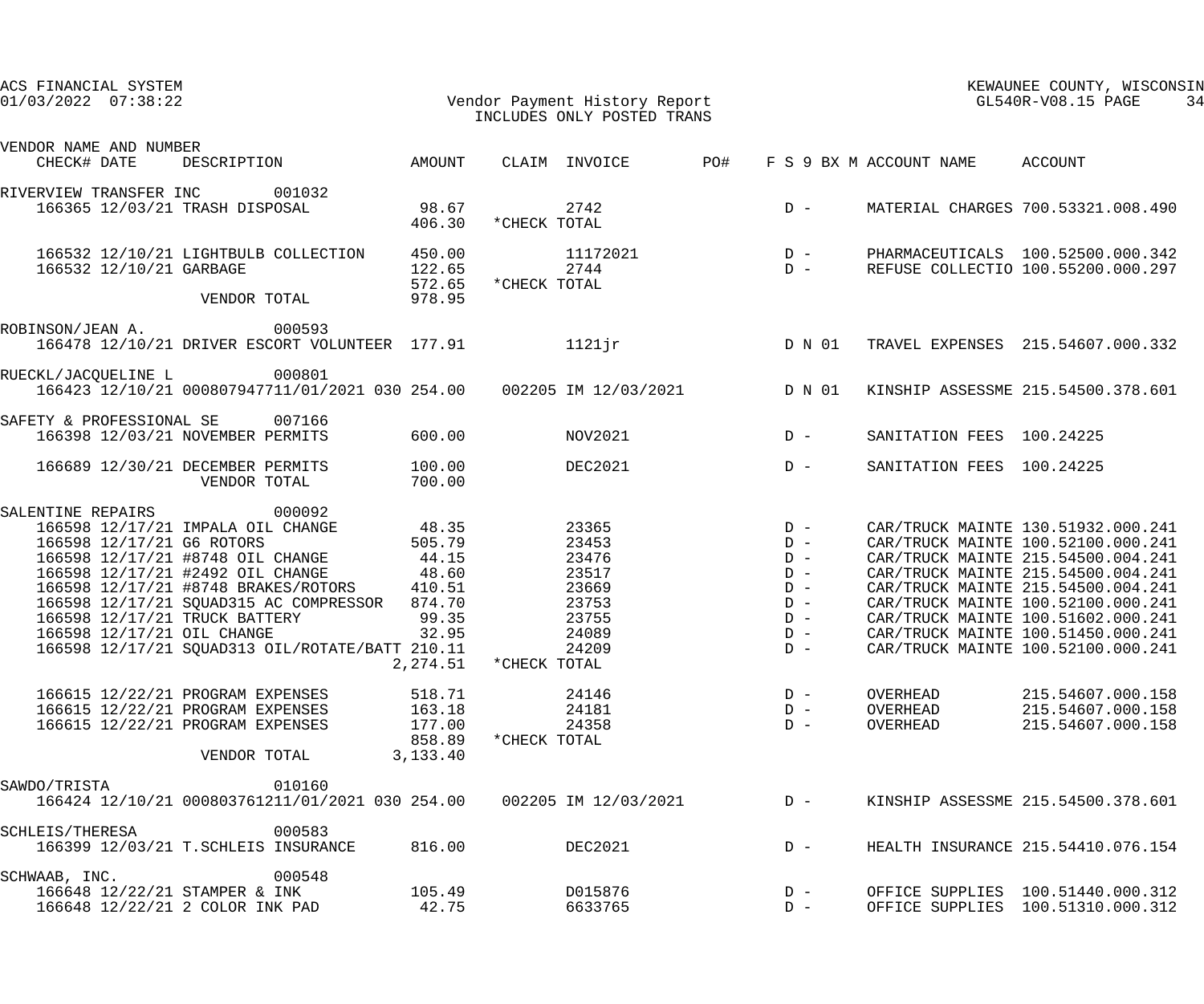| ACS FINANCIAL SYSTEM<br>$01/03/2022$ $07:38:22$                                                                                                                                                                                                                       | Vendor Payment History Report<br>INCLUDES ONLY POSTED TRANS                      | KEWAUNEE COUNTY, WISCONSIN<br>GL540R-V08.15 PAGE<br>35                                                                                               |
|-----------------------------------------------------------------------------------------------------------------------------------------------------------------------------------------------------------------------------------------------------------------------|----------------------------------------------------------------------------------|------------------------------------------------------------------------------------------------------------------------------------------------------|
| VENDOR NAME AND NUMBER<br>DESCRIPTION AMOUNT<br>CHECK# DATE                                                                                                                                                                                                           | CLAIM INVOICE<br><b>PO#</b>                                                      | F S 9 BX M ACCOUNT NAME ACCOUNT                                                                                                                      |
| 000548<br>SCHWAAB, INC.<br>166648 12/22/21 TRANSFER STAMPER<br>39.25<br>187.49<br>VENDOR TOTAL<br>187.49                                                                                                                                                              | 6633790<br>$D -$<br>*CHECK TOTAL                                                 | OFFICE SUPPLIES 100.51710.000.312                                                                                                                    |
| SEILER TIRE OF ALGOMA, I 000275<br>166690 12/30/21 SQUAD323 OIL CHANGE<br>60.50                                                                                                                                                                                       | 209415<br>$D -$                                                                  | CAR/TRUCK MAINTE 100.52100.000.241                                                                                                                   |
| SES GROUP INC<br>010040<br>166691 12/30/21 BOILER 1-BAD BOARD<br>627.42                                                                                                                                                                                               | S-3672-P<br>$D -$                                                                | BUILDING MAINTEN 100.51605.000.247                                                                                                                   |
| SHAHA TIRE LLC<br>000830<br>166659 12/30/21 TIRES<br>2,180.00                                                                                                                                                                                                         | 14602<br>D N 01                                                                  | TIRES & BATTERIE 700.16122                                                                                                                           |
| 001297<br>SHAW/CHRISTI J.<br>166400 12/03/21 11/15-11/26 CONTACT TRAC 720.00                                                                                                                                                                                          | 11262021<br>D N 01                                                               | CONTRACTED SERVI 227.54129.802.296                                                                                                                   |
| 166599 12/17/21 11/29-12/10 CONTACT TRAC 847.50                                                                                                                                                                                                                       | 12102021<br>D N 01                                                               | CONTRACTED SERVI 227.54129.802.296                                                                                                                   |
| 166692 12/30/21 12/13-12/24 CONTACT TRAC 855.00<br>VENDOR TOTAL<br>2,422.50                                                                                                                                                                                           | 12242021<br>D N 01                                                               | CONTRACTED SERVI 227.54129.802.296                                                                                                                   |
| SHEBOYGAN COUNTY TREASUR 006477<br>166560 12/17/21 PATCH MATERIALS 7,259.27                                                                                                                                                                                           | 119942<br>$D -$                                                                  | 700.16132<br>BLACKTOP                                                                                                                                |
| SHEFCHIK/LEROY G<br>001189<br>166479 12/10/21 DRIVER ESCORT VOLUNTEER 126.00<br>166479 12/10/21 DRIVER ESCORT VOLUNTEER 345.52<br>471.52<br>VENDOR TOTAL<br>471.52                                                                                                    | 10211s<br>D N 01<br>11211s<br>D N 01<br>*CHECK TOTAL                             | TRAVEL EXPENSES 215.54607.000.332<br>TRAVEL EXPENSES 215.54607.000.332                                                                               |
| 001353<br>SHEFCHIK/SUSAN MARY<br>166480 12/10/21 DRIVER ESCORT VOLUNTEER 291.20<br>166480 12/10/21 DRIVER ESCORT VOLUNTEER 228.48<br>519.68<br>VENDOR TOTAL<br>519.68                                                                                                 | $1021\mathrm{ss}$<br>D N 01<br>1121ss<br>D N 01<br>*CHECK TOTAL                  | TRAVEL EXPENSES 215.54607.000.332<br>TRAVEL EXPENSES 215.54607.000.332                                                                               |
| SHERWIN WILLIAMS CO./THE 000495<br>166366 12/03/21 PARTS<br>4,902.46                                                                                                                                                                                                  | $0952 - 3$<br>$D -$                                                              | 700.16121<br>REPAIR PARTS                                                                                                                            |
| 001044<br>SIEBOLD/KATHRYN O.<br>166425 12/10/21 000808468911/01/2021 0 1,092.92 002205 IM 12/03/2021 D N 01                                                                                                                                                           |                                                                                  | SUBSIDIZED GUARD 215.54501.341.724                                                                                                                   |
| 000280<br>SIMONAR SERVICE, INC.<br>166534 12/10/21 SQUAD310 TIRES<br>490.88<br>166534 12/10/21 SQUAD310 OIL/MOUNT TIRES 170.40<br>166534 12/10/21 SQUAD304 TIRES<br>584.04<br>166534 12/10/21 SQUAD302 TIRES W/MOUNTIN 586.88<br>1,832.20<br>1,832.20<br>VENDOR TOTAL | 6811<br>$D -$<br>6812<br>$D -$<br>6998<br>$D -$<br>7118<br>$D -$<br>*CHECK TOTAL | CAR/TRUCK MAINTE 100.52100.000.241<br>CAR/TRUCK MAINTE 100.52100.000.241<br>CAR/TRUCK MAINTE 100.52100.000.241<br>CAR/TRUCK MAINTE 100.52100.000.241 |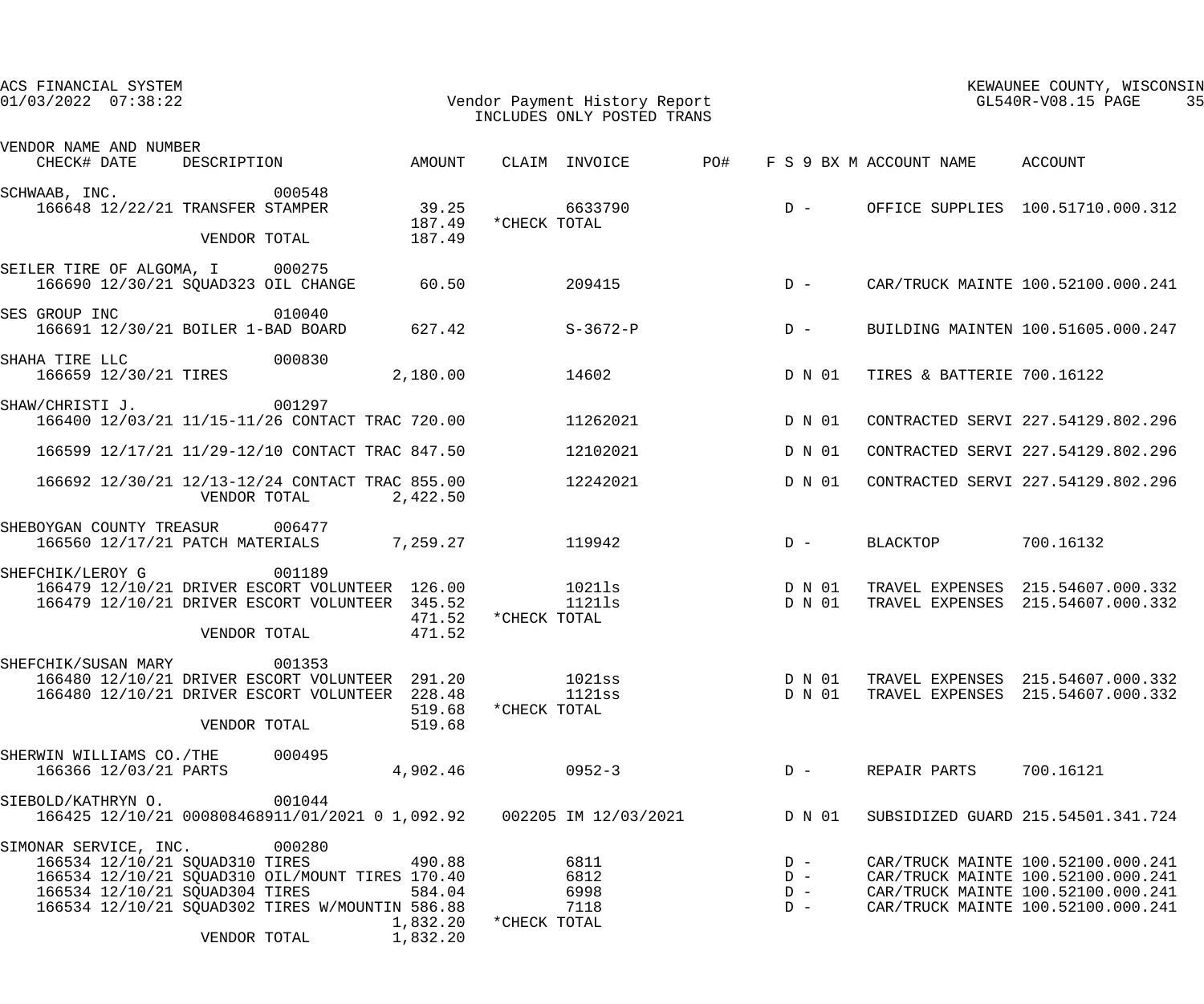| ACS FINANCIAL SYSTEM<br>$01/03/2022$ $07:38:22$                                                                                                                                                                                                                                                                                                                                                                                                                                                                                                                                                                                                                                                                                                                           |                                                                                                                                                                                                                                                          | Vendor Payment History Report<br>INCLUDES ONLY POSTED TRANS                                                                                                                                                                                                    |                                                                                                                                                                                                    |                                                                                                                                                                                                                                                                                                                                                                                                                                                                                                                                                                                                                                                                   | KEWAUNEE COUNTY, WISCONSIN<br>GL540R-V08.15 PAGE<br>36      |
|---------------------------------------------------------------------------------------------------------------------------------------------------------------------------------------------------------------------------------------------------------------------------------------------------------------------------------------------------------------------------------------------------------------------------------------------------------------------------------------------------------------------------------------------------------------------------------------------------------------------------------------------------------------------------------------------------------------------------------------------------------------------------|----------------------------------------------------------------------------------------------------------------------------------------------------------------------------------------------------------------------------------------------------------|----------------------------------------------------------------------------------------------------------------------------------------------------------------------------------------------------------------------------------------------------------------|----------------------------------------------------------------------------------------------------------------------------------------------------------------------------------------------------|-------------------------------------------------------------------------------------------------------------------------------------------------------------------------------------------------------------------------------------------------------------------------------------------------------------------------------------------------------------------------------------------------------------------------------------------------------------------------------------------------------------------------------------------------------------------------------------------------------------------------------------------------------------------|-------------------------------------------------------------|
| VENDOR NAME AND NUMBER                                                                                                                                                                                                                                                                                                                                                                                                                                                                                                                                                                                                                                                                                                                                                    |                                                                                                                                                                                                                                                          |                                                                                                                                                                                                                                                                |                                                                                                                                                                                                    |                                                                                                                                                                                                                                                                                                                                                                                                                                                                                                                                                                                                                                                                   |                                                             |
| CHECK# DATE                                                                                                                                                                                                                                                                                                                                                                                                                                                                                                                                                                                                                                                                                                                                                               | DESCRIPTION AMOUNT                                                                                                                                                                                                                                       | CLAIM INVOICE PO#                                                                                                                                                                                                                                              |                                                                                                                                                                                                    | F S 9 BX M ACCOUNT NAME                                                                                                                                                                                                                                                                                                                                                                                                                                                                                                                                                                                                                                           | ACCOUNT                                                     |
| 000974<br>SMITH/DORA E.<br>166426 12/10/21 000804244111/01/2021 0 1,328.00  002205 IM 12/03/2021  D N 01                                                                                                                                                                                                                                                                                                                                                                                                                                                                                                                                                                                                                                                                  |                                                                                                                                                                                                                                                          |                                                                                                                                                                                                                                                                |                                                                                                                                                                                                    |                                                                                                                                                                                                                                                                                                                                                                                                                                                                                                                                                                                                                                                                   | SUBSIDIZED GUARD 215.54501.341.724                          |
| STAHL ELECTRIC, INC. 001793<br>166600 12/17/21 FG ELECTICAL PROJECT 4,630.29<br>166600 12/17/21 FG ELECTICAL PROJECT<br>VENDOR TOTAL                                                                                                                                                                                                                                                                                                                                                                                                                                                                                                                                                                                                                                      | 2,044.80<br>6,675.09<br>6,675.09                                                                                                                                                                                                                         | 7556<br>7557<br>*CHECK TOTAL                                                                                                                                                                                                                                   | $\begin{array}{cc} \mathbf{D} & - \\ \mathbf{D} & - \end{array}$                                                                                                                                   | OUTLAY<br>OUTLAY                                                                                                                                                                                                                                                                                                                                                                                                                                                                                                                                                                                                                                                  | 100.55300.000.813<br>100.55300.000.813                      |
| 006108<br>STANGEL/HEIDI E.<br>166601 12/17/21 10/4-11/5 INTERPRETER<br>166601 12/17/21 OCT INTERPRETER<br>166601 12/17/21 11/6-11/13 INTERPRETER 222.75<br>VENDOR TOTAL                                                                                                                                                                                                                                                                                                                                                                                                                                                                                                                                                                                                   | 239.25<br>127.82<br>589.82<br>589.82                                                                                                                                                                                                                     | 610041<br>610042<br>610044<br>*CHECK TOTAL                                                                                                                                                                                                                     | D N 01<br>D N 01<br>D N 01                                                                                                                                                                         | INTERPRETERS<br>OVERHEAD<br>INTERPRETERS                                                                                                                                                                                                                                                                                                                                                                                                                                                                                                                                                                                                                          | 100.52100.000.149<br>215.54501.341.158<br>100.52100.000.149 |
| STATE OF WISCONSIN 000309<br>166602 12/17/21 NOVEMBER PMT<br>166602 12/17/21 NOVEMBER PMT<br>166602 12/17/21 NOVEMBER PMT<br>166602 12/17/21 NOVEMBER PMT<br>166602 12/17/21 NOVEMBER PMT<br>166602 12/17/21 NOVEMBER PMT<br>166602 12/17/21 NOVEMBER PMT<br>166602 12/17/21 NOVEMBER PMT<br>166602 12/17/21 NOVEMBER PMT<br>166602 12/17/21 NOVEMBER PMT<br>166602 12/17/21 NOVEMBER PMT<br>166602 12/17/21 NOVEMBER PMT<br>166602 12/17/21 NOVEMBER PMT<br>166602 12/17/21 NOVEMBER PMT<br>166602 12/17/21 NOVEMBER PMT<br>166602 12/17/21 NOVEMBER PMT<br>166602 12/17/21 NOVEMBER PMT<br>166602 12/17/21 NOVEMBER PMT<br>166602 12/17/21 NOVEMBER PMT<br>166602 12/17/21 NOVEMBER PMT<br>166602 12/17/21 NOVEMBER PMT<br>166602 12/17/21 NOVEMBER PMT<br>VENDOR TOTAL | 4,165.79<br>698.71<br>251.63<br>1,756.13<br>954.41<br>97.20<br>120.00<br>92.57<br>14.00<br>655.00<br>2,690.04<br>307.00<br>836.49<br>8,437.24<br>1,556.11<br>1,292.37<br>8.00<br>4.45<br>97.20<br>500.00<br>196.13<br>1,120.00<br>25,850.47<br>25,850.47 | NOV2021<br>NOV2021<br>NOV2021<br>NOV2021<br>NOV2021<br>NOV2021<br>NOV2021<br>NOV2021<br>NOV2021<br>NOV2021<br>NOV2021<br>NOV2021<br>NOV2021<br>NOV2021<br>NOV2021<br>NOV2021<br>NOV2021<br>NOV2021<br>NOV2021<br>NOV2021<br>NOV2021<br>NOV2021<br>*CHECK TOTAL | $D -$<br>$D -$<br>$D -$<br>$D -$<br>$D -$<br>$D -$<br>$D -$<br>$D -$<br>$D -$<br>$D -$<br>$D -$<br>$D -$<br>$D -$<br>$D -$<br>$D -$<br>$D -$<br>$D -$<br>$D -$<br>$D -$<br>$D -$<br>$D -$<br>$D -$ | FINES & FORFEITU 100.24241<br>FINES & FORFEITU 100.24241<br>FINES & FORFEITU 100.24241<br>PENALTY ASSESSME 100.24242<br>DRIVER IMPROVEME 100.24243<br>NATURAL RESOURCE 100.24245<br>CRIME VICTIM SUR 100.24291<br>CRIME VICTIM SUR 100.24291<br>CRIME VICTIM SUR 100.24291<br>CRIME VICTIM SUR 100.24291<br>JUSTICE INFORMAT 100.24292<br>DOMESTIC ABUSE 100.24294<br>CIRCUIT COURT AU 100.24295<br>COURT SUPPORT SE 100.24298<br>DNA SURCHARGE<br>CRIME LAB & DRUG 100.24302<br>TRUCK DRIVER EDU 100.24303<br>WILDLIFE VIOLATO 100.24304<br>GREAT LAKES RESO 100.24306<br>CHILD PORN SURCH 100.24310<br>SAFE RIDE PROGRA 100.24312<br>CCAP EFILING CON 100.24313 | 100.24300                                                   |
| STATE OF WISCONSIN VITAL<br>166535 12/10/21 FILING FEES                                                                                                                                                                                                                                                                                                                                                                                                                                                                                                                                                                                                                                                                                                                   | 001253<br>10.00                                                                                                                                                                                                                                          | 12092021-01                                                                                                                                                                                                                                                    | $D -$                                                                                                                                                                                              | 1 FILING FEES                                                                                                                                                                                                                                                                                                                                                                                                                                                                                                                                                                                                                                                     | 100.51330.000.214                                           |
| 166536 12/10/21 FILING FEES<br>VENDOR TOTAL                                                                                                                                                                                                                                                                                                                                                                                                                                                                                                                                                                                                                                                                                                                               | 10.00<br>20.00                                                                                                                                                                                                                                           | 12092021-02                                                                                                                                                                                                                                                    | $D -$                                                                                                                                                                                              | 2 FILING FEES                                                                                                                                                                                                                                                                                                                                                                                                                                                                                                                                                                                                                                                     | 100.51330.000.214                                           |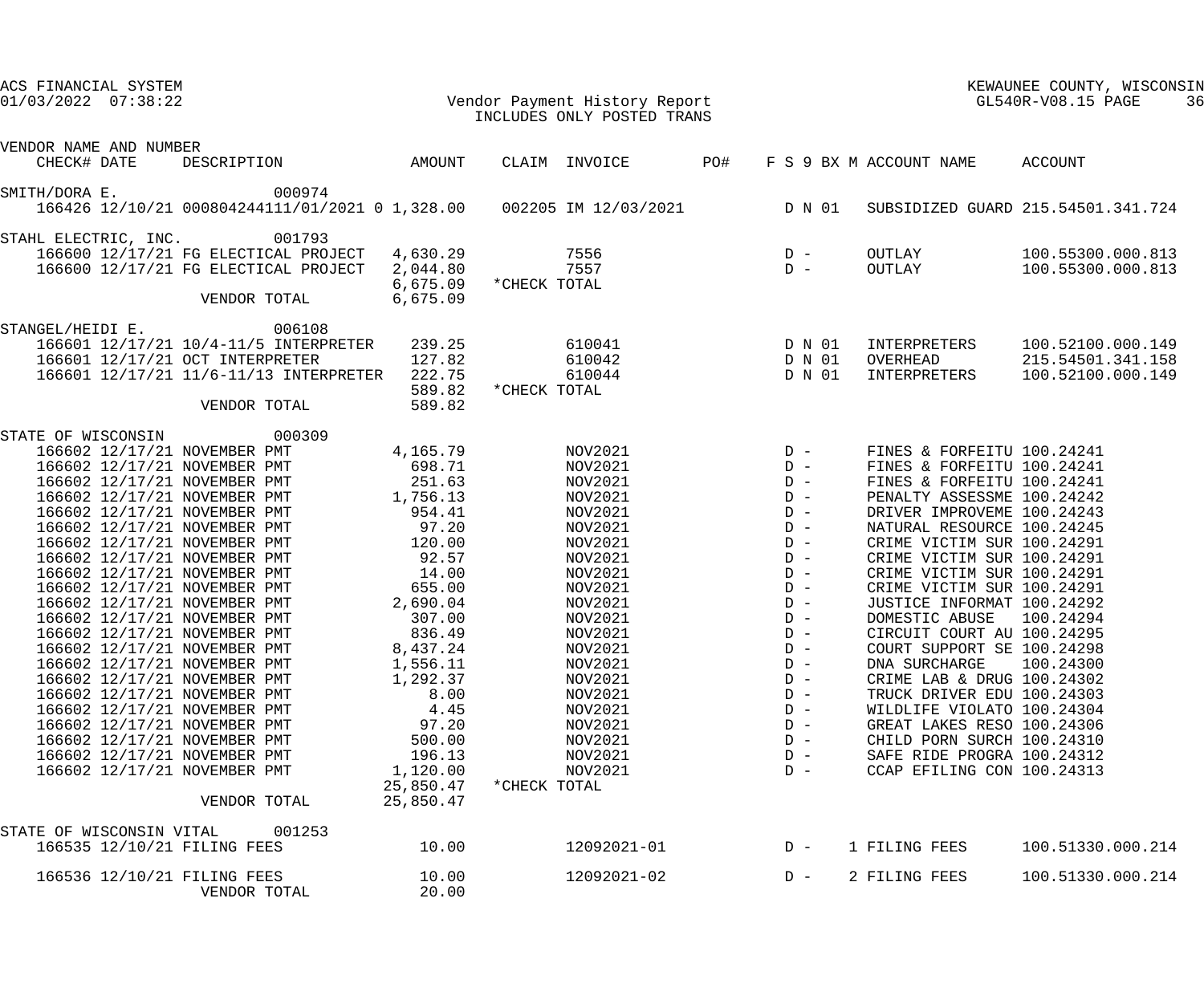| ACS FINANCIAL SYSTEM<br>$01/03/2022$ $07:38:22$                                                                                                                                                                                                          |                                                                                                      | Vendor Payment History Report<br>INCLUDES ONLY POSTED TRANS                                                     |                                                                               |                                              | KEWAUNEE COUNTY, WISCONSIN<br>GL540R-V08.15 PAGE<br>37                                                                                                                                                                                                                                                                                             |
|----------------------------------------------------------------------------------------------------------------------------------------------------------------------------------------------------------------------------------------------------------|------------------------------------------------------------------------------------------------------|-----------------------------------------------------------------------------------------------------------------|-------------------------------------------------------------------------------|----------------------------------------------|----------------------------------------------------------------------------------------------------------------------------------------------------------------------------------------------------------------------------------------------------------------------------------------------------------------------------------------------------|
| VENDOR NAME AND NUMBER                                                                                                                                                                                                                                   |                                                                                                      |                                                                                                                 |                                                                               |                                              |                                                                                                                                                                                                                                                                                                                                                    |
| CHECK# DATE<br>DESCRIPTION                                                                                                                                                                                                                               | AMOUNT                                                                                               | CLAIM INVOICE                                                                                                   | PO#                                                                           | F S 9 BX M ACCOUNT NAME                      | ACCOUNT                                                                                                                                                                                                                                                                                                                                            |
| 010119<br>STERNARD/AMANDA J<br>166427 12/10/21 000808604711/01/2021 0 1,566.00 002205 IM 12/03/2021                                                                                                                                                      |                                                                                                      |                                                                                                                 | D N 01                                                                        |                                              | SUBSIDIZED GUARD 215.54501.341.724                                                                                                                                                                                                                                                                                                                 |
| STONE WINTER GUARDIANS, 009494<br>166481 12/10/21 GUARDIANSHIP-PROTECTIVE 275.00                                                                                                                                                                         |                                                                                                      | November 2021                                                                                                   | $D -$                                                                         |                                              | CONTRACTED SERVI 215.54353.561.296                                                                                                                                                                                                                                                                                                                 |
| 000313<br>STREICHER'S<br>166603 12/17/21 9MM ROUNDS<br>166603 12/17/21 9MM ROUNDS<br>166603 12/17/21 9MM ROUNDS                                                                                                                                          | 275.00<br>1,248.40<br>1,904.25<br>3,427.65                                                           | S1416194<br>S1418073<br>S1423368<br>*CHECK TOTAL                                                                | $\begin{array}{cc} D & - \\ D & - \end{array}$<br>$D -$                       |                                              | FIREARM SUPPLIES 100.52100.000.347<br>FIREARM SUPPLIES 100.52100.000.347<br>FIREARM SUPPLIES 100.52100.000.347                                                                                                                                                                                                                                     |
| VENDOR TOTAL<br>006689<br>STUEBS/CAROL<br>166482 12/10/21 NOVEMBER TRAVEL<br>166482 12/10/21 NOVEMBER TRAVEL<br>VENDOR TOTAL                                                                                                                             | 3,427.65<br>50.70<br>193.20<br>243.90<br>243.90                                                      | 11302021<br>11302021<br>*CHECK TOTAL                                                                            | $D -$<br>$D -$                                                                | OVERHEAD<br>OVERHEAD                         | 215.54300.429.158<br>215.54300.550.158                                                                                                                                                                                                                                                                                                             |
| SWANSON SERVICES CORP<br>009947<br>166537 12/10/21 SUPPLIES<br>166537 12/10/21 SUPPLIES<br>166537 12/10/21 SUPPLIES<br>166537 12/10/21 SUPPLIES<br>166537 12/10/21 SUPPLIES                                                                              | 1.01CR<br>337.15<br>360.49<br>312.50<br>$4.66$ CR                                                    | 2176537<br>3190149<br>3199461<br>3209890<br>3216638<br>1,004.47 * CHECK TOTAL                                   | $D -$<br>$D -$<br>$D -$<br>$D -$<br>$D -$                                     |                                              | CANTEEN EXPENDIT 255.52106.000.295<br>CANTEEN EXPENDIT 255.52106.000.295<br>CANTEEN EXPENDIT 255.52106.000.295<br>CANTEEN EXPENDIT 255.52106.000.295<br>CANTEEN EXPENDIT 255.52106.000.295                                                                                                                                                         |
| 166693 12/30/21 SUPPLIES<br>166693 12/30/21 SUPPLIES<br>166693 12/30/21 SUPPLIES<br>166693 12/30/21 SUPPLIES<br>166693 12/30/21 SUPPLIES<br>166693 12/30/21 SUPPLIES<br>166693 12/30/21 SUPPLIES<br>166693 12/30/21 SUPPLIES<br>166693 12/30/21 SUPPLIES | 83.20<br>445.90<br>$4.94$ CR<br>393.16<br>6.60CR<br>7.35CR<br>423.57<br>4.98CR<br>1.08CR<br>1,320.88 | 1532878<br>3217029<br>3218941<br>3226699<br>3228730<br>3231980<br>3236212<br>3237690<br>3241370<br>*CHECK TOTAL | $D -$<br>$D -$<br>$D -$<br>$D -$<br>$D -$<br>$D -$<br>$D -$<br>$D -$<br>$D -$ |                                              | CANTEEN EXPENDIT 255.52106.000.295<br>CANTEEN EXPENDIT 255.52106.000.295<br>CANTEEN EXPENDIT 255.52106.000.295<br>CANTEEN EXPENDIT 255.52106.000.295<br>CANTEEN EXPENDIT 255.52106.000.295<br>CANTEEN EXPENDIT 255.52106.000.295<br>CANTEEN EXPENDIT 255.52106.000.295<br>CANTEEN EXPENDIT 255.52106.000.295<br>CANTEEN EXPENDIT 255.52106.000.295 |
| VENDOR TOTAL<br>001401<br>TAHLIER/MICHELE<br>166483 12/10/21 RESPITE<br>166483 12/10/21 RESPITE<br>166483 12/10/21 RESPITE<br>VENDOR TOTAL                                                                                                               | 2,325.35<br>660.00<br>450.00<br>630.00<br>1,740.00<br>1,740.00                                       | JAD 11/21<br>JE 11/21<br>JOD 11/21<br>*CHECK TOTAL                                                              | D N 01<br>D N 01<br>D N 01                                                    | RESPITE CARE<br>RESPITE CARE<br>RESPITE CARE | 215.54501.341.201<br>215.54501.341.201<br>215.54501.341.201                                                                                                                                                                                                                                                                                        |
| TAPCO<br>000994<br>166500 12/10/21 SIGN PARTS                                                                                                                                                                                                            | 5,222.72                                                                                             | 1712919                                                                                                         | $D -$                                                                         | SIGNS                                        | 700.53310.046.363                                                                                                                                                                                                                                                                                                                                  |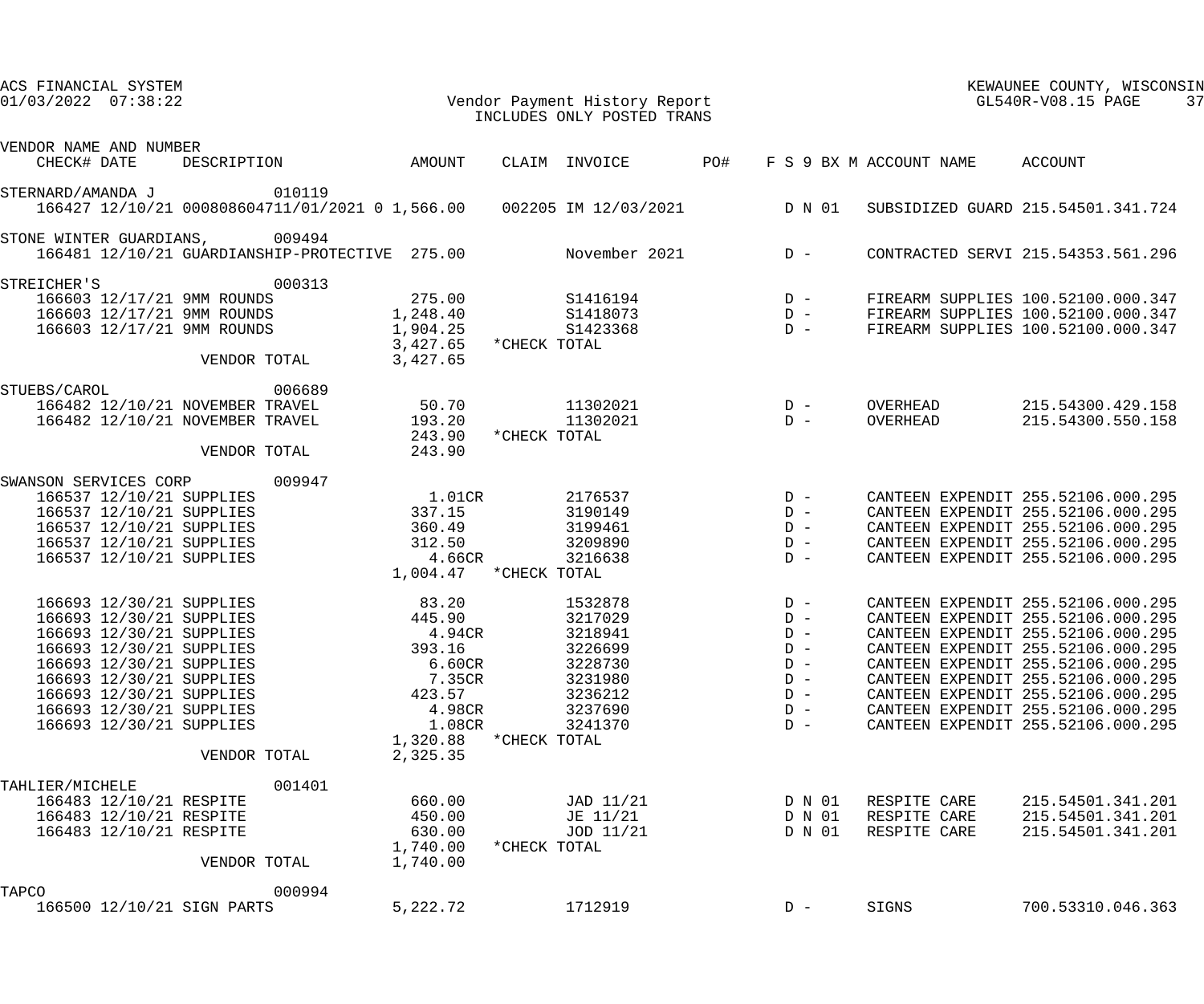| ACS FINANCIAL SYSTEM<br>$01/03/2022$ $07:38:22$                                                                                                                                                        |                                                              | Vendor Payment History Report<br>INCLUDES ONLY POSTED TRANS     |                                                                                       |                                                              | KEWAUNEE COUNTY, WISCONSIN<br>GL540R-V08.15 PAGE<br>38                                                                                               |
|--------------------------------------------------------------------------------------------------------------------------------------------------------------------------------------------------------|--------------------------------------------------------------|-----------------------------------------------------------------|---------------------------------------------------------------------------------------|--------------------------------------------------------------|------------------------------------------------------------------------------------------------------------------------------------------------------|
| VENDOR NAME AND NUMBER<br>CHECK# DATE<br>DESCRIPTION                                                                                                                                                   | AMOUNT                                                       | CLAIM INVOICE                                                   | PO#                                                                                   | F S 9 BX M ACCOUNT NAME ACCOUNT                              |                                                                                                                                                      |
| THOMSON REUTERS - WEST<br>000344<br>166604 12/17/21 MONTHLY BILLING<br>166604 12/17/21 MONTHLY BILLING<br>VENDOR TOTAL                                                                                 | 786.08<br>91.93<br>878.01<br>878.01                          | 845440877<br>845533520<br>*CHECK TOTAL                          | $D -$<br>$\overline{D}$ –                                                             | LAW LIBRARY<br>LAW LIBRARY                                   | 100.51311.000.601<br>100.51311.000.601                                                                                                               |
| 000871<br>TIMMAR SANITATION, INC<br>166501 12/10/21 LEACHATE<br>166501 12/10/21 LEACHATE<br>166501 12/10/21 LEACHATE<br>VENDOR TOTAL                                                                   | 280.00<br>280.00<br>280.00<br>840.00<br>840.00               | 85305<br>85351<br>85413<br>*CHECK TOTAL                         | $\begin{array}{ccc} &\text{D} & - \\ & \text{D} & - \\ & \text{D} & - \\ \end{array}$ |                                                              | LEACHATE SERVICE 600.54923.000.288<br>LEACHATE SERVICE 600.54923.000.288<br>LEACHATE SERVICE 600.54923.000.288                                       |
| TODD/SUSAN M<br>000848<br>166428 12/10/21 000808032411/01/2021 030 254.00 002205 IM 12/03/2021 D N 01                                                                                                  |                                                              |                                                                 |                                                                                       |                                                              | KINSHIP ASSESSME 215.54500.378.601                                                                                                                   |
| 001378<br>TREPES/SARAH<br>166484 12/10/21 NOVEMBER TRAVEL<br>166484 12/10/21 NOVEMBER TRAVEL<br>VENDOR TOTAL                                                                                           | 33.60<br>6.72<br>40.32<br>40.32                              | 11302021<br>11302021<br>*CHECK TOTAL                            | $D -$<br>$D -$                                                                        | OVERHEAD<br>OVERHEAD                                         | 215.54300.429.158<br>215.54359.000.158                                                                                                               |
| TRUCK COUNTRY OF WI<br>000702<br>166367 12/03/21 FILTER                                                                                                                                                | 43.04                                                        | X202677166:01                                                   | $D -$                                                                                 | REPAIR PARTS                                                 | 700.16121                                                                                                                                            |
| 166502 12/10/21 PARTS&LABOR<br>166502 12/10/21 COOLANT HOSE<br>VENDOR TOTAL                                                                                                                            | 1,897.53<br>74.70<br>1,972.23<br>2,015.27                    | X202679606:01<br>*CHECK TOTAL                                   |                                                                                       | REPAIR PARTS<br>REPAIR PARTS                                 | 700.16121<br>700.16121                                                                                                                               |
| 000462<br>TRUCK EQUIPMENT, INC.<br>166368 12/03/21 BACKUP ALARM<br>166368 12/03/21 LIGHTS<br>166368 12/03/21 LIGHTS<br>VENDOR TOTAL                                                                    | 77.70<br>143.07<br>333.83<br>554.60<br>554.60                | 971338-01<br>976446-000<br>976446-01<br>*CHECK TOTAL            | $D -$<br>$D -$<br>$D -$                                                               | REPAIR PARTS<br>REPAIR PARTS<br>REPAIR PARTS                 | 700.16121<br>700.16121<br>700.16121                                                                                                                  |
| 001346<br>TULACHKA/ALEXIS ELIZABET<br>166485 12/10/21 RESPITE<br>166485 12/10/21 RESPITE<br>166485 12/10/21 RESPITE<br>166485 12/10/21 RESPITE<br>VENDOR TOTAL                                         | 400.00<br>150.00<br>250.00<br>400.00<br>1,200.00<br>1,200.00 | AMG 11/21<br>AUG 11/21<br>CG 11/21<br>TYG 11/21<br>*CHECK TOTAL | D N 01<br>D N 01<br>D N 01<br>D N 01                                                  | RESPITE CARE<br>RESPITE CARE<br>RESPITE CARE<br>RESPITE CARE | 215.54501.341.201<br>215.54501.341.201<br>215.54501.341.201<br>215.54501.341.201                                                                     |
| U.S. BANCORP EQUIPMENT F<br>003151<br>166605 12/17/21 DECEMBER COPIER LEASE<br>166605 12/17/21 DECEMBER COPIER LEASE<br>166605 12/17/21 DECEMBER COPIER LEASE<br>166605 12/17/21 DECEMBER COPIER LEASE | 63.62<br>63.62<br>63.62<br>54.96                             | 459531794<br>459531794<br>459531794<br>459531794                | $D -$<br>$D -$<br>$D -$<br>$D -$                                                      |                                                              | EQUIPMENT RENTAL 100.51210.000.533<br>EQUIPMENT RENTAL 100.51220.000.533<br>EQUIPMENT RENTAL 100.51230.000.533<br>EQUIPMENT RENTAL 100.51710.000.533 |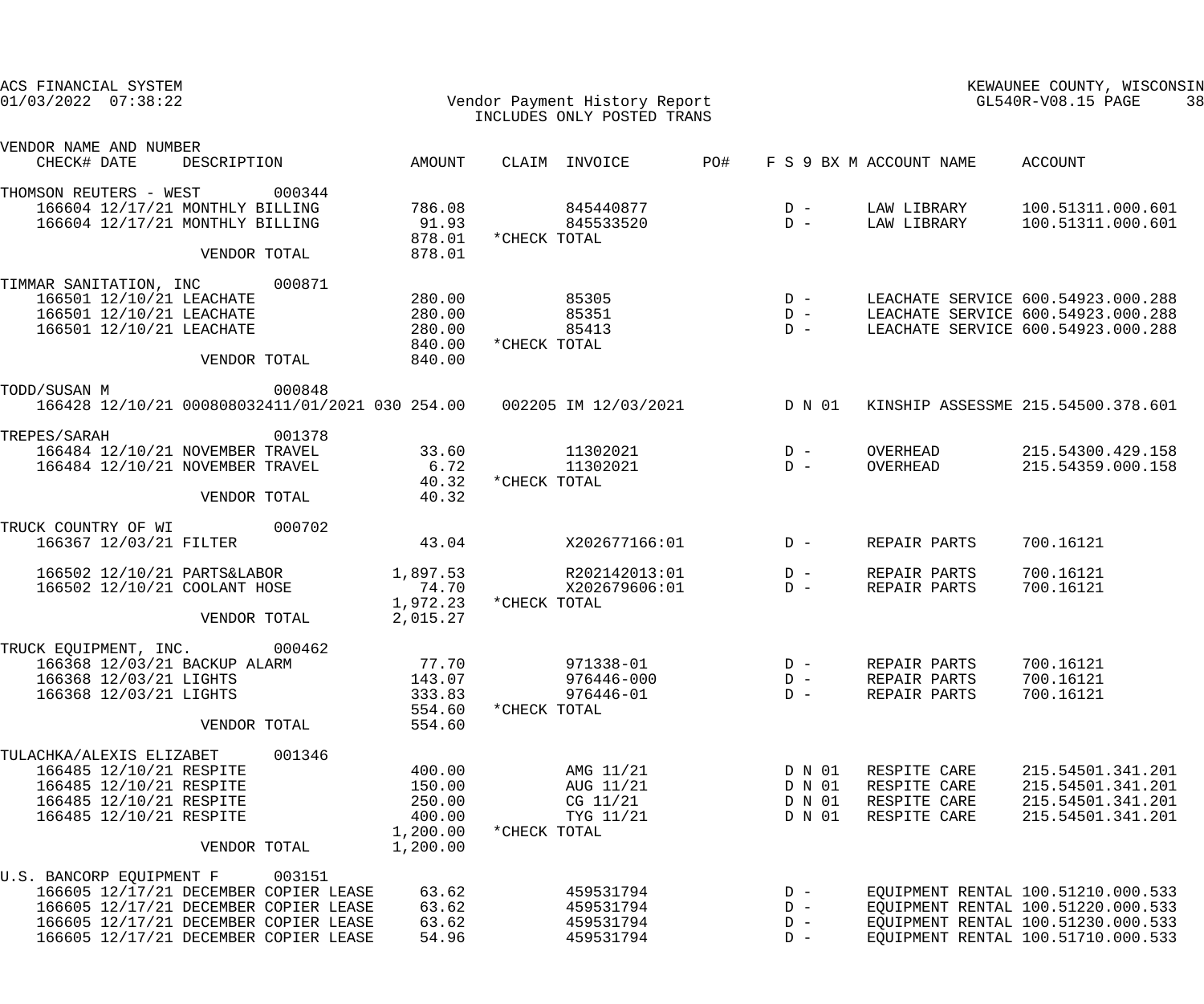| ACS FINANCIAL SYSTEM<br>$01/03/2022$ $07:38:22$ |                      | Vendor Payment History Report<br>INCLUDES ONLY POSTED TRANS |                                                          | KEWAUNEE COUNTY, WISCONSIN<br>GL540R-V08.15 PAGE<br>39 |                                    |
|-------------------------------------------------|----------------------|-------------------------------------------------------------|----------------------------------------------------------|--------------------------------------------------------|------------------------------------|
| VENDOR NAME AND NUMBER                          |                      |                                                             |                                                          |                                                        |                                    |
| DESCRIPTION AMOUNT<br>CHECK# DATE               |                      | CLAIM INVOICE                                               | PO#                                                      | F S 9 BX M ACCOUNT NAME                                | ACCOUNT                            |
| U.S. BANCORP EQUIPMENT F 003151                 |                      |                                                             |                                                          |                                                        |                                    |
| 166605 12/17/21 DECEMBER COPIER LEASE           | 63.62                | 459531794                                                   |                                                          |                                                        | EQUIPMENT RENTAL 100.52102.000.533 |
| 166605 12/17/21 DECEMBER COPIER LEASE           | 78.63                | 459531794                                                   | $\begin{array}{ccc} D & - \\ D & - \\ D & - \end{array}$ |                                                        | EQUIPMENT RENTAL 100.52102.000.533 |
| 166605 12/17/21 DECEMBER COPIER LEASE           | 71.69                | 459531794                                                   |                                                          |                                                        | EQUIPMENT RENTAL 100.54100.000.533 |
| 166605 12/17/21 DECEMBER COPIER LEASE           | 54.96                | 459531794                                                   | $D -$                                                    | OVERHEAD                                               | 215.54500.002.158                  |
| 166605 12/17/21 DECEMBER COPIER LEASE           | 54.96                | 459531794                                                   | $D -$                                                    |                                                        | EQUIPMENT RENTAL 240.56101.000.533 |
|                                                 | 569.68               | *CHECK TOTAL                                                |                                                          |                                                        |                                    |
| VENDOR TOTAL                                    | 569.68               |                                                             |                                                          |                                                        |                                    |
| UMENTUM & KIMPS SC 001428                       |                      |                                                             |                                                          |                                                        |                                    |
| 166606 12/17/21 03-PA-17PJ                      | 2,010.00             | 77876                                                       | $D -$                                                    |                                                        | GUARDIAN AD LITE 100.51220.000.209 |
|                                                 |                      |                                                             |                                                          |                                                        |                                    |
| 000554<br>UNIFORM SHOPPE/THE                    |                      |                                                             |                                                          |                                                        |                                    |
| 166607 12/17/21 ROUER-PANTS                     | 161.41               | 315965                                                      | $\begin{array}{c}\nD & - \\ D & -\n\end{array}$          |                                                        | UNIFORM ALLOWANC 100.52100.000.346 |
| 166607 12/17/21 SMIDLE-TURTLENECKS              | 104.01               | 315967                                                      |                                                          |                                                        | UNIFORM ALLOWANC 100.52100.000.346 |
| 166607 12/17/21 TUTTLE-PANTS                    | 173.41               | 316259                                                      | $\begin{array}{ccc} D & - \\ D & - \\ D & - \end{array}$ |                                                        | UNIFORM ALLOWANC 100.52100.000.346 |
| 166607 12/17/21 BROOMHALL-PANTS/JACKET 301.61   |                      | 316341                                                      |                                                          |                                                        | UNIFORM ALLOWANC 100.52100.000.346 |
| 166607 12/17/21 CAMPBELL-JACKET/GEAR            | 497.35               | 316566                                                      |                                                          |                                                        | UNIFORM ALLOWANC 100.52100.000.346 |
| VENDOR TOTAL                                    | 1,237.79<br>1,237.79 | *CHECK TOTAL                                                |                                                          |                                                        |                                    |
|                                                 |                      |                                                             |                                                          |                                                        |                                    |
| UNITED MAILING SERVICES, 010221                 |                      |                                                             |                                                          |                                                        |                                    |
| 166608 12/17/21 NOVEMBER POSTAGE                | 21.91                | 191991                                                      | $D -$                                                    | POSTAGE                                                | 100.51100.000.311                  |
| 166608 12/17/21 NOVEMBER POSTAGE                | 11.09                | 191991                                                      | $D -$                                                    | POSTAGE                                                | 100.51210.000.311                  |
| 166608 12/17/21 NOVEMBER POSTAGE                | 234.15               | 191991                                                      | $D -$                                                    | POSTAGE                                                | 100.51220.000.311                  |
| 166608 12/17/21 NOVEMBER POSTAGE                | 77.10                | 191991                                                      | $D -$                                                    | POSTAGE                                                | 100.51230.000.311                  |
| 166608 12/17/21 NOVEMBER POSTAGE                | 59.42                | 191991                                                      | $D -$                                                    | POSTAGE                                                | 100.51310.000.311                  |
| 166608 12/17/21 NOVEMBER POSTAGE                | 44.23                | 191991                                                      | $D -$                                                    | POSTAGE                                                | 100.51312.000.311                  |
| 166608 12/17/21 NOVEMBER POSTAGE                | 33.18                | 191991                                                      | $D -$                                                    | POSTAGE                                                | 100.51320.000.311                  |
| 166608 12/17/21 NOVEMBER POSTAGE                | 65.01                | 191991                                                      | $D -$                                                    | POSTAGE                                                | 100.51330.000.311                  |
| 166608 12/17/21 NOVEMBER POSTAGE                | 2.96                 | 191991                                                      | $D -$                                                    | POSTAGE                                                | 100.51410.000.311                  |
| 166608 12/17/21 NOVEMBER POSTAGE                | 107.29               | 191991                                                      | $D -$                                                    | POSTAGE                                                | 100.51420.000.311                  |
| 166608 12/17/21 NOVEMBER POSTAGE                | 37.70                | 191991                                                      | $D -$                                                    | POSTAGE                                                | 100.51511.000.311                  |
| 166608 12/17/21 NOVEMBER POSTAGE                | 123.05               | 191991                                                      | $D -$                                                    | POSTAGE                                                | 100.51520.000.311                  |
| 166608 12/17/21 NOVEMBER POSTAGE                | 70.84                | 191991                                                      | $D -$                                                    | POSTAGE                                                | 100.51710.000.311                  |
| 166608 12/17/21 NOVEMBER POSTAGE                | 89.04                | 191991                                                      | $D -$                                                    | POSTAGE                                                | 100.52102.000.311                  |
| 166608 12/17/21 NOVEMBER POSTAGE                | 84.27                | 191991                                                      | $D -$                                                    | POSTAGE                                                | 100.54100.000.311                  |
| 166608 12/17/21 NOVEMBER POSTAGE                | 39.17                | 191991                                                      | $D -$                                                    | POSTAGE                                                | 100.54113.000.311                  |
| 166608 12/17/21 NOVEMBER POSTAGE                | 2.22                 | 191991                                                      | $D -$                                                    | POSTAGE                                                | 100.54701.000.311                  |
| 166608 12/17/21 NOVEMBER POSTAGE                | 85.03                | 191991                                                      | $D -$                                                    | POSTAGE                                                | 100.55620.000.311                  |
| 166608 12/17/21 NOVEMBER POSTAGE                | 25.13                | 191991                                                      | $D -$                                                    | OVERHEAD                                               | 215.54300.429.158                  |
| 166608 12/17/21 NOVEMBER POSTAGE                | 11.89                | 191991                                                      | $D -$                                                    | OVERHEAD                                               | 215.54300.550.158                  |
| 166608 12/17/21 NOVEMBER POSTAGE                | 7.33                 | 191991                                                      | $D -$                                                    | OVERHEAD                                               | 215.54410.076.158                  |
| 166608 12/17/21 NOVEMBER POSTAGE                | 36.46                | 191991                                                      | $D -$                                                    | OVERHEAD                                               | 215.54410.852.158                  |
| 166608 12/17/21 NOVEMBER POSTAGE                | 79.75                | 191991                                                      | $D -$                                                    | OVERHEAD                                               | 215.54500.002.158                  |
| 166608 12/17/21 NOVEMBER POSTAGE                | 11.33                | 191991                                                      | $D -$                                                    | OVERHEAD                                               | 215.54501.341.158                  |
| 166608 12/17/21 NOVEMBER POSTAGE                | 28.80                | 191991                                                      | $D -$                                                    | OVERHEAD                                               | 215.54607.000.158                  |
| 166608 12/17/21 NOVEMBER POSTAGE                | 2.15                 | 191991                                                      | $D -$                                                    | OVERHEAD                                               | 215.54614.000.158                  |
| 166608 12/17/21 NOVEMBER POSTAGE                | 346.19               | 191991                                                      | $D -$                                                    | OVERHEAD                                               | 216.54361.000.158                  |
| 166608 12/17/21 NOVEMBER POSTAGE                | 15.49                | 191991                                                      | $D -$                                                    | POSTAGE                                                | 220.54104.000.311                  |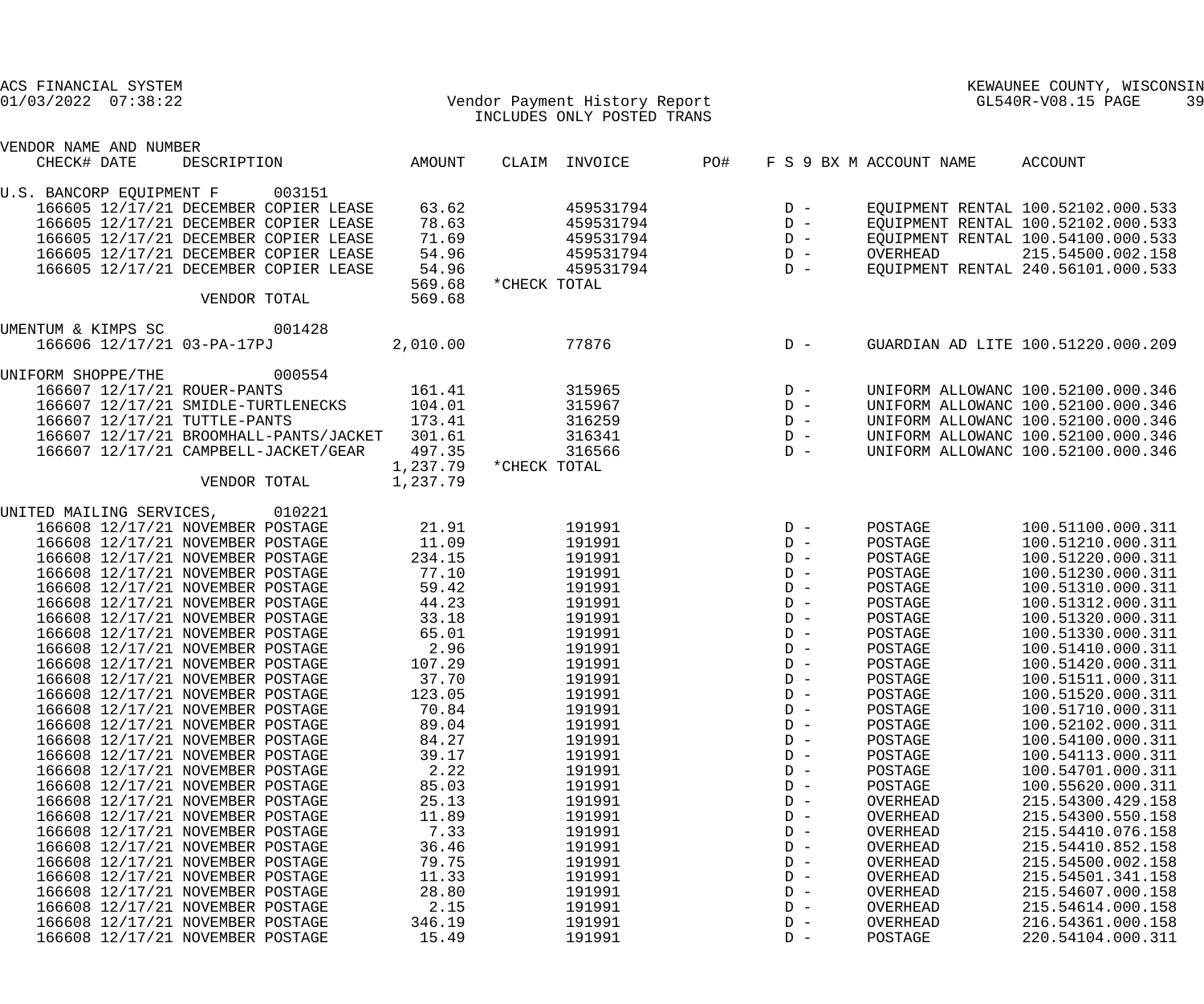| ACS FINANCIAL SYSTEM<br>$01/03/2022$ $07:38:22$                                                                         |                                      | Vendor Payment History Report<br>INCLUDES ONLY POSTED TRANS |                |                                     | KEWAUNEE COUNTY, WISCONSIN<br>GL540R-V08.15 PAGE<br>40 |
|-------------------------------------------------------------------------------------------------------------------------|--------------------------------------|-------------------------------------------------------------|----------------|-------------------------------------|--------------------------------------------------------|
| VENDOR NAME AND NUMBER<br>CHECK# DATE<br>DESCRIPTION                                                                    | AMOUNT                               | CLAIM INVOICE                                               | PO#            | F S 9 BX M ACCOUNT NAME ACCOUNT     |                                                        |
| UNITED MAILING SERVICES, 010221<br>166608 12/17/21 NOVEMBER POSTAGE<br>166608 12/17/21 NOVEMBER POSTAGE<br>VENDOR TOTAL | 0.74<br>0.74<br>1,753.66             | 191991<br>191991<br>1,753.66 *CHECK TOTAL                   | $D -$<br>$D -$ | POSTAGE<br>POSTAGE                  | 228.54135.000.311<br>245.51730.000.311                 |
| 000327<br>UNITED PARCEL SERVICE<br>166538 12/10/21 POSTAGE                                                              | 250.00                               | 579355491                                                   | $D -$          | POSTAGE                             | 100.51100.000.311                                      |
| 001238<br>URBAN/CHERYL<br>166616 12/22/21 DECEMBER TRAVEL                                                               | 25.76                                | 12312021                                                    | $D -$          | OVERHEAD                            | 215.54500.811.158                                      |
| 001419<br>URBAN/DEBRA L<br>166486 12/10/21 RESPITE<br>166486 12/10/21 RESPITE<br>VENDOR TOTAL                           | 480.00<br>510.00<br>990.00<br>990.00 | CF 11/2021<br>FM 11/2021<br>*CHECK TOTAL                    | D N 01         | D N 01 RESPITE CARE<br>RESPITE CARE | 215.54501.341.201<br>215.54501.341.201                 |
| UW MADISON ACCOUNTING SE<br>001269<br>166649 12/22/21 JUL-DEC EDUCATOR FEES 49,676.25                                   |                                      | AR0070248                                                   | $D -$          |                                     | AGENT CONTRACTS 100.55620.000.150                      |
| 009464<br>UW-MADISON<br>166487 12/10/21 OCTOBER TRAINING                                                                | 125.00                               | 11102021-227                                                | $D -$          | OVERHEAD                            | 215.54501.341.158                                      |
| 166617 12/22/21 TRAINING<br>166617 12/22/21 TRAINING<br>VENDOR TOTAL                                                    | 25.00<br>50.00<br>75.00<br>200.00    | 12072021-227<br>12072021-227<br>*CHECK TOTAL                | $D -$<br>$D -$ | OVERHEAD<br>OVERHEAD                | 215.54300.429.158<br>215.54501.341.158                 |
| VAN'S LUMBER & HARDWARE,<br>000406<br>166369 12/03/21 SIGN BOARDS                                                       | 1,799.55                             | IN018149                                                    | $D -$          | LUMBER & POSTS 700.16120            |                                                        |
| VANDENHOUTEN/JANICE M. 010054<br>166488 12/10/21 DRIVER ESCORT VOLUNTEER 260.96                                         |                                      | 1121jv                                                      | D N 01         |                                     | TRAVEL EXPENSES 215.54607.000.332                      |
| 006610<br>VANDERMAUSE/BRENDA<br>166618 12/22/21 DECEMBER TRAVEL                                                         | 172.48                               | 12312021                                                    | $D -$          | OVERHEAD                            | 215.54500.811.158                                      |
| 008449<br>VANDERVEST/JODI<br>166489 12/10/21 NOVEMBER TRAVEL<br>166489 12/10/21 NOVEMBER TRAVEL<br>VENDOR TOTAL         | 14.41<br>8.40<br>22.81<br>22.81      | 11302021<br>11302021<br>*CHECK TOTAL                        | $D -$<br>$D -$ | OVERHEAD<br>OVERHEAD                | 215.54353.561.158<br>215.54624.000.158                 |
| 000478<br>VANSTRATEN/MICHELLE<br>166429 12/10/21 000806103011/01/2021 030 254.00 002205 IM 12/03/2021                   |                                      |                                                             | $D -$          |                                     | KINSHIP ASSESSME 215.54500.378.601                     |
| 001009<br>VASKE/HAYLEY<br>166490 12/10/21 RESPITE                                                                       | 50.00                                | AMG 11/21                                                   | D N 01         | RESPITE CARE                        | 215.54501.341.201                                      |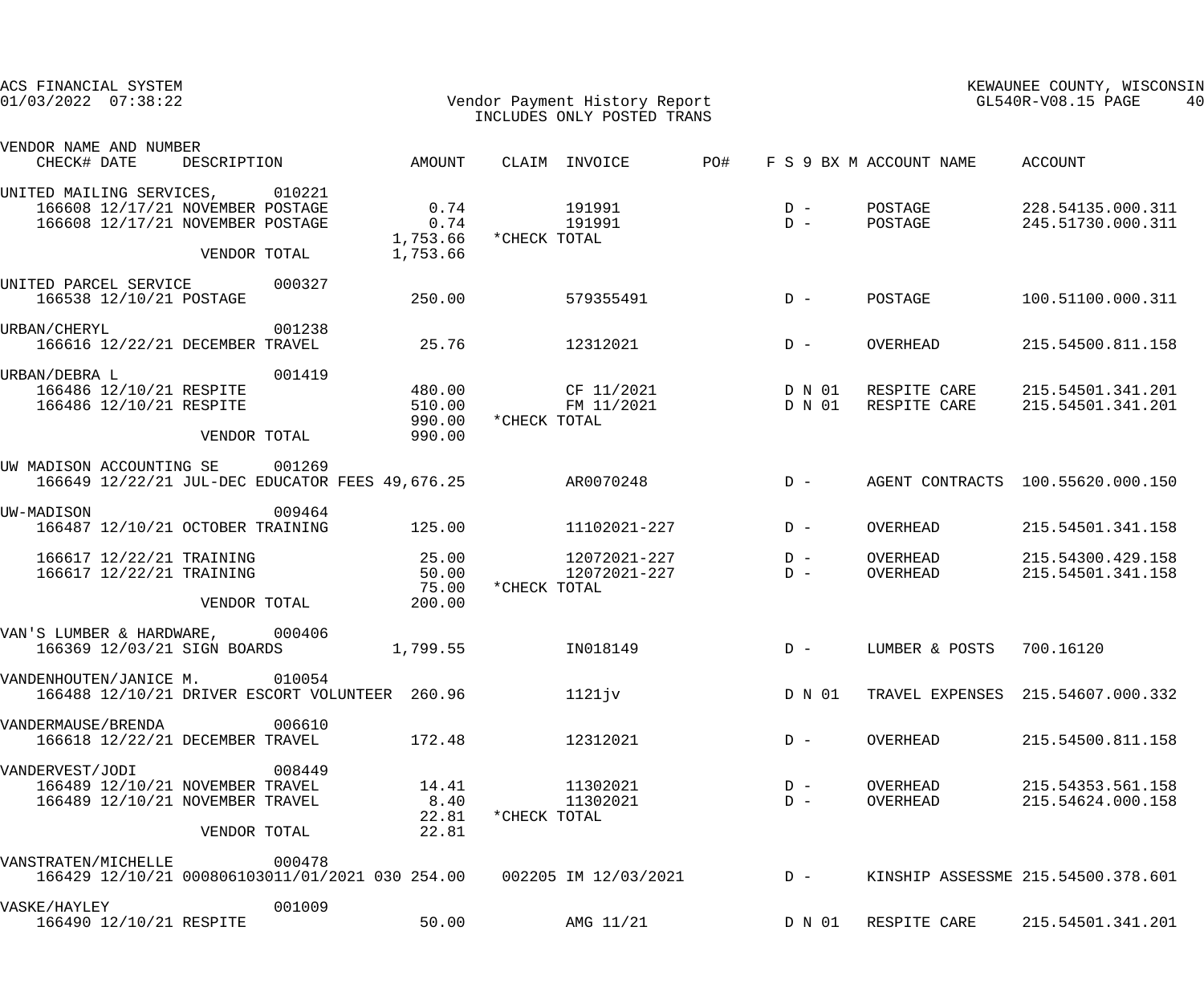| ACS FINANCIAL SYSTEM<br>$01/03/2022$ $07:38:22$                                                                     |                                               | Vendor Payment History Report<br>INCLUDES ONLY POSTED TRANS |              |                                              |     |                            | KEWAUNEE COUNTY, WISCONSIN<br>GL540R-V08.15 PAGE<br>41 |                                              |                                                                          |
|---------------------------------------------------------------------------------------------------------------------|-----------------------------------------------|-------------------------------------------------------------|--------------|----------------------------------------------|-----|----------------------------|--------------------------------------------------------|----------------------------------------------|--------------------------------------------------------------------------|
| VENDOR NAME AND NUMBER<br>CHECK# DATE                                                                               | DESCRIPTION                                   | AMOUNT                                                      |              | CLAIM INVOICE                                | PO# |                            |                                                        | F S 9 BX M ACCOUNT NAME                      | ACCOUNT                                                                  |
| VASKE/HAYLEY<br>166490 12/10/21 RESPITE<br>166490 12/10/21 RESPITE<br>166490 12/10/21 RESPITE                       | 001009<br>VENDOR TOTAL                        | 100.00<br>50.00<br>50.00<br>250.00<br>250.00                | *CHECK TOTAL | ARG 11/21<br>CAG 11/21<br>TYG 11/21          |     | D N 01<br>D N 01<br>D N 01 |                                                        | RESPITE CARE<br>RESPITE CARE<br>RESPITE CARE | 215.54501.341.201<br>215.54501.341.201<br>215.54501.341.201              |
| VB-S1 ASSETS LLC<br>166401 12/03/21 DECEMBER RENT<br>166401 12/03/21 DECEMBER RENT<br>166401 12/03/21 DECEMBER RENT | 000512<br>VENDOR TOTAL                        | 34.19<br>34.19<br>68.38<br>136.76<br>136.76                 | *CHECK TOTAL | INV-00261284<br>INV-00261284<br>INV-00261284 |     | $D -$<br>$D -$<br>$D -$    |                                                        | TELEPHONE<br>TELEPHONE<br>TELEPHONE          | 100.52600.000.225<br>100.52601.000.225<br>100.52602.000.225              |
| VEESER/JASON<br>166609 12/17/21 CLOTHING                                                                            | 000083                                        | 216.99                                                      |              | 12092021                                     |     | $D -$                      |                                                        |                                              | UNIFORM ALLOWANC 100.52100.000.346                                       |
| VENTURE ARCHITECTS<br>166610 12/17/21 PHASE 2 AMENDMENT                                                             | 006607                                        | 2,615.77                                                    |              | 141207                                       |     | $D -$                      |                                                        |                                              | CONTRACTED SERVI 100.51410.000.296                                       |
| VERIZON WIRELESS                                                                                                    | 000386<br>166402 12/03/21 11/24-12/23 SERVICE | 40.01                                                       |              | 9893494298                                   |     | $D -$                      |                                                        | TELEPHONE                                    | 240.56101.000.225                                                        |
| VINCENT/DAN<br>166403 12/03/21 AUGUST TRAVEL                                                                        | 009151                                        | 88.81                                                       |              | 08312021                                     |     | $D -$                      |                                                        | OVERHEAD                                     | 215.54500.002.158                                                        |
| 166619 12/22/21 DECEMBER TRAVEL                                                                                     | VENDOR TOTAL                                  | 17.92<br>106.73                                             |              | 12312021                                     |     | $D -$                      |                                                        | OVERHEAD                                     | 215.54500.811.158                                                        |
| WARNER-WEXEL LLC<br>166404 12/03/21 CLEANING SUPPLIES<br>166404 12/03/21 HAND TOWELING                              | 000558                                        | 822.40<br>68.76<br>891.16                                   | *CHECK TOTAL | 220264<br>220325                             |     | $D -$<br>$D -$             |                                                        |                                              | HOUSEHOLD & JANI 100.51602.000.344<br>HOUSEHOLD & JANI 100.51602.000.344 |
| 166694 12/30/21 CLEANING SUPPLIES                                                                                   | VENDOR TOTAL                                  | 801.54<br>1,692.70                                          |              | 221021                                       |     | $D -$                      |                                                        |                                              | HOUSEHOLD & JANI 100.51602.000.344                                       |
| WATCH GUARD VIDEO<br>166650 12/22/21 MIKROTIK CONF KIT                                                              | 000984                                        | 2,600.00                                                    |              | ACCINV0032357                                |     | D N 01                     |                                                        | OUTLAY                                       | 100.52100.000.813                                                        |
| <b>WEX BANK</b><br>166611 12/17/21 OCT & NOV FUEL                                                                   | 009955                                        | 11,110.91                                                   |              | 76561075                                     |     | $D -$                      |                                                        |                                              | GASOLINE & DIESE 100.52100.000.351                                       |
| WI DEPARTMENT OF ADMIN<br>166695 12/30/21 NETWORK ACCESS<br>166695 12/30/21 NETWORK ACCESS                          | 000041<br>VENDOR TOTAL                        | 37.50<br>37.50<br>75.00<br>75.00                            | *CHECK TOTAL | 505-0000065144<br>505-0000065144             |     | $D -$<br>$D -$             |                                                        | TELEPHONE<br>OVERHEAD                        | 100.51330.000.225<br>215.54410.076.158                                   |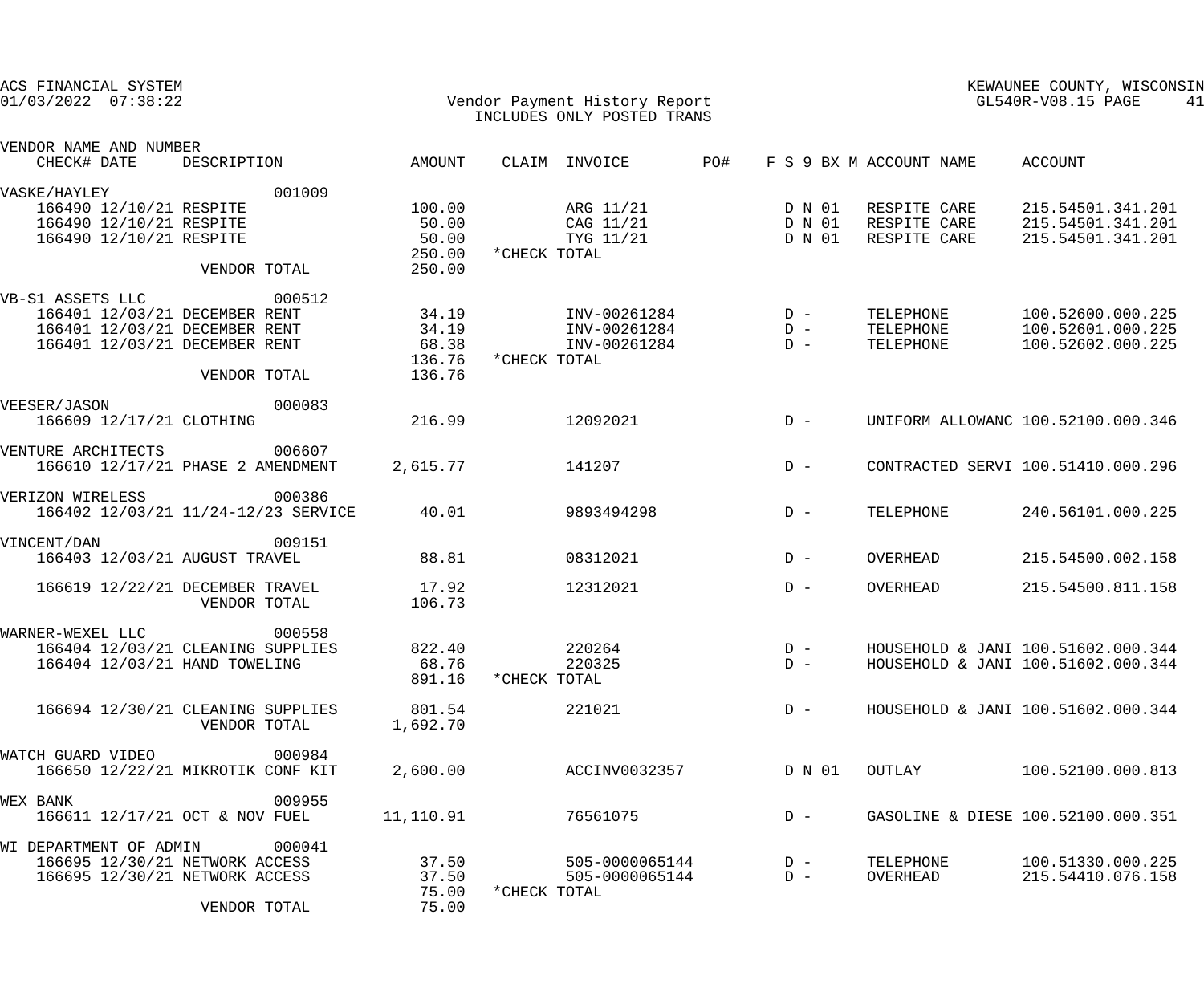| ACS FINANCIAL SYSTEM                                     |  |                                                 |                  |              |                            |     |       |                         | KEWAUNEE COUNTY, WISCONSIN         |  |
|----------------------------------------------------------|--|-------------------------------------------------|------------------|--------------|----------------------------|-----|-------|-------------------------|------------------------------------|--|
| $01/03/2022$ $07:38:22$<br>Vendor Payment History Report |  |                                                 |                  |              |                            |     |       | GL540R-V08.15 PAGE      | 42                                 |  |
|                                                          |  |                                                 |                  |              | INCLUDES ONLY POSTED TRANS |     |       |                         |                                    |  |
| VENDOR NAME AND NUMBER                                   |  |                                                 |                  |              |                            |     |       |                         |                                    |  |
| CHECK# DATE                                              |  | DESCRIPTION                                     | AMOUNT           |              | CLAIM INVOICE              | PO# |       | F S 9 BX M ACCOUNT NAME | ACCOUNT                            |  |
| WISCONSIN ASSOCIATION OF                                 |  | 002822                                          |                  |              |                            |     |       |                         |                                    |  |
|                                                          |  | 166539 12/10/21 AB 2022 DUES                    | 150.00           |              | 2022 DUES                  |     | $D -$ |                         | MEMBERSHIP DUES 100.55620.000.324  |  |
| WISCONSIN COUNTY MUTUAL                                  |  | 000347                                          |                  |              |                            |     |       |                         |                                    |  |
|                                                          |  | 166651 12/22/21 2022 WORKER COMP                | 205,410.00       |              | IN000011374                |     | $D -$ |                         | PREPAID INSURANC 800.16220         |  |
|                                                          |  | 166651 12/22/21 2022 AUTO/PROPERTY              | 67,449.00        |              | IN000011390                |     | $D -$ |                         | PREPAID INSURANC 100.16220         |  |
|                                                          |  | 166651 12/22/21 2022 LIABILITY PREMIU 73,801.00 |                  |              | IN000011423                |     | $D -$ |                         | PREPAID INSURANC 100.16220         |  |
|                                                          |  | 166651 12/22/21 DEDUCTIBLE FUND                 | 3,238.00         |              | IN000011441                |     | $D -$ |                         | PREPAID INSURANC 100.16220         |  |
|                                                          |  |                                                 | 349,898.00       | *CHECK TOTAL |                            |     |       |                         |                                    |  |
|                                                          |  | VENDOR TOTAL                                    | 349,898.00       |              |                            |     |       |                         |                                    |  |
| WISCONSIN DEPT OF ADMIN.                                 |  | 000589                                          |                  |              |                            |     |       |                         |                                    |  |
|                                                          |  | 166540 12/10/21 NOVEMBER LAND INFO FEES 810.00  |                  |              | NOV2021                    |     | $D -$ |                         | LAND INFORMATION 100.24215         |  |
|                                                          |  | 166540 12/10/21 NOVEMBER LAND INFO FEE 2,025.00 |                  |              | NOV2021                    |     | $D -$ |                         | STATEWIDE PARCEL 100.24217         |  |
|                                                          |  |                                                 | 2,835.00         | *CHECK TOTAL |                            |     |       |                         |                                    |  |
|                                                          |  | VENDOR TOTAL                                    | 2,835.00         |              |                            |     |       |                         |                                    |  |
| WISCONSIN DEPT. OF                                       |  | 000408                                          |                  |              |                            |     |       |                         |                                    |  |
|                                                          |  | 166561 12/17/21 WILLOW DR                       | 161.62           |              | 395-0000242543             |     | $D -$ | COUNTY CHARGES          | 201.53310.101.902                  |  |
|                                                          |  | 166561 12/17/21 WILLOW DR                       | 161.61           |              | 395-0000242543             |     | $D -$ |                         | ENGINEERING SERV 700.53310.042.215 |  |
|                                                          |  | 166561 12/17/21 BRIDGE DESIGN                   | 193.07           |              | 395-0000242544             |     | $D -$ | COUNTY CHARGES          | 201.53310.101.902                  |  |
|                                                          |  | 166561 12/17/21 BRIDGE DESIGN                   | 193.06           |              | 395-0000242544             |     | $D -$ |                         | ENGINEERING SERV 700.53310.042.215 |  |
|                                                          |  | 166561 12/17/21 BRIDGE CONSTRUCTION             | 9,750.32         |              | 395-0000242545             |     | $D -$ | COUNTY CHARGES          | 201.53310.101.902                  |  |
|                                                          |  | 166561 12/17/21 BRIDGE CONSTRUCTION             | 9,750.32         |              | 395-0000242545             |     | $D -$ |                         | ENGINEERING SERV 700.53310.042.215 |  |
|                                                          |  | 166561 12/17/21 BRIDGE CONSTRUCTION             | 545.39           |              | 395-0000242546             |     | $D -$ | COUNTY CHARGES          | 201.53310.101.902                  |  |
|                                                          |  | 166561 12/17/21 BRIDGE CONSTRUCTION             | 545.39           |              | 395-0000242546             |     | $D -$ |                         | ENGINEERING SERV 700.53310.042.215 |  |
|                                                          |  | 166561 12/17/21 RYANS CORNER                    | 2,490.96         |              | 395-0000242547             |     | $D -$ |                         | ENGINEERING SERV 700.53310.044.215 |  |
|                                                          |  | 166561 12/17/21 CTY RD S                        | 1,237.93         |              | 395-0000242548             |     | $D -$ |                         | ENGINEERING SERV 700.53310.042.215 |  |
|                                                          |  |                                                 | 25,029.67        | *CHECK TOTAL |                            |     |       |                         |                                    |  |
|                                                          |  | VENDOR TOTAL                                    | 25,029.67        |              |                            |     |       |                         |                                    |  |
| WISCONSIN EXTENSION ASSO                                 |  | 004208                                          |                  |              |                            |     |       |                         |                                    |  |
|                                                          |  | 166405 12/03/21 RENEE KOENIG DUES               | 150.00           |              | 2022 DUES                  |     | $D -$ |                         | MEMBERSHIP DUES 100.55620.000.324  |  |
| WISCONSIN MEDIA                                          |  | 000619                                          |                  |              |                            |     |       |                         |                                    |  |
|                                                          |  | 166620 12/22/21 ADVERTISEMENT                   | 38.98            |              | 0004258175                 |     | $D -$ | OVERHEAD                | 215.54607.000.158                  |  |
|                                                          |  | 166620 12/22/21 LEGAL NOTICES                   | 133.76           |              | 4257985                    |     | $D -$ |                         | PUBLICATIONS OF 100.51100.000.321  |  |
|                                                          |  | 166620 12/22/21 EMPLOYMENT ADS                  | 52.08            |              | 4257985                    |     | $D -$ |                         | PUBLICATIONS OF 100.51430.000.321  |  |
|                                                          |  |                                                 | 224.82           | *CHECK TOTAL |                            |     |       |                         |                                    |  |
|                                                          |  | VENDOR TOTAL                                    | 224.82           |              |                            |     |       |                         |                                    |  |
| WISCONSIN PROFESSIONAL                                   |  | 001077                                          |                  |              |                            |     |       |                         |                                    |  |
|                                                          |  | 166652 12/22/21 PROTECTIVE UNION DUES           | 9.00             |              | 12317                      |     | $D -$ |                         | PROTECTIVE UNION 800.21552         |  |
|                                                          |  | 166652 12/22/21 PROTECTIVE UNION DUES           | 747.00           |              | 12742                      |     | $D -$ |                         | PROTECTIVE UNION 800.21552         |  |
|                                                          |  | VENDOR TOTAL                                    | 756.00<br>756.00 | *CHECK TOTAL |                            |     |       |                         |                                    |  |
|                                                          |  |                                                 |                  |              |                            |     |       |                         |                                    |  |
| WISCONSIN PUBLIC SERVICE                                 |  | 001873                                          |                  |              |                            |     |       |                         |                                    |  |
|                                                          |  | 166541 12/10/21 GAS FLARE                       | 214.86           |              | 11232021-00036             |     | $D -$ | ELECTRIC                | 600.54923.000.222                  |  |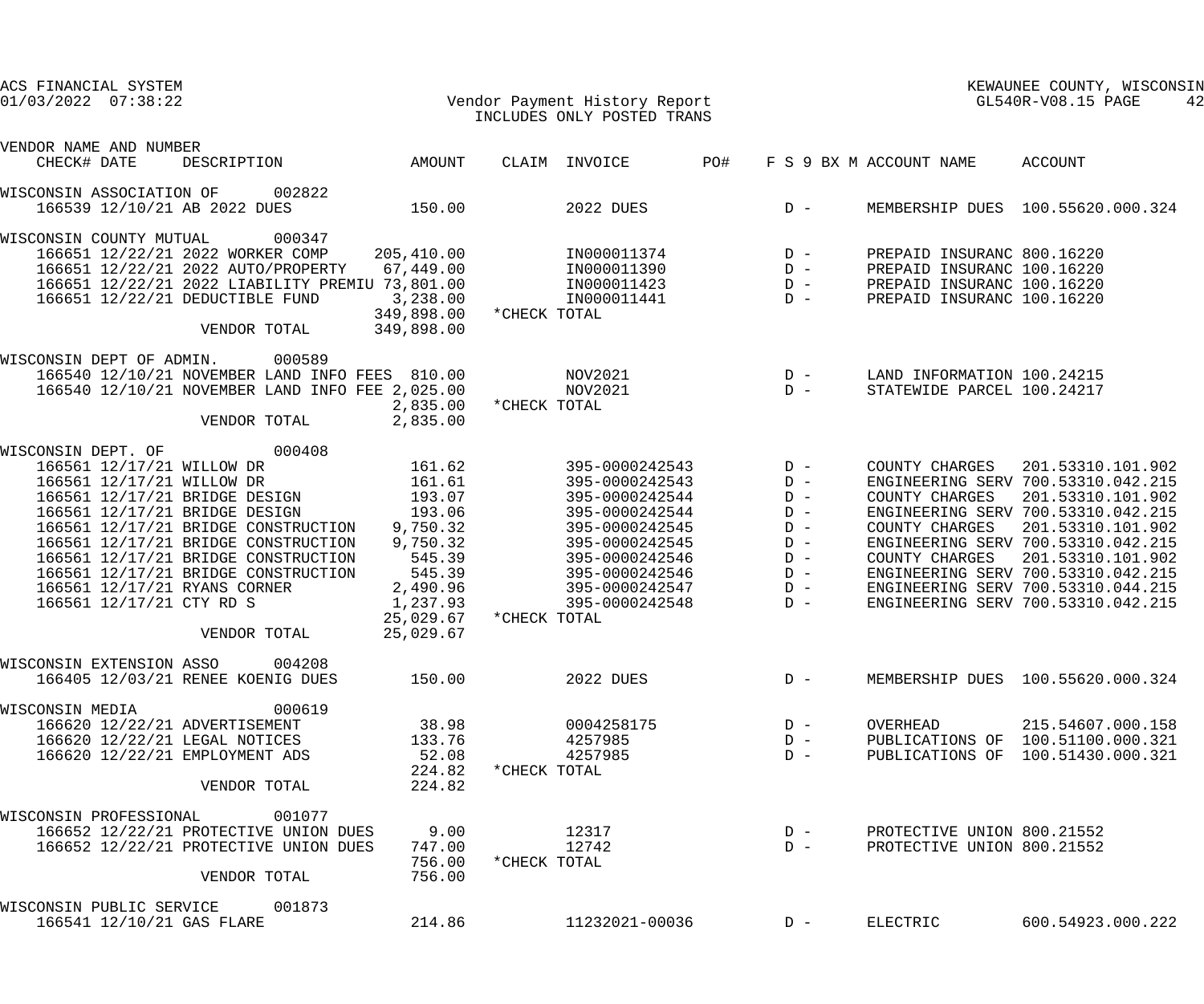|              | VENDOR NAME AND NUMBER   |                                       |                                                                                                                                                                                                                                                  |           |              |                                                                                  |       |                                    |                   |  |
|--------------|--------------------------|---------------------------------------|--------------------------------------------------------------------------------------------------------------------------------------------------------------------------------------------------------------------------------------------------|-----------|--------------|----------------------------------------------------------------------------------|-------|------------------------------------|-------------------|--|
|              | CHECK# DATE              |                                       | DESCRIPTION AMOUNT                                                                                                                                                                                                                               |           |              | CLAIM INVOICE PO#                                                                |       | F S 9 BX M ACCOUNT NAME            | ACCOUNT           |  |
|              |                          | WISCONSIN PUBLIC SERVICE 001873       |                                                                                                                                                                                                                                                  |           |              |                                                                                  |       |                                    |                   |  |
|              |                          | 166541 12/10/21 EXPO BUILDING         |                                                                                                                                                                                                                                                  | 2,060.61  |              | $11232021 - 00038$ D -                                                           |       | ELECTRIC                           | 100.55301.000.222 |  |
|              |                          | 166541 12/10/21 EXPO BUILDING         |                                                                                                                                                                                                                                                  | 225.75    |              | 11232021-00038                                                                   | $D -$ | GAS                                | 100.55301.000.224 |  |
|              |                          | 166541 12/10/21 TRACK MAINT           | 35.14                                                                                                                                                                                                                                            |           |              | 11232021-00040                                                                   | $D -$ | ELECTRIC                           | 100.55300.000.222 |  |
|              |                          |                                       | 166541 12/10/21 LANDFILL TOWER 309.57                                                                                                                                                                                                            |           |              | 11232021-00048                                                                   | $D -$ | ELECTRIC                           | 100.52102.000.222 |  |
|              |                          | 166541 12/10/21 RYAN PARK             | 86.73                                                                                                                                                                                                                                            |           |              | 11232021-00050                                                                   | $D -$ | ELECTRIC                           | 100.55200.000.222 |  |
|              |                          |                                       | 166541 12/10/21 WEST ALASKA 39.62                                                                                                                                                                                                                |           |              | 11232021-00053                                                                   | $D -$ | BOAT LAUNCH EXPE 230.55467.000.601 |                   |  |
|              |                          | 166541 12/10/21 ALGOMA TOWER          | 17.62                                                                                                                                                                                                                                            |           |              | 11242021-00046                                                                   | $D -$ | GAS                                | 100.52102.000.224 |  |
|              |                          | 166541 12/10/21 KROHN'S LAKE LIGHTING |                                                                                                                                                                                                                                                  | 45.07     |              | 11292021-00017                                                                   | $D -$ | BOAT LAUNCH EXPE 230.55467.000.601 |                   |  |
|              | 166541 12/10/21 ELECTRIC |                                       | 1,666.79                                                                                                                                                                                                                                         |           |              | 1123094376<br>3943094376<br>3943094376<br>3943094376<br>3943094376<br>3943094376 | $D -$ | ELECTRIC                           | 100.51602.000.222 |  |
|              |                          |                                       |                                                                                                                                                                                                                                                  |           |              |                                                                                  | $D -$ | GAS                                | 100.51602.000.224 |  |
|              |                          |                                       | 166541 12/10/21 GAS 2,693.21<br>166541 12/10/21 ELECTRIC 2,087.02                                                                                                                                                                                |           |              |                                                                                  | $D -$ | ELECTRIC                           | 100.51605.000.222 |  |
|              |                          |                                       |                                                                                                                                                                                                                                                  |           |              |                                                                                  | $D -$ | GAS                                | 100.51605.000.224 |  |
|              |                          |                                       |                                                                                                                                                                                                                                                  |           |              |                                                                                  | $D -$ | ELECTRIC                           | 100.52102.000.222 |  |
|              |                          |                                       |                                                                                                                                                                                                                                                  |           |              | 3943094376                                                                       | $D -$ | DANA FARM                          | 100.54921.000.601 |  |
|              |                          |                                       | 166541 12/10/21 ELECTRIC<br>166541 12/10/21 ELECTRIC<br>166541 12/10/21 ELECTRIC<br>166541 12/10/21 ELECTRIC<br>166541 12/10/21 ELECTRIC<br>166541 12/10/21 GAS<br>166541 12/10/21 GAS<br>166541 12/10/21 GAS<br>166541 12/10/21 GAS<br>166541 1 |           |              | 3943094376                                                                       | $D -$ | ELECTRIC                           | 100.55111.000.222 |  |
|              |                          |                                       |                                                                                                                                                                                                                                                  |           |              | 3943094376                                                                       | $D -$ | GAS                                | 100.55111.000.224 |  |
|              |                          |                                       |                                                                                                                                                                                                                                                  |           |              | 3943094376                                                                       | $D -$ | ELECTRIC                           | 100.55200.000.222 |  |
|              |                          |                                       |                                                                                                                                                                                                                                                  |           |              | 3943094376                                                                       | $D -$ | GAS                                | 100.55300.000.224 |  |
|              |                          |                                       |                                                                                                                                                                                                                                                  |           |              | 3943094376                                                                       | $D -$ | ELECTRIC                           | 100.55441.000.222 |  |
|              |                          |                                       | 166541 12/10/21 BLECTRIC 343.53<br>166541 12/10/21 ELECTRIC 343.53<br>166541 12/10/21 ELECTRIC 1,929.00                                                                                                                                          |           |              | 3943096237                                                                       | $D -$ | ELECTRIC                           | 700.53260.000.222 |  |
|              | 166541 12/10/21 GAS      |                                       |                                                                                                                                                                                                                                                  |           |              | 3943096237                                                                       | $D -$ | GAS                                | 700.53260.000.224 |  |
|              |                          |                                       | 1,809.27                                                                                                                                                                                                                                         |           |              | 3943096237                                                                       | $D -$ | ELECTRIC                           | 700.53270.000.222 |  |
|              |                          |                                       |                                                                                                                                                                                                                                                  |           |              | 3943096237                                                                       | $D -$ | GAS                                | 700.53270.000.224 |  |
|              |                          |                                       | 166541 12/10/21 66541<br>166541 12/10/21 ELECTRIC 1,079.31<br>166541 12/10/21 GAS 657.98                                                                                                                                                         | 18,157.12 | *CHECK TOTAL |                                                                                  |       |                                    |                   |  |
|              |                          |                                       |                                                                                                                                                                                                                                                  |           |              |                                                                                  |       |                                    |                   |  |
|              | 166653 12/22/21 EVIDENCE |                                       | 171.73                                                                                                                                                                                                                                           |           |              | 12142021-00041                                                                   | $D -$ | ELECTRIC                           | 100.52116.000.222 |  |
|              | 166653 12/22/21 EVIDENCE |                                       | 389.05                                                                                                                                                                                                                                           |           |              | 12142021-00041                                                                   | $D -$ | GAS                                | 100.52116.000.224 |  |
|              |                          |                                       | 166653 12/22/21 GRANDSTAND/DAIRY BLDG 149.19                                                                                                                                                                                                     |           |              | 12152021-00001                                                                   | $D -$ | ELECTRIC                           | 100.55300.000.222 |  |
|              |                          | 166653 12/22/21 GRANDSTAND/DAIRY BLDG |                                                                                                                                                                                                                                                  | 112.86    |              | 12152021-00001                                                                   | $D -$ | GAS                                | 100.55300.000.224 |  |
|              |                          | 166653 12/22/21 LANDFILL HOUSE        |                                                                                                                                                                                                                                                  | 21.33     |              | 12162021-00055                                                                   | $D -$ | ELECTRIC                           | 600.54923.000.222 |  |
|              |                          |                                       | 166653 12/22/21 DANA FARM/ICE RINK ELECT 180.26                                                                                                                                                                                                  |           |              | 12162021-00056                                                                   | $D -$ | DANA FARM                          | 100.54921.000.601 |  |
|              |                          |                                       |                                                                                                                                                                                                                                                  | 1,024.42  | *CHECK TOTAL |                                                                                  |       |                                    |                   |  |
|              |                          | VENDOR TOTAL                          |                                                                                                                                                                                                                                                  | 19,181.54 |              |                                                                                  |       |                                    |                   |  |
|              | WISCONSIN SHERIFF'S & DE |                                       | 001422                                                                                                                                                                                                                                           |           |              |                                                                                  |       |                                    |                   |  |
|              |                          | 166406 12/03/21 2022 DUES             |                                                                                                                                                                                                                                                  | 25.00     |              | 2022 DUES                                                                        | $D -$ | MEMBERSHIP DUES 100.52100.000.324  |                   |  |
|              |                          |                                       |                                                                                                                                                                                                                                                  |           |              |                                                                                  |       |                                    |                   |  |
|              | WISCONSIN SUPPORT COLLEC |                                       | 006303                                                                                                                                                                                                                                           |           |              |                                                                                  |       |                                    |                   |  |
|              |                          | 166542 12/10/21 12/10 PAYROLL         |                                                                                                                                                                                                                                                  | 1,532.30  |              | 12102021                                                                         | $D -$ | WAGE ASSIGNMENT 800.21580          |                   |  |
|              |                          | 166654 12/22/21 DEC 24 PAYROLL        |                                                                                                                                                                                                                                                  | 1,532.30  |              | 12242021                                                                         | $D -$ | WAGE ASSIGNMENT 800.21580          |                   |  |
|              |                          | VENDOR TOTAL                          |                                                                                                                                                                                                                                                  | 3,064.60  |              |                                                                                  |       |                                    |                   |  |
|              |                          |                                       |                                                                                                                                                                                                                                                  |           |              |                                                                                  |       |                                    |                   |  |
| ZELLNER/DAVE |                          |                                       | .03625                                                                                                                                                                                                                                           |           |              |                                                                                  |       |                                    |                   |  |
|              |                          |                                       | 166543 12/10/21 SOIL TEST REIMBURSEMENT 750.00                                                                                                                                                                                                   |           |              | 12082021                                                                         | $D -$ | NUTRIENT MGMT-FA 240.56117.000.601 |                   |  |
|              | ZELLNER/JOSEPH & CHERYL  |                                       | .03632                                                                                                                                                                                                                                           |           |              |                                                                                  |       |                                    |                   |  |
|              |                          | 166407 12/03/21 COST SHARING          |                                                                                                                                                                                                                                                  | 1,428.00  |              | 11292021                                                                         | $D -$ | SWRM COST SHARIN 240.56109.000.601 |                   |  |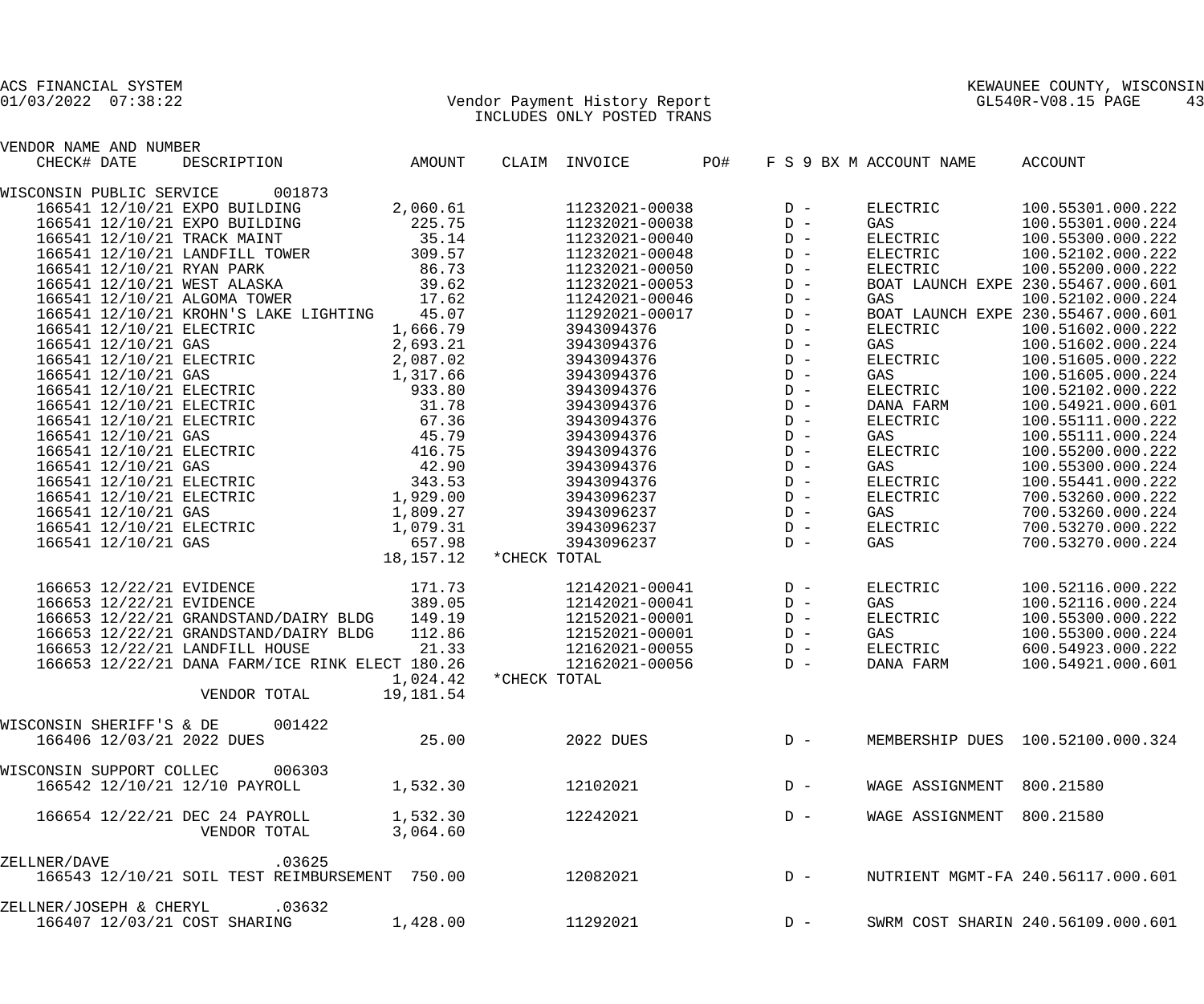| ACS FINANCIAL SYSTEM<br>$01/03/2022$ $07:38:22$                            | Vendor Payment History Report<br>INCLUDES ONLY POSTED TRANS |                  |     |       | KEWAUNEE COUNTY, WISCONSIN<br>GL540R-V08.15 PAGE<br>-44 |  |  |
|----------------------------------------------------------------------------|-------------------------------------------------------------|------------------|-----|-------|---------------------------------------------------------|--|--|
| VENDOR NAME AND NUMBER<br>CHECK# DATE<br>DESCRIPTION                       | AMOUNT                                                      | INVOICE<br>CLAIM | PO# |       | F S 9 BX M ACCOUNT NAME<br>ACCOUNT                      |  |  |
| 360 TRANSCRIPTION CORP<br>001199<br>166491 12/10/21 NOVEMBER TRANSCRIPTION | 221.68                                                      | 6597             |     | $D -$ | CONTRACTED SERVI 215.54352.561.296                      |  |  |
| 009926<br>4 LEGGED FRIENDS VET CLI<br>166612 12/17/21 D. SALENTINE KITTEN  | 130.00                                                      | 121039           |     | $D -$ | TESTING-ANIMAL R 100.54100.000.253                      |  |  |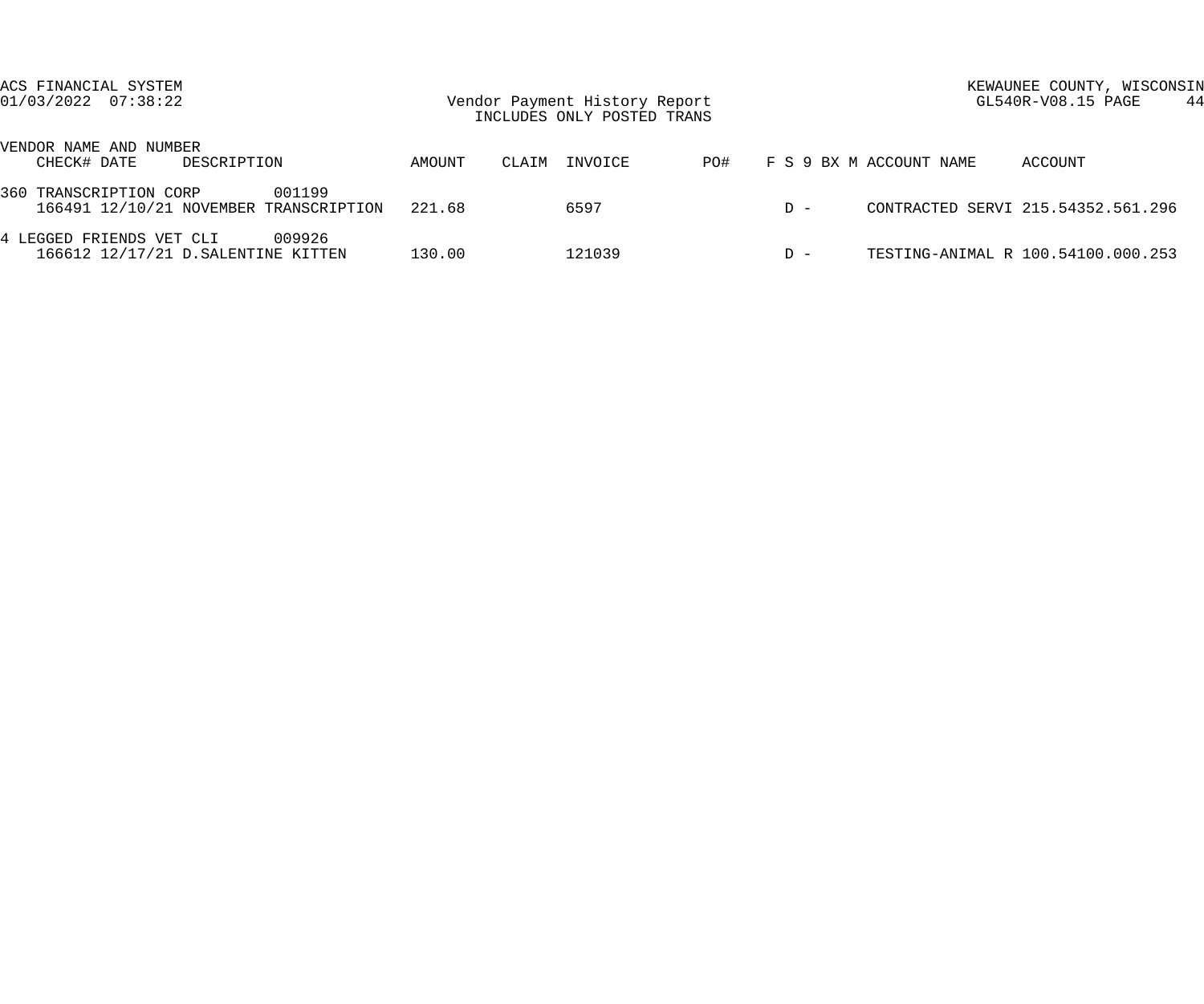# VENDOR NAME AND NUMBER<br>CHECK# DATE DES DESCRIPTION AMOUNT CLAIM INVOICE PO# F S 9 BX M ACCOUNT NAME ACCOUNT

REPORT TOTALS: 1,372,662.88

RECORDS PRINTED - 001184